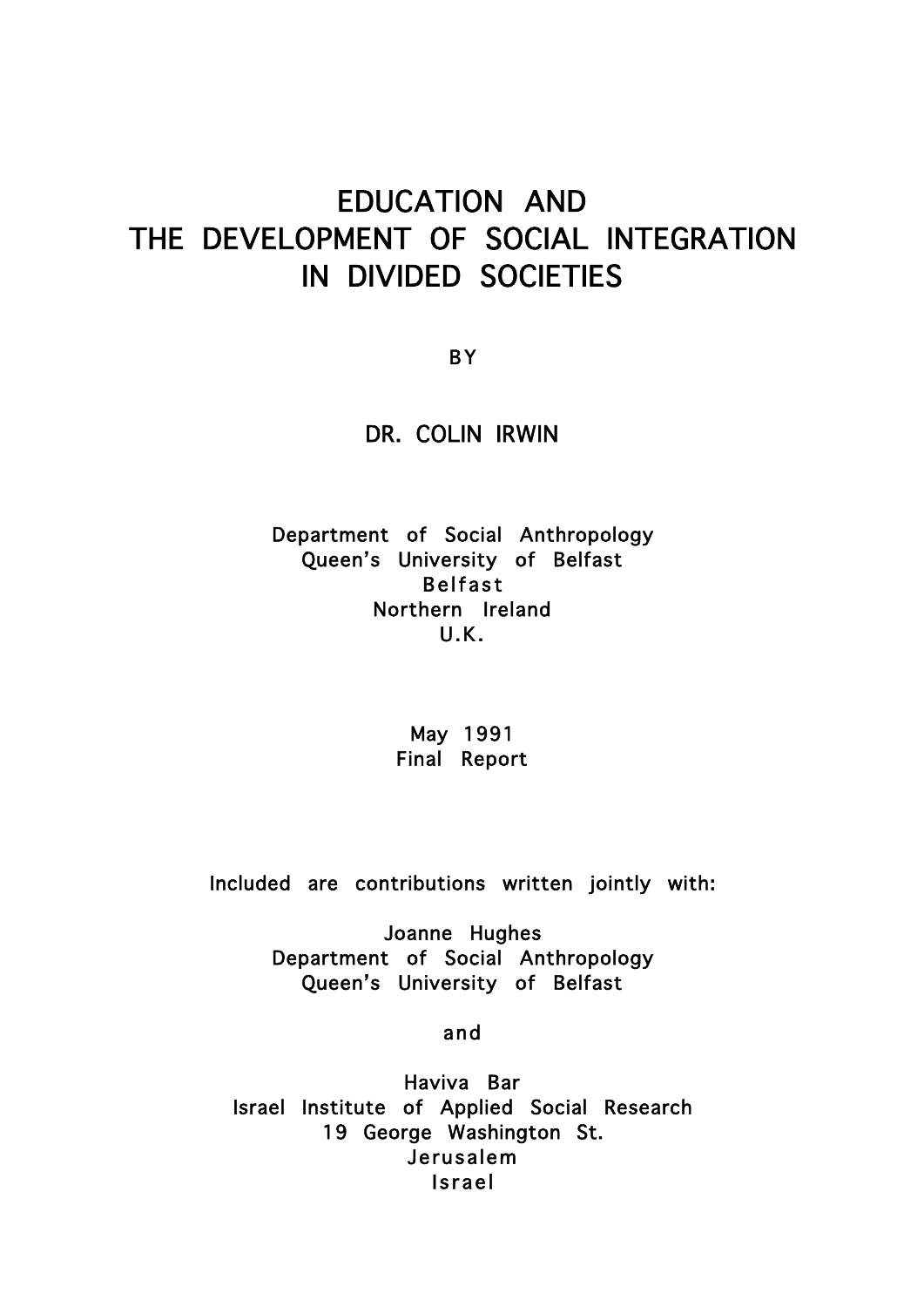### Acknowledgements

Firstly I wish to thank the students (both past and present), staff, Parents Council and Board of Governors of Lagan College for allowing me to complete the major portion of the programme of research reviewed here. This report could not have been completed without the full cooperation of their school. Funding for this project was provided with grants from the Social Science and Humanities Research Council of Canada and the Policy Planning and Research Unit of the Northern Ireland Office. Additional support was also given by Dalhousie University, Halifax, Canada; The Queen's University of Belfast, Northern Ireland; the Israel Institute of Applied Social Research, Jerusalem, Israel and Apple Computer U.K. Ltd. The staff, at all these universities and research institutions and at the Centre for the Study of Conflict, University of Ulster, Coleraine, must also be thanked for providing me with much informal assistance and good advice. Additionally the teachers and students at other schools in Northern Ireland and Israel, that cooperated with Joanne Hughes and Haviva Bar on the comparative studies, must also be thanked. Finally I wish to acknowledge the debt I owe to all my colleagues and anonymous reviewers who took the time to comment on earlier drafts of this report, no doubt their valuable suggestions saved me much embarrassment. They include, Professor F. Boal, Dr. R. Byron, Dr. G. McFarlane, Dr. M. Crozier and J. Hughes of the Queen's University of Belfast, H. Bar of the Israel Institute of Applied Social Research, Jerusalem, T. Flanagan and B. Lambkin of Lagan College and J. Mapstone of the Policy Planning and Research Unit of the Northern Ireland Office. However, in the end, the report is principally an account of my own programme of research and I must take full responsibility for the views expressed here.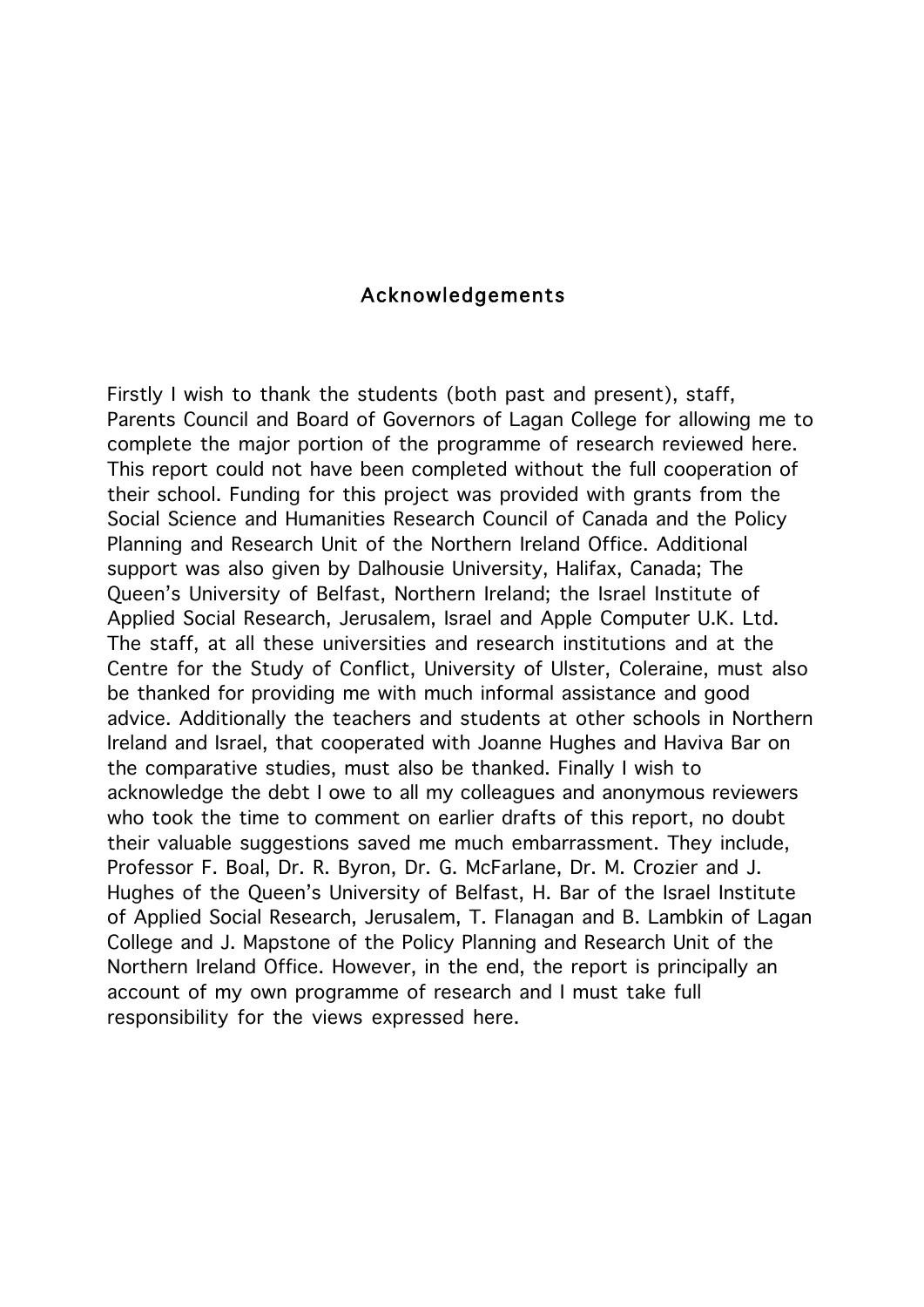# TABLE OF CONTENTS

|                                                                             | <b>PAGE</b>    |
|-----------------------------------------------------------------------------|----------------|
| Abstract                                                                    | 3              |
| Introduction                                                                | $\overline{4}$ |
| Method and Theory                                                           | 10             |
| Lagan College Student Population                                            | 13             |
| Lagan College Friendship Choices: New Students                              | 20             |
| Lagan College Friendship Choices: Established Students                      | 24             |
| By Religion                                                                 | 25<br>30       |
| <b>By Social Class</b><br>By Gender                                         | 33             |
| The Effects of Social Class and Gender on Sectarian                         |                |
| Integration                                                                 | 36             |
| The Effects of Primary School on Social Integration                         | 38             |
| Lasting Effects of Social Integration at Lagan College                      | 41             |
| Friendships at Lagan College                                                | 41             |
| Friendships of Past Pupils                                                  | 44             |
| Comparisons With West and South Belfast<br>By Colin Irwin and Joanne Hughes | 49             |
| <b>Cognitive Development</b>                                                | 49             |
| <b>Identity Development</b>                                                 | 51             |
| <b>Attitudinal Development</b>                                              | 54             |
| Israel and Northern Ireland                                                 | 68             |
| By Colin Irwin and Haviva Bar                                               |                |
| Givat Gonen Student Population                                              | 68             |
| Givat Gonen Friendship Choices                                              | 71             |
| By Region of Origin                                                         | 71             |
| By Social Class                                                             | 73             |
| By Gender                                                                   | 74             |
| The Effects of Social Class and Gender on the                               |                |
| Integration of Eastern and Western Jews                                     | 76             |
| Comparisons Between Givat Gonen and Lagan College                           | 76             |
| Integrated Education: Fact and Fiction                                      | 83             |
| Integrated Education: A Brief Critical Review                               | 86             |
| Integrated Education: Making it Work                                        | 91             |
| Recommendations- Social Structure                                           | 91             |
| Recommendations- Teachers and Pupils                                        | 93             |
| Integrated Education: A Moral Issue<br>Appendix-Questionnaires              | 95<br>99       |
|                                                                             |                |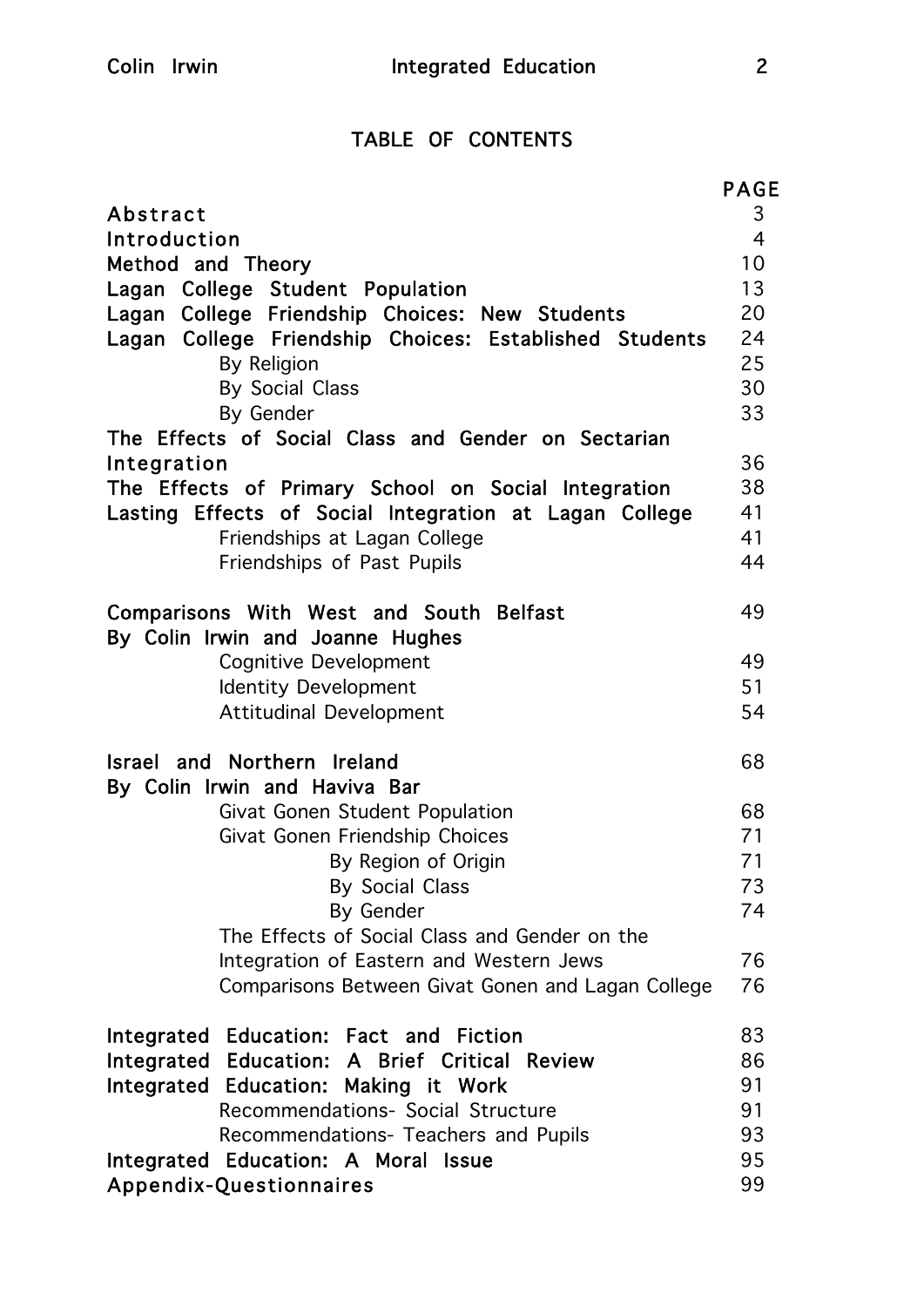# Abstract

It is suggested that the problems of segregated education, conflict and the division of societies is at least as old as the history of formal education in Ireland and has contributed to conflict in Israel, Lebanon and in other postcolonial nation states. A review of social science theory suggests that group identity and attitudes may be most accessible to influence during the years leading up to and including puberty. Using a multi-technique and multi-natural experiment methodology the success of an integrated secondary school for Catholic and Protestant boys and girls in Belfast, Northern Ireland was assessed. New students who came to the integrated secondary school from segregated primary schools were found to have very few friends in the "other" community even when they lived in parts of the city where they were a minority. However, after five years at the school the children had slightly more friends in the "other" community than in their own. Past pupils from the school were also found to maintain a significant percentage of friends in the "other" community in contrast to young adults of the same age at an integrated university. This success in the establishment of positive inter-community friendships was matched by an increase in the reciprocal understanding and acceptance of the respective politics and social identities of the Catholic and Protestant students at the school. Inter-denominational social integration at the school in Northern Ireland was not found to be greatly influenced by social class and gender. However, at a similar school for "Eastern" and "Western" Jews in Jerusalem differences in the policies of the school and stronger sociocultural divisions in the wider society made social integration more difficult to achieve in Israel. It was concluded that integrated secondary education can improve inter-community relations in Northern Ireland while segregated education adds to the polarisation of that divided society. Recommendations were made to improve the effectiveness of integrated education within each school and it is suggested that both parents and community leaders should support integrated education through their direct participation and through legislation that would include integrated education as a human right.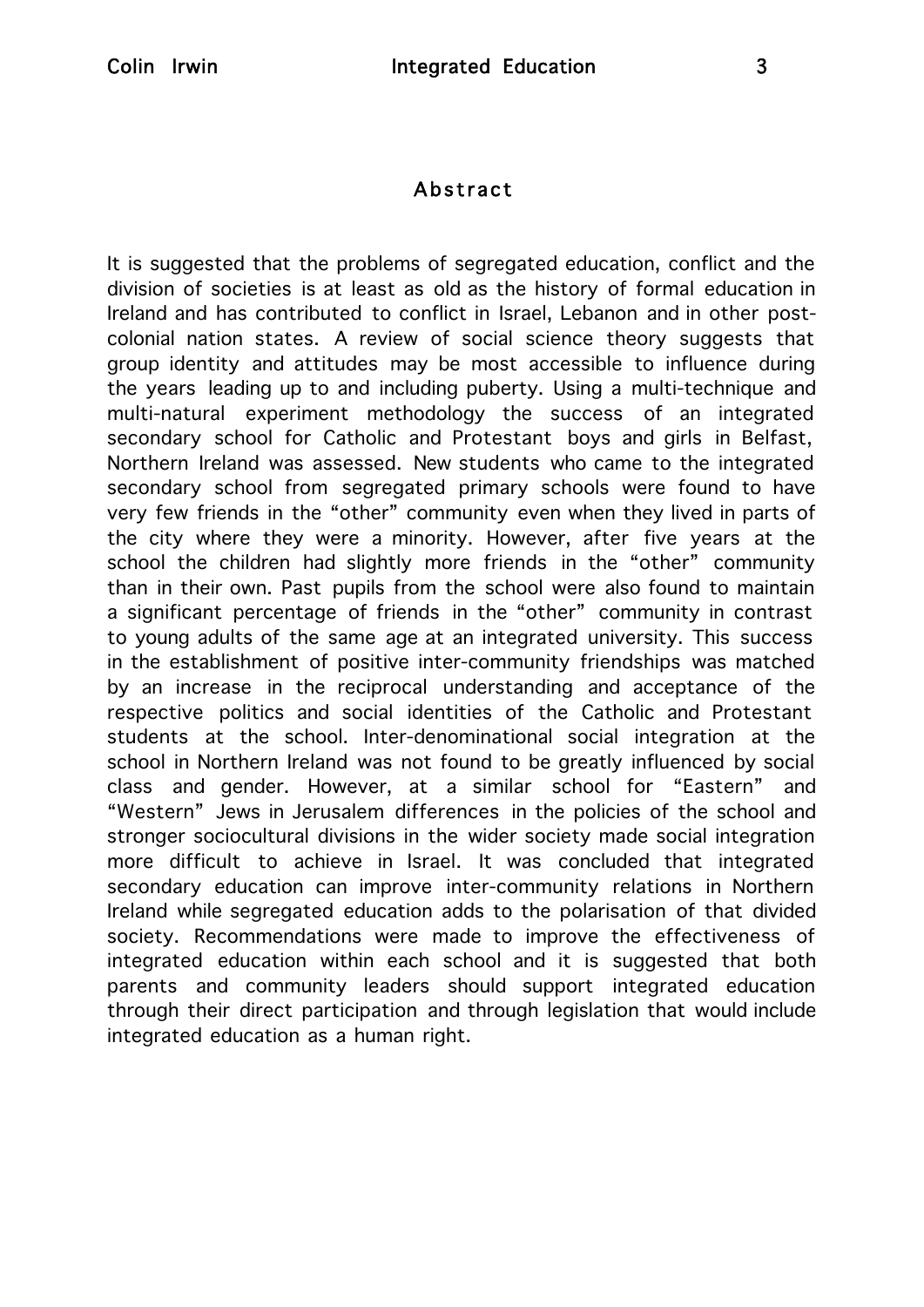# EDUCATION AND THE DEVELOPMENT OF SOCIAL INTEGRATION IN DIVIDED SOCIETIES<sup>1</sup>

### DR. COLIN IRWIN

#### INTRODUCTION

"It would be natural to suppose that in the field of education, more easily and effectively perhaps than anywhere else, something could be done to bring the two discordant races of Palestine nearer together. But, in so far as any policy of that kind would tend to moderate the full-blooded nationalism of both races, it would be vehemently opposed by the spokesmen of both..... The existing Arab and Jewish school systems are definitely widening and will continue to widen the gulf between the races."

Report of the Royal Commission on Palestine, 1937.<sup>2</sup>

In 1945 the Report of the Commission of Enquiry into the System of Education of the Jewish Community in Palestine<sup>3</sup> drew the same conclusion. "The disturbing aspect of education in Palestine which must strike everyone who examines it is its separatist effect." Both Commissions attributed the root cause of this problem to Article 15 of the 1923 British Mandate<sup>4</sup> which conferred "The right of each community to maintain its own schools for the education of its own members....." The Commission's judgment seems to have been well founded, as the State of Israel declared its independence from Palestine in 1948. Since then Israel has participated

<sup>&</sup>lt;sup>1</sup> It should be noted that this report has been written in a way that attempts to make it accessible to as wide an audience as is possible. The report, excluding the footnotes, attempts to use a minimum of technical terms, methodological qualification and theoretical argumentation. However, it is hoped that the footnotes do provide an adequate reference to the principal technical, methodological, theoretical and scholarly issues raised in the main text. Inevitably this approach to report writing may frustrate some academics versed in the conventional styles of their respective disciplines but it is also hoped that the accessibility created by this style will be appreciated by the general public who, in the final analysis, must be the arbiters of applied research and its implications for public policy.<br><sup>2</sup> Palestine Royal Commission Report, Presented by the Secretary of State for the Colonies

to Parliament by Command of His Majesty, July 1937. His Majesty's Stationary Office, London, 1937.

<sup>&</sup>lt;sup>3</sup> The System of Education of the Jewish Community in Palestine, Report of the Commission of Enquiry appointed by the Secretary of State for the Colonies in 1945. His Majesty's Stationary Office, London, 1946. 4

 $4$  An agreed text was confirmed by the Council of the League of Nations on July 24, 1922, and it came into operation in September 1923.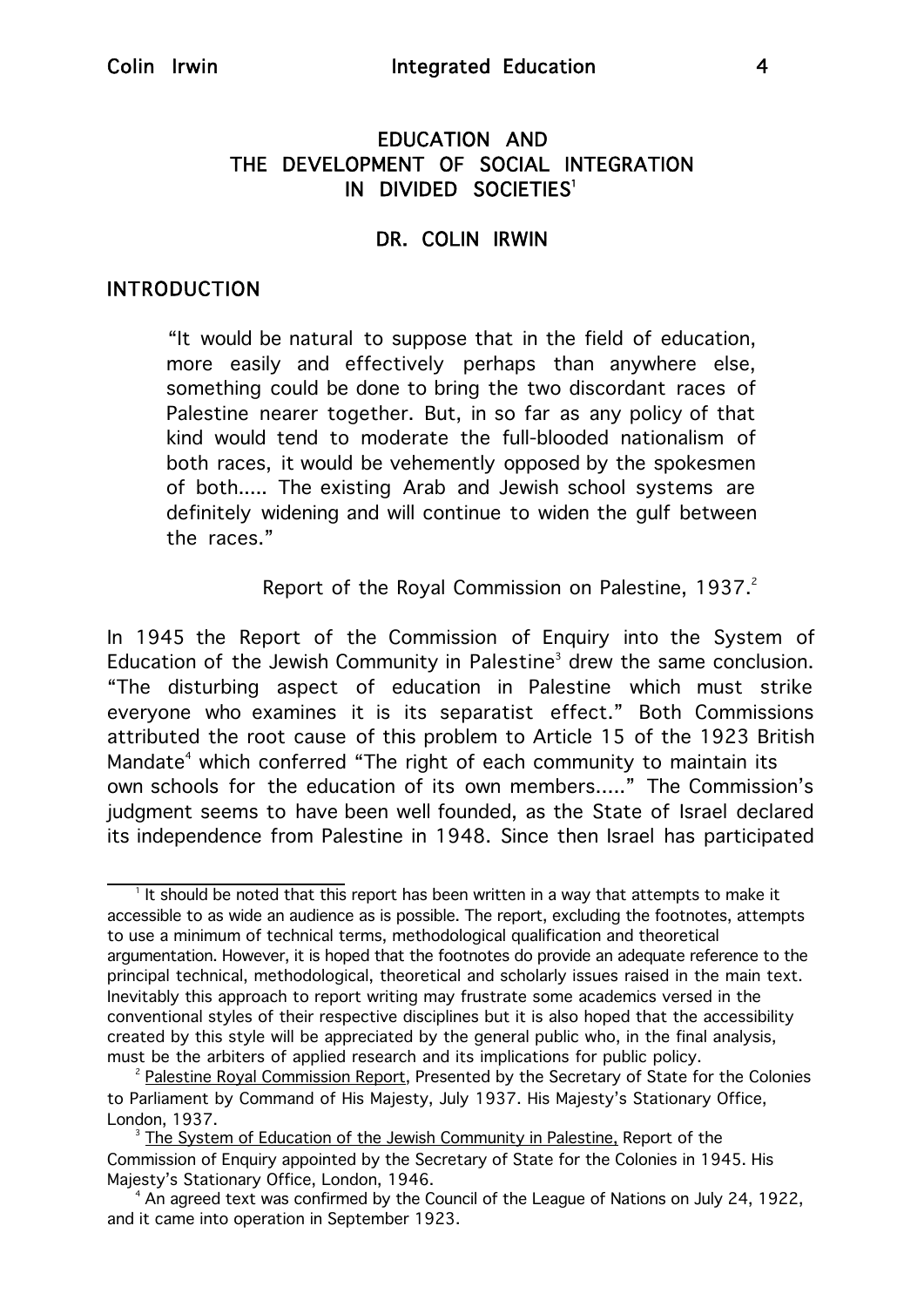in five wars<sup>5</sup> with her neighbours and by 1990 each side to this conflict has, or is attempting to obtain, nuclear weapons.<sup>6</sup>

In his doctoral dissertation, written on the subject of segregated education in Lebanon, Joseph Jabbra warned his countrymen that their education system would lead the country to civil war.<sup>7</sup> His dissertation was written in the 1960s and the civil war came in the 1970s. All over the world, as colonial oppression gives way to self determination, ethnic and sectarian violence persistently divides those who once cooperated to fight a common enemy and the social fabric of these new nations is torn apart.<sup>8</sup>

The American and French revolutions encouraged nationalist independence movements in Ireland at the end of the 18th century. Some of these rebellions against British rule attempted to be secular but they had little popular support and failed.<sup>9</sup> By the time the Irish Free State was established in 1921 these nationalist movements had polarised along religious lines resulting in a divided country that was predominantly Catholic in the south and Protestant in the north.

 $9$  For example Wolfe Tone, who led the 1798 rebellion, wished to replace the words "Protestant" and "Catholic" with the one name of "Irishman."

<sup>&</sup>lt;sup>5</sup> The first war of 1948-9 (comprised of three campaigns), the war of 1956, the Six Day War of 1967, the Yom Kippur war of 1973 and the war in Lebanon in 1982.

 $6$  Although the principal thrust of the research of this report is set in Northern Ireland I have made a point of referring to the Arab-Israeli conflict as it is clearly a good example of the role that education can play in the polarisation of different communities and because many members of the public, including some academics and scholars in Northern Ireland, think Northern Ireland is a special case, and that little can be learnt from comparative studies. I regard such a view, that sometimes focuses on the differences between conflicts at the expense of the similarities, to be dangerous, as it can close the door on valuable lines of enquiry and provide an unwarranted excuse for inaction in both research and policy development.

Jabbra, J. G., 1970, Political Socialisation of Lebanese College Freshmen: A Survey, unpublished Ph. D. Dissertation, The Catholic University of America, Washington, D.C. and Jabbra, J. G., 1972, Political Socialisation and Political Development in Lebanese Schools: A Case Study, Institute of Middle Eastern and North African Affairs, Hyattsville, Maryland. <sup>8</sup>

 $31$  do not wish to suggest that segregated education is a sufficient condition for the development of group conflict. For example a history of political polarisation and social inequality can clearly play an important role in the manifestation of group violence. However group conflict can not exist without group formation, and although a comparative international study of segregated education is beyond the scope of this report, I do wish to suggest that segregated enculturation and socialisation may be a necessary condition for the manifestation of ethnic and sectarian conflict and possibly even conflict between social classes, different races and nations. 9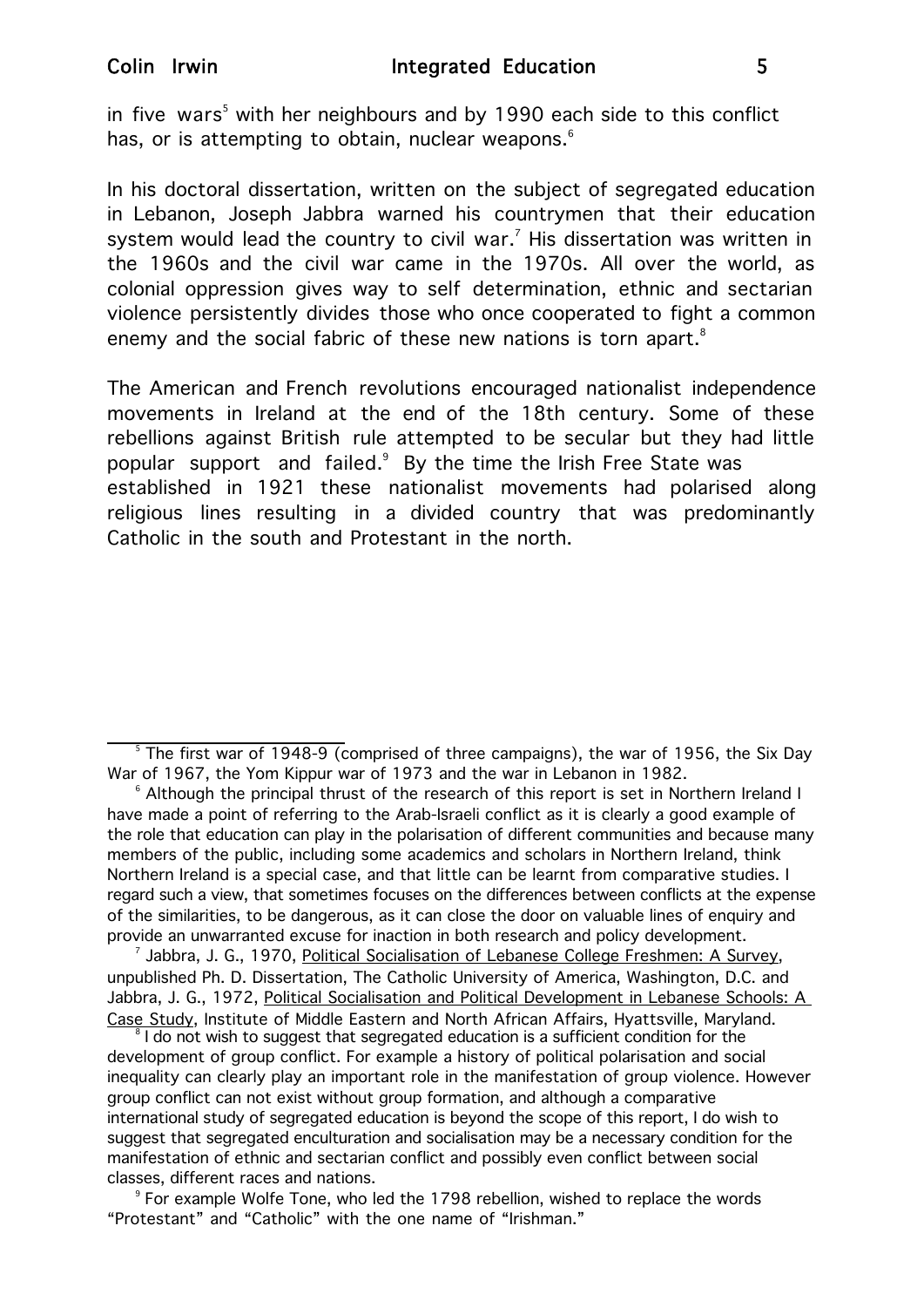It has long been felt that education policy could be used as an instrument of social change in Ireland.<sup>10</sup> In both the last century and this various interested parties and government agencies have attempted to use the school system to break down the sectarian divide, convert one sect to the other or to maintain the sectarian divide.<sup>11</sup> As a consequence of this history the schools in Northern Ireland are nearly all sectarian<sup>12</sup> with the result that Catholic and Protestant children have relatively little social contact with each other through all their formative school years (figure  $1$ ).<sup>13</sup>

denominational and was established with the expressed "hope that by learning to live together as children they would at least tolerate each other as adults." Unfortunately this early effort to produce a united or mixed system of education was strongly opposed by the Presbyterian synod of Ulster in 1832 as "some sort of Roman Catholic conspiracy." As a result of intense political activity, that included both the Anglican and Roman Catholic Church, the liberal mandate of Ireland's education policy was changed with the result that it became denominational within less than twenty years of it's foundation (D. Akenson, 1970, The Irish Education Experiment: The National System of Education in the Nineteenth Century, Routledge and Kegan Paul).<br><sup>12</sup> It should be noted that some Catholics do attend Protestant schools and occasionally a

Protestant will attend a Catholic school, but the numbers are very small (this point will be discussed further in the section of this report on "Lagan College Student Population"). However it should also be noted that sectarianism extends to the principal teachers training colleges in Northern Ireland (Farren, S. et al, 1989, Student Teachers in Northern Ireland: a sociopolitical profile, paper presented to the Annual Conference of the Educational Studies Association of Ireland, University College Dublin) and to the subsequent appointment of teachers to schools so that most Catholic and Protestant teachers are able to maintain separate professional careers and their students are subsequently taught by a staff that is nearly always either Catholic or Protestant.<br><sup>13</sup> Darby, J., et al, 1977, Education and Community in Northern Ireland: Schools Apart?,

New University of Ulster, Coleraine. Murray, D. 1985, Worlds Apart: Segregated Schools in Northern Ireland, Belfast, Appletree Press. Cairns, E. 1987, Caught in Crossfire: Children and the Northern Ireland Conflict, Syracuse University Press.

 $10$  For reviews of the history and politics of education in Ireland, both North and South, see D. Akenson, 1970, The Irish Education Experiment: The National System of Education in the Nineteenth Century, Routledge and Kegan Paul, and D. Akenson, 1973, Education and Enmity: the Control of Schooling in Northern Ireland, 1920-1950, Newton Abbott, David and Charles; also, Gallagher, E. and Worrall, S., 1982, Christians in Ulster 1968-1980, Chapter 10, Education, Oxford University Press.<br><sup>11</sup> For example the first system of national education in Ireland, set up in 1831, was non-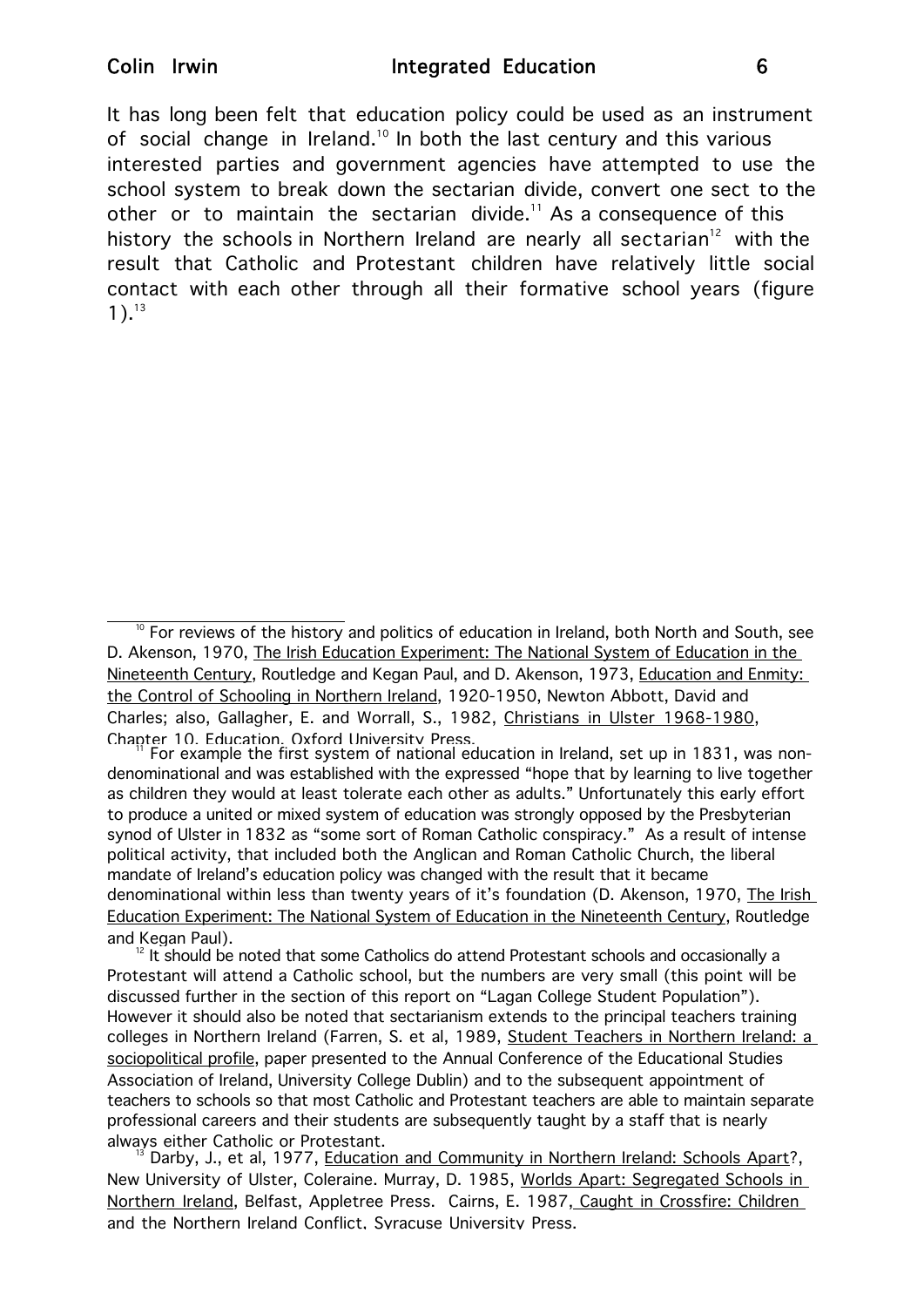

Figure 1 The number of Northern Irish children in predominantly Catholic and Protestant "segregated" schools compared with those in mixed "integrated" schools.<sup>14</sup>

Experience and common wisdom<sup>15</sup> suggests that these children will grow up with separate identities and attitudes, to guide their separate lives, fortified by a detailed history of the injustices one group has inflicted on the other down through the past half millennium.<sup>16</sup> With adulthood group identities and attitudes precipitate group behaviours which result in persistent social injustice and violence. Violence adds to the polarisation of the two communities<sup>17</sup> and with it a wider separation of the experiences of the young on each side of the sectarian divide.

<sup>&</sup>lt;sup>14</sup> Gallagher, A. 1989, The Majority Minority Review: Education and Religion in Northern Ireland, Centre for the Study of Conflict, University of Ulster, Coleraine, Northern Ireland.

<sup>&</sup>lt;sup>15</sup> By "Experience and common wisdom" I have in mind the point of view expressed in the Report of the Royal Commission on Palestine in 1937 and the legislation that established a non-denominational programme of national education in Ireland in 1831.

<sup>&</sup>lt;sup>16</sup> Darby, J. 1983, The Historical Background. In Northern Ireland: the Background to the Conflict, Ed. J. Darby. Syracuse University Press.

Darby, J. and Morris, G. 1974, Intimidation in Housing, Northern Ireland Community Relations Commission, Belfast. Boal, F. et al 1976, Religious Residential Segregation and Residential Decision Making in the Belfast Urban Area, Final Report to the Social Science Research Council (Available from the National Lending Library, Boston Spa, Yorkshire). Boal, F. 1982, Segregating and Mixing: Space and Residence in Belfast, in F. Boal and J. Douglas (Eds.) Integration and Division: Geographical Perspectives on the Northern Ireland Problem, Academic Press, London. Kennedy, L. 1986, Two Ulsters: A Case For Repartition, The Queen's University of Belfast.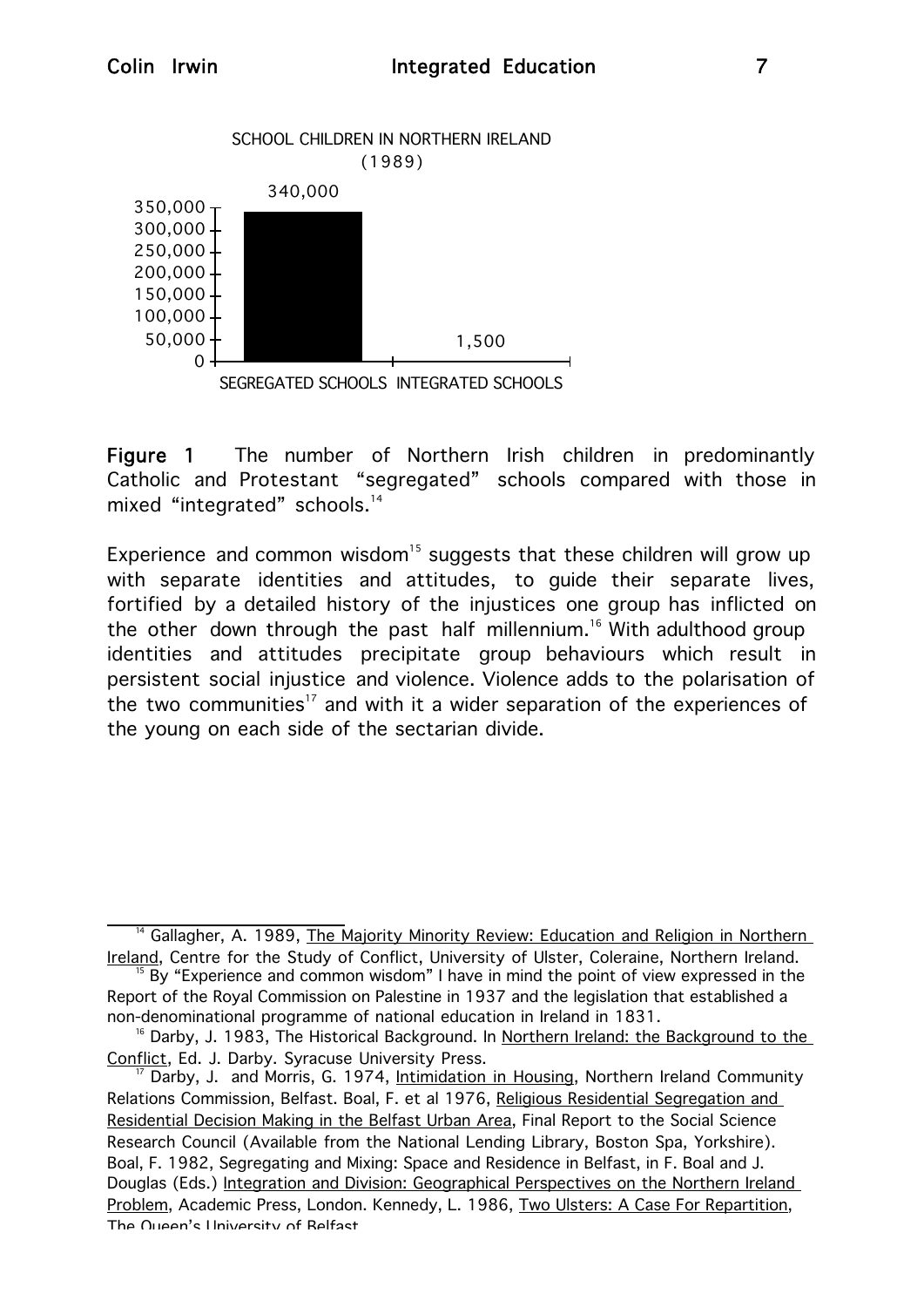

Figure 2 The growth in the number of children attending Lagan College since it's formation in 1981.

In an effort to break this cycle of developmental enculturation and conflict members of the "All Children Together" movement founded Lagan College, the first integrated<sup>18</sup> school in Northern Ireland. From a modest beginning of 28 students in 1981 their enrolment grew to 586 by 1989 (figure 2) and an additional nine integrated schools were established during the same period (figure 3).<sup>19</sup> The programme of research reviewed in this report has been undertaken to find out if this experiment in creating social change through education works. $20$ 

 $18$  A useful discussion of what is meant by "integrated" school is provided by Seamus Dunn (Centre for the Study of Conflict, University of Ulster, Coleraine, Northern Ireland) in his unpublished paper Integrated Schools in Northern Ireland. Dunn emphasises three useful characteristics of integration namely "membership" or mixed student body, "ethos" or plural culturalism and "management" or mixed parental involvement.

<sup>&</sup>lt;sup>19</sup> It should be noted that on Thursday, February the 14th 1991, the Belfast Telegraph reported "Education history was made today as the first Ulster State school opted to become integrated. Parents at Brownlow High School in Craigavon voted 60-40, on an 80% turnout, in favour of seeking controlled integrated status....." with a head line "SCHOOL VOTES FOR INTEGRATION."

 $20$  The term "works" can take on different meanings for different people depending on their particular interests. For example a social psychologist might wish to emphasise positive changes in inter-community prosocial behaviour, a sociologist might focus on shifts in attitudes, an educator might look for an increased emphasis in the plural content of cultural curricula and an administrator might pay close attention to the structure of the parent council and board of governors. These changes in the definition of "works" relate to changes in the definition of "integrated" (see footnote 18) and the theory and methods used to asses the success or failure of an integrated school. The principal thrust of the research reviewed here is focused on changes in patterns of friendships, but it is not limited to friendships alone (see this report "Methods and Theory" for further discussion).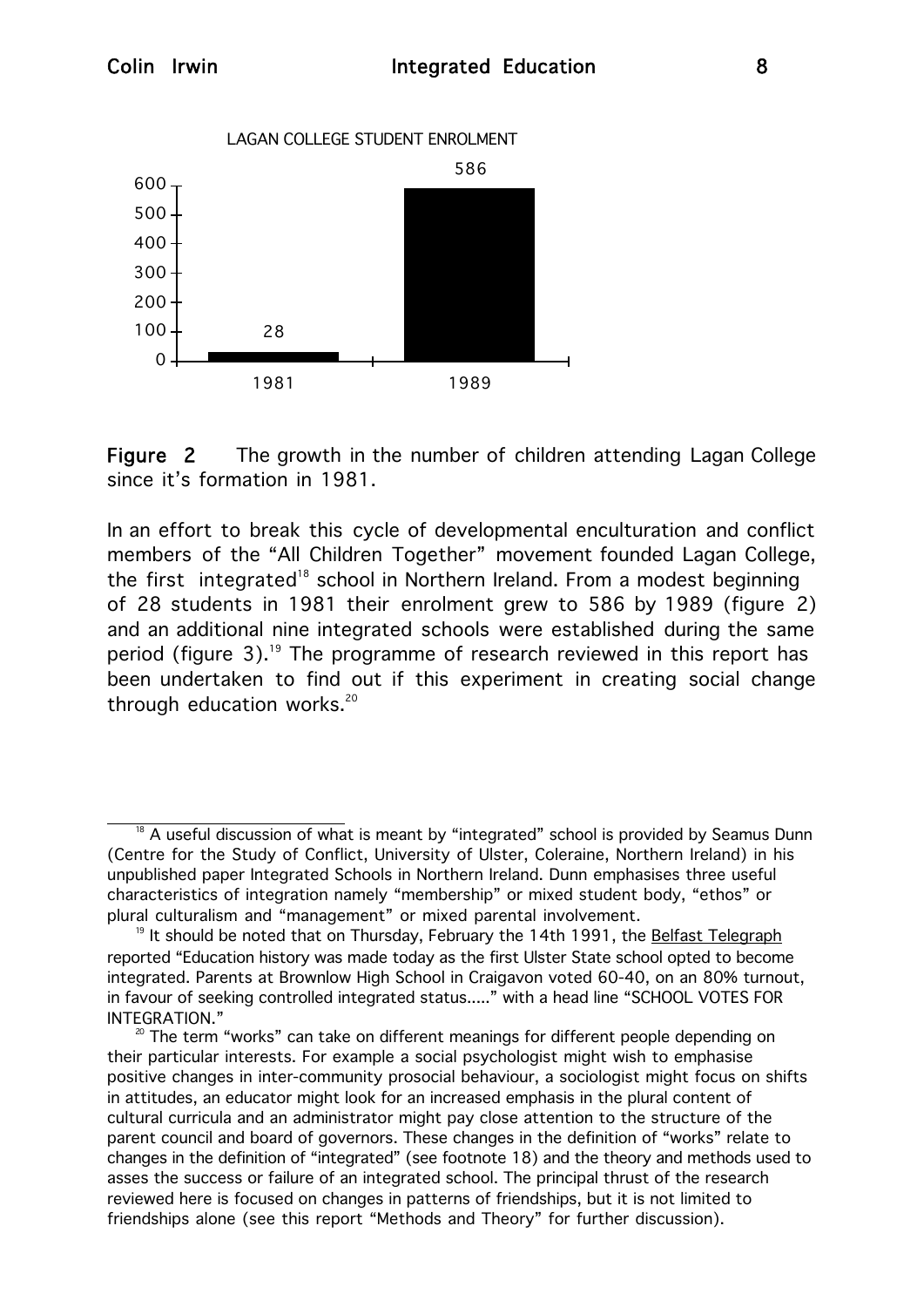

Figure 3 The growth in the number of integrated schools since the founding of Lagan College in  $1981.^{21}$ 

This report will draw the conclusion that Lagan College is a success.<sup>22</sup> However, even if the graduates of Lagan College are not burdened by prejudices and sectarian behaviour, characteristic of so many of their contemporaries, can this experiment in education be successfully extended to the rest of Northern Ireland? In order to answer this question it will be necessary to explore the more fundamental issues of why it should work at all and how the success is accomplished. If these questions can be answered in turn, then it may also be possible to speculate on some of the general conditions required to extend the lessons of integrated education to other parts of the world that are subject to the destructive forces of ethnic and sectarian violence. $23$ 

Gallagher, A. 1989, The Majority Minority Review: Education and Religion in Northern Ireland, Centre for the Study of Conflict, University of Ulster, Coleraine, Northern Ireland.

 $22$  Implicitly the criteria of "success" are subject to the same definitional, theoretical and methodological issues as the term "works" (see footnote 20 and "Method and Theory" in this report).<br><sup>23</sup> Integrated education need not necessarily be limited to the problems of sectarian and

ethnic social divisions. It could be argued that various forms of public education attempt, in part, to overcome divisions in social class while the "New Era Schools Trust" in South Africa has established two integrated schools in an attempt to overcome the problems of racism.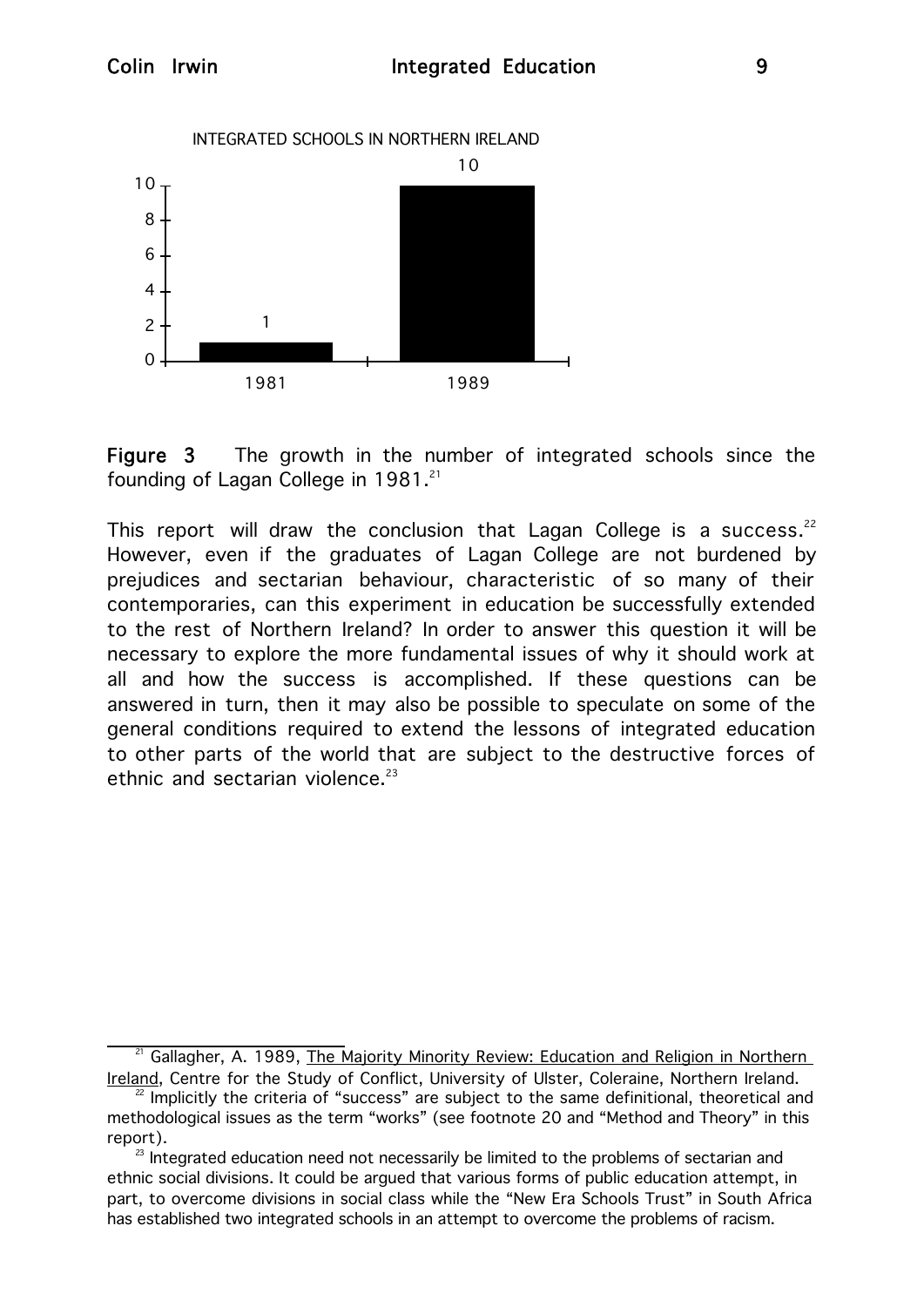# METHODS AND THEORY

Determining the truth of any social fact, such as "does integrated education work?" is a difficult process in the social sciences. Quite properly social scientists are not permitted to manipulate humans in the same way chemists and physicists manipulate molecules and atoms. However the problems of experimental restriction can be overcome by the use of "natural" or "pseudo-" experiments in which the social scientist compares the sociality of groups that have, through choice or circumstance, led different lives. Unfortunately human sociality is so complex that even when social truths can be examined in this way, the methods of enquiry used can very rarely take account of all the variables involved. To overcome this problem several different methods can be used that, having different methodological failings or "blind spots," produce different types of results. When these are combined or "triangulated" many of the methodological short comings, inherent in any given programme of scientific inquiry, can be cancelled out, providing the results consistently point to the same conclusion.<sup>24</sup>

This multi-method, multi-natural experiment methodology was used here and includes comparisons between the friendship patterns of children and young adults who did or did not attend an integrated school. Comparisons between the friendship patterns of Lagan College students, who came from different social backgrounds, have a different gender, came from different primary schools, have attended Lagan College for one, two, three, four or five years and have been in Tutor Groups with different social structures.<sup>25</sup> Comparisons were also made between Lagan College students from South and West Belfast and their contemporaries who attended the same primary schools but transferred to secondary schools

 $24$  "Triangulation of methodologies" can mean different things to different social scientists. In it's "narrow" or "pure" form triangulation requires using different methods on the same group of people at the same time. In it's "wider" form comparative and historical studies (which necessarily require the study of different people at different times) can also be used providing the enquiries are attempting to examine the same central hypothesis. The view taken here is that both approaches to "triangulation" are valid.<br><sup>25</sup> Patterns of friendships were chosen as the principal point of comparison in all these

studies for a number of reasons. Firstly, friendship patterns are generally regarded as more reliable indexes of behaviour than attitudes or values. Secondly, asking children about friendships does not require them giving answers to questions that are clearly subjective in character. Thirdly, as the same questions can be used for children of all ages they can be employed to make comparisons between the friendship patterns of children in different form years. Fourthly, as questions about friendships are relatively easy to translate comparisons can also be made across cultures. Attitudinal questions, in contrast, have to be adjusted for children of different ages, even when they come from the same culture, rendering comparisons less reliable. See Appendix for samples of the questionnaires.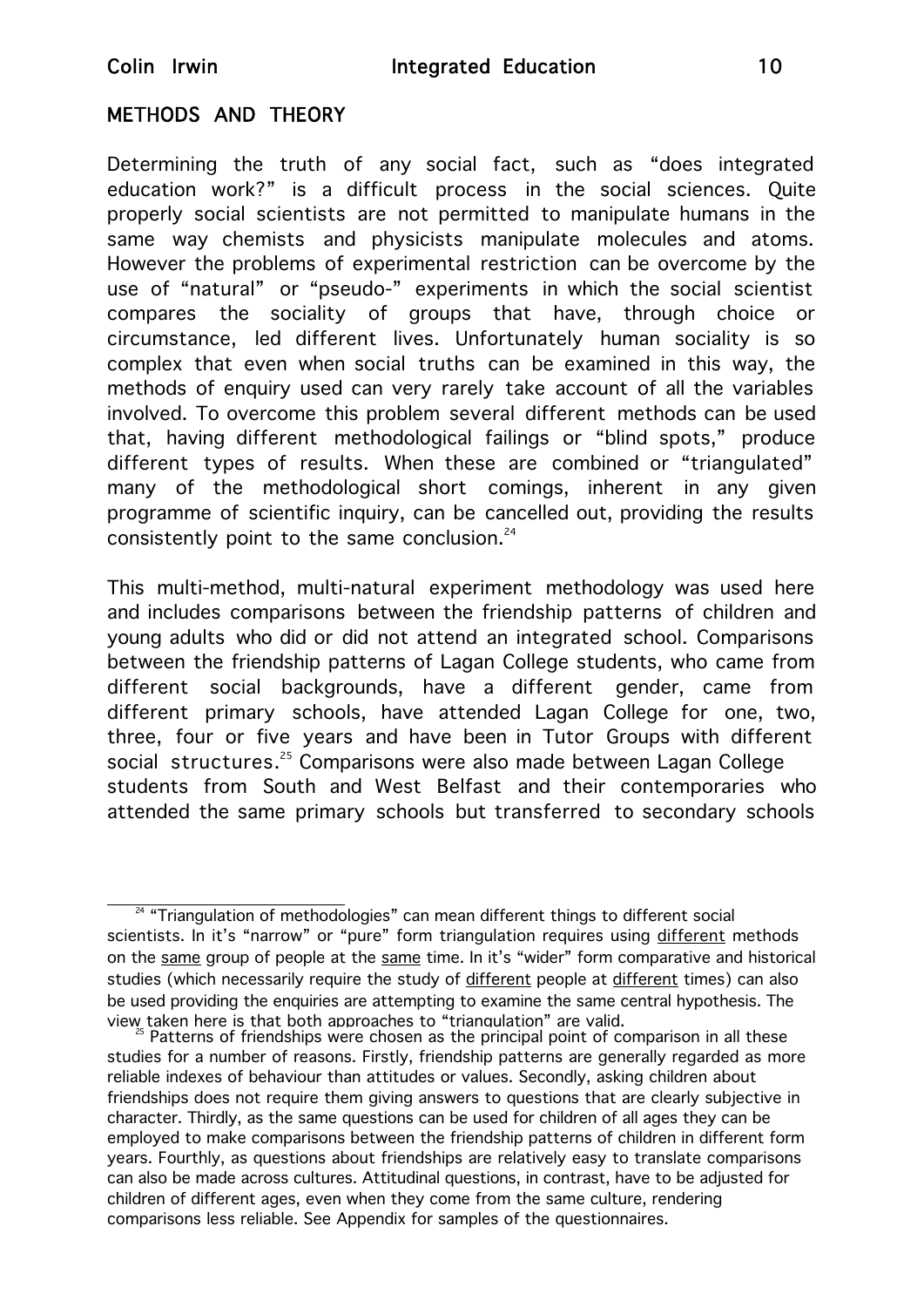in their home communities, $26$  and a comparison between Lagan College and an integrated school for "Eastern" and "Western" Jews at Givat Gonen in Jerusalem, Israel.<sup>27</sup> These comparisons were completed using "face to face" interviews, written essays, questionnaires, the computerisation of student records and participation in field trips. The various data were then analysed using statistical techniques that included simple percentages, correlations, social mapping<sup>28</sup> and the simulation of change over time. Finally I should add that these new data and analysis were supplemented with the results of work completed by other researchers.

Understanding why and how integrated education, or for that matter any aspect of human sociality, is the way it is or how it "works," requires matching up the data, analysis and results of enquiry with the explanations and theories available. Theories in the social sciences tend to fall within the boundaries of the separate sub-disciplines of social science. However it should be noted that these boundaries are artificial, as no single theory can explain a given social fact, such as the success of integrated education at Lagan College. In practice each theory should also be strengthened by its companion theories from its companion disciplines. Given these qualifications, the theories relevant to an explanation of the dynamics and critical parameters of integrated education can be reviewed by discipline. Inevitably aspects of sociobiology, developmental and social psychology, social and cultural anthropology, politics and philosophy are all relevant to this enterprise as human action is shaped by a human nature whose characteristics range from human biology to moral values.<sup>29</sup>

Sociobiology suggests that all humans have a capacity for polarised group behaviour and that humans acquire their primary in-group identity during

 $\frac{26}{10}$  As the children who stay in the segregated schools of South and West Belfast have very little opportunity to make friends in the "other" community, in contrast to their contemporaries at Lagan College, a comparison of the friendship patterns of these various groups would probably have done little more than document the obvious. Therefore, in this comparison, the sampling of attitudes was used as the principal focus of the investigation although great care was taken to employ an indirect methodology. See "Comparisons with West and South Belfast" in this report for further discussion of the methods used.

 $27$  Subject to the necessities of translation the same research instruments and methods were used in both Northern Ireland and Israel (see footnote 25).

 $28$  The technique of social mapping used here was developed at the Israel Institute of Applied Social Research. It is a specialised form of Smallest Space Analysis perfected specifically to investigate the social relationships that may exist between the members of groups of school children although it could also be used with other groups of individuals. I am most grateful to the Institute and Haviva Bar for teaching me how to use this valuable research tool.

<sup>&</sup>lt;sup>29</sup> Irwin, C., 1985, Sociocultural Biology: Studies in the Evolution of Some Netsilingmiut and Other Sociocultural Behaviors. Doctoral Dissertation, Department of Social Science, Syracuse University, and "The Sociocultural Biology of Netsilingmiut Female Infanticide," in The Sociobiology of Sexual Strategies, eds. A. Rasa, C. Vogel and E. Voland. Chapman and Hall, London.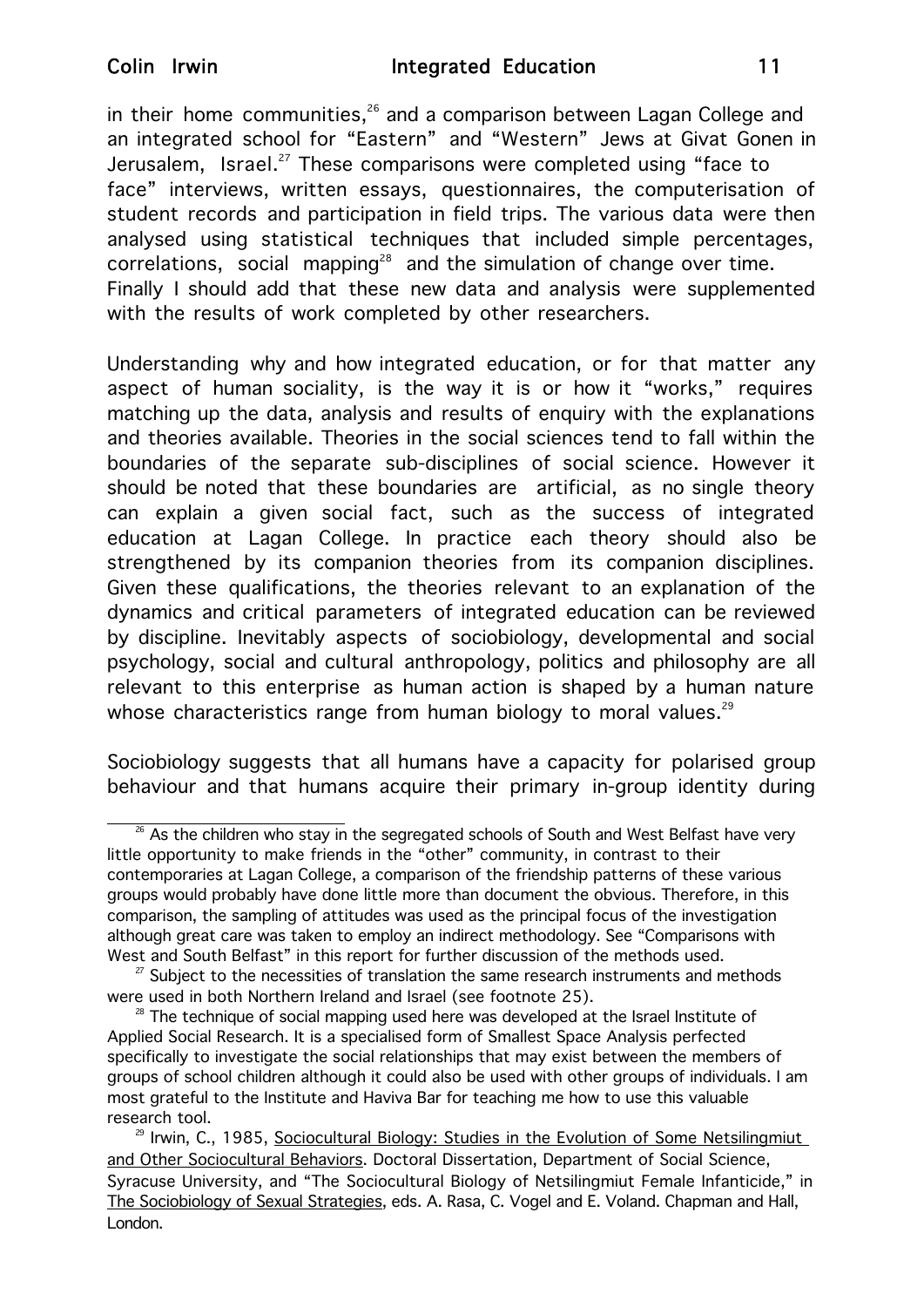the years leading up to and including puberty.<sup>30</sup> Developmental psychology proposes that the cognitive development of group identity and attitudes is a complex process that must necessarily progress with the growth of the child. $31$  Social psychology emphasises the importance of the need for human interactions to be positive in character. $32$  Social anthropology describes the universal characteristics of group behaviour $33$  while cultural anthropology emphasises the relevance of the cultural context, within which group identity develops, as this accounts for much of the variation in group formation.<sup>34</sup> Finally, given the reality of humans socially organised into different groups, politics provides the rationale for group dynamics and interests that would include the socialisation and enculturation of group members. Specifically these interests would include education policy.<sup>35</sup>

<sup>30</sup> Irwin, C., 1986, "A Study in the Evolution of Ethnocentrism," in The Sociobiology of Ethnocentrism. Eds. V. Reynolds, V. Falger and I. Vine, Croom Helm, London. The relevant implication of this theory is that children will probably be most susceptible to the prosocial influences of integrated education during the years leading up to and including puberty. Implicitly it follows that an integrated secondary school education can have a more lasting effect on the social behaviour of a child than an integrated primary school as the benefits of the latter are in some danger of being lost if the student transfers to a segregated secondary school. This prediction of the theory was confirmed in a study completed by Douglas who noted that the "results showed subjects supported their own Religious group but there was increased acceptance of the outgroup in Primary school subjects who were at the integrated school.....This effect was mainly lost at the Secondary School level. It was suggested this was a result of conformity to a different set of social norms when in the segregated schools, created by the absence of institutional and social support" (Douglas, S. E., 1983, Differences in Group Identity and Intergroup Attitudes in Children Attending Integrated or Segregated Schools in Northern Ireland, thesis submitted to Department of Psychology, Queen's University of

Belfast). 31 Piaget, J. and Weil, A. M. 1951, Le Developpement chez L' enfant de L'idee patrie et des relations avec L'etranger, Bulletin International Des Sciences Socciales, UNESCO, 111, 604-625. Although this research has been the subject of some criticism (see this report, "Comparisons with West and South Belfast") the central thesis suggests that the primary group identity and attitudes of children are developed during their school years and may therefore be subject to the influence of an integrated or segregated education.

 $32$  For example Yehuda Amir stresses the importance of inter-group contacts being between individuals who are equal in status, in the context of a suitable social climate and in pursuit of common goals. Contact should also be rewarding and intimate, as opposed to casual, and should avoid political or social frustration (Amir, Y. 1969, "Contact Hypothesis in Ethnic Relations," Psychological bulletin, 71, 319-42). Clearly many of these goals can be achieved in the context of children from different communities receiving their education in an integrated school.

<sup>33</sup> For a review see LeVine, R. A. and Campbell, D. T., 1972, Ethnocentrism: Theories of Conflict, Ethnic Attitudes and Group Behavior, New York, John Wiley and Sons.

<sup>4</sup> For a review see Jahoda, G. and Lewis, I. M., 1988, "Child Development in Psychology and Anthropology," in G. Jahoda and I. M. Lewis, eds., Acquiring Culture: Cross-cultural Studies in Child Development, Beckenham, Kent, Croom Helm.

For a comparison of the politics of education in Ireland with Algeria, the American South, Bohemia-Moravia and Prussian Poland see Wright, F., 1987, Northern Ireland: A Comparative Analysis, Gill and Macmillan, Barnes and Noble Books, Totowa, New Jersey.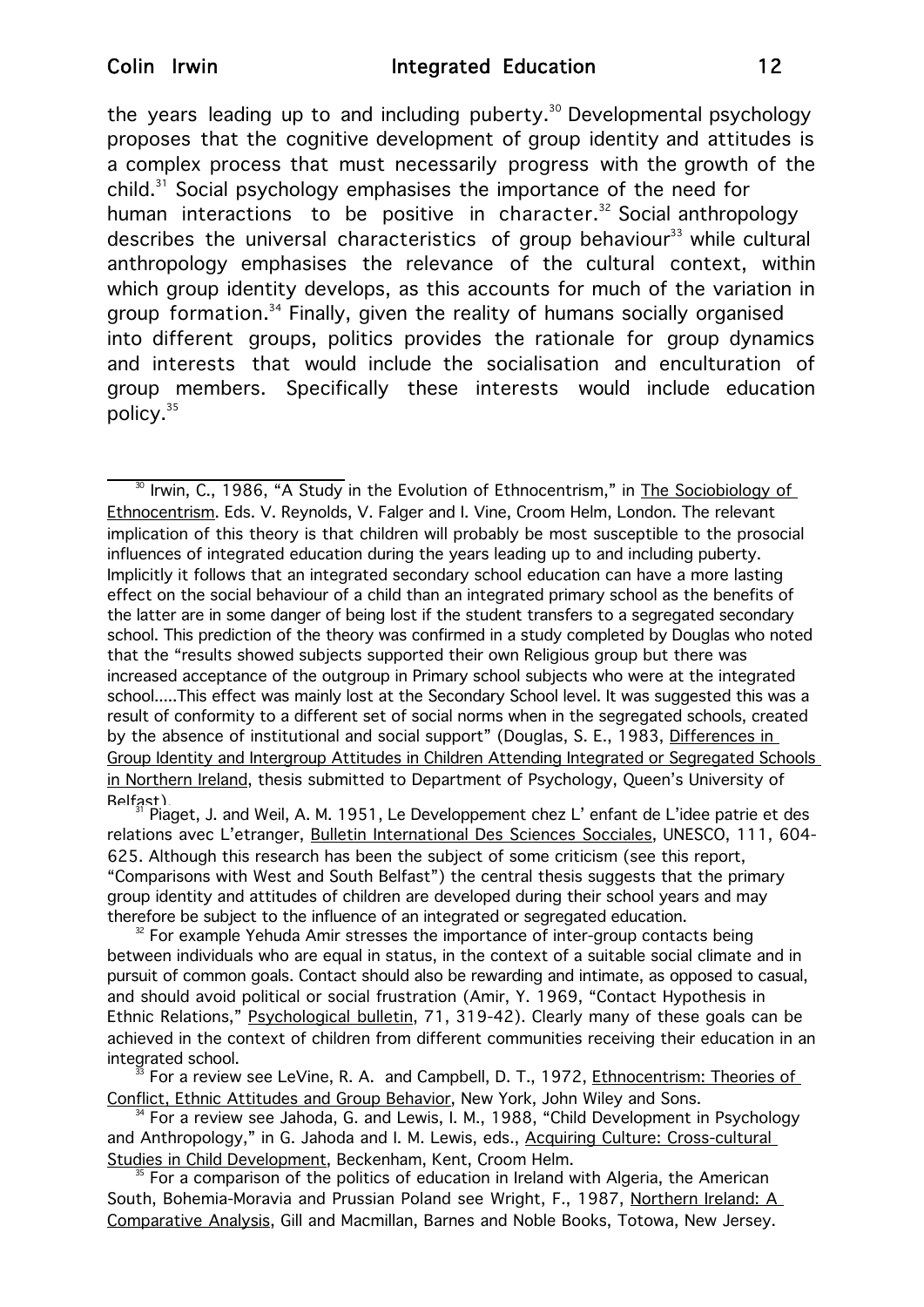The view of human nature presented here predicts that humans will, all other things being equal,<sup>36</sup> favour segregated education, with all its potential for human conflict. $37$  Integrated education, in this view, is a very special enterprise, instituted to counter the failings<sup>38</sup> of human nature and promote pro-social behaviour, by changing the way in which the fabric of society is made. $39$ 

# LAGAN COLLEGE STUDENT POPULATION

The weave of the social fabric at Lagan College does not reflect the weave of the social fabric of the wider society from which Lagan College draws its students.<sup>40</sup> Indeed the structure of the student population at Lagan College stands in contrast to the social structure of the wider society, reflecting more what could be as opposed to what is. Belfast is a divided city that is predominantly Protestant. Some of the minority<sup>41</sup> Catholics live in the more middle class Protestant areas. However, very few Protestants live in the working class Catholic areas, and the mixed areas are predominantly Protestant (figure 4). Given this reality the probabilities of random<sup>42</sup> mixing

 $36$  All other things would not be equal if, for example, segregated education for a disadvantaged minority necessitated an inferior education that condemned the minority to a life of unskilled labour. It follows that a higher quality of education could make integrated education more attractive.<br><sup>37</sup> In a review of the mechanisms used to maintain social boundaries in Northern Ireland,

the Churches, the Orange Order, Social Ranking, Residential Segregation, Separate Education and Endogamy, Whyte (1986) concludes that "Education divides the population into two communities more precisely than any other market which we have so far examined." This observation is in keeping with the hypothesised direction of cause implicit in the synthesis of social theory outlined above.

<sup>&</sup>lt;sup>38</sup> By "failings" I mean inter-group injustice, hostility and violence. In the absence of these "failings" the group structures of societies can be beneficial, in a creative manner, and may not require or warrant social intervention.

<sup>&</sup>lt;sup>39</sup> Discussion of the critiques of integrated education are given later in this report, in the sections entitled "Integrated Education: Fact and Fiction" and "Integrated Education: A Brief Critical Review."

 $40$  By using the term "weave" I wish to emphasise degrees of social, economic and political mixing in contrast to simple proportions. In this view even if the ratio of Catholics to Protestants in the greater Belfast area were to become 50/50 the "weave" of the city could still be polarised through segregated residence and unequal access to economic opportunities and political power. For a comparative analysis of the "weave of the social fabric" see Aunger, E. A., 1981, In Search of Political Stability: A Comparative Study of New Brunswick and Northern Ireland, McGill-Queen's University Press, Montreal.

 $<sup>1</sup>$  It should be pointed out that no value judgments are being implied by the use of the</sup> terms "majority" or "minority" in this report. The terms are only being used here with reference to percentages.

 $42$  In reality human social interactions are never random. However the predictions of random mixing are used here as a conceptual tool to provide a "base line" against which real behaviour can be compared and biases determined.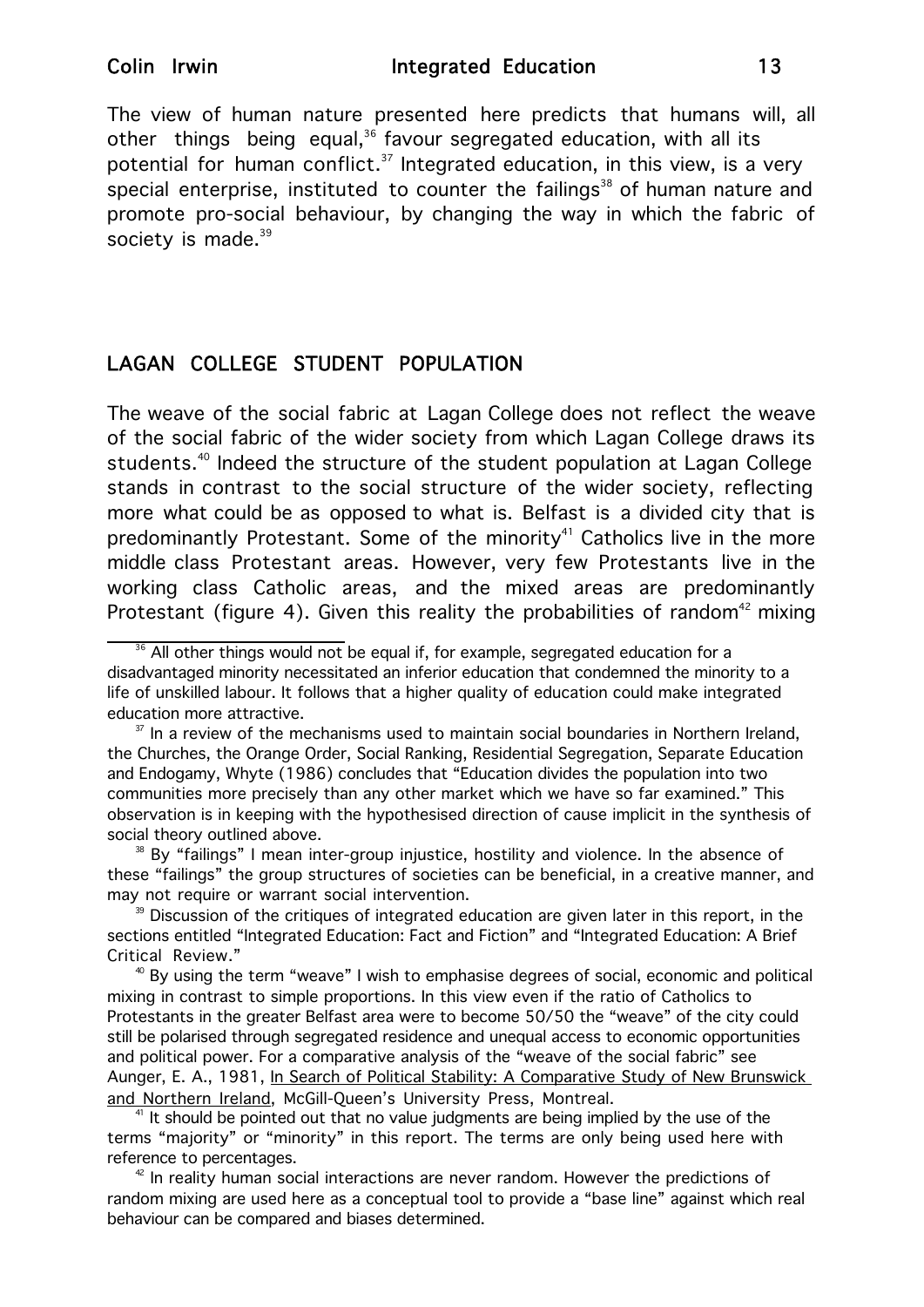predict that very few Catholics and Protestants will have friends in the "other" community although the minority Catholic population will have more Protestant friends than Protestants will have Catholic friends. $43$ 



Figure 4 The number of Protestant and Catholic Households situated in Catholic, Mixed and Protestant areas of Belfast.<sup>44</sup>

The founders of Lagan College deliberately sought to counter this unfortunate situation by creating a school environment in which Catholic and Protestant children would have an equal opportunity to make friends with each other. In an effort to maintain an equal balance of Catholics and Protestants, middle class and working class, boys and girls, ideally in 50/50 ratios (figure 5), Lagan College was established beyond Belfast's residential areas, so that it would not draw its students from its immediate location, which could have contained a strong social class or sectarian bias. Additionally the charter setting up Lagan College prohibited its enrolment from drifting beyond the outer limits of a 40/60 ratio between Catholics and Protestants.

 $^{43}$  Boal, F. 1982, Segregating and Mixing: Space and Residence in Belfast, in F. Boal and J. Douglas (Eds.) Integration and Division: Geographical Perspectives on the Northern Ireland Problem, Academic Press, London. Keane, M. C., 1990, Segregation Processes in Public Sector Housing, in, Geographical Perspectives on the Belfast Region, Geographical Society of Ireland Special Publications, No. 5, Ed. P. Doherty.<br><sup>44</sup> These numbers are calculated from percentages given by Keane, M. C., 1990, in her

paper, "Segregation Processes in Public Sector Housing," in, Geographical Perspectives on the Belfast Region, Geographical Society of Ireland Special Publications, No. 5, Ed. P. Doherty. It should be noted that although these statistics are based on data collected in 1977 the processes of residential segregation in Belfast have produced a situation in which the contemporary population of the city is now more, not less, polarised (see Keane, 1990, and footnote 17 for additional references). Segregated areas were defined here as more than 90% Catholic or Protestant and mixed areas as less than 90% Catholic or Protestant.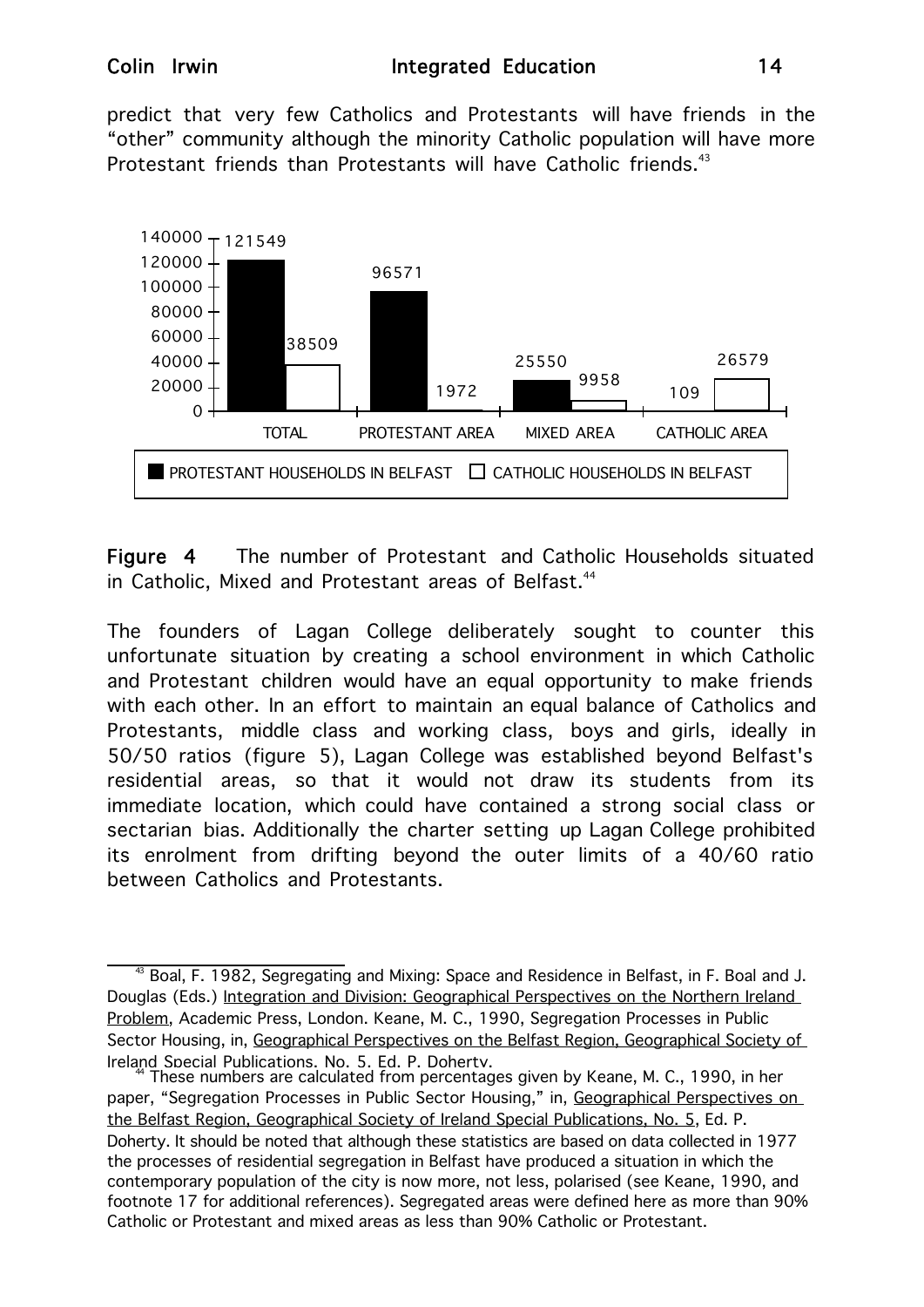



In practice Lagan College has been able to maintain a 47/53 Catholic/Protestant ratio (figure 6); a 42/58 working class/middle class ratio (figure 7) and a 55/45 boy/girl ratio (figure 8). Clearly the definition of "boy" and "girl" are not an issue here however definitions relating to religious denomination and social class can effect these ratios.



Figure 6 The religious structure of the student population at Lagan College.

In October 1989, the Lagan College student population of 586 contained one Hindu and one Muslim. All the remaining students were "labelled" as Protestants or Catholics in much the same way as each member of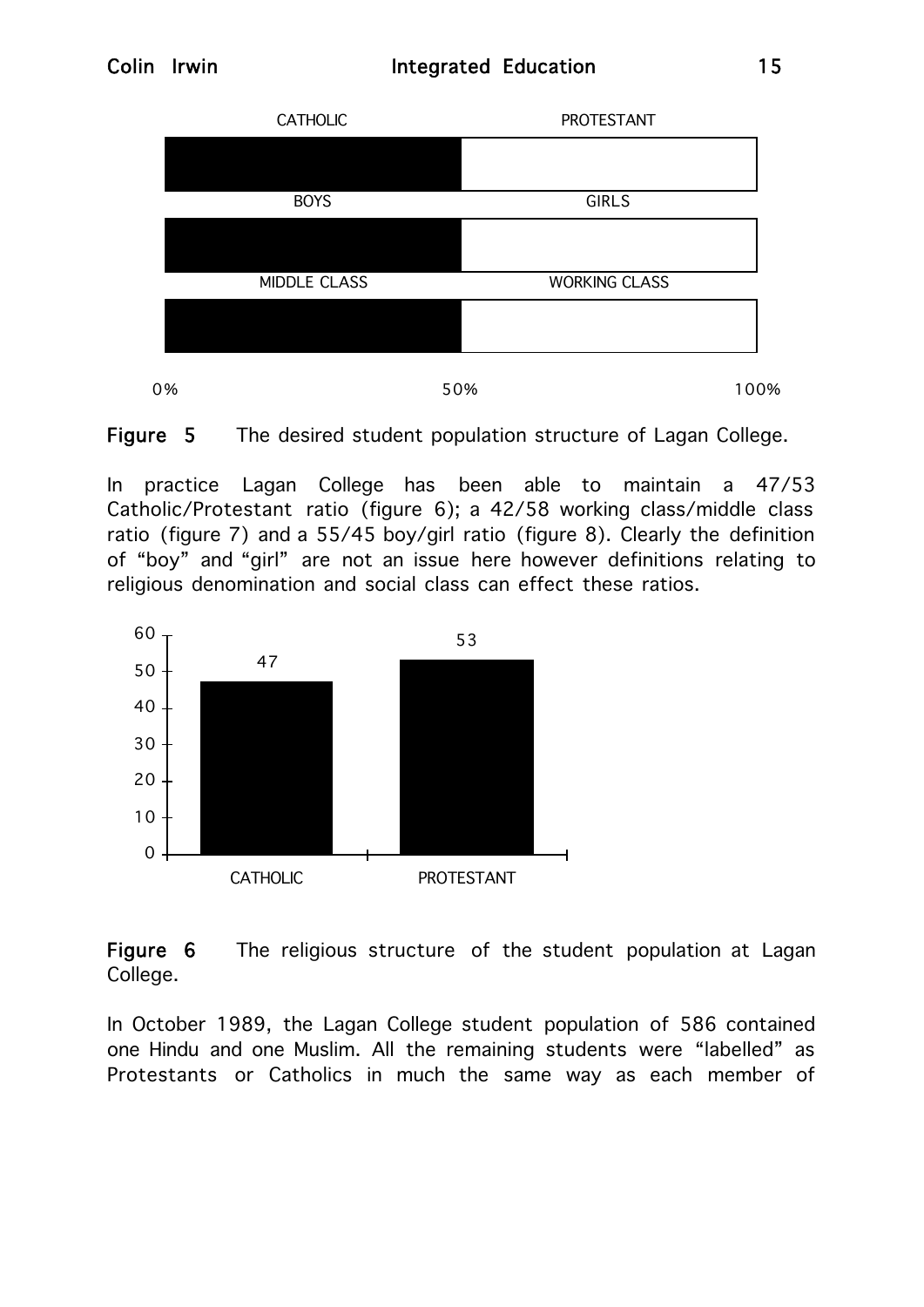Northern Irish society is "labelled" by their peers.<sup>45</sup> The principal criterion used was the stated religious denomination of the parents. The children of mixed marriages were defined by the religion of the mother unless otherwise instructed in their request for the religious education of their  $child<sup>46</sup>$ 

they had a mixed marriage on their registration forms (2.2%), with a maximum of 5 pairs in the second year (3.2%). As the percentage of mixed marriages in Northern Ireland has been estimated to be approximately 3.6% (Compton, P. A. and Coward, J. 1989, Fertility and Family Planning in Northern Ireland, Avebury, Aldershot), the percentage given for Lagan College may seem a little low. However it should be noted that not all the parents declared their religion on their forms and the rates of mixed marriage for the greater Belfast area are slightly lower than the provincial average (Compton and Coward, 1989). But these percentages are all based on the current religion of the parents and when the conversion of one parent to the religion of the other is taken into account the provincial rate increases to 6.0% (Compton and Coward, 1989). From a more intimate knowledge of the parents of the new 1989 first year the Principal of Lagan College was able to estimate the percentage of all mixed marriages to be between 7% and 8%. This percentage seems a little high. However it should be noted that this discrepancy could be accounted for by the fact that the rates of mixed marriage in Northern Ireland have steadily increased from 1.3% in 1943-47 to 9.7% in 1978-82 (Compton and Coward, 1989). This increase may also partly explain why 51 of the 485 parents (10.5 percent) who applied for places for their children at Lagan College in 1991 had mixed marriages. Although it is generally felt that integrated schools provide a special opportunity for the children of mixed marriages Lagan College does not appear to be significantly over represented by this section of the community. However this may not have been true of Lagan College when it was first founded and it may not be true of small integrated schools that have only recently been formed.

 $45$  Although the members of Northern Irish society use a number of "short hand" techniques for identifying the religious affiliation of strangers such as their name, area of residence and school attended (Cairns, E., 1987, Caught in Crossfire: Children and the Northern Ireland Conflict, Syracuse University Press) an individuals declared affiliation is probably more accurate. In the case of Lagan College students the declared religious affiliation of their parents and their preference for the religious instruction of their children were used to classify the students as "Catholic" or "Protestant." It should be noted that there are no Anglo-Catholics at Lagan College. In the case of mixed marriages the declared preference for religious instruction was used or, in the absence of such a preference, the primary school attended by the child and religion of the mother were taken into account. In the few cases where the parents declared themselves and their child to be non-denominational, the religious/social affiliation of the parents and primary school attended by the child were used. Although this method of classification may appear to be some what arbitrary, with respect to the children of mixed marriages and those who wish to be seen as non-denominational, it should be noted that it closely follows the system used by those who live in Northern Ireland and adjust their interpersonal relationships by criteria of religious affiliation.<br><sup>46</sup> Of the 586 students at Lagan College in October 1989 only 13 pairs of parents declared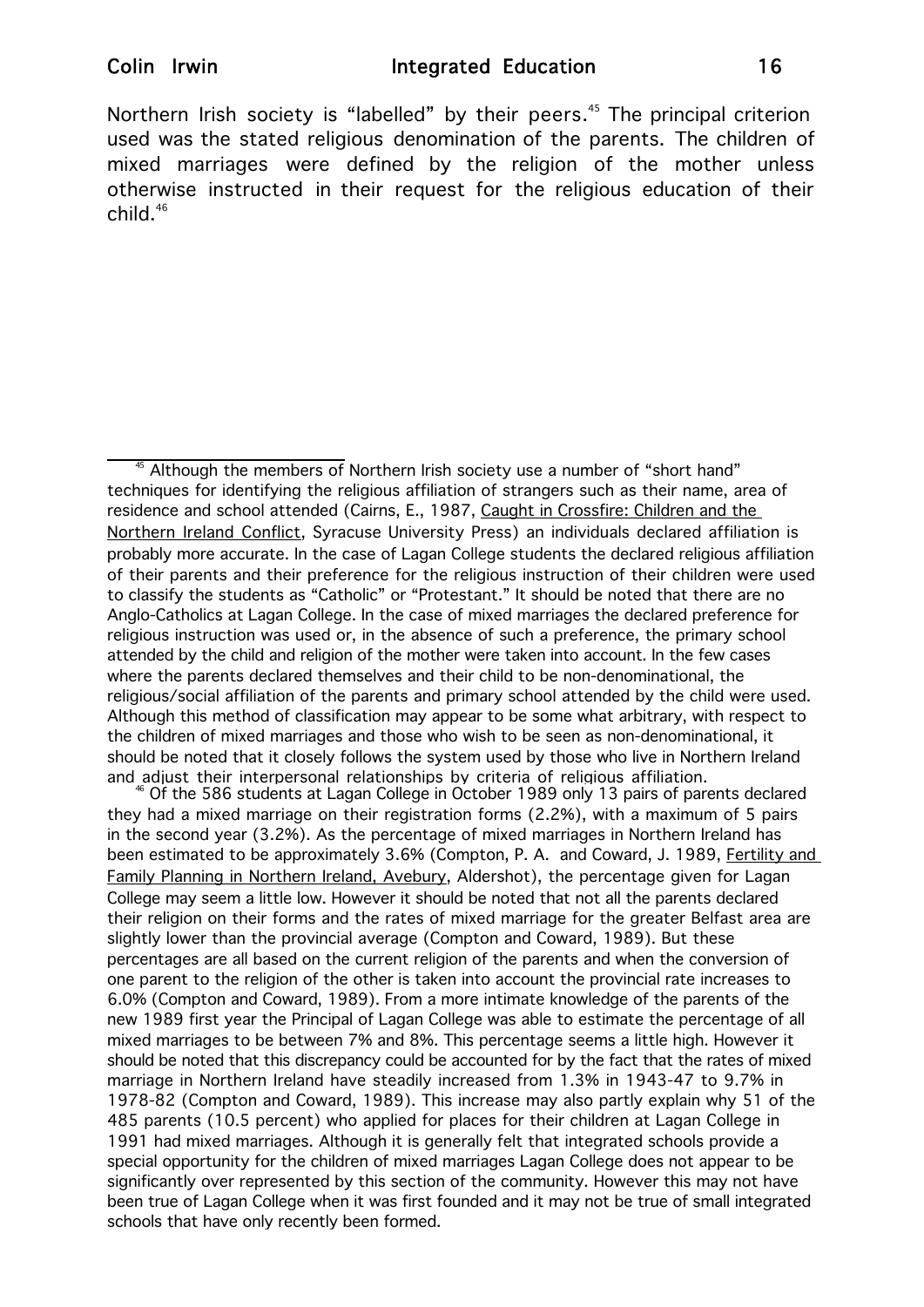

Figure 7 The social class structure of the student population at Lagan College.

In a similar way, social class was defined by the occupation of the parents. However, it should be noted that the occupation of both parents was used here. Had the occupation of only the father been used, as is common practice in many government surveys, then the percentage of working class would be higher and the percentage of middle class lower than the 42/58 ratio recorded.<sup>47</sup>





 $47$  Social class was divided into four categories, (1) upper middle class, professional, (2) lower middle class, skilled non-labour, (3) upper working class, skilled labour and (4) lower working class, unskilled labour. In cases of uncertainty, such as unemployed individuals or civil servants who could be government ministers or office cleaners, address was also taken into account. If they lived in an expensive residential area of Belfast they were classified as middle class. Finally, if there was still any doubt, individuals were classified at the higher of two categories so that any bias in the results would work against the thesis that Lagan College was a middle class school.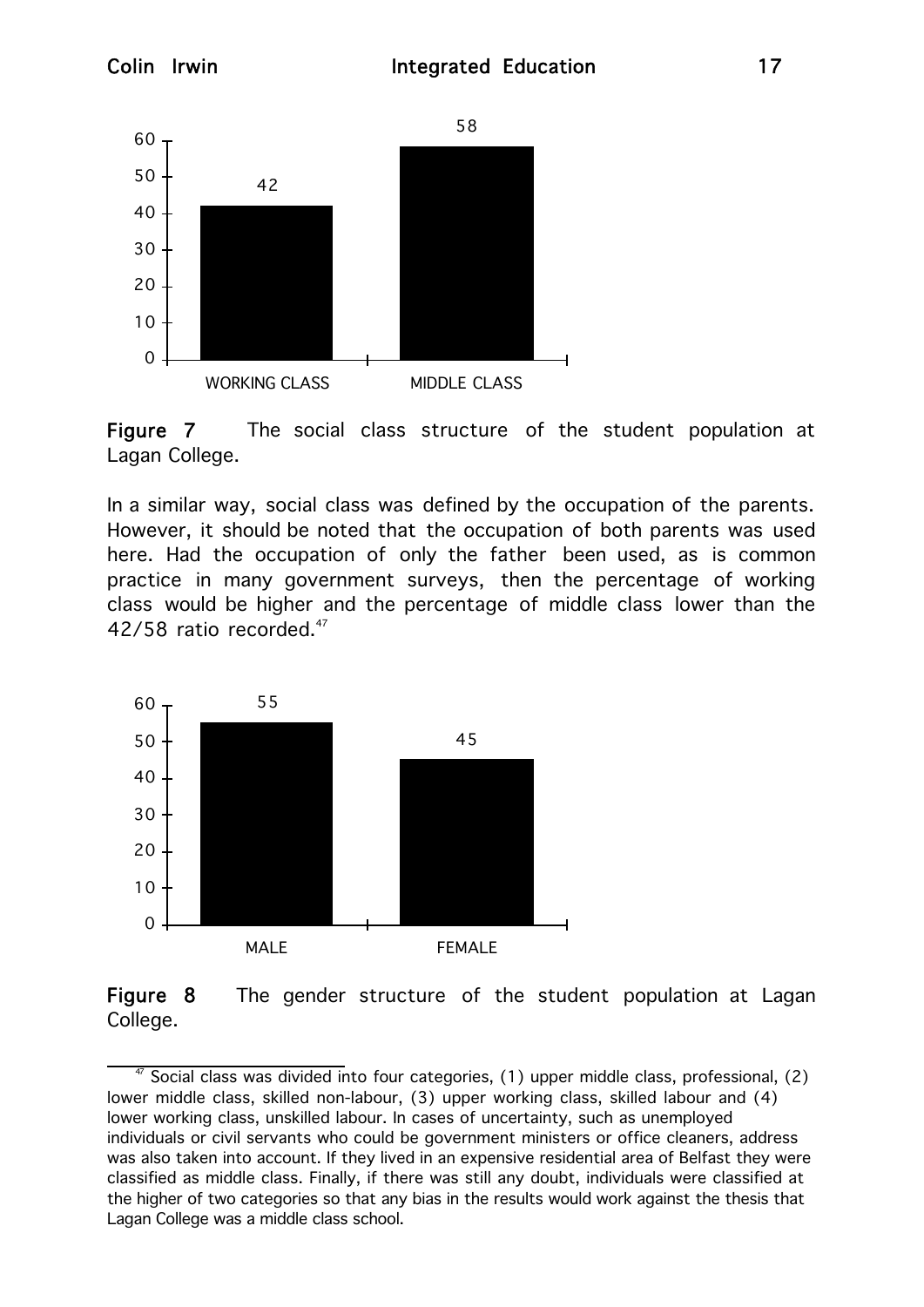

Figure 9 The combined religious, social class and gender structure of the student population at Lagan College expressed as percentages.

When the characteristics of religious denomination, social class and gender are combined it is obviously the case that the demographic balance of the student population is not perfect (figure 9). For example there is an equal number of Catholic and Protestant boys while there are more Protestant than Catholic girls. Of course perfection in this matter is impossible to achieve in practice. Nonetheless the question of whether or not these imbalances in the structure of the student population can effect the quality of social integration will have to be addressed.





Students are transferred to Lagan college from 149 schools in the greater Belfast area. These transfers are generally made from the student's primary school at age eleven. Due to adoptions, divorces, deaths,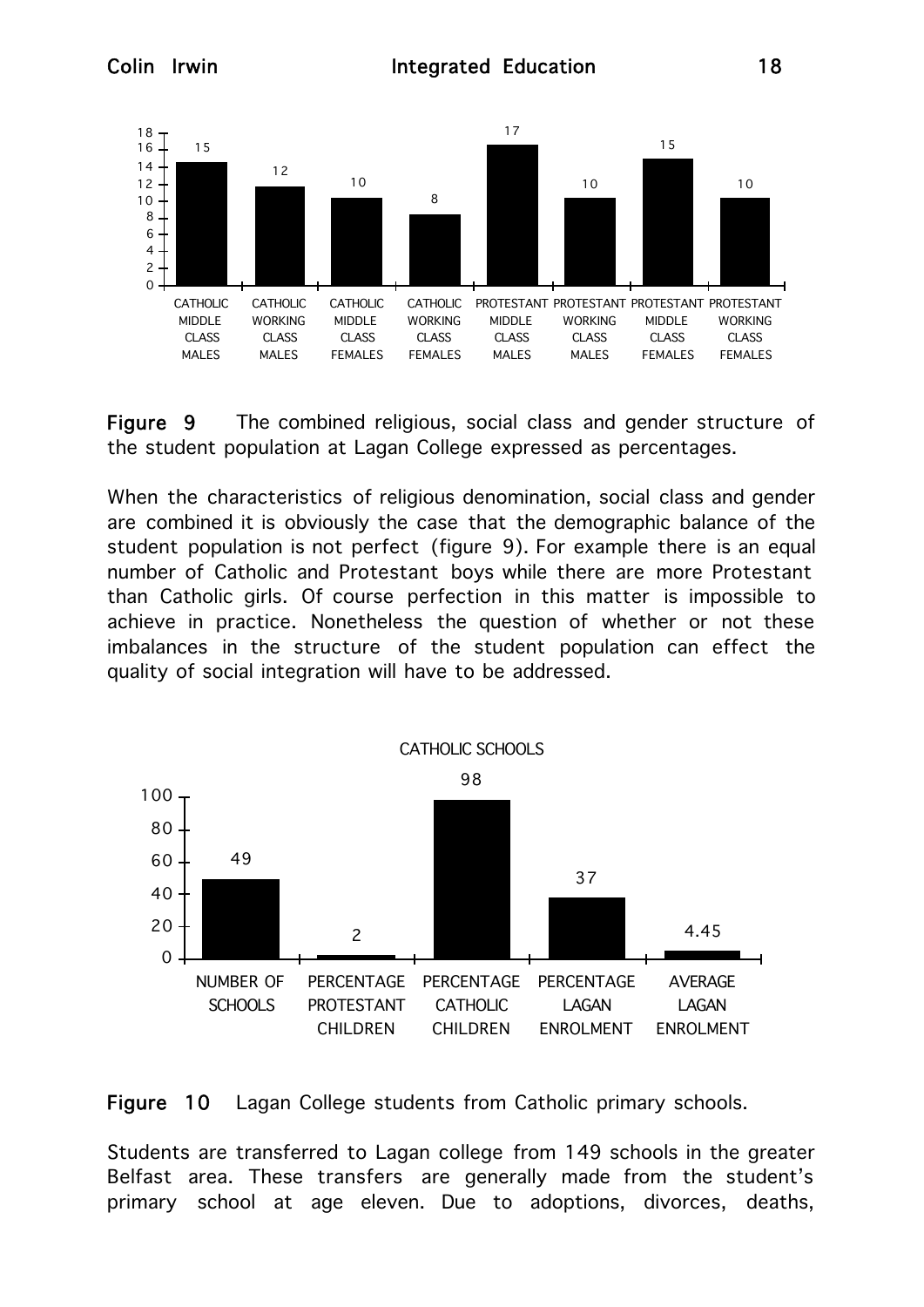remarriages, mixed marriages, or the lack of an appropriate primary school close to the parents home, between one and two percent of the students that come to Lagan College from Catholic schools are Protestant (figure 10) while nearly fourteen percent of the children from Protestant schools are Catholic (figure 11). These percentages are probably not representative of the percentages of minorities in sectarian schools in the Belfast area but more closely reflect a requirement for secondary integrated education amongst Catholics and Protestants that find themselves outside the social mainstream of their respective communities. It should be noted that these percentages are now declining as the needs of these minorities are met. Of the 139 students enrolled into the new first year in 1990 only 4 were Catholics from Protestant schools while only 1 Protestant came from a Catholic school.



Figure 11 Lagan College students from Protestant primary schools.

With an average of only four pupils from each of 96 Protestant schools, 49 Catholic schools and 4 Integrated schools (figure 12) Lagan College represents a cross section of the greater Belfast population. Given this situation it may be possible to find out if the primary school of origin can have any effect on the success of sectarian<sup>48</sup> integration at the secondary level of education. For, as will now be seen, the primary school of origin does have a profound effect on the patterns of friendships established between children before they become students at Lagan College.

By using the term "sectarian integration" I simply wish to draw a distinction between the three types of social integration investigated in this report, namely, integration between religious groups, between social classes and between genders. The term "religious integration" has not been used here as it may imply an ideological as opposed to purely social interaction.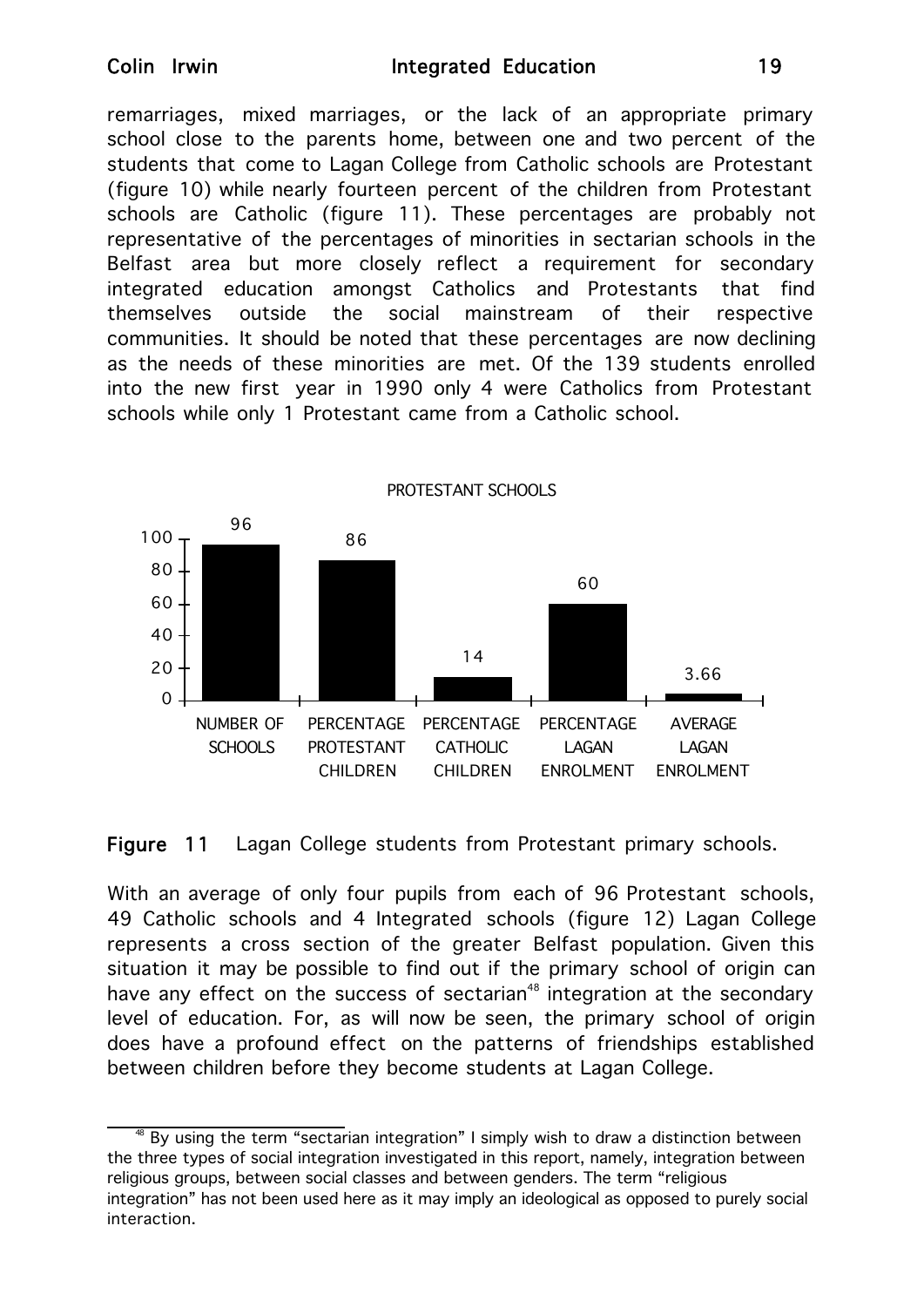INTEGRATED SCHOOLS



Figure 12 Lagan College students from integrated primary schools.

# LAGAN COLLEGE FRIENDSHIP CHOICES: NEW STUDENTS

On the 18th of September 1990, the new First Year, just two weeks after arriving at Lagan College, were asked to list ten friends they played with outside school. They were also asked to list the school these friends attended. As it is known that almost none of the children at Catholic schools are Protestant and that only a small minority of students at Protestant schools are Catholic, $49$  it is possible to use the school attended by the friends as a fairly accurate index of their religious denomination. Of the 120<sup>50</sup> Lagan College students included in this survey, 71 percent listed no friends at all from the "other" community. However when their new friends from Lagan College were included, this percentage dropped to 62. Of all the friends listed only 14 percent were from the "other" community

<sup>&</sup>lt;sup>49</sup> Of the 139 students enrolled into the new first year at Lagan College in 1990 only 4 were Catholics from Protestant schools while only 1 Protestant came from a Catholic school. These numbers represent percentages that are probably a little higher than the provincial average which place approximately 1% of Protestants in Catholic schools and between 2% and 3% of Catholics in Protestant schools (for a review see Whyte, J. H., 1986, How is the Boundary Maintained Between the Two Communities in Northern Ireland?, Ethnic and Racial Studies, Vol. 9, No. 2).<br><sup>50</sup> 14 children who were absent on the 18th. of September were not asked to complete the

questionnaire at a later date in case their answers could have been influenced by discussing the survey with their new school friends. 5 children who came to Lagan College from an integrated primary school in 1990 were also excluded from this survey as their school could not be used as a reasonably accurate index of religious affiliation. A copy of the questionnaire is provided in the Appendix.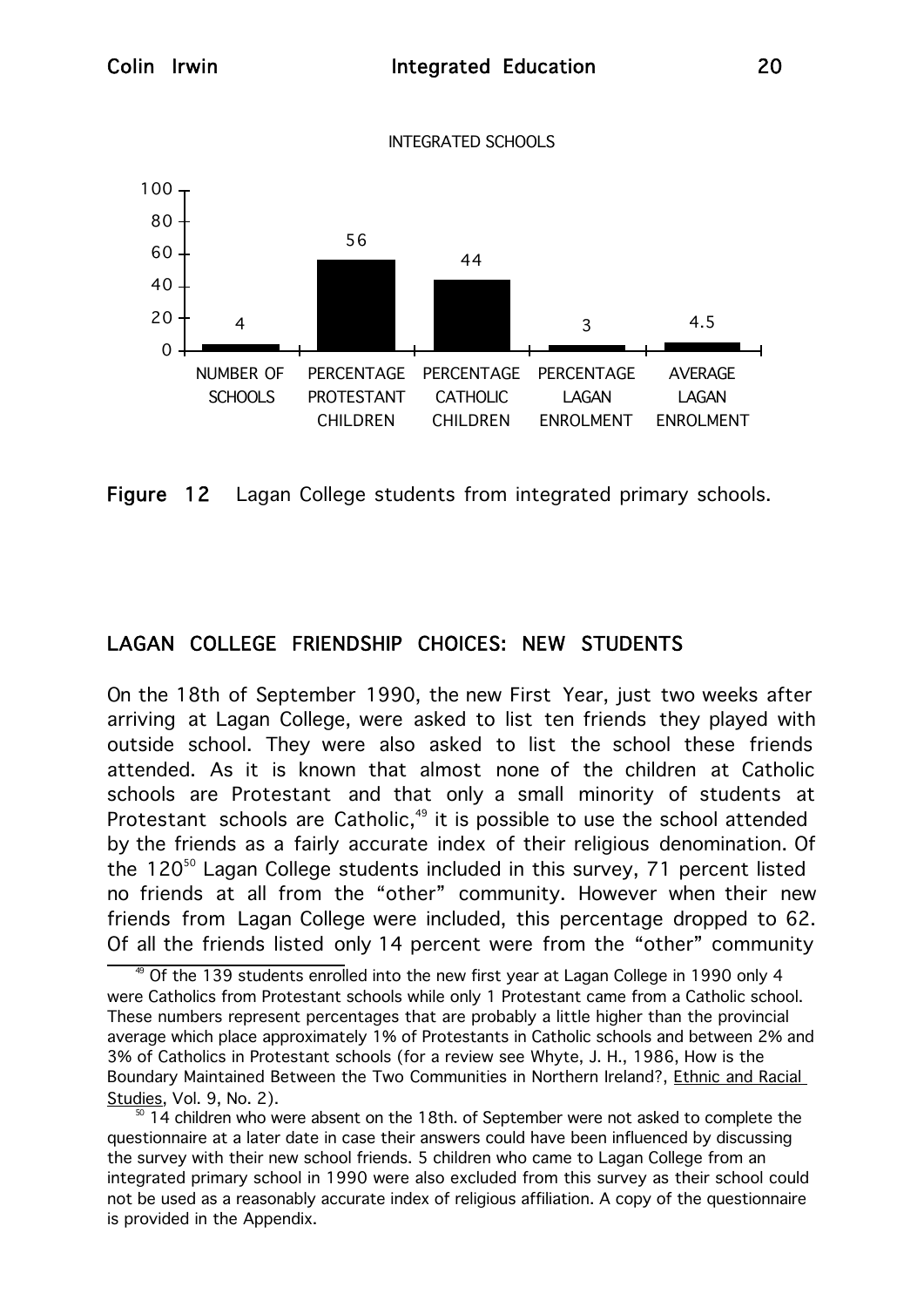and this percentage increased to 24 when their friends from Lagan College were added in (figure 13).



Figure 13 School of origin and the school attended by the friends of new students at Lagan College.

These data were then analysed separately, for the children who had attended Catholic or Protestant primary schools. A significant difference was found between the friendship patterns of the two groups. Of the children from Catholic schools, 48 percent had no friends in the "other" community (figure 14) in contrast to 86 percent for children from Protestant schools (figure 15). Only 2 percent of the friends of children from Protestant schools came from Catholic schools, while 19 percent of the friends of children attending Catholic schools were from Protestant schools.





The strong bias found in this result will have been exaggerated by the fact that some of the children attending Protestant schools are Catholic.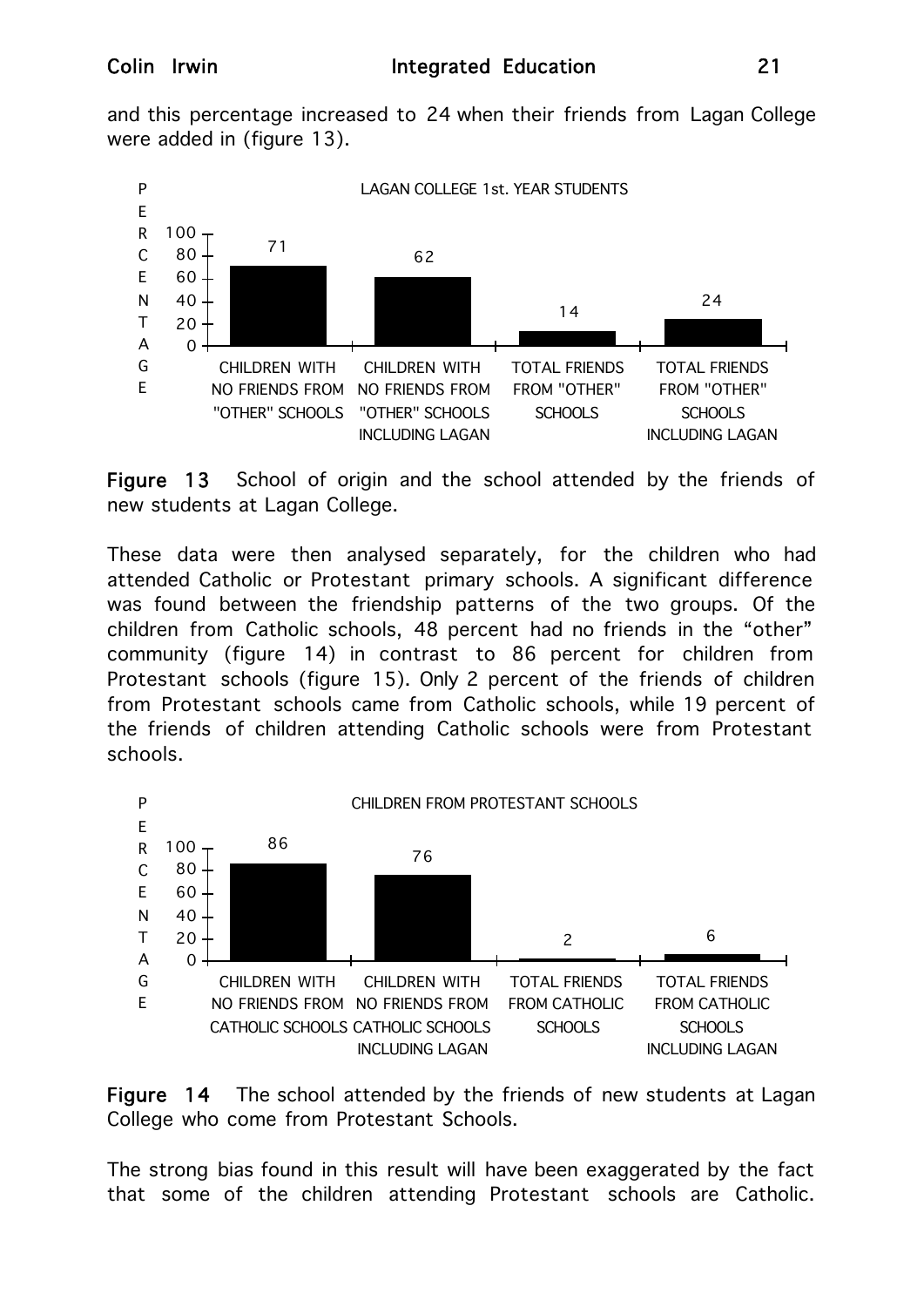### Colin Irwin **Integrated Education** 22

However, even if a generous allowance is made for this error it is clearly still the case that Catholic children from Belfast have more Protestant friends than Protestant children from Belfast have Catholic friends. Although some individuals might wish to draw the conclusion that Catholic children are in some way less bigoted than Protestant children, it would be quite wrong to do this until all other possible explanations had been eliminated.<sup>51</sup>



Figure 15 The school attended by the friends of new students at Lagan College who come from Catholic Schools.

The population of Belfast, in contrast to the student population of Lagan College, is not a balanced mix of Catholics and Protestants. The Catholics of Belfast are a minority so that the probability of a Catholic making a Protestant friend is necessarily greater than the probability of a Protestant making a Catholic friend. This consequence of the demographics of Belfast is further strengthened by the fact that far more Catholics live in Protestant areas of the city than Protestants live in Catholic areas. Additionally, it should be noted, that Protestants also outnumber Catholics in the mixed ares. $52$  If this explanation has some merit then it follows that children going to Catholic schools in Catholic areas of Belfast will have fewer Protestant friends than Catholics going to Catholic schools in Protestant areas of Belfast. This turns out to be the case with the percentage of the "Protestant" friends of these children ranging from a low of 11 percent in Catholic areas to a high of 28 percent in Protestant areas (figure 16).

<sup>&</sup>lt;sup>51</sup> The history of making value judgments about religious, ethnic and racial groups, on the basis of so called scientific evidence, is notoriously bad and has been subject to the most horrendous forms of political manipulation in both the last century and this. Clearly all research that has the potential to be misused in such a way must be subject to the highest possible standards of methodological scrutiny.

 $52$  See figure 4 and footnote 43 and 44 for references.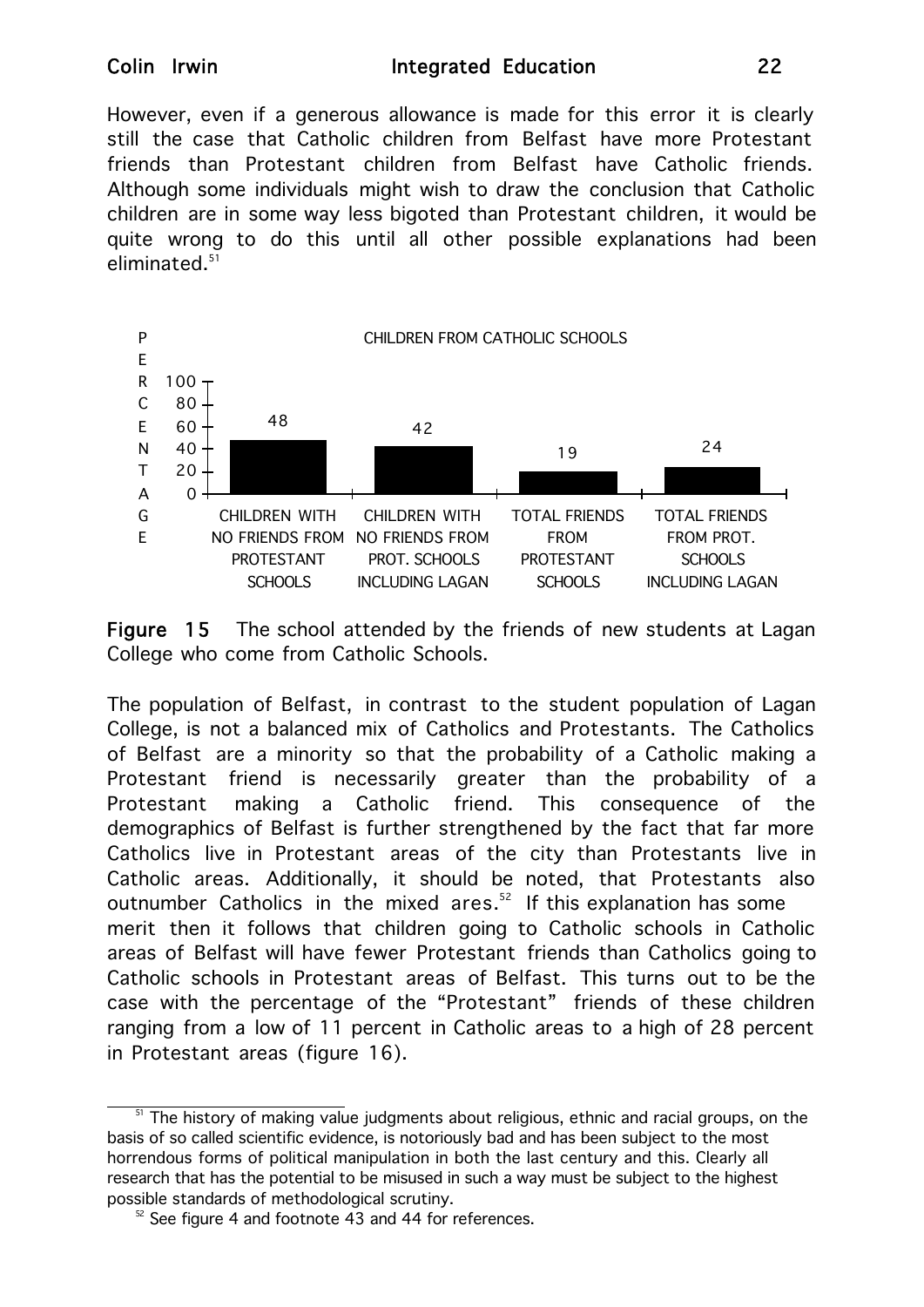

Figure 16 The percentage of friends from Protestant schools for new students who came to Lagan College from Catholic Primary Schools situated in Catholic, Mixed and Protestant areas of Belfast.

It is clear from these results that the demographics of the student population of the school attended by a child in Belfast has far more effect on the choice of the friends of the child than the local demographics of the housing area in which they live. This fact is perhaps most poignantly illustrated by the observation that Catholic children, living as a minority in Belfast and as a minority in a Protestant area of Belfast, have far more Catholic friends than Protestant friends, if they go to a Catholic school. Conversely it follows that if children are to have an equal opportunity to make both Catholic and Protestant friends then sending children to mixed schools will provide a greater opportunity for such friendships to develop than simply living in a mixed housing area. However, creating the "opportunity to make both Catholic and Protestant friends," in a statistical or probabilistic kind of way, is not the same as actually making friends. The question that must now be asked is whether or not the children who come to Lagan College, with their patterns of friendships shaped by the experience of a segregated primary school education, do now make friends, across the sectarian divide.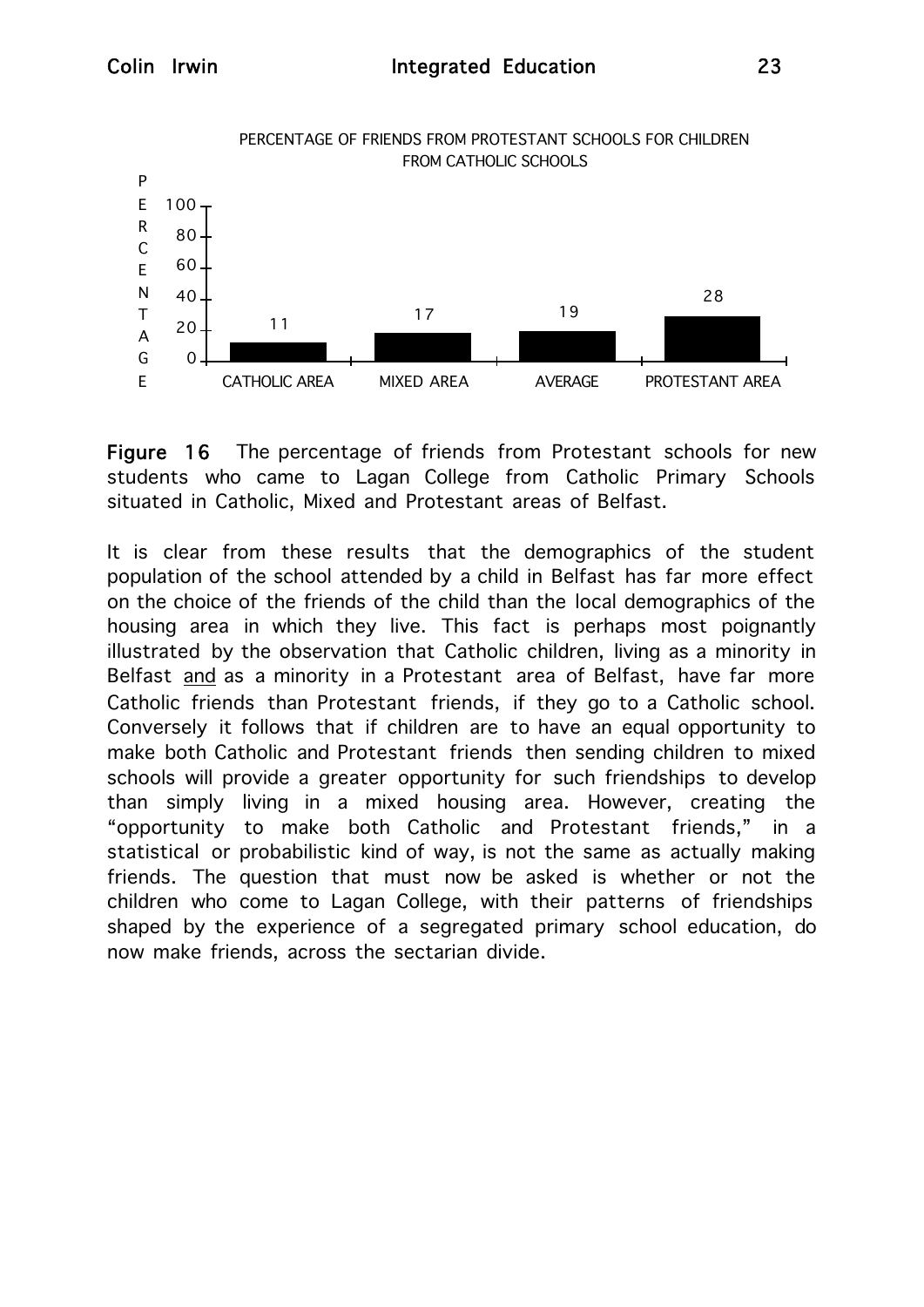# LAGAN COLLEGE FRIENDSHIP CHOICES: ESTABLISHED STUDENTS

One approach to monitoring the changing patterns of friendships of students entering Lagan College would be to make annual observations on an incoming first year over the period of their five years at secondary school. An advantage with this method is that the children, or subjects, do not change. Some disadvantages are the influence the researcher could have on the social behaviour of the students while making the observations over an extended period; the influence a significant social event could have on the school and/or children during the course of the research; and finally the practical and financial difficulties in maintaining a five year programme. Given the extreme mix of the Lagan College students from 149 schools in the Belfast area, there is little reason to believe that an "average" student in any one year is very different from an "average" student in any other year. This would be particularly true if all the students at Lagan College were made a part of any study.

Working from this premise, a "snap-shot" methodology was used in which every student attending Lagan College on October 10th 1989 was asked to list, from their tutor group, his or her three best friends, three other students they would like to have as friends, three students they would invite home and three students they prefer to work with on school projects. In order to prevent any discussion the questionnaire was given to all the students at the same time,  $10.35$  a.m.<sup>53</sup> When this data was combined with the age, tutor group, religious denomination, social class and gender of the students, over twenty thousand observations were created that could be analysed from any desired point of view. $54$ 

# By Religion

If an "average" student at Lagan College chose their friends at random, then 53 percent would be Protestant and 47 percent would be Catholic as this is the actual mix of students at the school. However this mix varies a little from year to year, but if these changes, from form one to form five,

 $53$  The questionnaire was based on those used by the Israel Institute of Applied Social Research at Givat Gonen in Jerusalem. A copy is given in the Appendix. The particular methodological benefits of surveying all the informants at the same time, when the social setting involves conflict, is made by Ed Cairns (Cairns, E., 1987, Caught in Crossfire: Children and the Northern Ireland Conflict, Syracuse University Press).<br><sup>54</sup> The variables taken from the records of each of the 586 student at Lagan College and

placed in an EXCEL file were: Surname, Given Name, Form Year, Tutor Group, Sex, Year of Birth, Age, Religion, Address/Road, District/Post Code, Father's Occupation, Mother's Occupation, Entry Year to Lagan College, Entry Form, Primary School and 11 Plus Results. Social class was then added to this data along with the 12 friendship choices made by each student. Finally, using an EXCEL function, the 12 friendship choices were transformed into a new data set expressed in terms of religion, social class and gender to give 36 sociometric observations for each child in the school.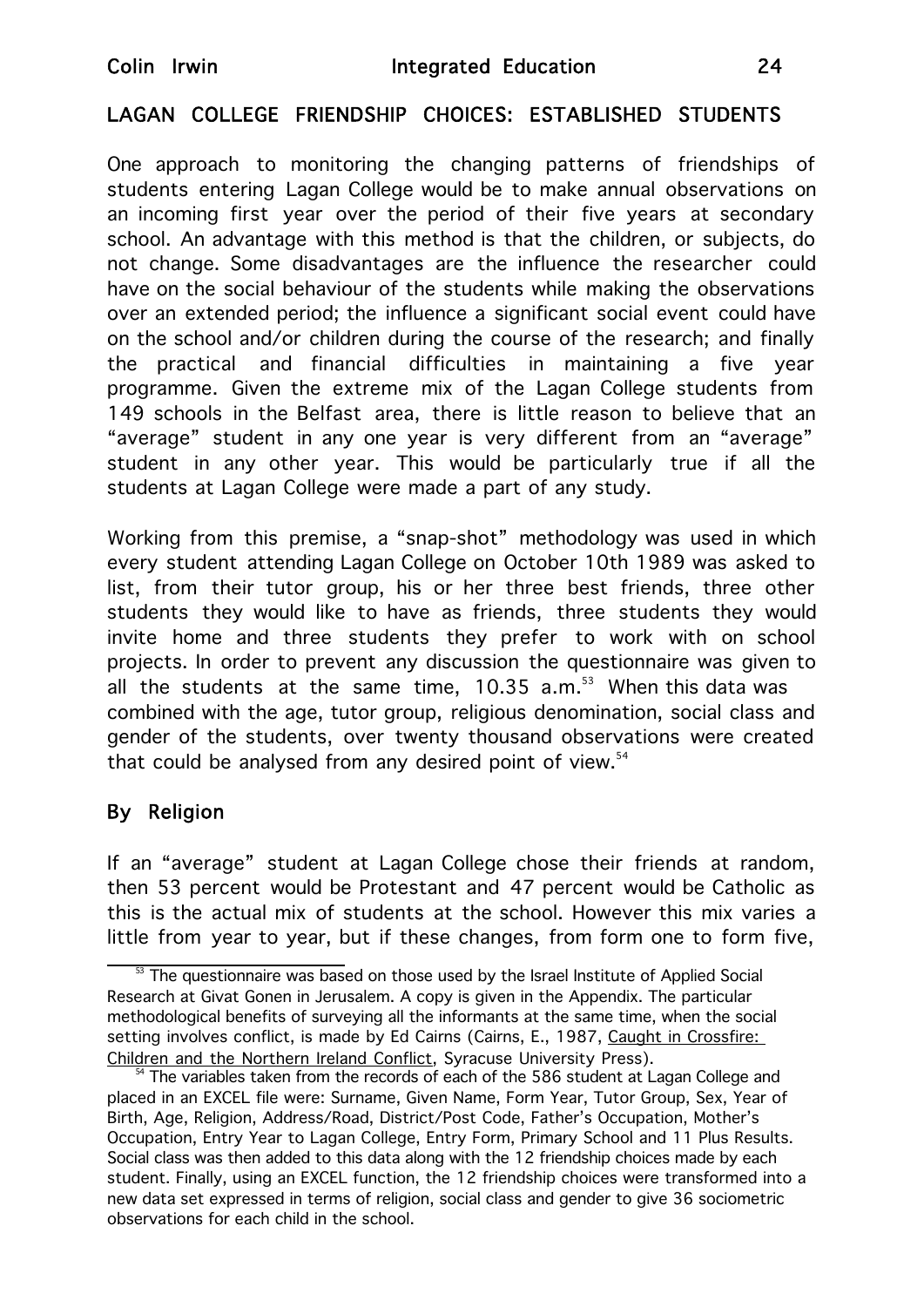#### Colin Irwin **Integrated Education** 25

are plotted, their trend or "average" can be calculated. This "average religious structure" of Lagan College represents the choice students at Lagan College would make if there is no bias in their choice. This "average" is equivalent to the random or predicted choice for the school, from the first year to the fifth year (figure 17).



Figure 17 The "average" religious structure of Lagan College from the 1st form to the 5th form.<sup>55</sup>



Figure 18 The "average" religious choice of friends amongst students at Lagan College from the 1st form to the 5th form.<sup>56</sup>

<sup>&</sup>lt;sup>55</sup> It should be noted that the presentation of this data as "Percentage Protestant Students" is quite arbitrary as the "Percentage Catholic Students" is simply the residual of this data which can be visualised by turning the graph upside down. This arbitrary aspect of the presentation of these results is also true for the "Percentage Middle Class Students" and "Percentage Male Students."

<sup>&</sup>lt;sup>56</sup> See footnote 55.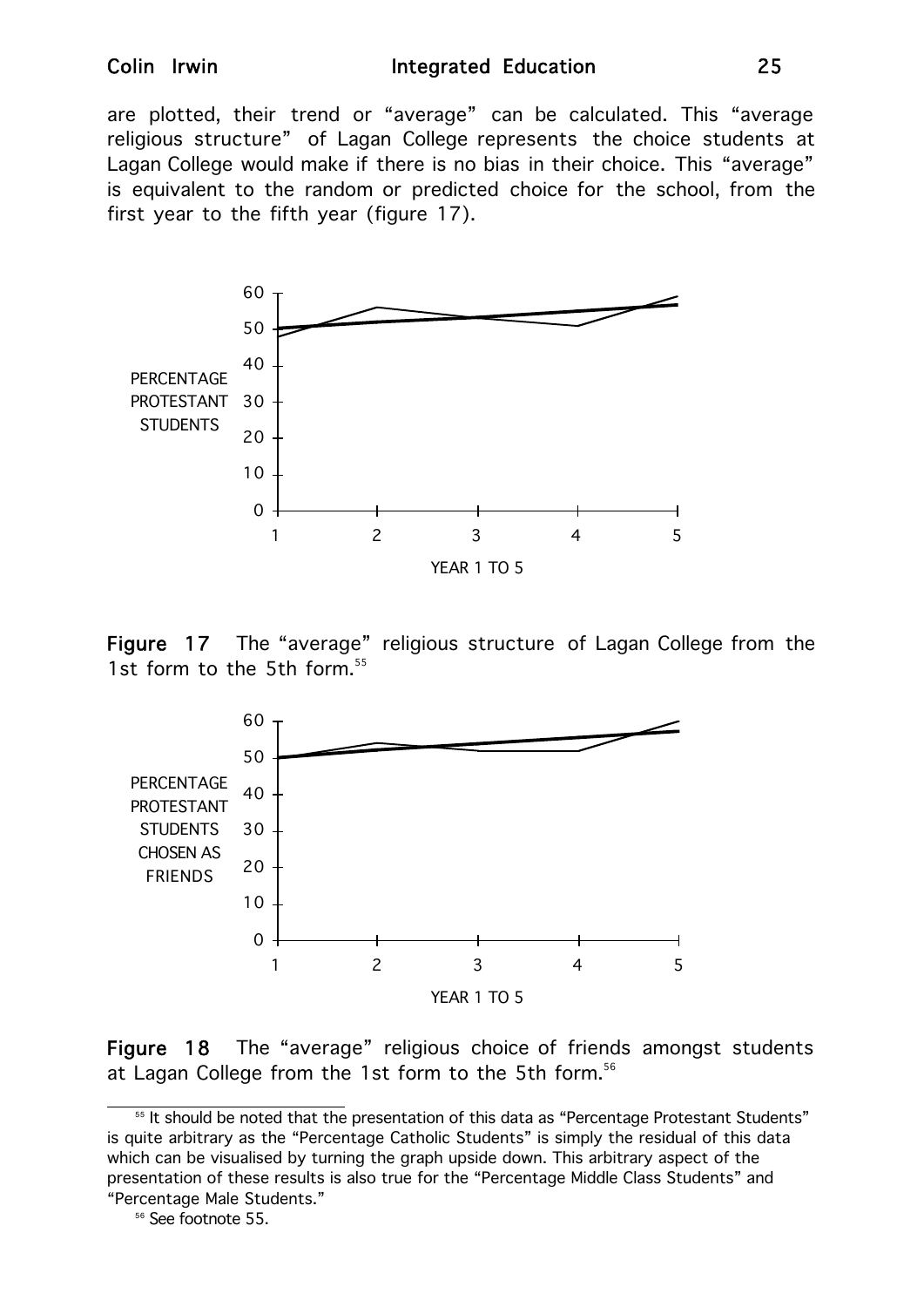### Colin Irwin **Integrated Education** 26

When the actual friendship choices made by Lagan College students are plotted in the same way it is found that the fluctuations in the proportion of Catholics and Protestants in each year closely follows the fluctuations in the choices of the friendships of the students (figure 18). However, when these choices are separated to represent the changing friendship patterns of Catholics and Protestants, the trends show a bias for the children to chose members of their own denomination in their first year. This bias changes to a slight preference for members of the "other" denomination by the fifth year (figure 19).



Figure 19 Trends in sectarian integration at Lagan College. $57$ 

A bias toward friendships amongst their own sectarian community, in the first year, leading toward more friends in the "other" community in subsequent years, is expected and welcome. However a slight bias toward the "other" community in the fifth year is surprising. Perhaps the fifth year, anticipating the use to which the questionnaire was to be put, biased their answers? However when only the responses for the choices of their three best friends is analysed for reciprocal friendships,<sup>58</sup> namely when two students unknowingly chose each other, the same surprising result is reproduced (figure 20).

<sup>&</sup>lt;sup>57</sup> See footnote 55.

<sup>&</sup>lt;sup>58</sup> When a student chooses another member of his or her Tutor Group as a friend there may be a certain element of "wishful thinking" on the part of the student. However, when two students unknowingly chose each other, and when they are only permitted to make three choices, then clearly such "reciprocal friendships," as they are termed here, are qualitatively more significant than simple "one sided" friendship choices. It should be noted that these "reciprocal friendships" were identified by the computer programme used to analyse the data at the Israel Institute of Applied Social Research in Jerusalem.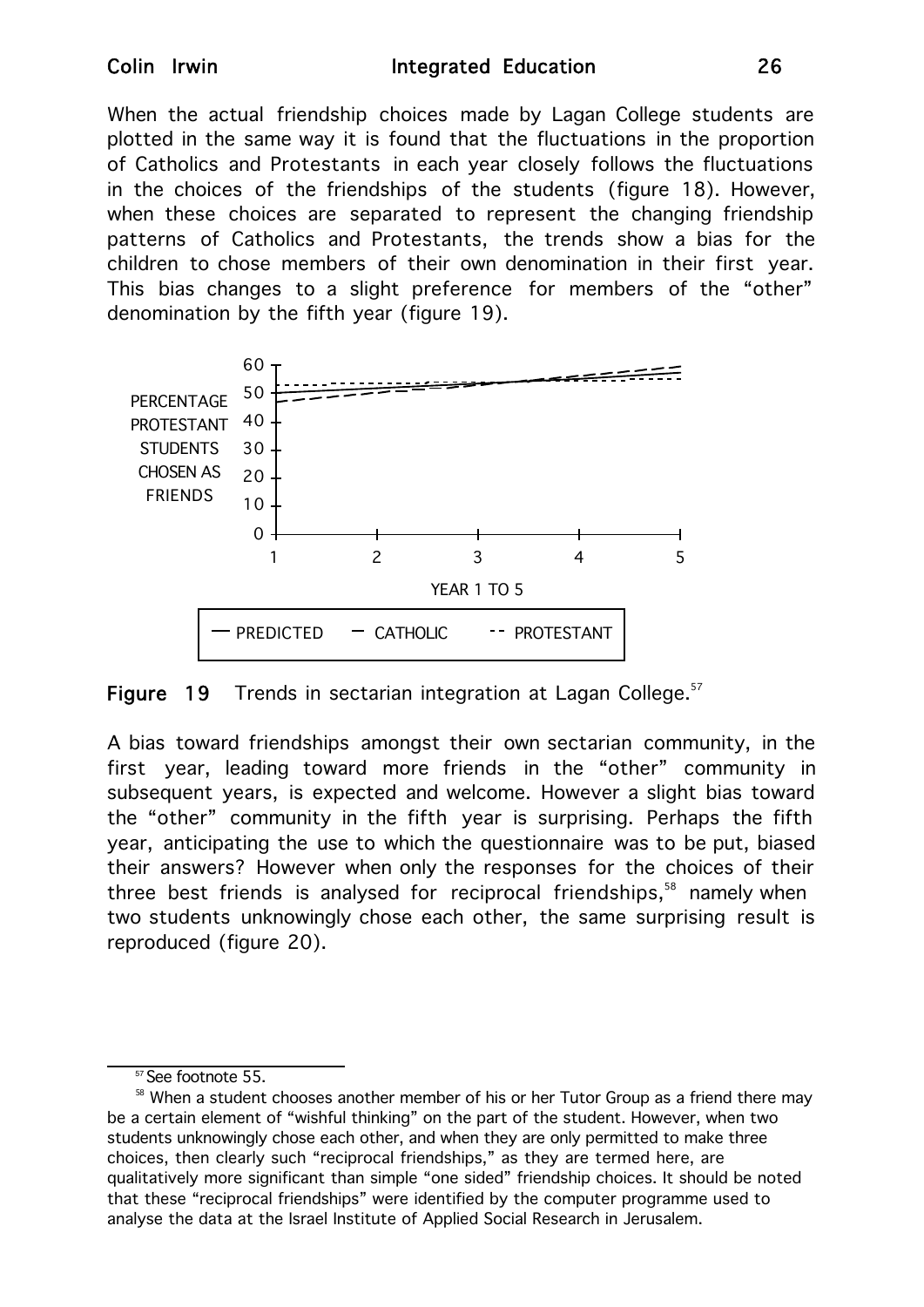

Figure 20 Reciprocal friendships across the religious divide at Lagan College in the 5th year for the category of their "three best friends."

Additionally, when the results are analysed for each of the four questions, the variations in the responses are more consistent with expectations. Namely, the choice of "best friends" and "take home friends" at Lagan College are slightly biased toward their own community, while the choice of "wish friends" is biased toward the "other" community<sup>59</sup> (figure 21). It may be important to note that some fourth and fifth year students refused to answer the question which asked them to list the three members of their tutor group they would like to have as friends, and occasionally remarked on their questionnaire that everyone in their class was their friend. Given all these results I believe the observation that the fifth year students at Lagan College have a slight preference for friends in

Although this result may stimulate speculation that the children's desire to make friends in the "other" community represents a "value" that precedes the establishment of such friendships it should be noted that when the students were asked to list their three "wish friends" they were not allowed to include their "best friends." With their "best friends," who were slightly biased toward their "own" community, now removed from their range of choice, the probability of selecting a "wish friend" from the "other" community is increased. In other words the bias towards the choice of "wish friends" in the "other" community is in part a statistical artifact of the bias in the choice of "best friend" in their "own" community. It should be noted that the bias in "best friend" is equal and opposite to the bias in "wish friend." However, I would not wish to dismiss this result "out of hand." A robust interpretation of this finding clearly requires additional research and analysis.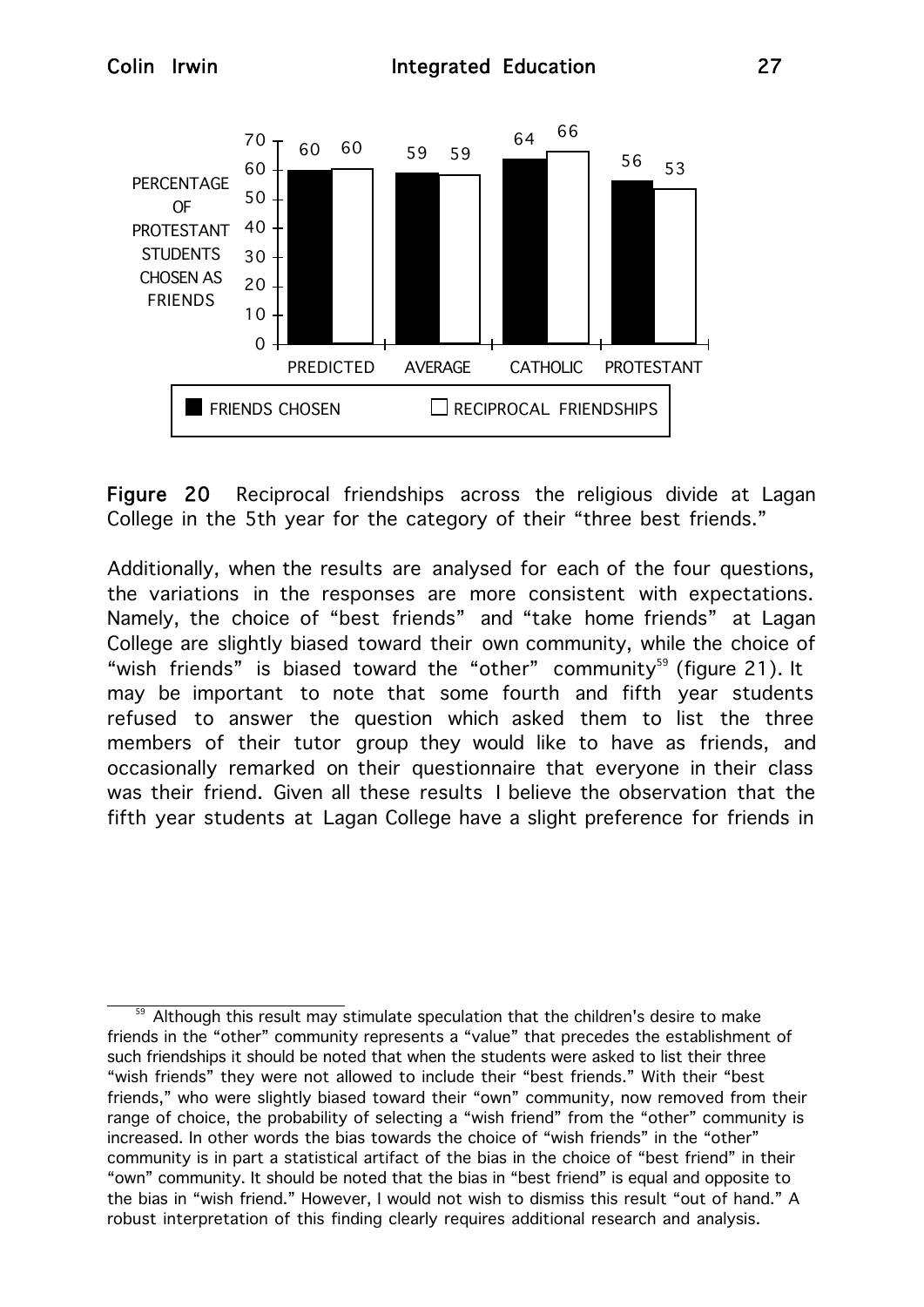the "other" community must be taken seriously and may $^{60}$  represent the replacement of values that favour sectarian friendships with new values that encourage friendships to be created between the divided communities of Belfast. It may be speculated that these values could be introduced by the parents encouraging their children to make more friends in the "other" community and by the school whose "ethos" may encourage the children to make more friends in the other community. A combination of these, and perhaps other factors, is probably at work here. Either way, the role of Lagan College may be indispensable to this process in as much as it is able to provide a "social opportunity" for the establishment of these new friendships and the expression of these social values. $61$ 



Figure 21 Best friends, possible friends, out of school friendships and working relationships across the religious divide at Lagan College.

Using a very different statistical technique the same data, from the same questionnaire, was analysed using a computer programme specifically developed to map the social relationships that exist between the members of groups of school children. In this variant of Smallest Space Analysis

<sup>61</sup> This proposition is supported by some of the interviews conducted at Lagan College, see this report "Comparisons with West and South Belfast" footnote 148.

 $^{\circ}$  I have cautiously used the term "may" as some children probably did not come to Lagan College with values that could be described as sectarian but have tended to make more friends amongst their "own community" because they more frequently came to school with them on the same bus, went to the same church, lived in the same neighbourhood, etc. However, as will be seen in the section of this report that compares the children from South and West Belfast, the children who enter Lagan College can not be described as mere "blank slates." Generally speaking the Catholic and Protestant children who come to Lagan College do not share a common pool of knowledge and experience associated with a common social identity and set of social attitudes. Perhaps the social circumstances of the new students at Lagan College do help to shape their friendships, but if this is true, then the preference for friendships in the "other community," characteristic of the fifth year students, is even more remarkable.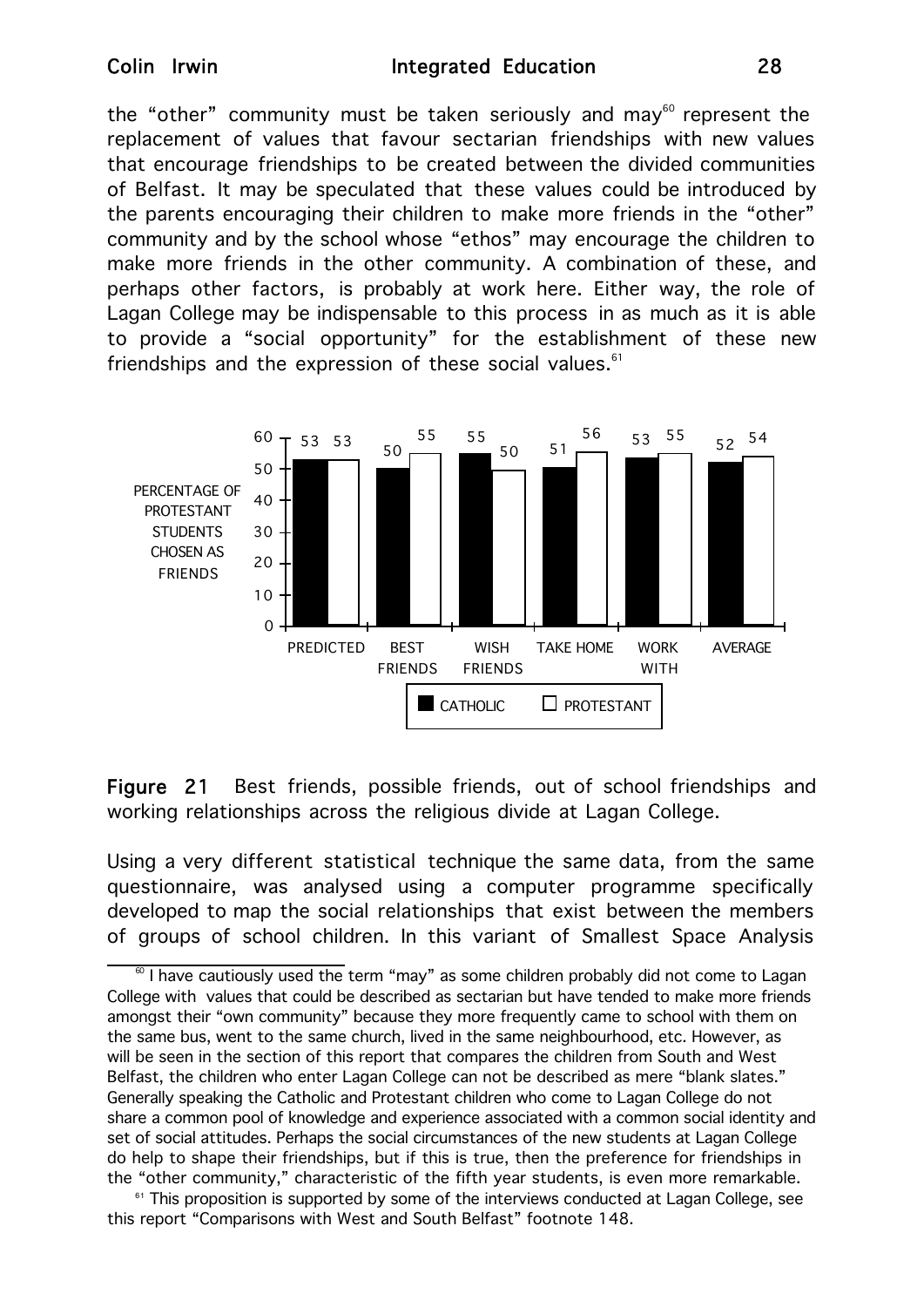#### Colin Irwin **Integrated Education** 29

each student in the tutor group is represented by a point on a map such that children with more in common, socially, are closer together, and children with less in common, socially, are farther apart. If the children are not integrating well, they will be clumped together on the map, and if they are integrating, then they will be dispersed (figure 22). Only two out of the twenty two tutor groups examined in this way showed a tendency toward sectarian polarisation at Lagan College. However social integration, like all social facts, are relative. Therefore, in an effort to gauge the importance of this positive result, it is necessary to compare sectarian integration at Lagan College with other aspects of social interaction.



Figure 22 Religion and the social structure of a sample 5th year tutor group at Lagan College.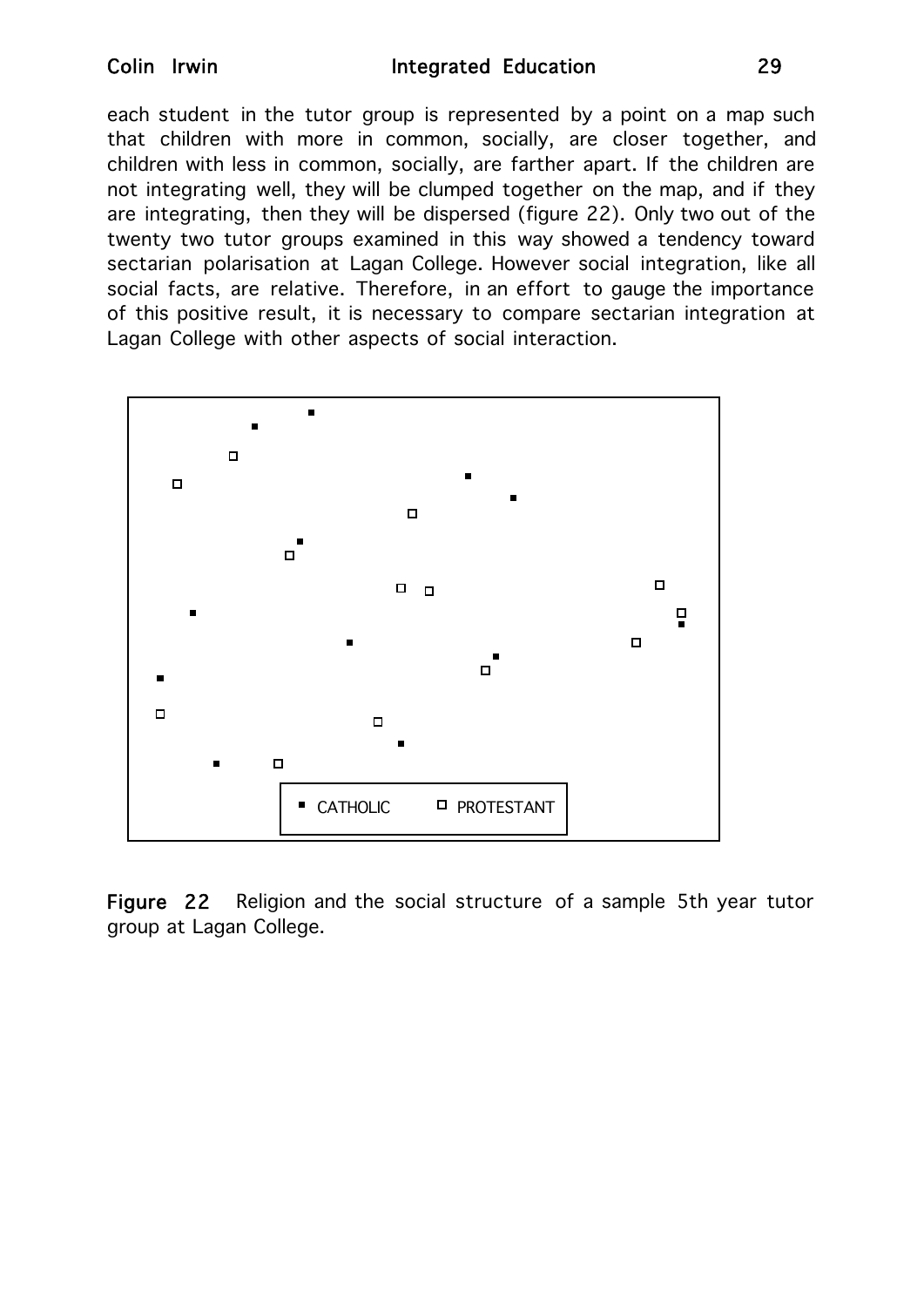# By Social Class

Providing the exact same data and statistical techniques continue to be employed comparisons can now be made between the dynamics of sectarian, social class, and gender, group relationships. In contrast to the tendency for Catholics and Protestants to make more friends in the "other" community during their years at Lagan College, there is a tendency for the working class children to have a few more working class friends than the middle class friends. And this trend persists from the first form to the fifth form (figure 23 & 24). The selection of friends by the middle class shows little or no social bias towards their own group. These observations are confirmed by both the friendship patterns of the fifth year (figure 25) and the friendships of all the students at Lagan College when broken down for each of the four questions used in the survey (figure 26). Clearly social class is a marginally more potent force for the creation of social relationships at Lagan College than religious denomination. However, when the social maps of the tutor groups are examined, the diffuse patterns of middle class and working class students confirms how very marginal segregation by social class really is (figure 27).



Figure 23 The "average" social class structure of Lagan College from the 1st form to the 5th form. $62$ 

<sup>62</sup> See footnote 55.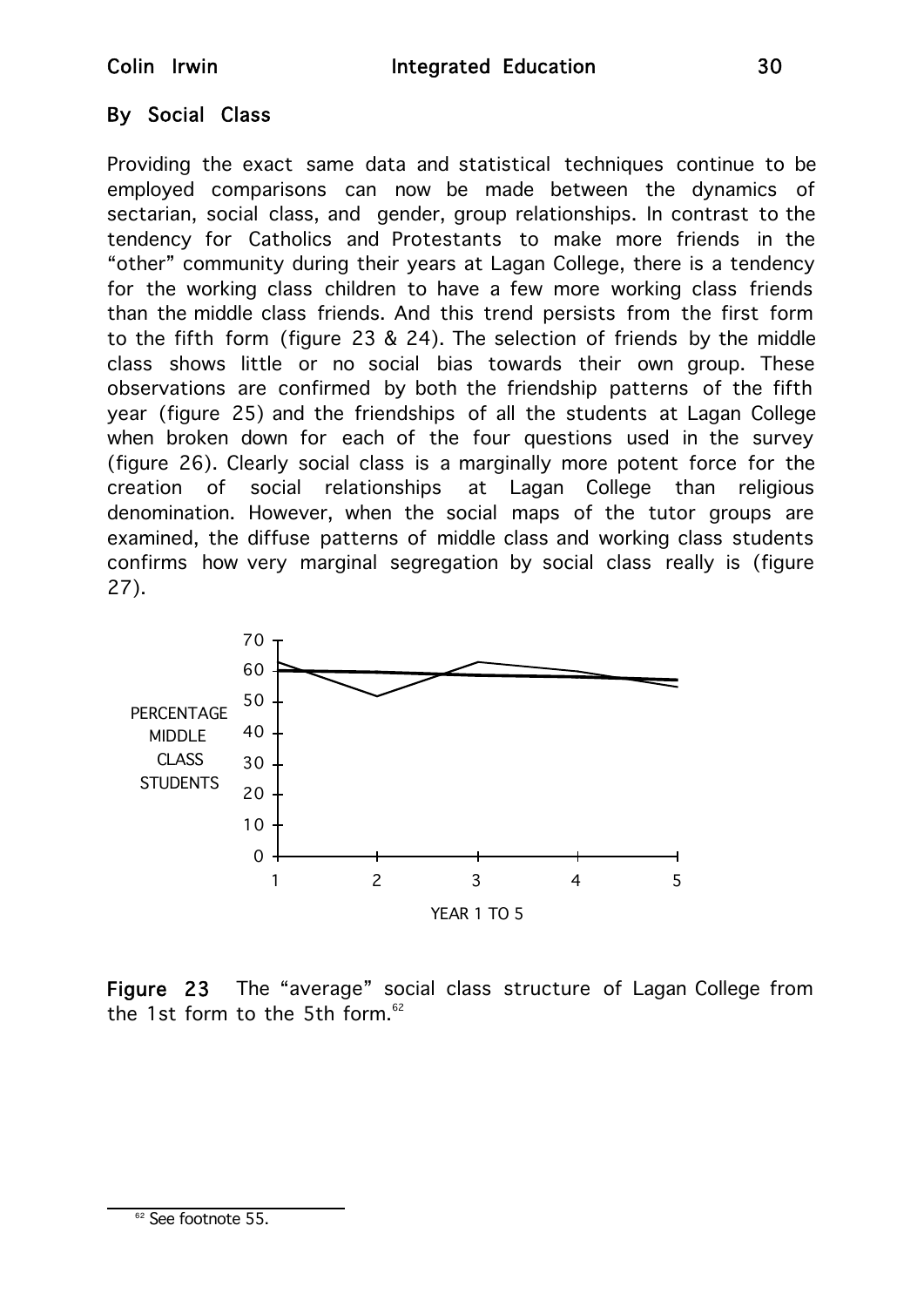

Figure 24 Trends in integration between the social classes at Lagan College.<sup>63</sup>



Figure 25 Reciprocal friendships across what may be termed the "class barrier" at Lagan College in the 5th year for the category of "best friends."

<sup>63</sup> See footnote 55.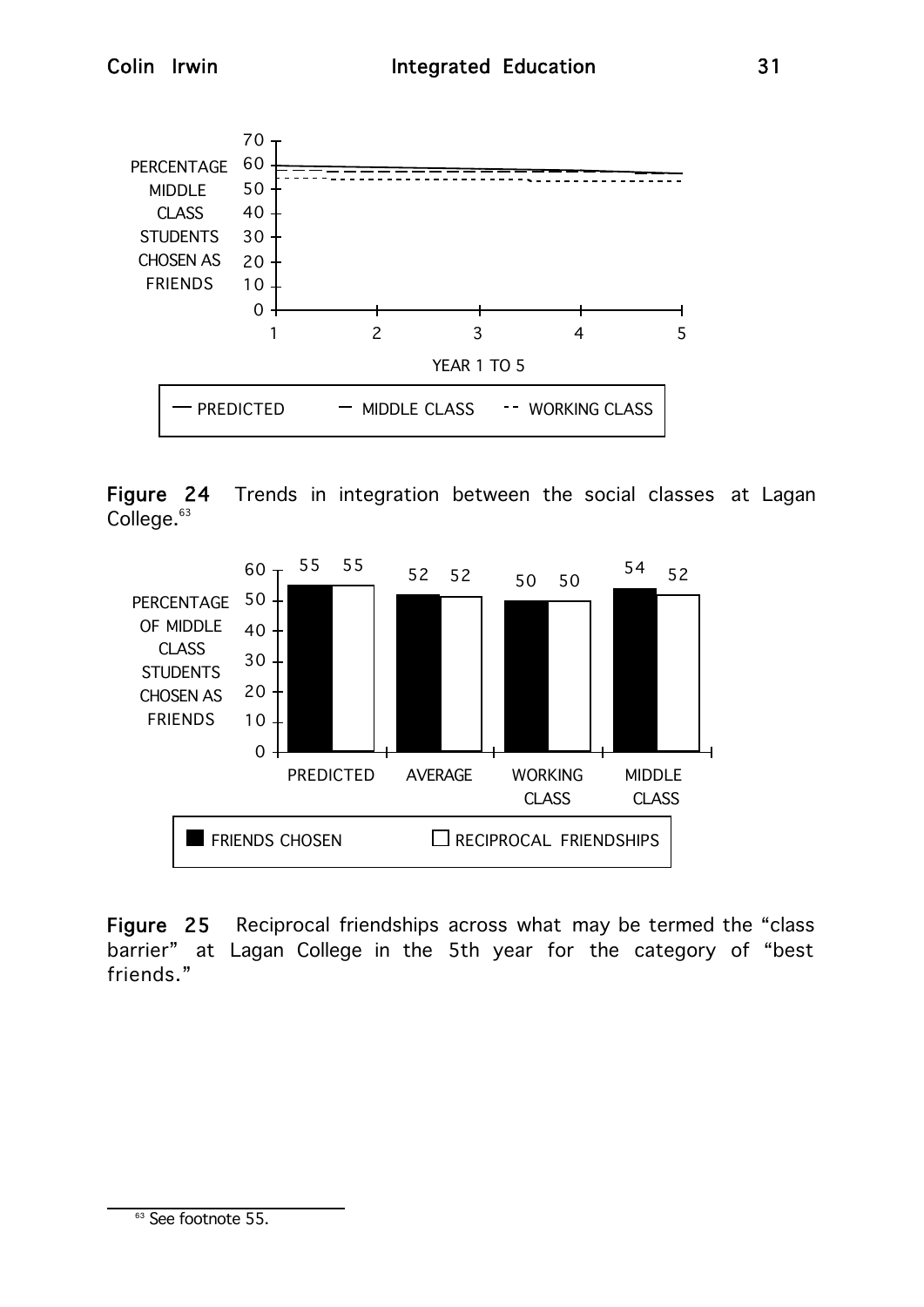

Figure 26 Best friends, possible friends, out of school friendships and working relationships across the class barrier at Lagan College.



Figure 27 Social class and the social structure of a sample 5th year tutor group at Lagan College.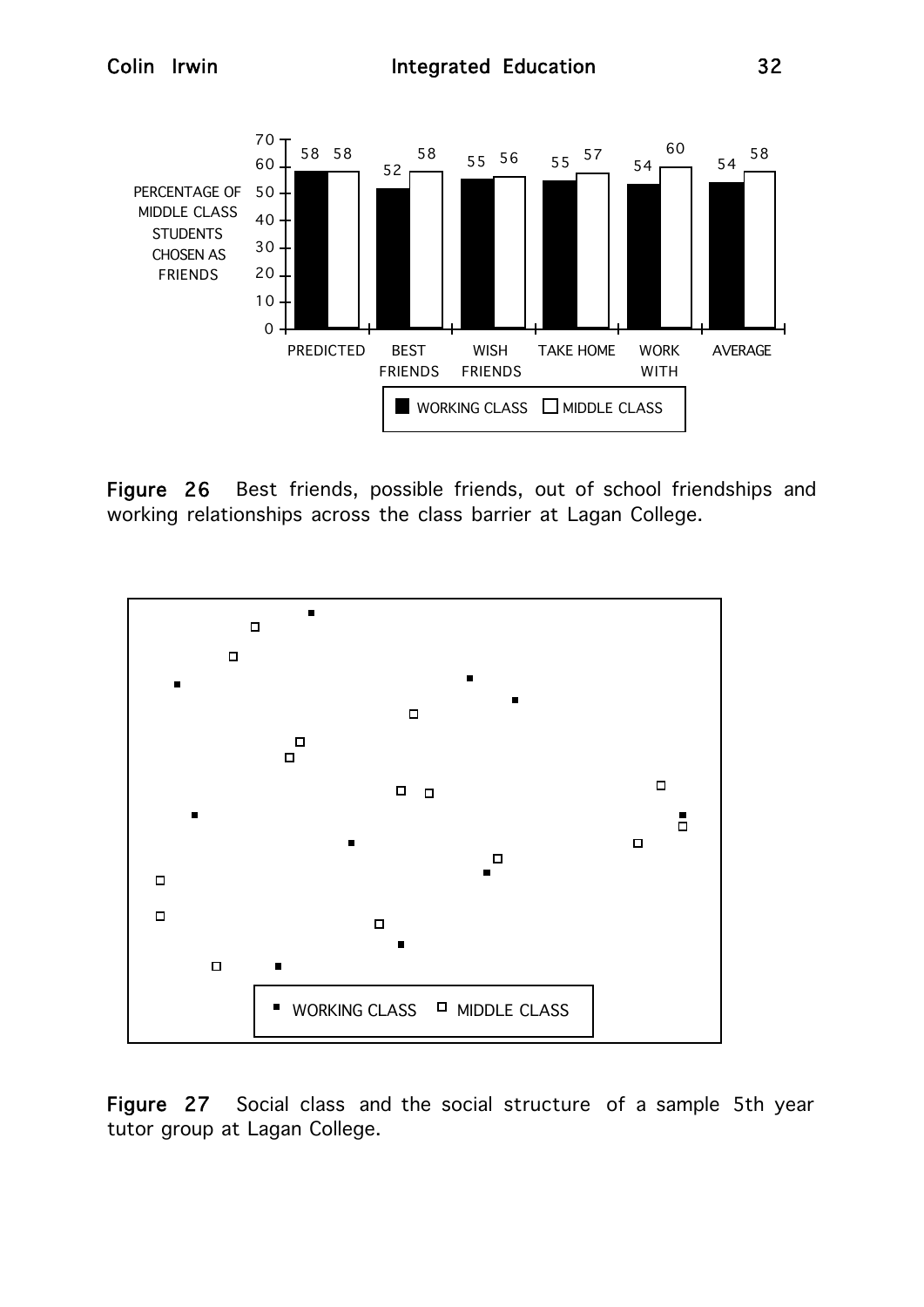# By Gender

The results for the analysis of social interaction by gender stand in stark contrast to the results for sectarian, and social class, group relationships. Boys and girls entering Lagan College make very few friends across, what may be termed "the gender barrier" (figure 28 & 29). However, unlike the somewhat static social class relationships, there is a steady increase in the number of friends made across this gender barrier. As might be expected, this is particularly true for the fourth and fifth year students, who have matured past puberty. But this observation should be put into its correct perspective. When the friendships in the fifth year are examined, it is clear that males establish more reciprocal friendships than females and that these strong friendships are rarely established between children of the opposite sex (figure 30). Additionally, when the breakdown of the results by each question, and the social maps are examined, the separation of the social relationships of boys and girls is found to be extensive and persistent (figure 31 & 32). $64$ 



Figure 28 The "average" gender structure of Lagan College from the 1st form to the 5th form.<sup>65</sup>

 $64$  Several reviewers of this report have asked if the children from mixed schools make friends across the "gender barrier" with any more ease than the children from single sex schools and also why do the boys make more reciprocal friendships than the girls? Unfortunately, although these questions are very interesting and should be investigated they are beyond the scope of this current programme of research. However, for some additional comments see Israel and Northern Ireland, Givat Gonen Friendship Choices, By Gender, later in this report.

<sup>&</sup>lt;sup>65</sup> See footnote 55.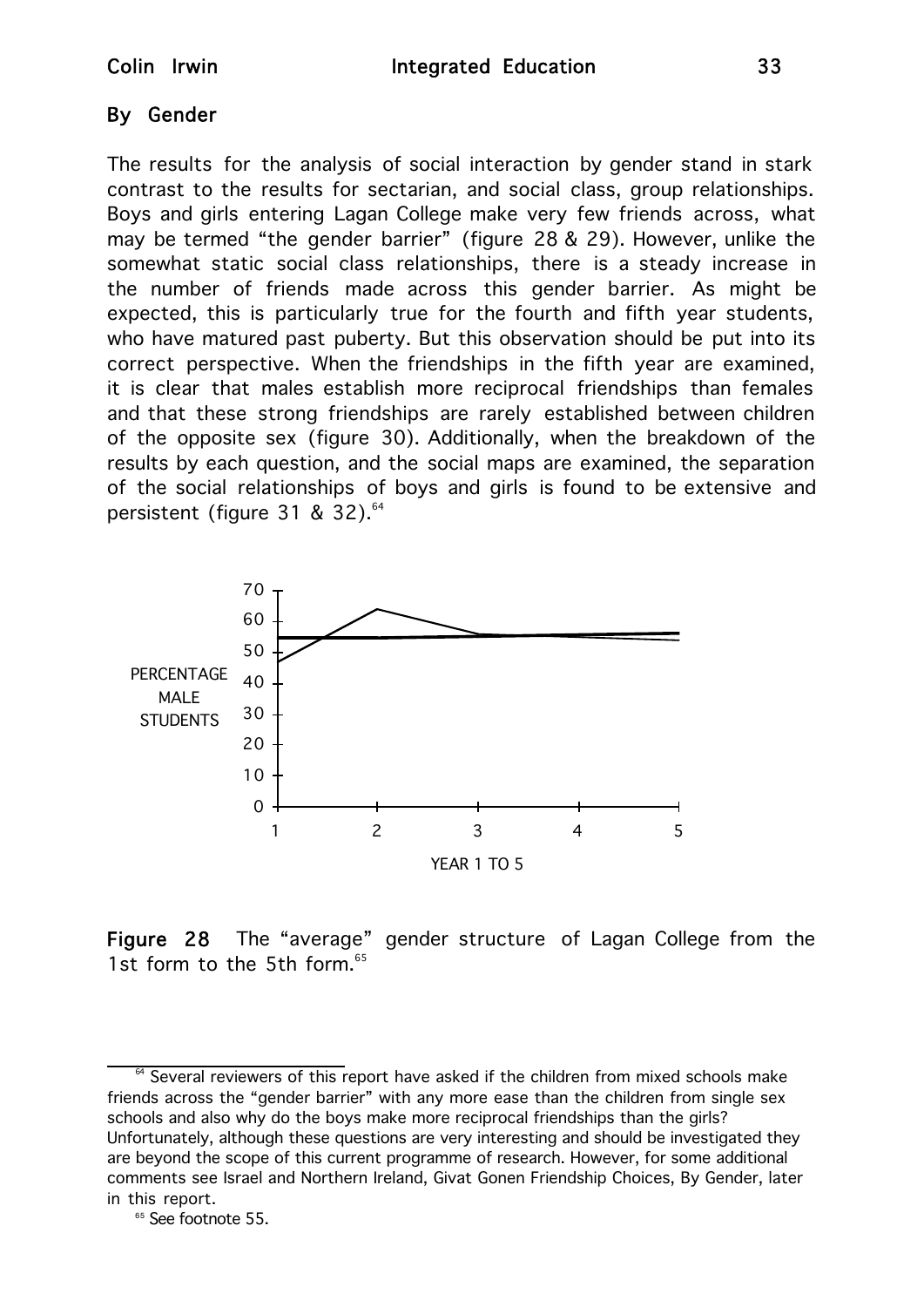

Figure 29 Trends in the development of friendships between boys and girls at Lagan College.<sup>66</sup>



Figure 30 Reciprocal friendships between boys and girls at Lagan College in the 5th year for the category of "best friends."

<sup>&</sup>lt;sup>66</sup> See footnote 55.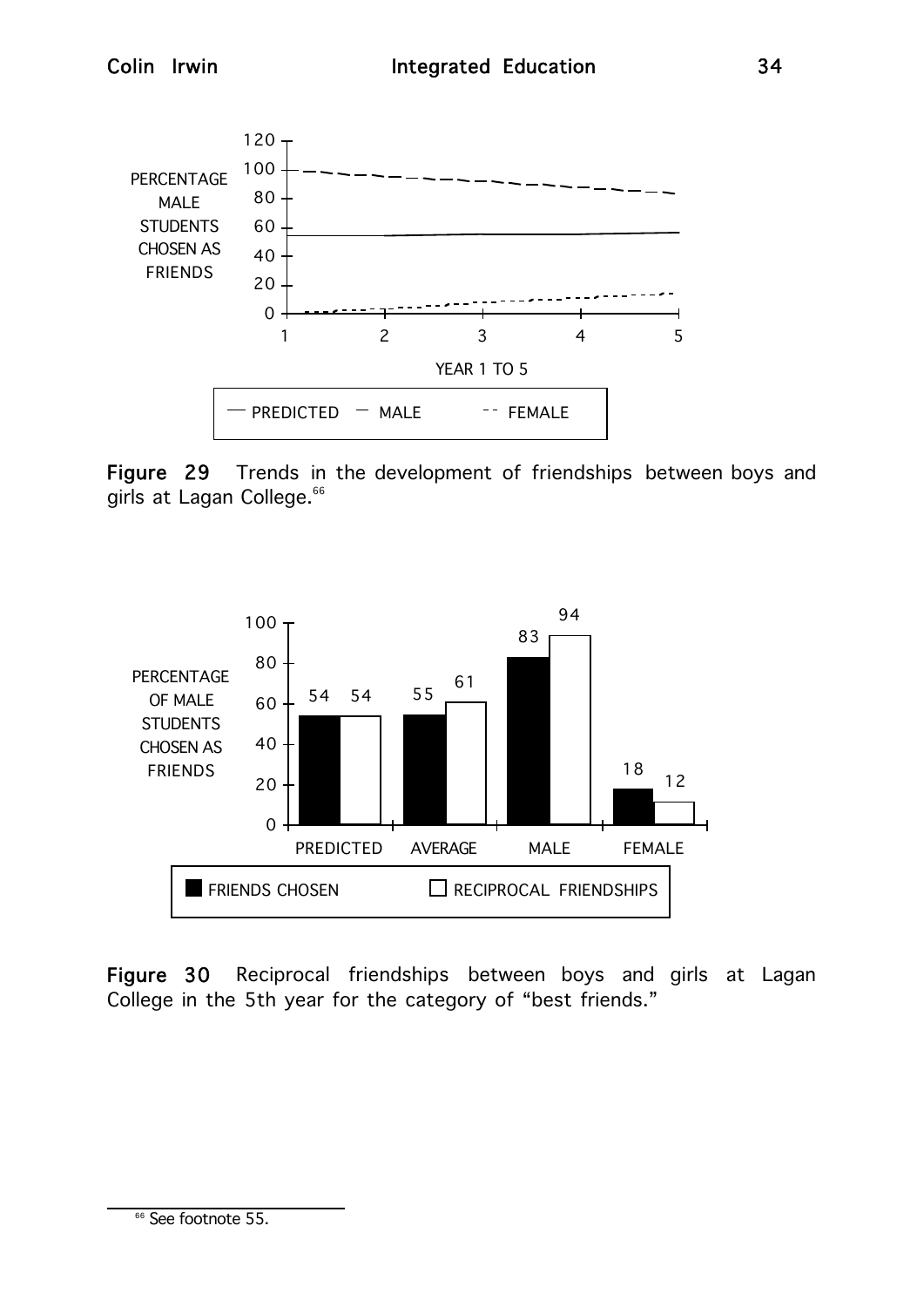

Figure 31 Best friends, possible friends, out of school friendships and working relationships between boys and girls at Lagan College.



Figure 32 Gender and the social structure of a sample 5th year tutor group at Lagan College.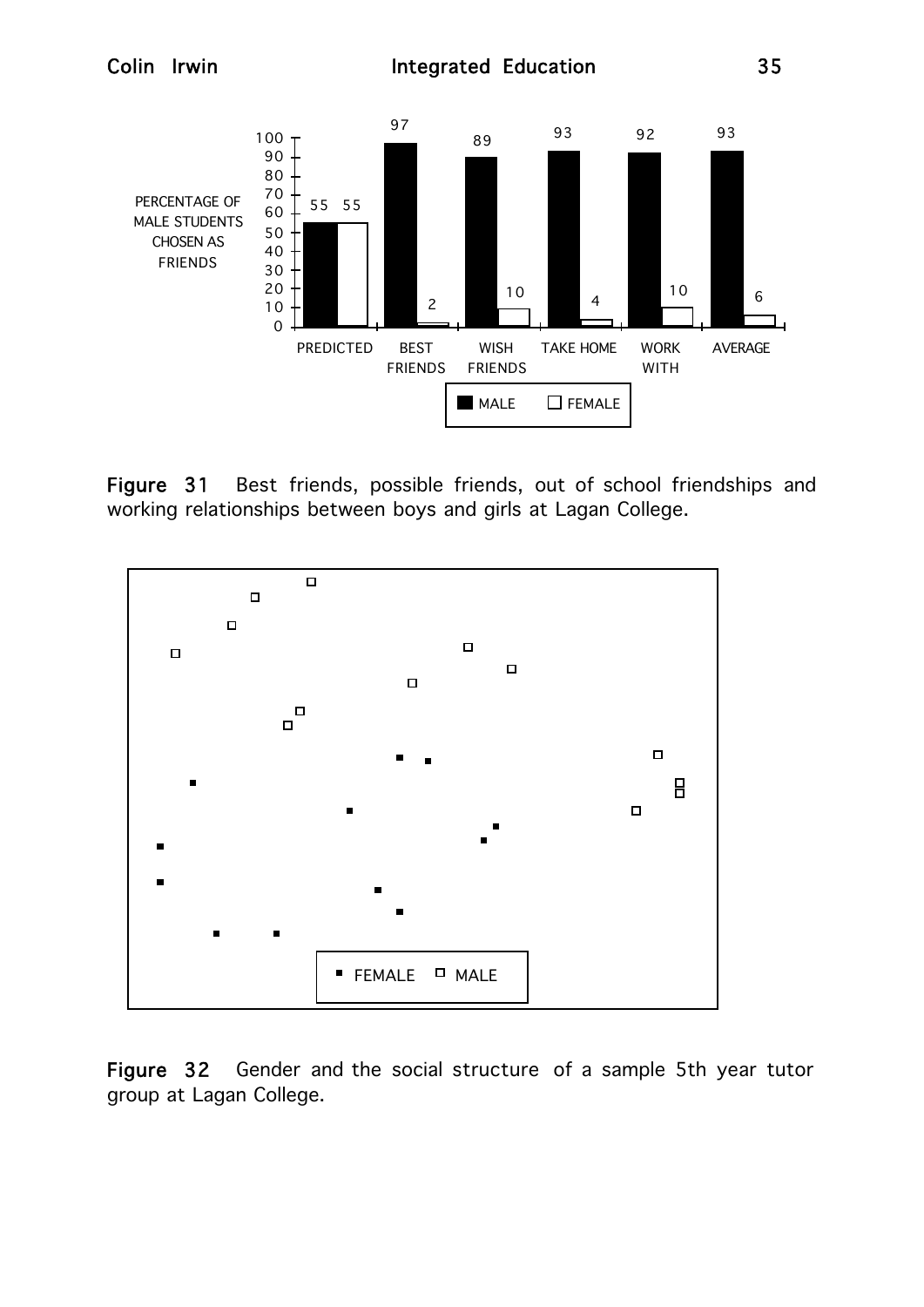## The Effects of Social Class and Gender on Sectarian Integration

Analysis of the social relationships at Lagan College illustrate a change from a sectarian to an antisectarian bias, across the religious divide. A slight preference for working class friends by the working class and a very strong separation of the friendships of the boys and the girls. Clearly, it follows that if all the Catholics in a tutor group were girls and all the Protestants were boys, very few friendships would be established between the two religious groups even if the tutor group maintained a 50/50 mix. It also follows that this preference for friends of their own gender will influence the probability of friendships being established between the two denominations at Lagan College, when the ratio of Catholics to Protestants fluctuates with the sex ratio.

Providing this gender bias aspect of the group relationships at Lagan College is allowed for, it is possible to compare the degree of sectarian integration for each subgroup of the student population broken down by religion, social class and gender (figure 33). The results of this analysis are mixed. Amongst the Catholics the working class have more Protestant friends than the middle class, and amongst the Protestants the females have more Catholic friends than the males. The only firm conclusion that can be drawn from this result is that there is little difference between Catholic and Protestant children, boys and girls, and middle class and working class children, when it comes to making friends across the sectarian divide.<sup>67</sup>

 $\degree$  Without the benefit of additional research I would not wish to draw any further conclusions from the observation that the working class children at Lagan College appear to make friends in the "other" community a little more easily than the middle class children. However, it is also interesting to note that the rates of mixed marriages in Northern Ireland are higher amongst the working class than the middle class (4.7% for non-manual workers and 7.0% for manual workers, Compton, P. A. and Coward, J. 1989, Fertility and Family Planning in Northern Ireland, Avebury, Aldershot). It could therefore be speculated that if most of the mixed marriages of the parents of the children at Lagan College were amongst the working class then the slight increase in the cross community friendships of these children could be due to the social relationships established through the mixed marriages of their parents. However, of the 13 pairs of parents at Lagan College who declared their marriages to be mixed 10 were classified as middle class and only 3 as working class (see footnote 47 for definitions of social class). Clearly this analysis does not provide any evidence to support the hypothesis that mixed marriages play a significant role in the development of interdenominational friendships between the majority of the children at Lagan College. But this would probably not be expected anyway, given the rate of mixed marriages at Lagan College to be close to the provincial average (see footnote 46). The results presented here, and the corresponding data analysed and presented in figure 70 for Givat Gonen in Israel, are clearly provocative and warrant a more detailed analysis. However, examining why boys or girls, from the middle class or working class, from the locally more or less successful groups, behave in a slightly more or less open or closed manner in establishing their inter-group social relationships, is beyond the scope of this present study.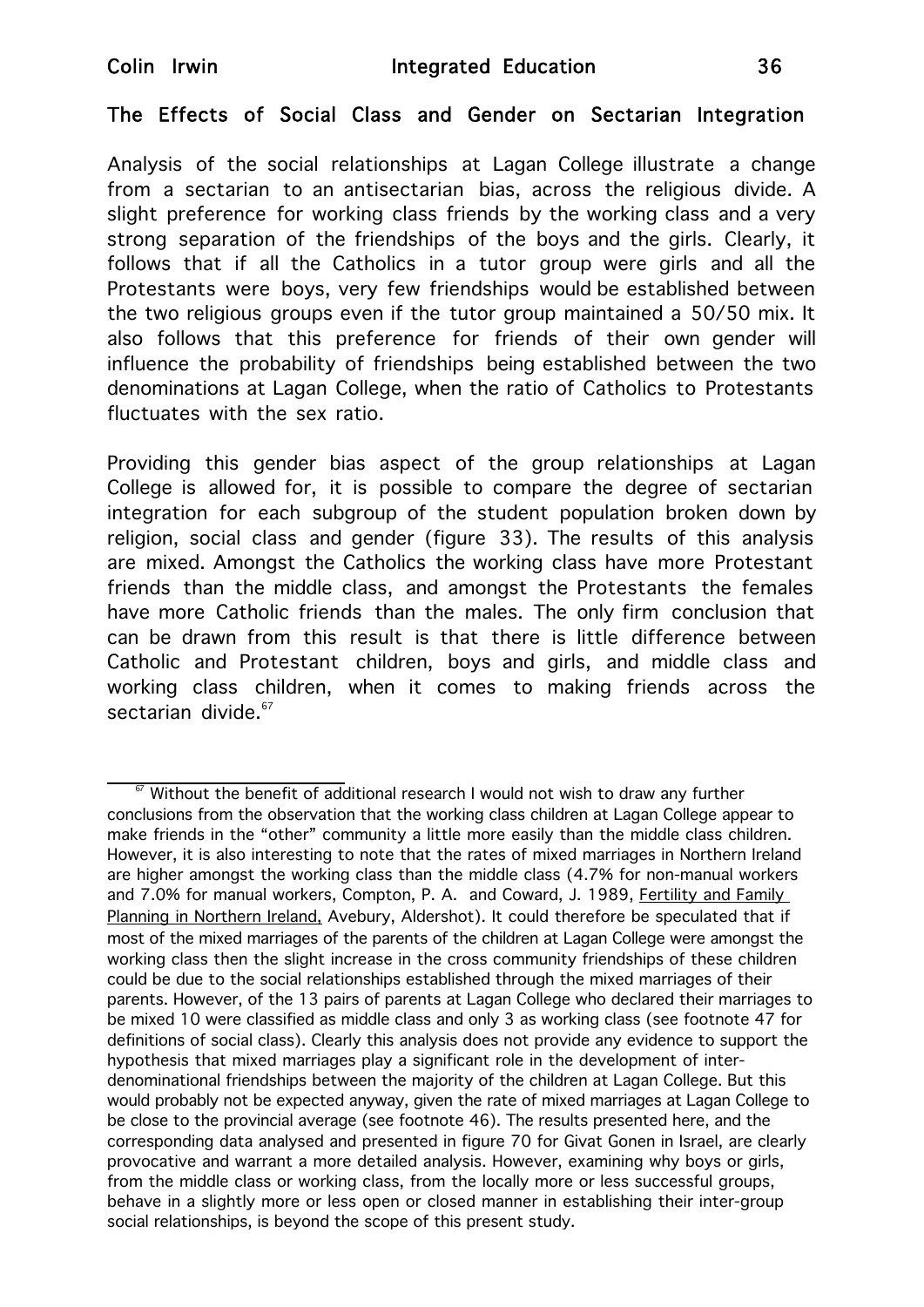

Figure 33 The percentage of Protestant friends chosen by each group of students at Lagan College.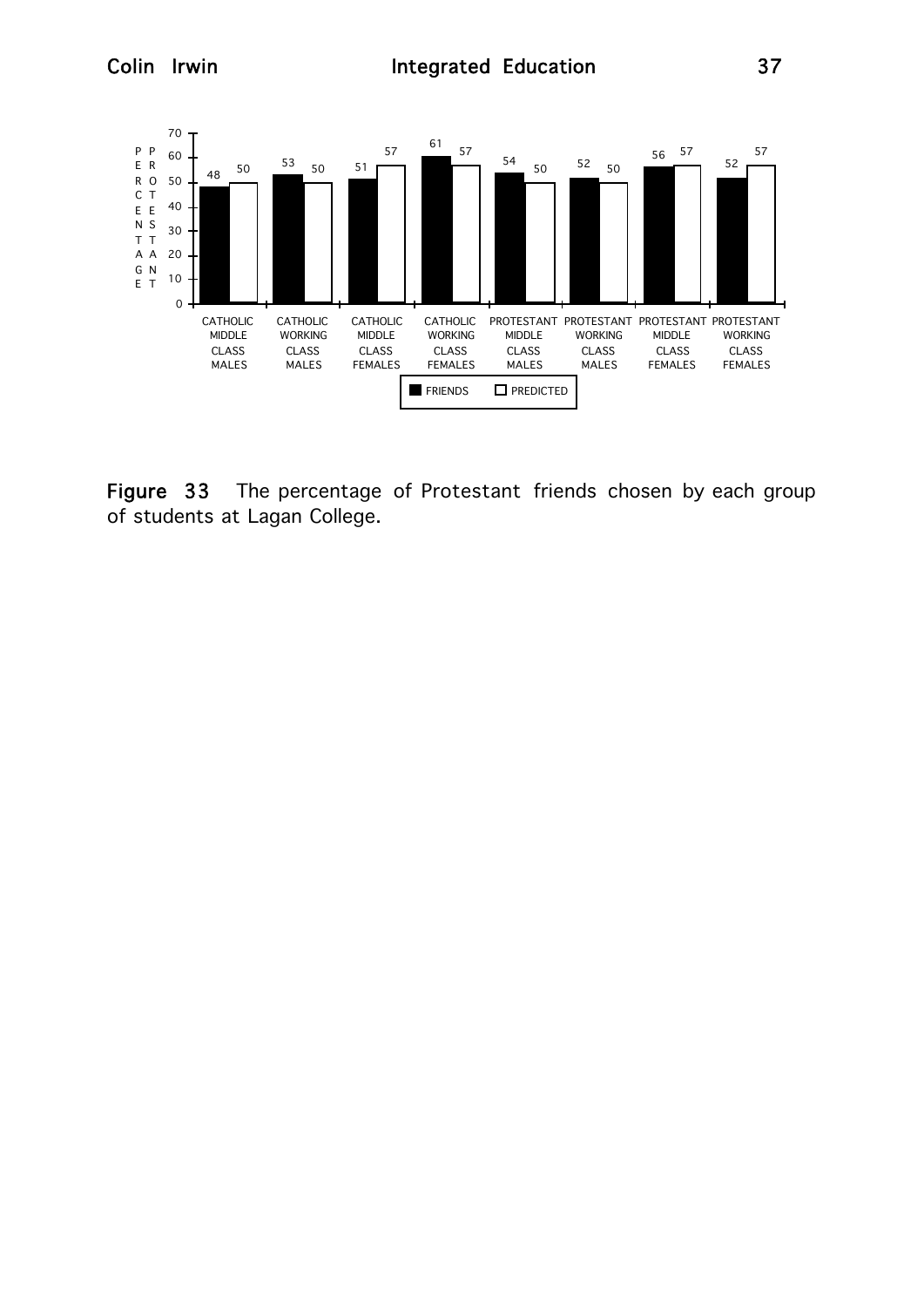## The Effects of Primary School on Social Integration

Although religious denomination, social class and gender do not have a significant effect on sectarian integration at Lagan College<sup>68</sup> it is possible that the primary school, from which the students come could have such an effect. In an effort to explore this question, all the primary schools with more than ten students at Lagan College were listed, along with the religious denomination, social class, and gender of the students and their friends, expressed as percentages. When this list was ranked, from the school whose students had the smallest percentage of Protestant friends, to the school whose students had the highest percentage of Protestant friends, no consistent patterns emerged in the table produced (table 1). Neither the Protestant or the Catholic schools were grouped together in a way that could suggest that the schools produced students that tended to prefer friends of one denomination or the other.

|                   |                  | RELIGIOUS PERCENTAGE PERCENTAGE |                | PERCENTAGE PERCENTAGE | PERCENTAGE   | PERCENTAGE              |
|-------------------|------------------|---------------------------------|----------------|-----------------------|--------------|-------------------------|
| STATUS OF OF      |                  | OF MIDDLE                       | <b>OF</b>      | <b>OF</b>             | OF MIDDLE    | <b>OF</b>               |
| PRIMARY           | PROTESTANT CLASS |                                 | <b>MALE</b>    | <b>PROTESTANTS</b>    | <b>CLASS</b> | <b>MALES</b>            |
| <b>SCHOOL</b>     | <b>FRIENDS</b>   | <b>FRIENDS</b>                  | <b>FRIENDS</b> | FROM SCHOOL           |              | FROM SCHOOL FROM SCHOOL |
| <b>CATHOLIC</b>   | 43               | 61                              | 49             | 0                     | 42           | 54                      |
| <b>PROTESTANT</b> | 44               | 47                              | 40             | 90                    | 50           | 40                      |
| <b>INTEGRATED</b> | 49               | 54                              | 33             | 53                    | 60           | 33                      |
| <b>PROTESTANT</b> | 49               | 56                              | 55             | 100                   | 50           | 62                      |
| <b>CATHOLIC</b>   | 49               | 62                              | 60             | 0                     | 62           | 59                      |
| <b>PROTESTANT</b> | 50               | 47                              | 71             | 80                    | 70           | 80                      |
| <b>PROTESTANT</b> | 50               | 60                              | 26             | 70                    | 70           | 30                      |
| <b>PROTESTANT</b> | 51               | 47                              | 49             | 100                   | 22           | 60                      |
| <b>PROTESTANT</b> | 51               | 55                              | 77             | 90                    | 60           | 80                      |
| <b>CATHOLIC</b>   | 51               | 57                              | 71             | 4                     | 60           | 70                      |
| <b>CATHOLIC</b>   | 52               | 64                              | 57             | 0                     | 52           | 57                      |
| <b>CATHOLIC</b>   | 52               | 64                              | 58             | $\Omega$              | 92           | 62                      |
| <b>MIXED</b>      | 54               | 52                              | 54             | 71                    | 45           | 52                      |
| <b>PROTESTANT</b> | 55               | 54                              | 56             | 100                   | 74           | 56                      |
| <b>CATHOLIC</b>   | 56               | 67                              | 50             | $\Omega$              | 58           | 42                      |
| <b>PROTESTANT</b> | 59               | 54                              | 31             | 100                   | 17           | 32                      |
| <b>PROTESTANT</b> | 59               | 50                              | 32             | 100                   | 70           | 30                      |
| <b>CATHOLIC</b>   | 62               | 55                              | 59             | $\Omega$              | 46           | 46                      |

Table 1 The friendships of Lagan College students, their social background and the principal religious denomination of their primary school for primary schools with more than 10 students at Lagan College.

These observations were examined further by generating correlations between the variables for both, this table, and a similar table for all the schools that had more than three students at Lagan College (table 2 & 3). Again the results are very mixed, with many of the correlations fluctuating between the two sets of data, rendering the interpretations of the

 $\frac{68}{100}$  This may not be quite so true of social class, see footnote number 67 for further discussion.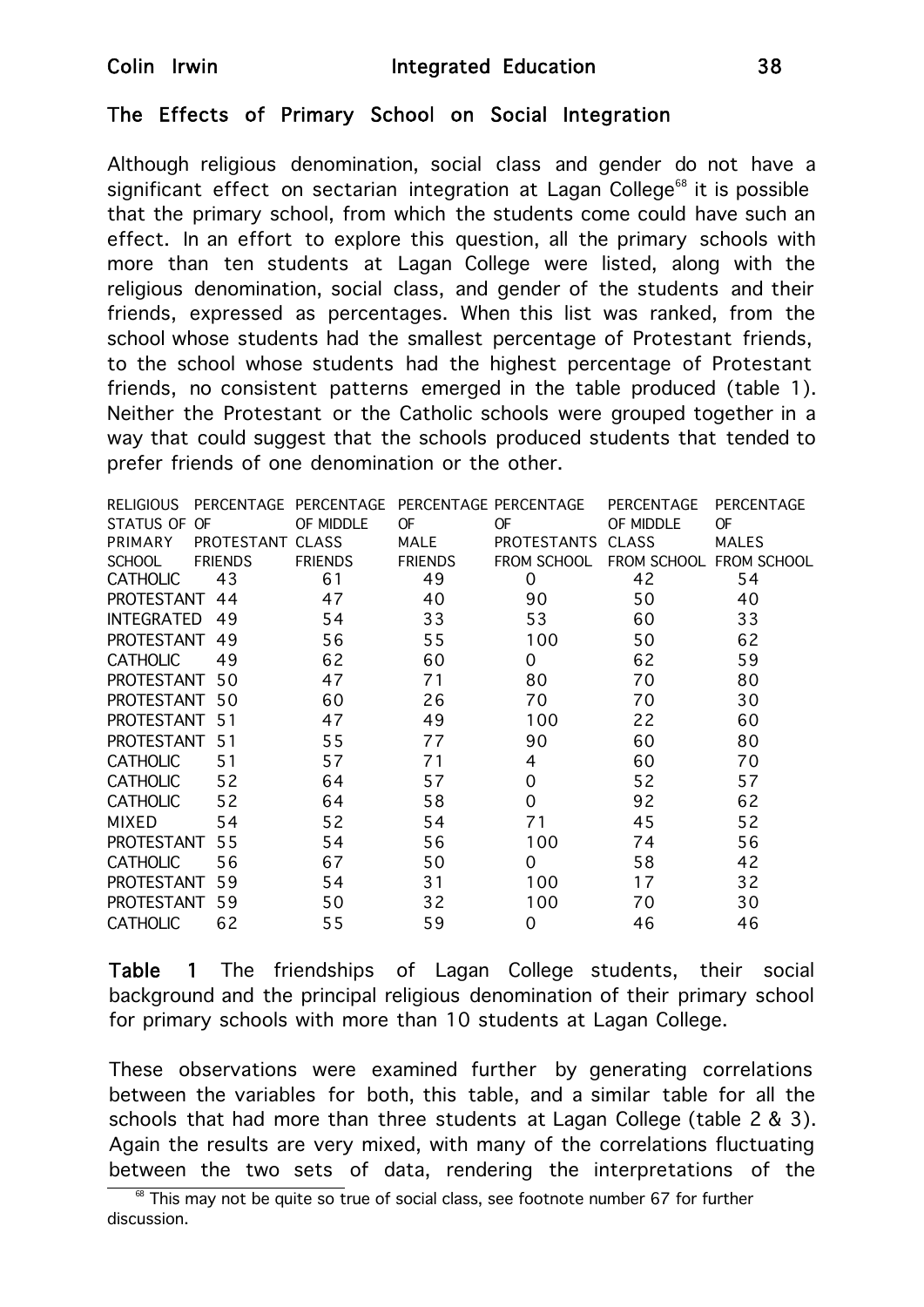relationships unreliable (figure 34 & 35). However the consistently highest correlations are the ones existing between the gender of the students and the gender of their friends (0.93 and 0.87) and the consistently lowest correlations are the ones existing between the religion of the students and the religion of their friends (0.05 and 0.09). These results confirm the previous analysis, that boys and girls prefer friends of their own sex and that religious denomination is relatively unimportant when it comes to making friends at Lagan College.

| 10+ SCHOOLS                  | RELIGION   | SOCIAL CLASS | GENDER     |
|------------------------------|------------|--------------|------------|
|                              | OF FRIENDS | OF FRIENDS   | OF FRIENDS |
| RELIGION OF SCHOOL GROUP     | 0.05       | $-0.75*$     | $-0.29$    |
| SOCIAL CLASS OF SCHOOL GROUP | $-0.07$    | 0.29         | 0.22       |
| GENDER OF SCHOOL GROUP       | $-0.28$    | $-0.03$      | $0.93*$    |

Table 2 Correlations between the religion, social class and gender of both the students at Lagan College, and their friends, from primary schools with more than 10 students at the college (Table 1 above). $69$ 

| 3+ SCHOOLS                   | RELIGION<br>OF FRIENDS | SOCIAL CLASS<br>OF FRIENDS | <b>GENDER</b><br>OF FRIENDS |
|------------------------------|------------------------|----------------------------|-----------------------------|
|                              |                        |                            |                             |
| RELIGION OF SCHOOL GROUP     | 0.09                   | $-0.05$                    | $-0.19$                     |
| SOCIAL CLASS OF SCHOOL GROUP | $-0.14$                | $0.34**$                   | $-0.05$                     |
| GENDER OF SCHOOL GROUP       | $-0.05$                | $-0.11$                    | $0.87*$                     |

Table 3 Correlations between the religion, social class and gender of both the students at Lagan College, and their friends, from primary schools with more than 3 students at the college.<sup>70</sup>

 $\frac{69 \times 7}{200}$  These correlations are significant at a level of p<0.001

 $\pi$  \* This correlation is significant at a level of p<0.001 and \*\* this correlation is significant at a level of p<0.01, however, as this particular correlation was not significant for the smaller data set no effort will be made to give an interpretation of this result here.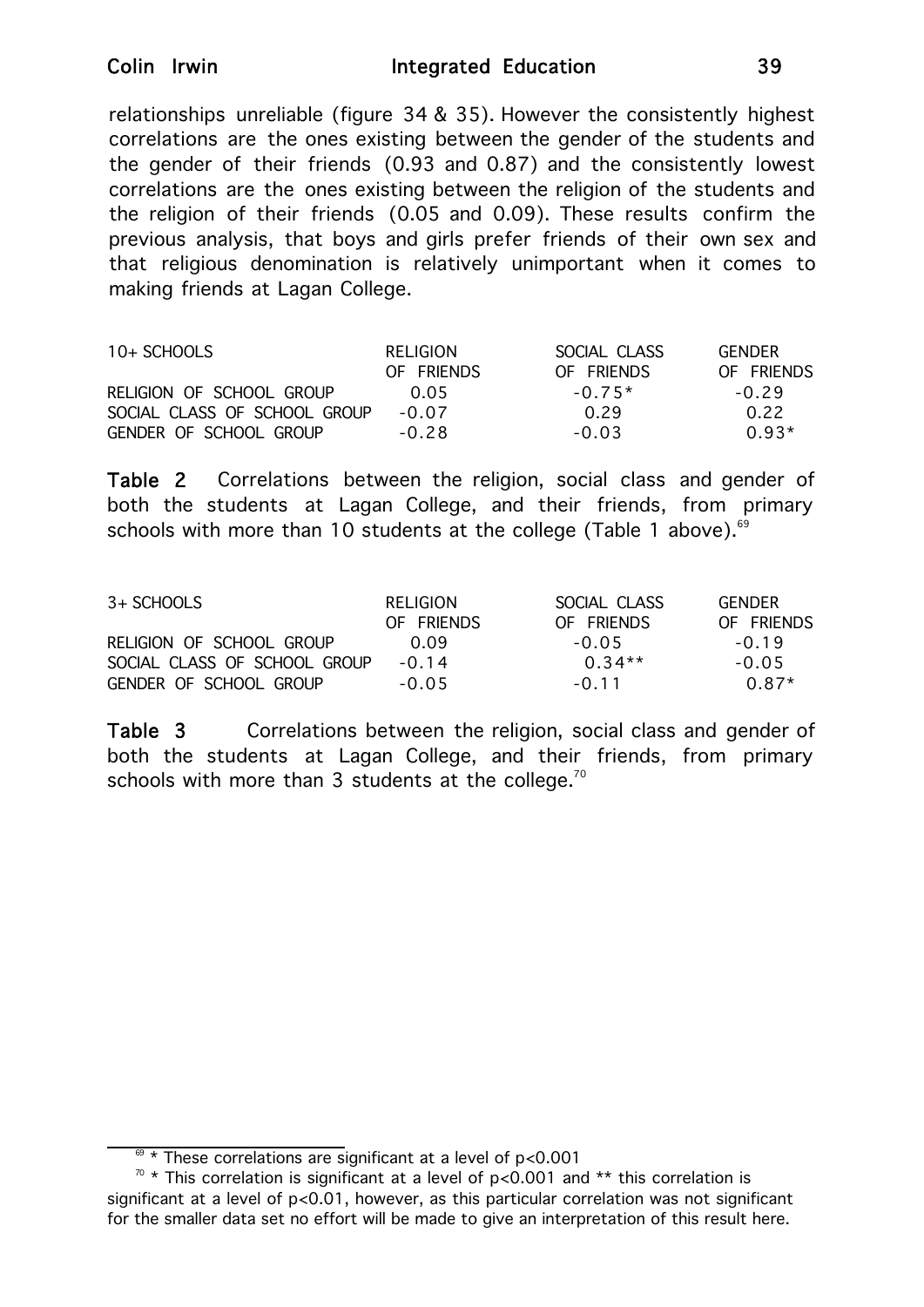

Figure 34 The relative significance of correlations between the religion, social class and gender of both the students at Lagan College, and their friends, from primary schools with more than 10 students at the college (Table 2 above).



Figure 35 The relative significance of correlations between the religion, social class and gender of both the students at Lagan College, and their friends, from primary schools with more than 3 students at the college (Table 3 above).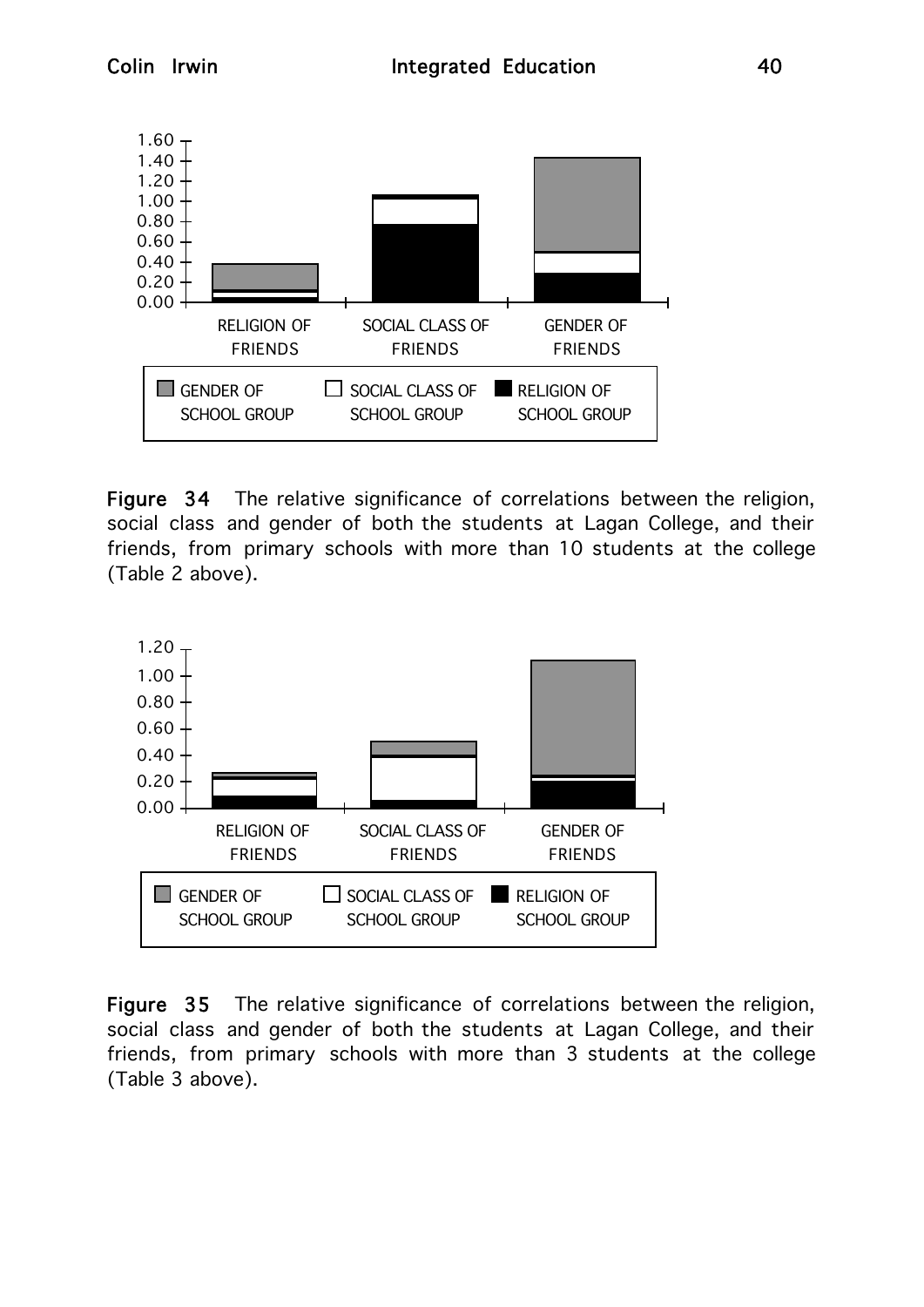

Figure 36 Primary School of origin and the social structure of a typical tutor group at Lagan College.

Finally, the possibility that the primary school might have a more lasting effect on individual friendships was examined, using the social maps generated for each tutor group (figure 36). Although some students remained close friends with a particular primary school colleague, there was no significant clustering of students by primary school of origin. Clearly, excepting gender, a very different collection of factors influence the establishment of close friendships at Lagan College.

## LASTING EFFECTS OF SOCIAL INTEGRATION AT LAGAN COLLEGE

## Friendships at Lagan College

The social maps for each tutor group at Lagan College were discussed in interviews with each tutor group supervisor and year head. As the data collected in October had to be taken to Israel for analysis there was a six month delay prior to these interviews taking place. This delay proved to be most fortuitous as it was found that the maps of the social relationships of the new first year had changed a great deal, and the tutor group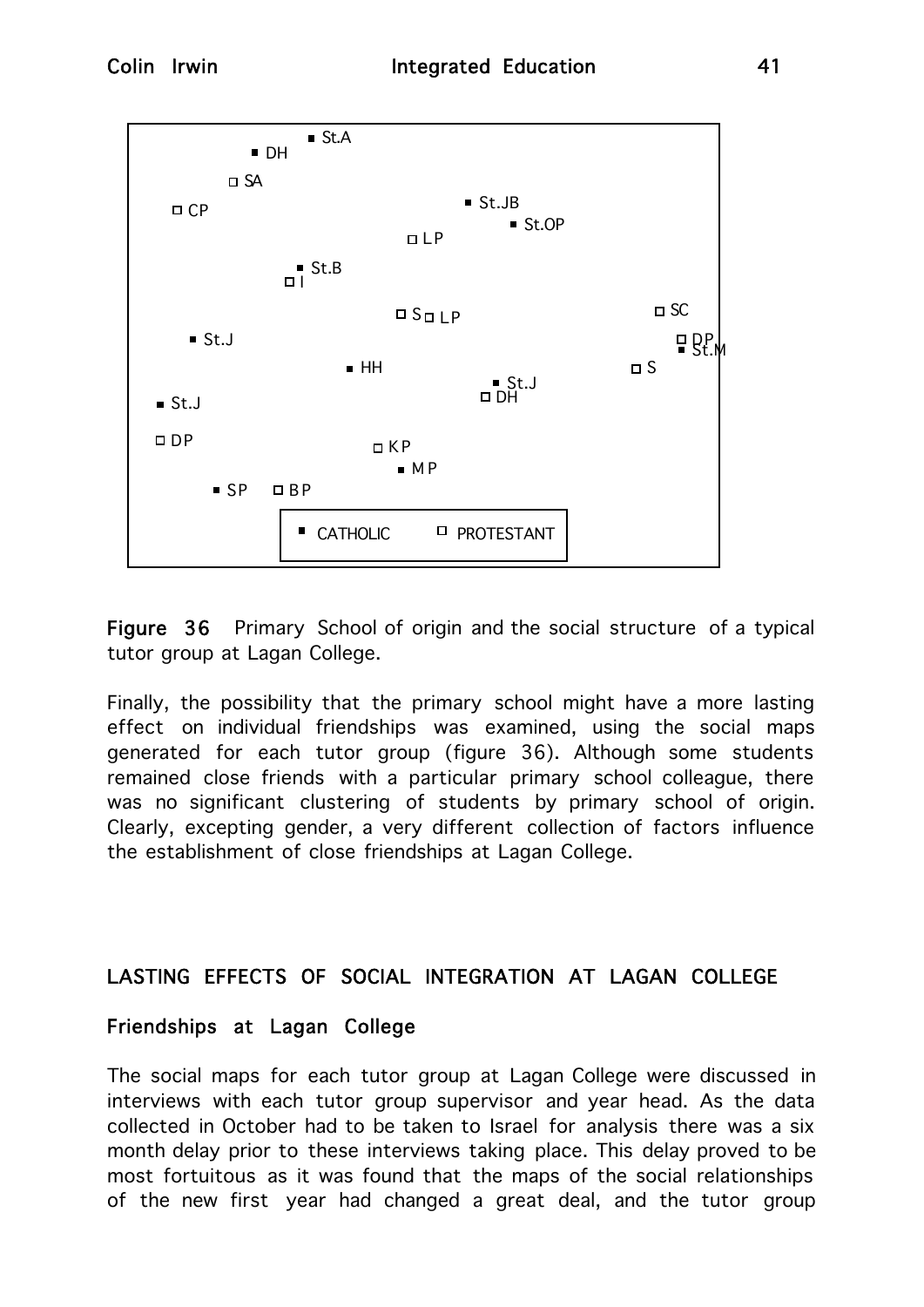supervisors were able to describe, in detail, how the patterns of friendships had been rearranged during the past six months.<sup>71</sup>However, in comparison to the first year, the social relationships had changed comparatively little in the second to fifth years.<sup>72</sup> Changes in these years were most notable when a student was moved, left, or a new pupil was introduced into a class.



Figure 37 Personality-interests and the social structure of a sample 5th year tutor group at Lagan College.

 $71$  These changes occurred in all five of the first year Tutor Groups so that the differences in these developing patterns of friendships can not be attributed to differences in the interpretations of the maps by the Tutor Group Supervisors.

 $\frac{7}{2}$  This relative consistency in the patterns of friendships of these Tutor Groups also extended to all the Tutor Groups in each of these years, with only one exception. A small group of 10 students who had been placed into a new Tutor Group, in their 4th year, for the purposes of special educational attention. These students had to be dropped from the general analysis of the friendship patterns as they preferred to choose friends from their old Tutor Groups when they filled out the questionnaire asking them to list friends in their current Tutor Group. Although this made the social mapping of their social relationships an impossible task it did help to emphasise the importance of the friendships they had established during their first three years at Lagan College.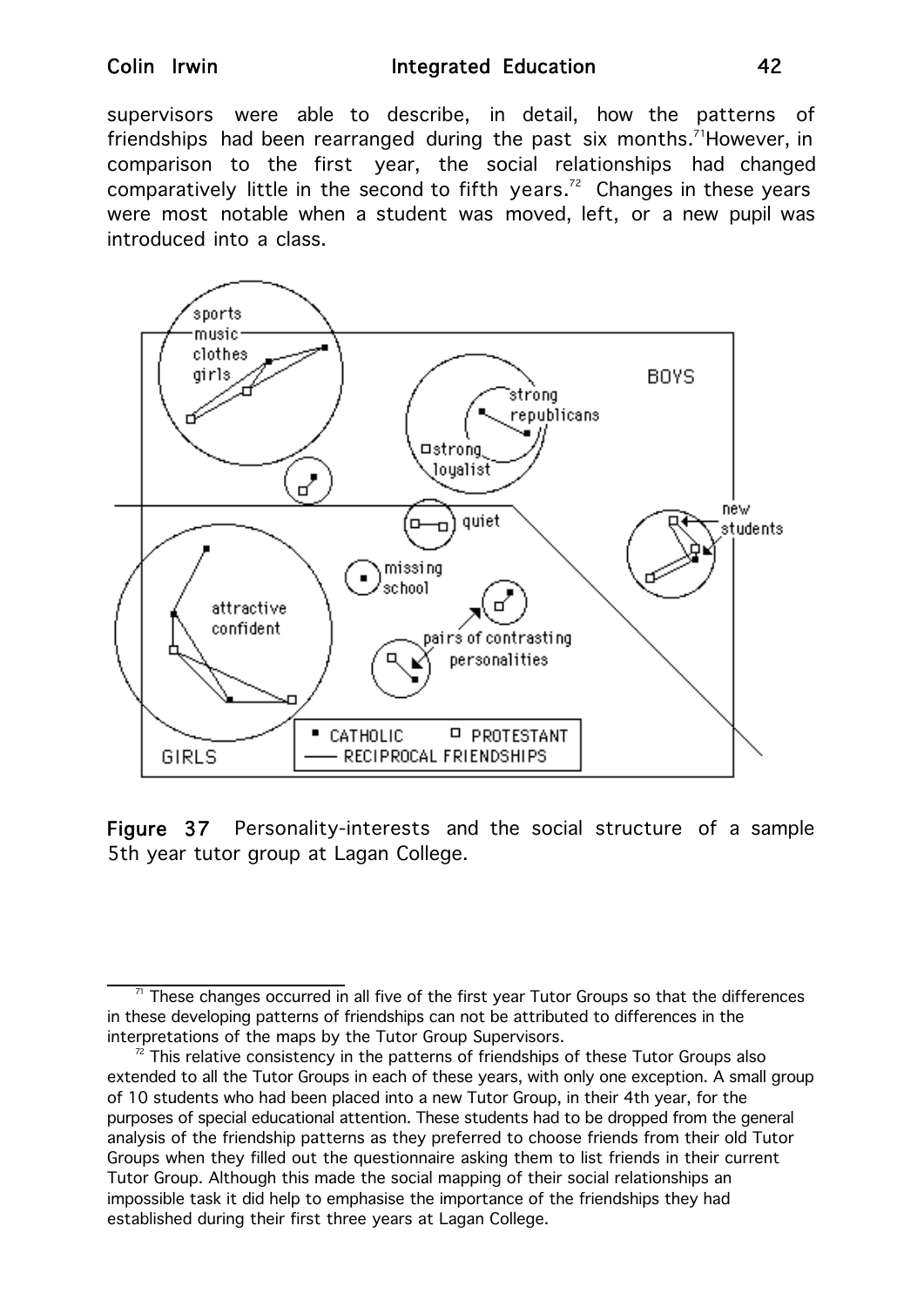Another obvious difference was found in the patterns of close, or reciprocal friendships, that were relatively open in the first year and increasingly clustered, or closed, in later years. The tutor group supervisors, particularly those that had been with their students for several years, were able to give detailed information about the nature of these friendships (figure 37). It became clear from these interviews that although initial friendships were influenced by a preference for members of their "own" community, common interests and characteristics, such as sports, personality, academic pursuits and social activities, soon came to replace any residual sectarian bias as the primary foundation for the creation of lasting relationships.



Figure 38 Religious integration and the development of friendships beyond the tutor group in the 5th form at Lagan College.

In the fourth year, the social importance of the tutor group at Lagan College is diminished when the students start to specialise in subjects that are held in classes formed from the whole year. By the fifth year, the pupils have had a considerable opportunity to make many new friends, with whom they would share common academic interests. However, although the religious structure of these new groups could be quite arbitrary, the fifth year students showed little or no tendency to revert to sectarian patterns of friendships when asked to list their ten best friends from throughout the whole of their year (figure  $38$ ).<sup>73</sup>

 $\frac{73}{2}$  A copy of the questionnaire is provided in the Appendix. This survey was completed by 86 students out of a possible total of 100 students in the 5th year when they attended a careers class. One new student, who came to Lagan College after the Tutor Group data was collected in October 1989, was dropped from this analysis.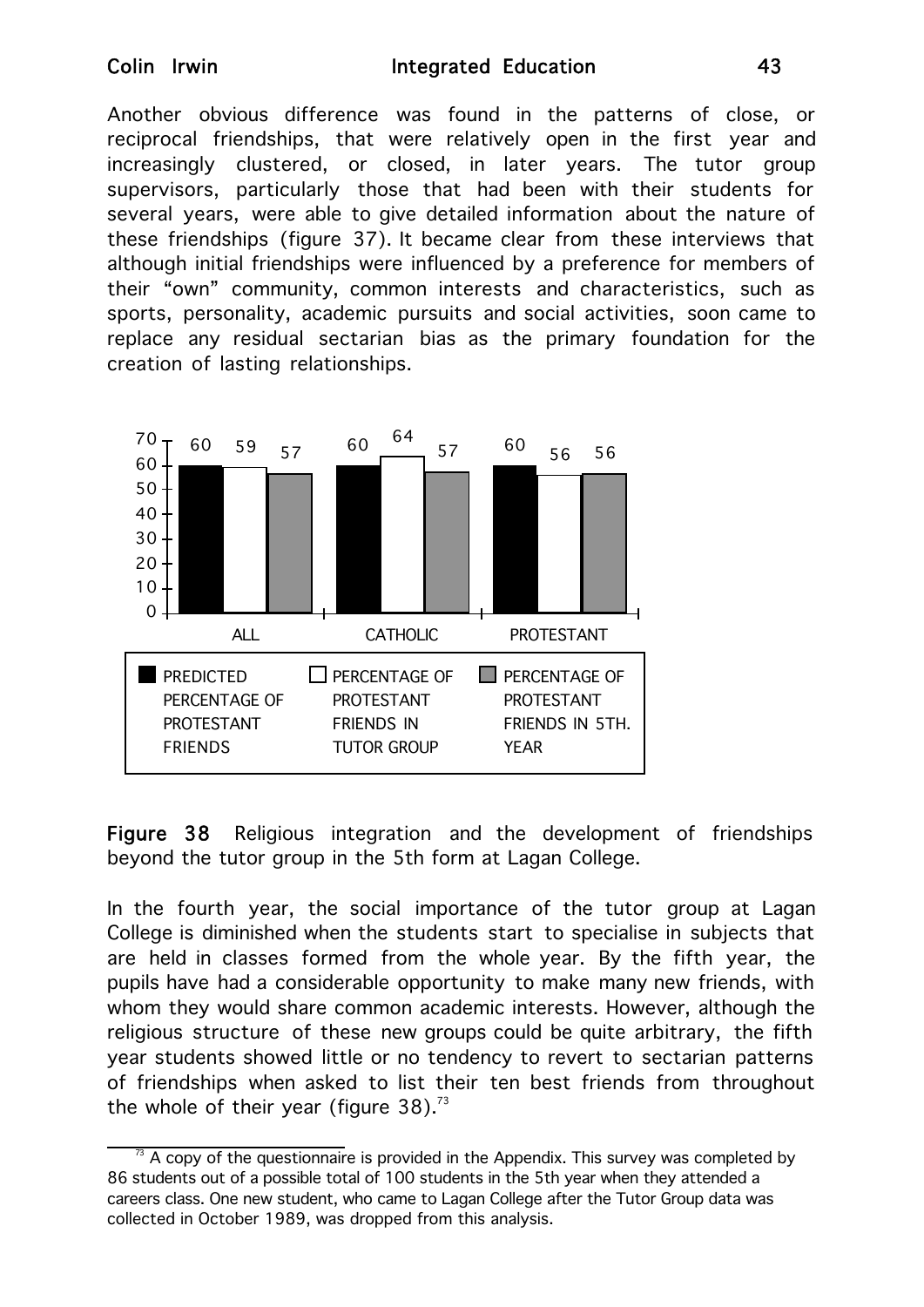When the results of this survey were examined in greater detail, it was found that approximately half of the students' friends were chosen from their original tutor group and half from the three remaining tutor groups in the fifth year. Further, when the friends chosen were ranked, from their first choice to their tenth choice, most of their best friends were found to be from their old tutor group (figure 39).<sup>74</sup> Clearly, both quantitatively and qualitatively, friendships established during the first three years at Lagan College come to dominate the closest relationships found amongst the students at the school.



Figure 39 The percentage of friends chosen from their own Tutor Group and the percentage of friends chosen from the rest of the 5th. year ranked from choice one to choice ten.

# Friendships of Past Pupils

Some of the friendships established at Lagan College may well turn out to be friendships that the students will carry with them for the rest of their lives. This is probably true for most children at most secondary schools. However, it may be hoped that the lasting social effects of Lagan College would not be limited to simply just a few "best friends," from across the sectarian divide. In an effort to explore this issue I first met with a group of twelve past pupils attending a reunion at the ecumenical community at Corrymeela. In addition to listening to their views on the value of their years spent at Lagan College, I asked them to anonymously list their ten best friends by using their initials. When this was done I asked them to identify the religion of each friend. The results of this "pilot study"

 $74$  This analysis was completed for 22 students out of a possible total of 27 students in the Tutor Group "5.1." Clearly, if the whole 5th year had been used for this analysis the "smoothness" of the result would have been even more striking.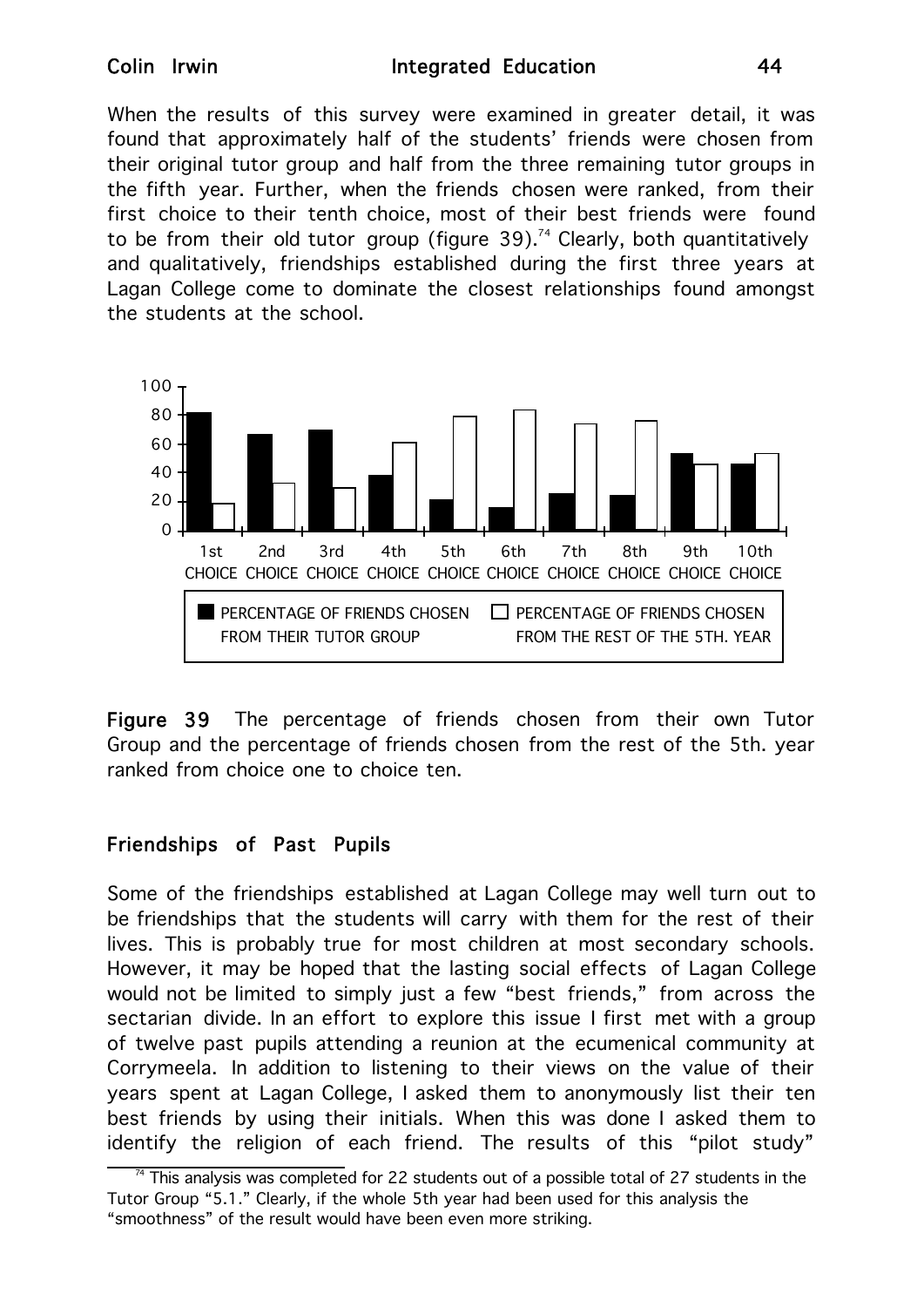indicated 33 percent of the friends of the Catholics to be Protestant, and 40 percent of the friends of the Protestants to be Catholic (figure 40). In this group only one individual listed no friends from the "other" community.<sup>75</sup>



Figure 40 Religious denomination and the choice of friends for a group of Lagan College past pupils attending a reunion at Corrymeela.



Figure 41 Religious denomination and the choice of friends for past pupils of Lagan College from different regions of Belfast.

 $\frac{75}{10}$  Clearly some of the methodological difficulties with this "pilot study" is the small size of the "sample" and the potential this creates for a bias. An advantage, however, was the informal way in which the survey could be verbally administered.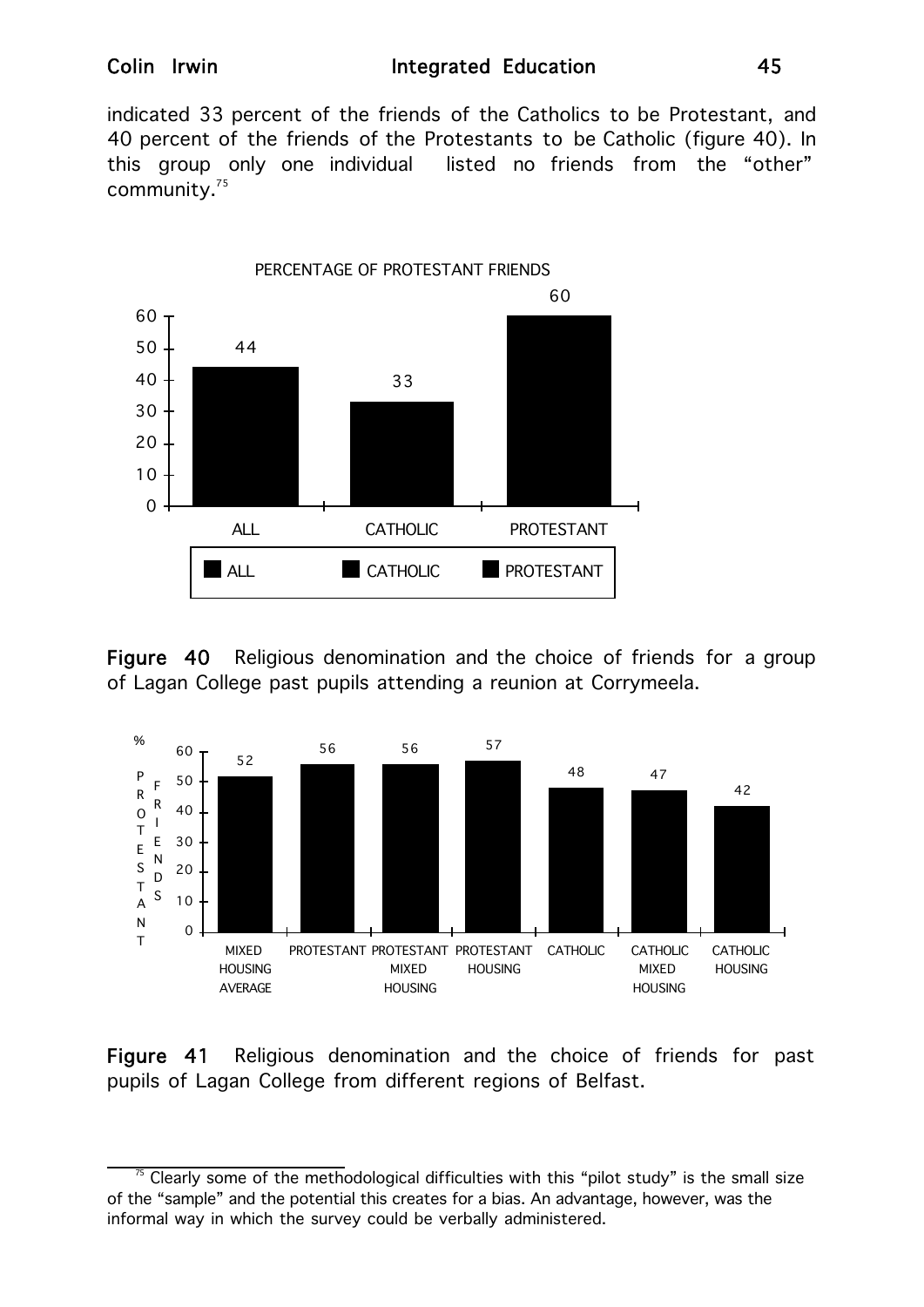A second, larger, sample of past pupils was obtained with the use of a postal questionnaire that, in addition to the "ten best friends" methodology, also requested information on the past pupil's gender, age and housing area. Of 270 questionnaires sent out, 92 were returned and analysed.<sup>76</sup> As might be expected, those living in Protestant or Catholic housing areas had fewer friends in the "other" community than those living in mixed housing areas (figure 41). Males also tended to have slightly fewer friends in the "other" community than females<sup>77</sup> (figure 42). In general, however, these past pupils, aged between seventeen and twenty, continued to have significant numbers of friendships on both sides of the sectarian divide.



Figure 42 Religious denomination and the choice of friends for past pupils of Lagan College broken down by religion and gender.

 $\mathrm{^{76}}$  Although a period of approximately three months passed between the date when the questionnaire was sent out and the time when the data was finally coded and entered into the computer an additional 8 forms were returned late and were consequently not included in this analysis.

The observation that the girls at Lagan College, both as past pupils and as students (see figure 33, The Effects of Social Class and Gender on Sectarian Integration in this report), tended to make slightly more friends in the "other" community than the boys prompts many interesting questions. It should be noted that the data collected by Hughes, for her dissertation in progress (see Comparisons With West and South Belfast in this report), also finds strong differences in the social attitudes of boys and girls. All these results suggest a need for further research and analysis that will have to remain beyond the scope of the current report.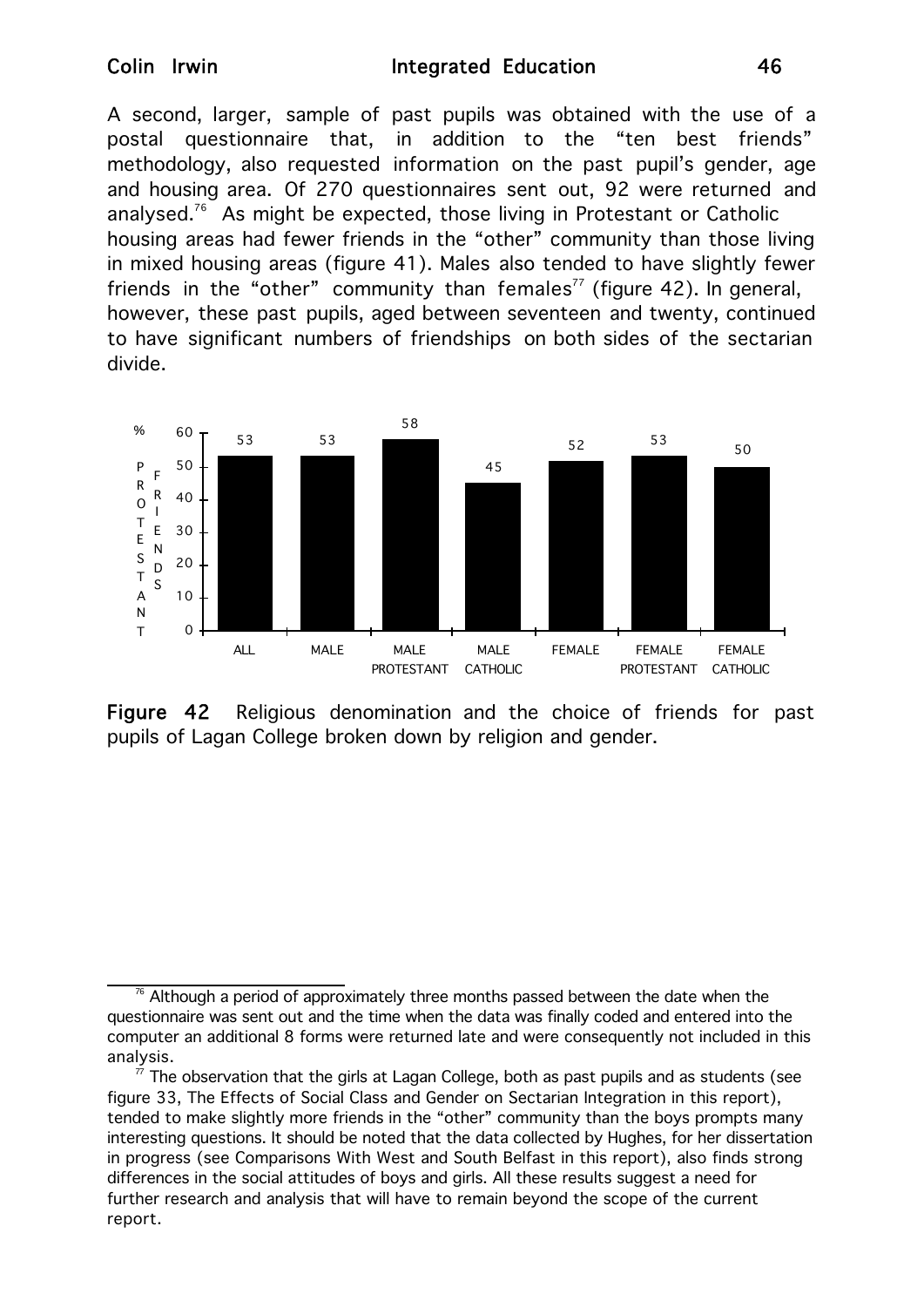

Figure 43 Religious denomination and the choice of friends for Queen's University and Lagan College students expressed as percentage of friends from the "other" group.

But it must be remembered that this success in maintaining the effects of social integration, amongst the past pupils of Lagan College, is relative, and needs to be put into comparative perspective (figure 43). In a survey of Catholic and Protestant students at The Queen's University of Belfast<sup>78</sup> only 12 percent of the students friends were from the "other" community compared to 44 percent for the Lagan College past pupils. It is interesting to note that only 14 percent of the friends of the new first year students at Lagan College were from the "other" community suggesting that they, and the students at Queen's University, may be equally representative of the social relationships of Belfast residents.

When these same data are expressed as percentages of those with no friends in the "other" community the results range from highs of 71 percent, for new students at Lagan College, to 51 percent for students who had been at Queen's University for less than two years (figure 44). This compares to 8 percent for the 12 past pupils surveyed at Corrymeela, and zero percent for the Lagan College fifth year, in contrast to 40 percent for students who had been at Queen's University for between three and six years. Clearly the prosocial effects of an integrated secondary school education are significantly stronger than the prosocial effects of an education at a integrated university. By the time the children of Northern Ireland reach university student age the best opportunity for

Spencer, A. E. C. W., 1982, Integration and Segregation in the N. Ireland Educational System: Lagan College and its Context, Queen's News, November 1982, Queen's University of Belfast. Although this survey was completed in 1982 my informants, amongst the students at Queen's University, tell me that there is little reason to believe that the social relationships between the students have changed significantly in recent years.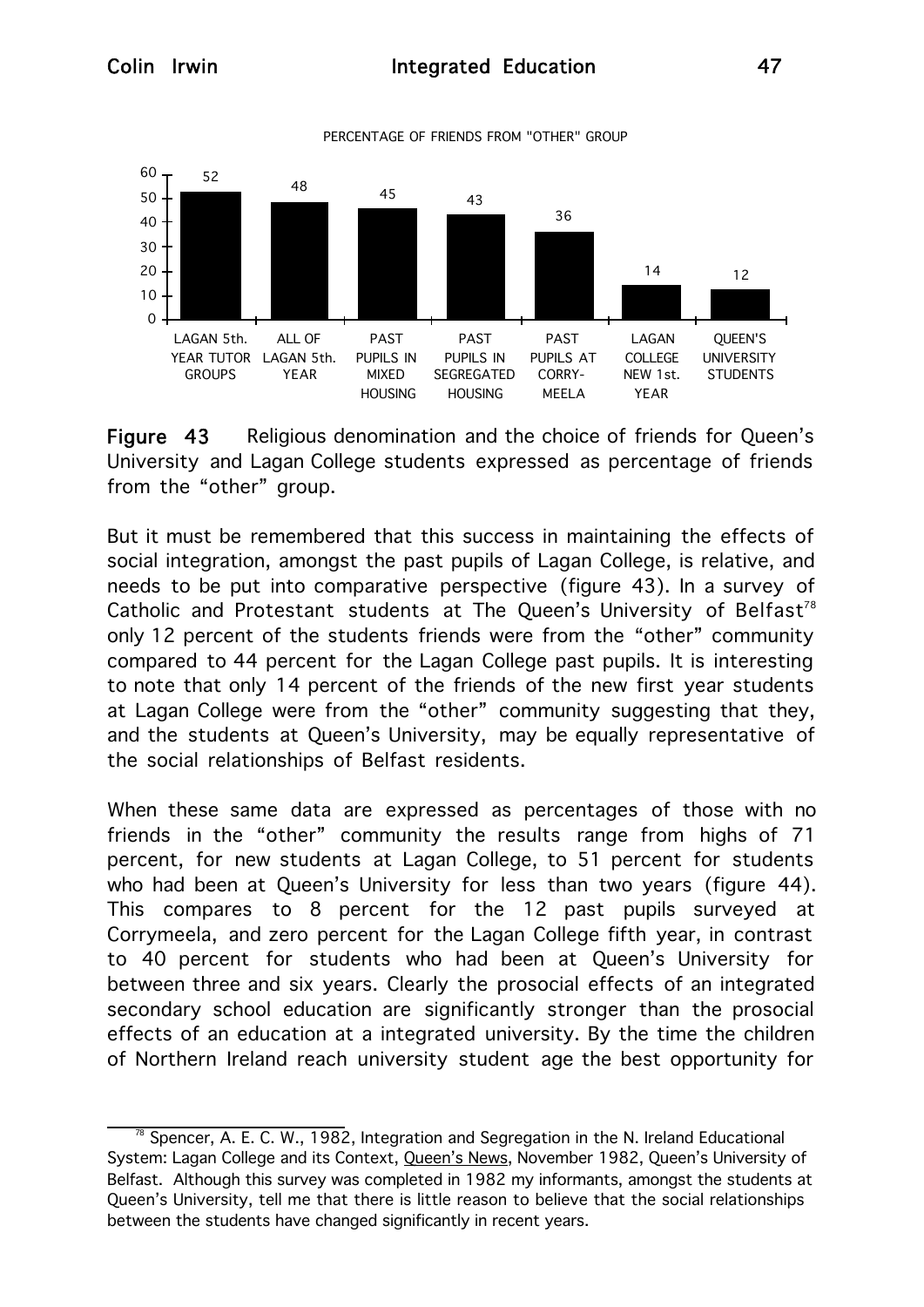social integration seems to have passed them by. $^{79}$ 



Figure 44 Religion and the choice of friends for Queen's University and Lagan College students expressed as those with NO friends from the "other" group.

 $^\text{\tiny{79}}$  Although the 92 respondents to the postal questionnaire may represent a biased sample of the past pupils from Lagan College it should be noted that even if the best results from this survey are discounted the worst results (namely the male past pupils and past pupils in segregated housing) are still strikingly different from the results obtained for the percentage of friends in the "other" community for the Lagan College 1st year and the Queen's University students.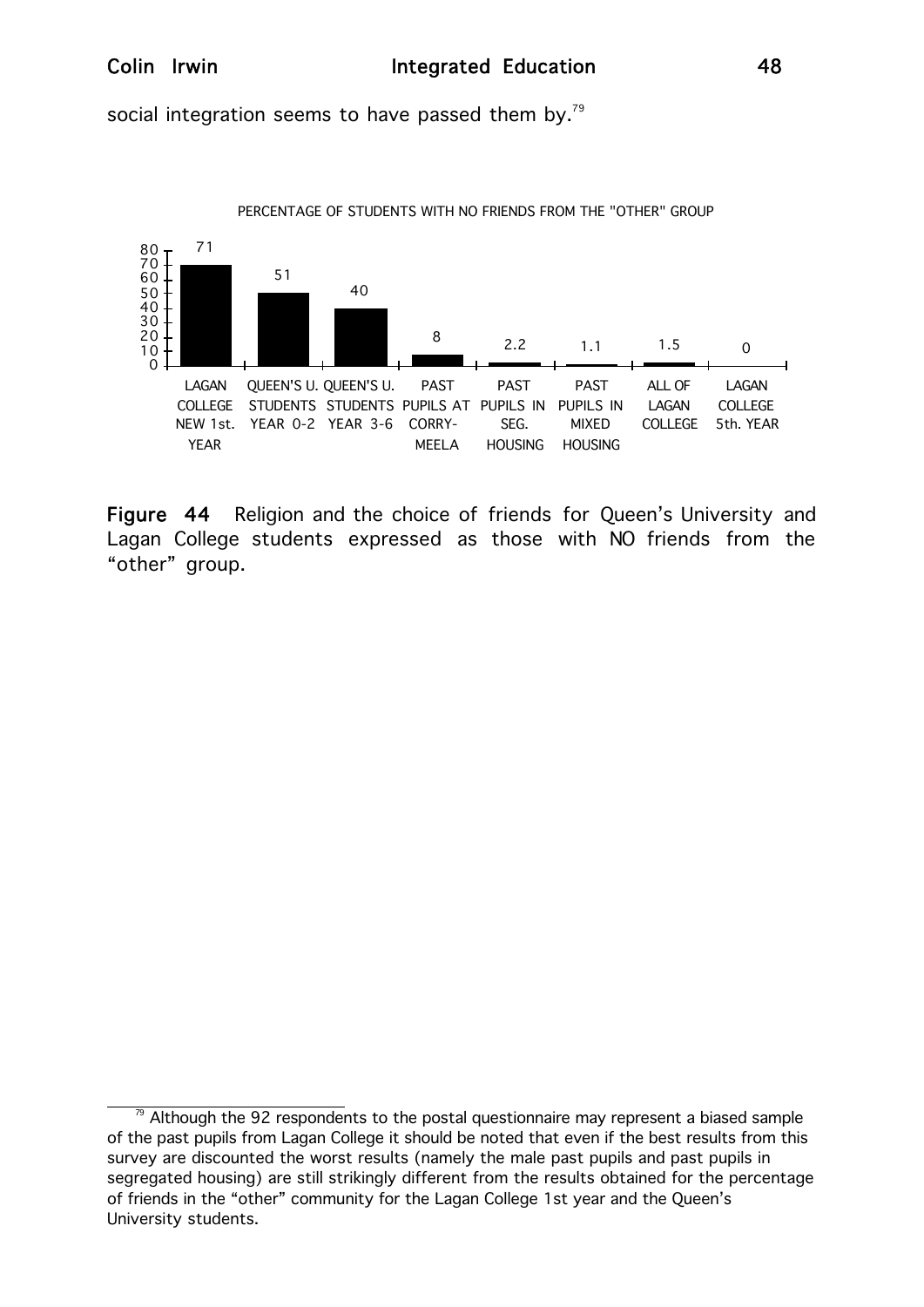## COMPARISONS WITH WEST AND SOUTH BELFAST

## By Colin Irwin and Joanne Hughes

In an effort to begin to explore the reasons why the Catholic and Protestant pupils at Lagan College make friends with such relative ease, some comparisons were made between children who stayed in their home communities and those who went to Lagan College for their secondary school education. For this study, children were selected from Catholic West Belfast<sup>80</sup> and Protestant South Belfast.<sup>81</sup> When comparisons were made with Lagan College, only children who had attended the same primary schools in West and South Belfast were selected. These restrictions on the methodology limited the size of the sample from Lagan College to a maximum of 31 students so many of the results presented here must be considered preliminary. However, more than 200 students were surveyed in West and South Belfast as part of a wider research project undertaken to complete a detailed investigation into the development of group identity and attitudes in these divided communities.<sup>82</sup>

## Cognitive Development

The extent and precise way in which cognitive development is linked to the development of group identity and attitudes may be an open question.<sup>83</sup> However, understanding the complex motives that underlie intergroup relations and behaviour in Northern Ireland must necessarily require a certain level of cognitive ability.<sup>84</sup> Using Piaget's study,<sup>85</sup> "The Development in Children of the Idea of the Homeland and of Relations with Other Countries," as a starting point, four stages of cognitive development were identified<sup>86</sup> in a survey of South and West Belfast school children, using

<sup>&</sup>lt;sup>80</sup> The area of West Belfast selected was predominantly Catholic and working class characterised by high rates of unemployment and associated social problems.

<sup>&</sup>lt;sup>81</sup> The area of South Belfast selected was predominantly Protestant and made up from both the working class and middle class characterised by low levels of unemployment and few associated social problems.

 $82$  J. Hughes, doctoral dissertation in progress, Department of Social Anthropology, Queen's University of Belfast.

 $83$  For a review of these processes see Tonnesmann, W. 1987, Socialisation and the Study of the Development of Children's Attitudes Towards their Own and Other Nations, in The Sociology of Ethnocentrism, eds. V. Reynolds, V. Falger and I. Vine, Croom Helm, London.

Implicitly the emphasis on the aspects of cognitive development being investigated here are those associated with cognitive ability.

 $85$  Piaget, J. and Weil, A. M. 1951, Le Development chez L' enfant de L' idee patrie et des relations avec L' entranger, Bulletin International Des Sciences Sociales UNESCO, 111, 605-621.<br><sup>86</sup> It should be noted that both Piaget and Jahoda (footnote 92) used only three stages.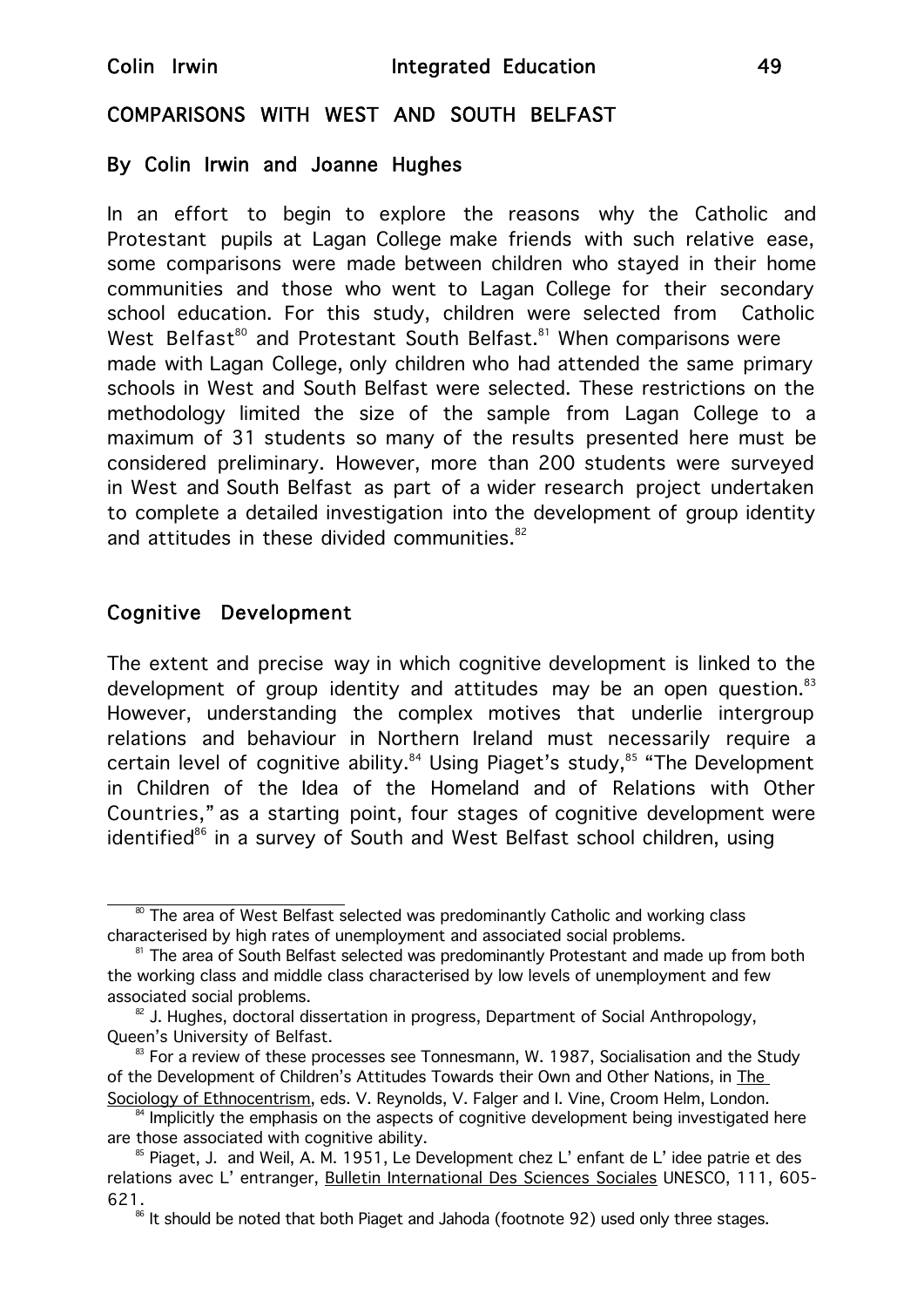face to face interviews.<sup>87</sup> As would be expected, there was no significant difference between the results obtained for these two groups (table 4). Cognitive development progressed through stages identifiable as a lack of any real knowledge, ${}^{88}$  to confused knowledge, ${}^{89}$  to correct knowledge lacking an abstract explanatory model, $90$  and finally, to correct knowledge understood in the context of appropriate principles.<sup>91</sup> As Jahoda<sup>92</sup> noted in his study that replicated Piaget's research, there is considerable overlap between the age groups associated with the stages of cognitive development (figure  $45)$ .<sup>93</sup> However, most children do not reach the final stage of sophistication until they have almost finished their primary school education. This result suggests that many children may not be able to acquire the more complex aspects of group identity and attitude before they transfer to secondary school. $94$ 

87 95 children attending schools in South and West Belfast and 31 children from South and West Belfast attending school at Lagan College were asked a uniform schedule of questions that focused on where the children lived, their national/in-group identity, other countries, nationalities and out-groups, the concept of foreigner, attitudes towards foreigners/outgroups and their speculated attitudes towards the informant. Great care was taken not to lead the children in any of their answers to the questions and all the interviews were conducted confidentially in a "one on one" and "face to face" setting.

<sup>89</sup> For example Piaget suggests that at this stage "Among these verbal notions picked up from other children or adults, one finally becomes rooted in their minds at about five or six years of age: this is that 'Geneva is in Switzerland'--- they none the less think of the two as situated as side by side."

<sup>90</sup> For example Piaget suggests that at this stage "children grasp the idea that Geneva is enclosed spatially in Switzerland --- But the idea of this spatial enclosure is not yet matched by any idea that logical categories can be included one in another. Whilst the category of Genevese is relatively concrete, that of Swiss is more remote and abstract: children then, still cannot be Swiss and Genevese 'at the same time'."

Child Development, 35, 1081-92.

<sup>93</sup> A more detailed discussion of the replication of this finding is given by Hughes in her thesis (see footnote 82).

 $94$  It should be noted that the development of identity and attitude may not be limited to the aspects of cognitive development identified here (Jahoda, 1964, ibid.).

<sup>&</sup>lt;sup>88</sup> For example Piaget suggests that "At the outset, then, children have only a simple notion of the territory in which they live, a notion comprising a more or less direct knowledge of certain characteristics, but these ideas are mixed up with verbal notions such as "canton", "Switzerland", etc., which they can neither understand nor fit into a coherent picture."

<sup>&</sup>lt;sup>91</sup> For example Piaget suggests that at this stage "their ideas are finally synthesised correctly.--- It is only at this stage that the notion of country becomes a reality". It should also be noted that for the purpose of facilitating this study in the development of identity "correct knowledge"or "synthesised correctly" is defined here as the geographical knowledge characteristic of the adult population of the child's community. An alternative to this methodological or conceptual framework is to understand the child's culture as being distinct from the culture of the adults in the same community. This perspective, which places the stages of Piagetian development in question, has been adopted by Hughes in her thesis (see footnote 82).<br><sup>92</sup> Jahoda, G. 1964, Children's Concepts of Nationality: a Critical Study of Piaget's Stages,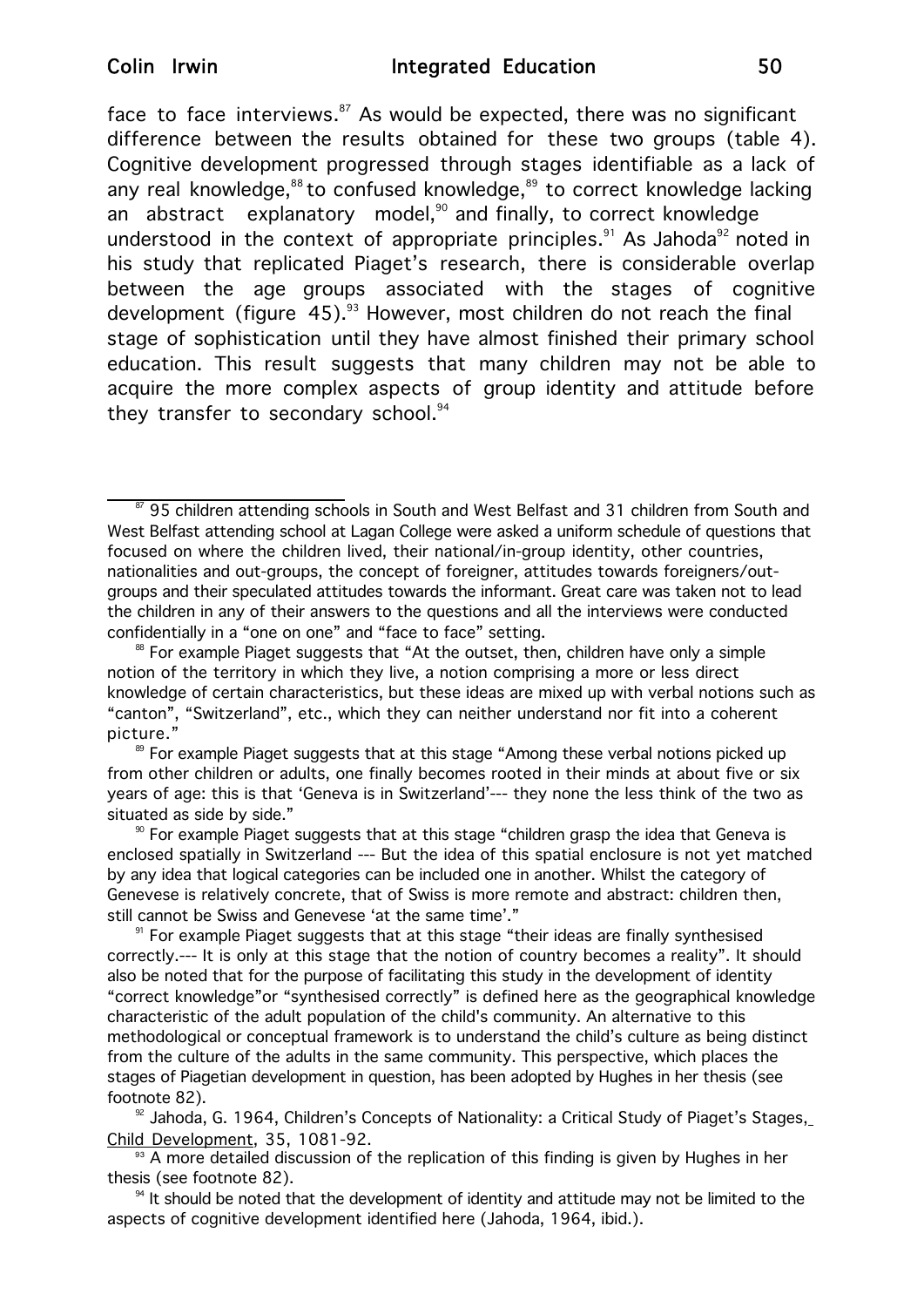| Integrated Education |             |      |               |                   | 51                                              |              |
|----------------------|-------------|------|---------------|-------------------|-------------------------------------------------|--------------|
| 4-7                  | $7 - 10$    |      |               |                   | $7 - 10$                                        | 10-12        |
| 88.9                 | 3.7         |      | Stage one     |                   |                                                 |              |
| 11.1                 | 25.9        |      |               |                   | 25.0                                            |              |
| Stage three          | 37.0        | 28.6 |               |                   | 50.0                                            | 37.5         |
| Stage four           | 37.0        |      |               |                   | 25.0                                            | 62.5         |
|                      | Colin Irwin |      | 10-12<br>71.4 | <u>Protestant</u> | -4-7<br>85.7<br>Stage two 14.3<br>Stage three / | Stage four / |

Table 4 Percentages of Catholics and Protestants at each of the four stages of cognitive development for group identity in Belfast children aged four to twelve.<sup>95</sup>



Figure 45 The Development of cognitive understanding in Belfast Children, aged four to fifteen, expressed as a percentage of those who have reached stage four "correct knowledge understood in the context of appropriate principles."96

## Identity Development

The development of identity steadily progresses from a high rate of confusion and "not knowing" toward the accepted identities characteristic of the adults of their separate communities. For the 10 to 12 age group the prevalent nationalities identified by the West Belfast children were Irish, 50 percent, and Northern Irish, 30 percent, (table 5), while in South Belfast the prevalent national identities were British, 57 percent, and Northern Irish, 43 percent, (table 6). Although the number of students sampled was small, and their average age a little older, the Lagan College pupils from Catholic West Belfast and Protestant South Belfast also identified Irish, 78 percent, and British, 75 percent, respectively, as their principal nationalities.

<sup>&</sup>lt;sup>95</sup> This analysis was based on 95 interviews completed in South and West Belfast.

<sup>96</sup> This analysis was based on 95 interviews completed in South and West Belfast.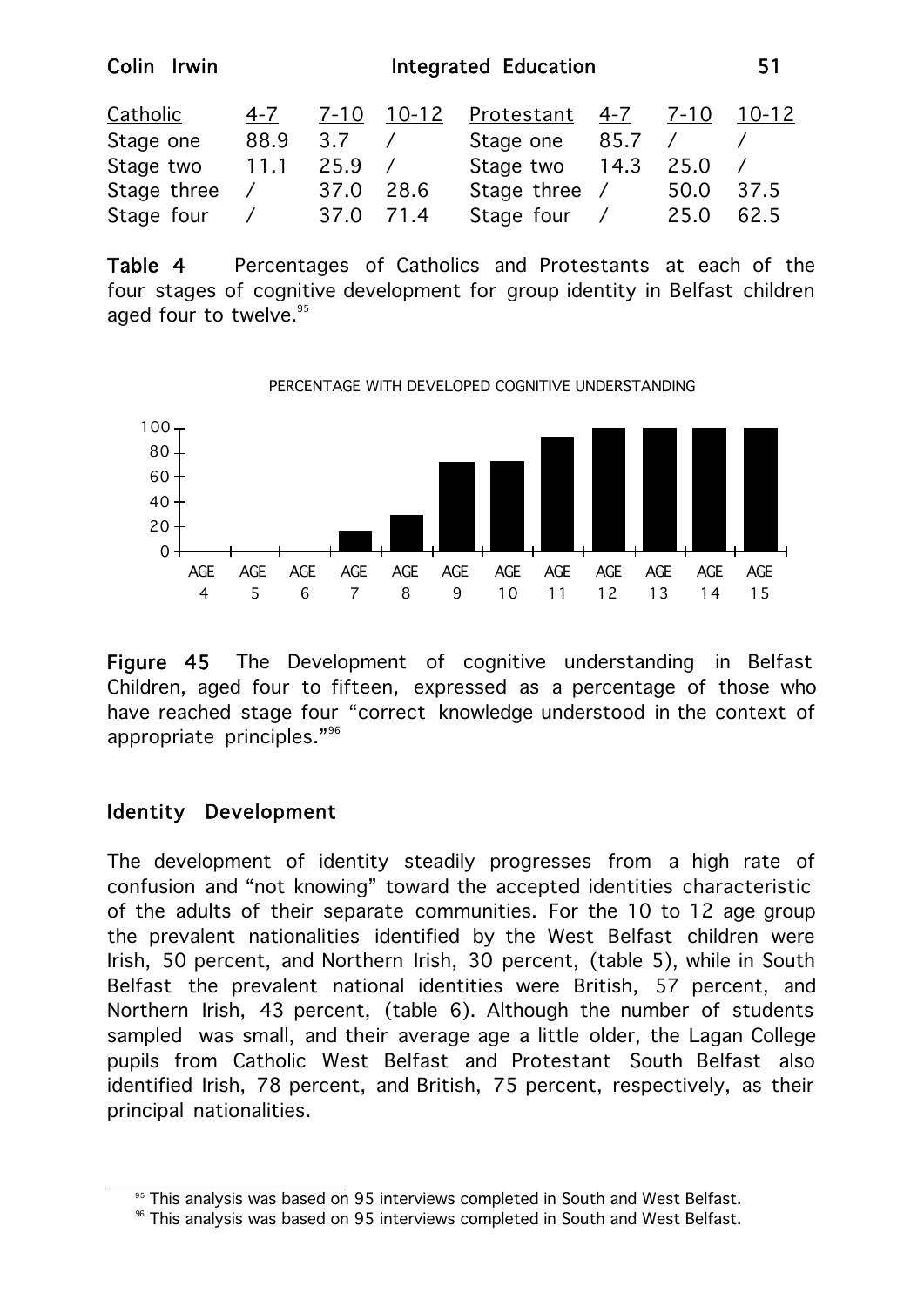| Colin<br><b>Irwin</b> | <b>Integrated Education</b> |          |           |              |  |
|-----------------------|-----------------------------|----------|-----------|--------------|--|
| West Belfast          | Seg.                        | Seg.     | Seg.      | <u>Laqan</u> |  |
| Catholics             | $4 - 7$                     | $7 - 10$ | $10 - 12$ | $11 - 15$    |  |
| <b>British</b>        |                             | 3.3      |           | 6            |  |
| <b>Irish</b>          | 22.7                        | 46.7     | $50.0*$   | $78*$        |  |
| N. Irish              | 9.1                         | 10.0     | 30.0      | 11           |  |
| English               | 22.7                        | 10.0     | 10.0      | 6            |  |
| Don't Know            | 45.6                        | 30.0     | 10.0      |              |  |

Table 5 Percentages of perceived national identity for West Belfast children, in segregated schools, compared with West Belfast children at Lagan College, broken down by age. $97$ 

| <u>Laqan</u>  |
|---------------|
| $11 - 15$     |
| $75*$         |
| 8             |
|               |
| $\frac{1}{2}$ |
|               |
|               |

Table 6 Percentages of perceived national identity for South Belfast children, in segregated schools, compared with South Belfast children at Lagan College, broken down by age. $98$ 

When a less structured methodology,<sup>99</sup> of writing an essay on "My Country," was substituted for face to face interviews, a very similar result was obtained (figure 46). 66 percent of the children from West Belfast attending segregated schools identified their country as Ireland, in comparison to approximately 75 percent, Ireland, for the children at Lagan College. The students from South Belfast most often chose Northern Ireland as their country at a rate of 66 percent for the children in segregated schools and approximately 73 percent at Lagan College.

<sup>&</sup>lt;sup>97</sup> The data for Table 5 and Table 6 was based on 95 interviews in the segregated schools and 31 interviews at Lagan College. Given the limited size of the Lagan data set we only wish to suggest that the general trend towards an Irish\* or British\* identity is worthy of note in a comparison of these two groups.<br><sup>98</sup> See footnote 97.

<sup>&</sup>lt;sup>99</sup> 200 children attending schools in South and West Belfast and 23 children from South and West Belfast attending school at Lagan College wrote essays on "My Country" which were read and scored for content on a wide range of topics. This data was then entered into a computer along with the age, school, religion and sex of the child. Correlations and percentages were then generated for all available variables. Some examples of quotations from the essays, illustrative of the limited set of topics used for this part of the report, are provided in the footnotes. All the children from West Belfast were Catholic and all the children from South Belfast were Protestant. However, one additional Lagan College student was dropped from this sample as he had moved from West Belfast to South Belfast.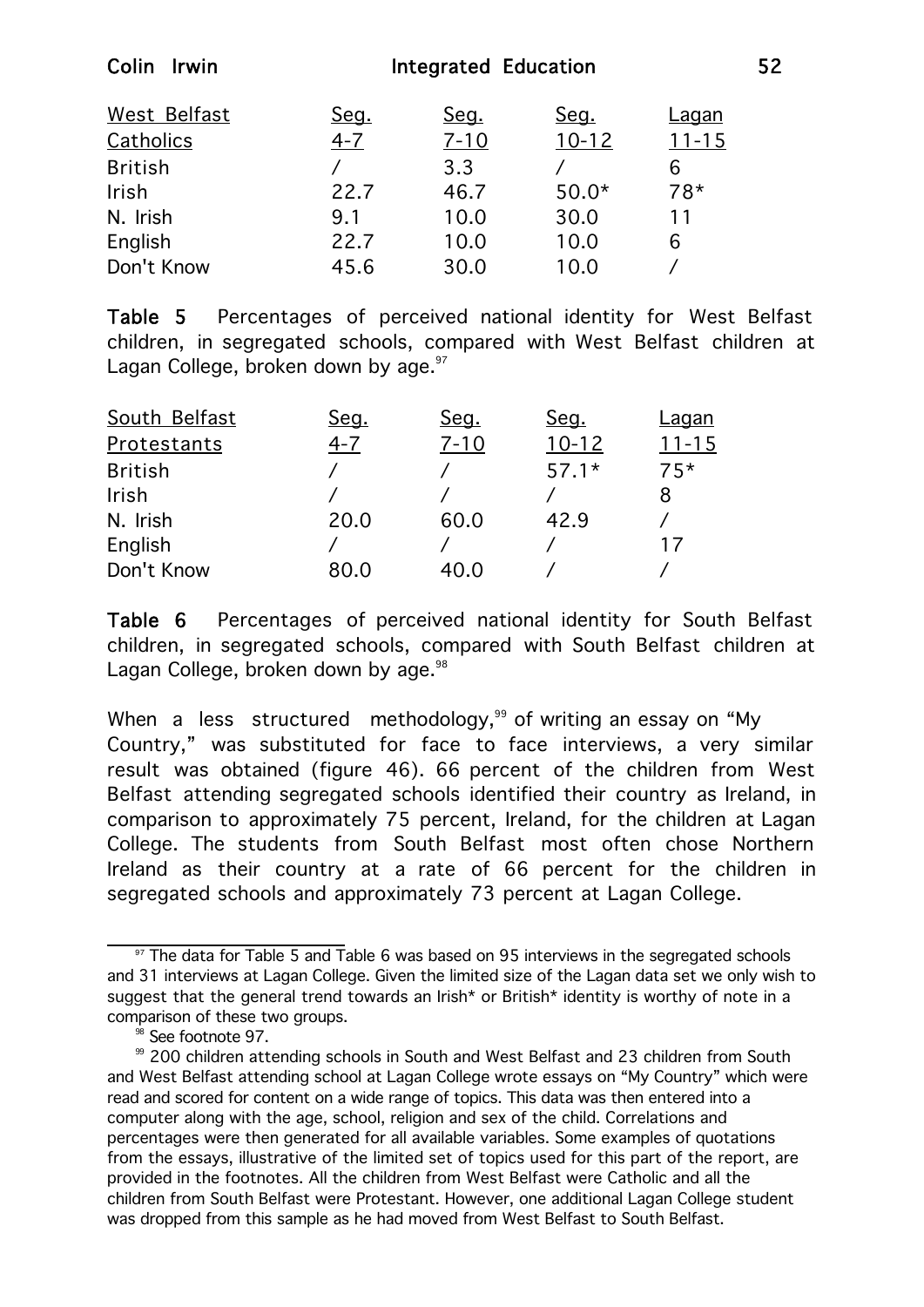

Figure 46 The percentage of children from South and West Belfast, attending segregated and integrated secondary schools, who identified their Country as Ireland,<sup>100</sup> Northern Ireland<sup>101</sup> or Britain<sup>102</sup> in essays written on "My Country."<sup>103</sup>

Both the Piagetian interviews and essays written on "My Country" suggest that an integrated secondary school education may have little effect on national identity. But perhaps this was to be expected as children are cognitively capable of acquiring "correct knowledge" in this matter at quite an early age.<sup>104</sup> However, as the children become older, and this simple "correct knowledge" is enhanced with abstract understanding, more comprehensive meaning, and increasingly sophisticated attitudes, perhaps what may be termed "the collective intellectual content" of what it is to be Irish, Northern Irish, or British develops with the age, the educational environment, and the social environment of the children.

<sup>&</sup>lt;sup>100</sup> Example, "My country is lovely in parts of it. In some parts of my country there is fighting. My country is called Ireland." Catholic, Male, age 10.

<sup>101</sup> Example, "This country is called Northern Ireland." Protestant, Male, age 8.

<sup>&</sup>lt;sup>102</sup> Example, "My country is called Britain." Protestant, Male, age 7.

<sup>&</sup>lt;sup>103</sup> The data for Figure 46 was based on 200 essays collected from the segregated schools and 23 essays collected at Lagan College. Given the limited size of the Lagan data set we only wish to suggest that the general trend towards an identification of their country as Ireland or Northern Ireland is worthy of note in a comparison of these two groups.

<sup>&</sup>lt;sup>104</sup> It should be noted that simple attitudes expressed, for example, as likes and dislikes of groups, unsupported by a rational set of abstract principles and appropriate beliefs, can also be acquired at an early age (Hughes, dissertation in progress and, Tajfel, H. and Jahoda, G. 1966, Development in Children of Concepts and Attitudes about Their Own and Other Nations: A Cross-national Study, Proc. XVIIIth Internat. Congress Psycol., Moscow, Symp. 36, 17-33.).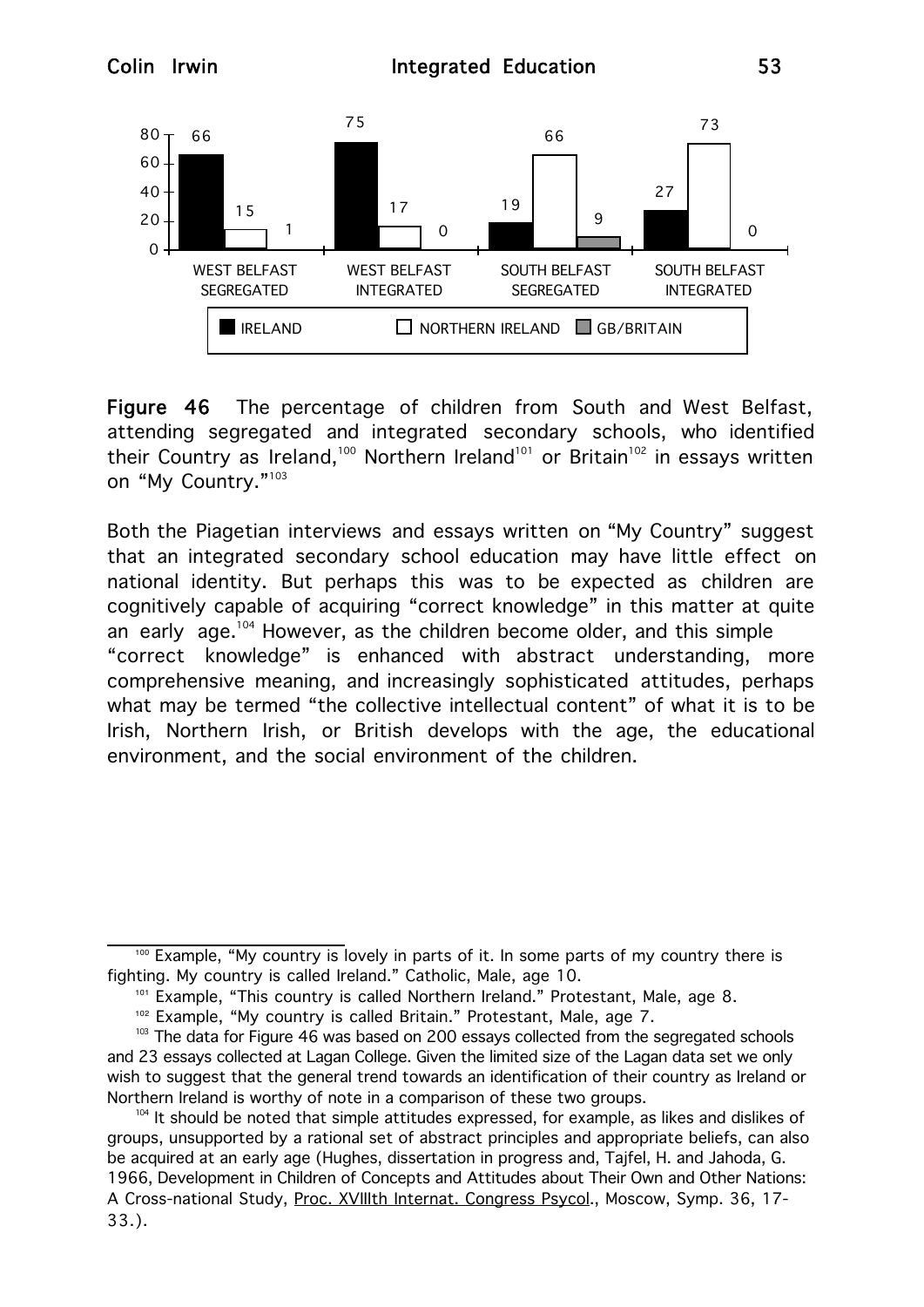## Attitudinal Development

In contrast to the results obtained for national identity, there appear to be noticeable differences between the children attending integrated and segregated schools, when perceptions of "the troubles" and attitudes toward the various groups in Northern Ireland are analysed using the essays written on "My Country." For example, Lagan College students seem to be more inclined to analyse the conflict in terms of terrorists against both Catholics and Protestants (approximately 25 and 27 percent of essays from West and South Belfast) in comparison to the students from segregated schools, 11 and 7 percent of essays from West and South Belfast (figure 47). These results, in turn, correspond with distinctly polarised attitudes being expressed towards Catholics and Protestants by the children in the segregated schools in contrast to relatively mixed results for the children from Lagan College (figure 48 & 49).



Figure 47 The percentage of children from South and West Belfast, attending segregated and integrated secondary schools, who identified the parties to the conflict as, (a) Catholics and Protestants,<sup>105</sup> (b) British Soldiers and IRA,<sup>106</sup> (c) British and Irish<sup>107</sup> and (d) Terrorists against both

<sup>&</sup>lt;sup>105</sup> Example, "There is a lot of trouble in Northern Ireland between Catholics and Protestants. They have groups like the IRA on one side and the UDA and UVF on the other. It usually happens when one group goes out and kills someone from the other religion and then that religion goes out and kills two from the other religion, and it keeps on going like that, and it's all to do with England and Northern Ireland being joined together, but most of the Catholics want Northern Ireland and Southern Ireland to be all one." Protestant, Male, age 15.

<sup>&</sup>lt;sup>106</sup> Example, "Many people fight against the soldiers, and they say they will not stop the killing until Britain moves out of Ireland. These people are known as the PIRA." Catholic, Male, age 15.

<sup>&</sup>lt;sup>107</sup> Example, "My country is in Europe. My country is beside Britain. My country is at war with Britain" Catholic, Male, age 10 (continued from footnote 100).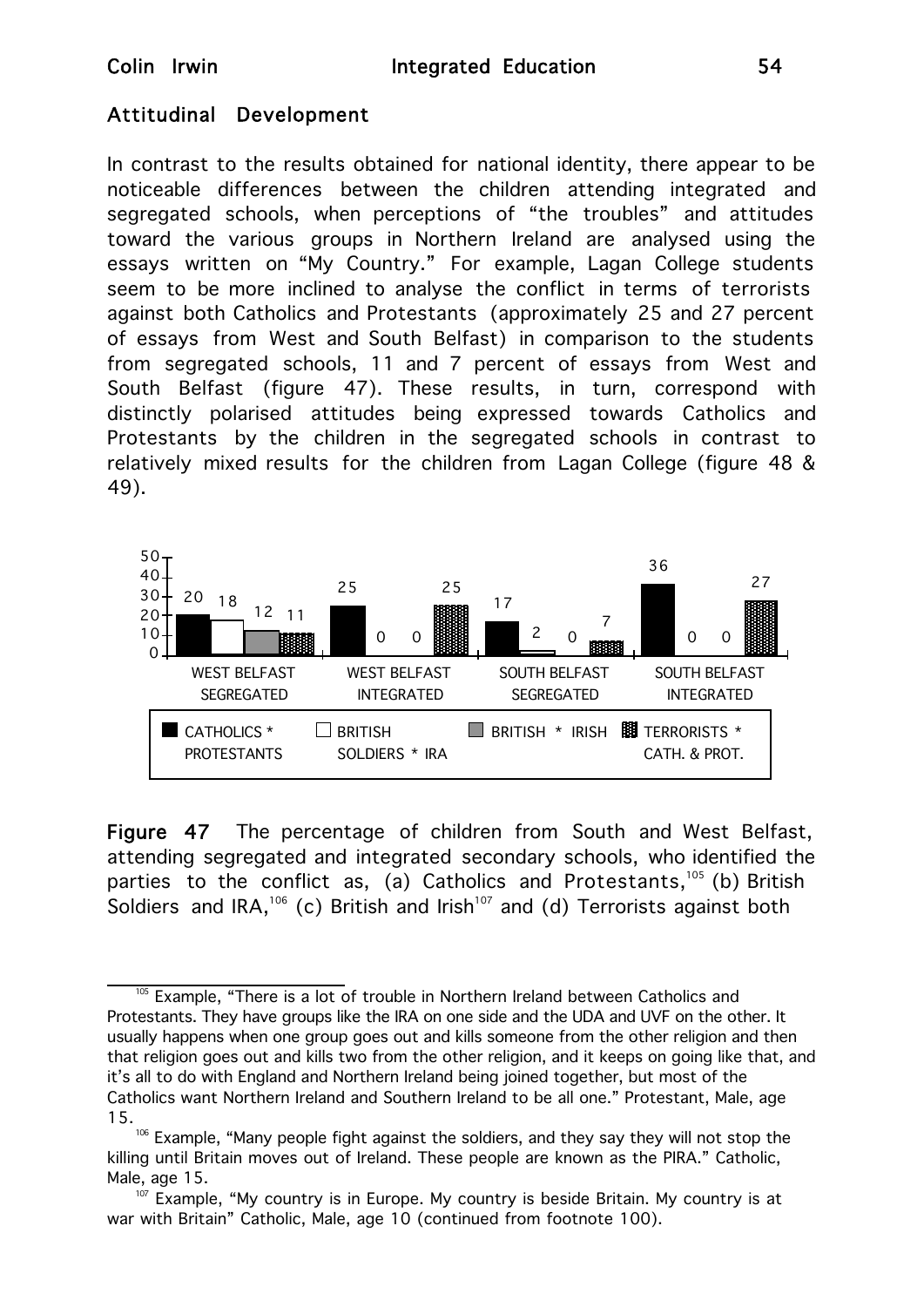Catholics and Protestants,<sup>108</sup> in essays written on "My Country."<sup>109</sup>



Figure 48 The percentage of children from South and West Belfast, attending segregated and integrated secondary schools, who expressed positive<sup>110</sup> or negative<sup>111</sup> attitudes towards Catholics in essays written on "My Country."<sup>112</sup>

 $108$  Example, "I don't like the way the fighting is going on, eg. the IRA shooting Protestants and Protestants shooting and bombing Catholics." Protestant, Female, are 13.

 $109$  The data for Figures 47 to 56 are all based on 200 essays collected from the segregated schools and 23 essays collected at Lagan College. Given the limited size of the Lagan data set we only wish to suggest that general trends in similarity or dissimilarity are worthy of note in any comparisons that may be made between these two groups. However, the results have been expressed as percentages as the data set for the segregated schools, based on 200 essays, is clearly more accurate and open to more detailed interpretations.

<sup>&</sup>lt;sup>110</sup> Example, " On Saturday nights I would go to the local disco in .......... with a few of my mates. The bad thing about this is that you must get a lift to and from the disco as there are gangs of Protestants who wait at the bottom of the lane to get a innocent Catholic." Catholic, Male, age 15.

<sup>&</sup>lt;sup>111</sup> Example, "Today there is nearly a police man or an army man being shot every day. The troubles are getting worse and soon, very soon the taigs will be ruling our Protestant city." Protestant, Male, age 11.

<sup>&</sup>lt;sup>112</sup> See footnote 109 for significance and limits of interpretation.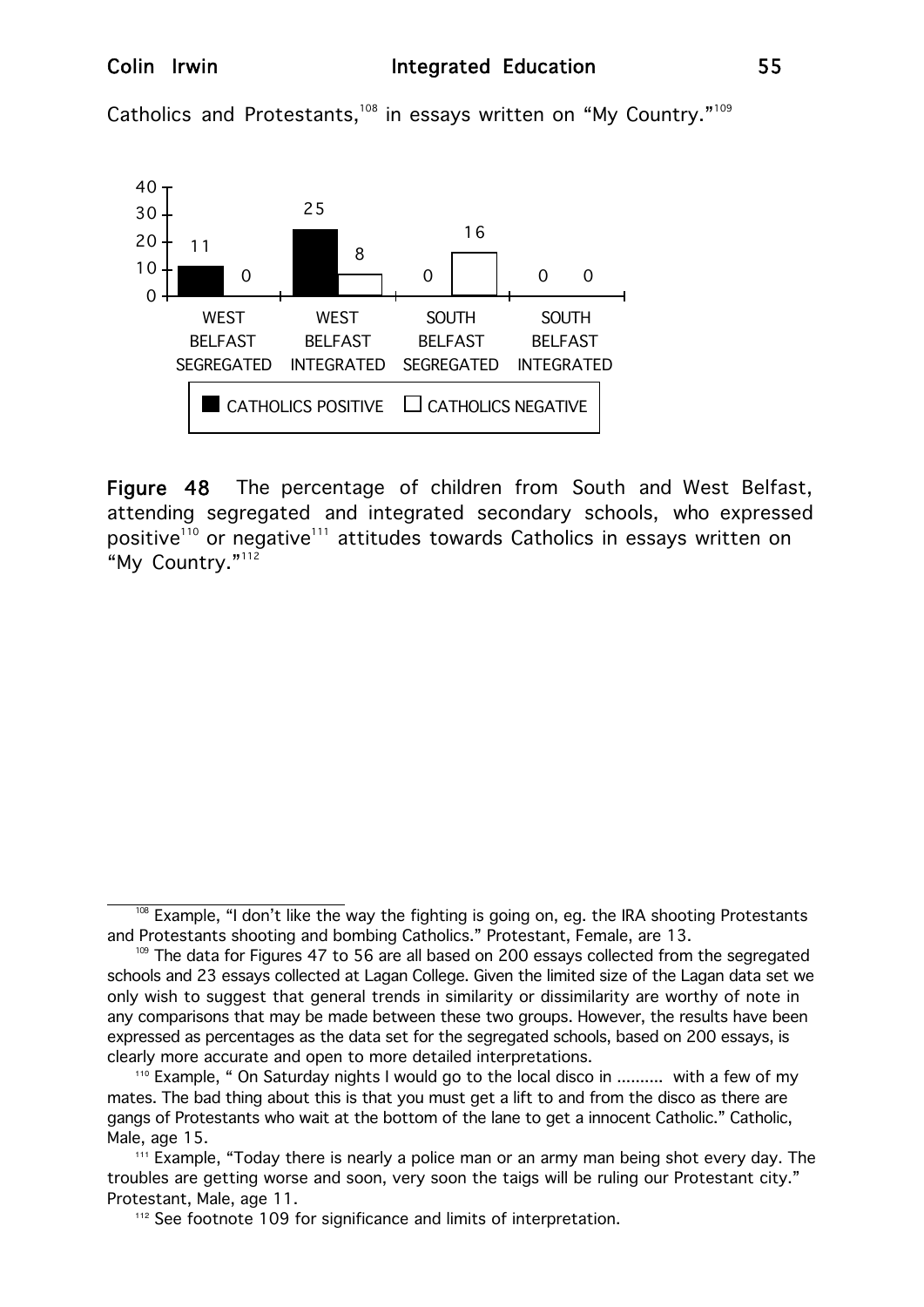

Figure 49 The percentage of children from South and West Belfast, attending segregated and integrated secondary schools, who expressed positive<sup>113</sup> or negative<sup>114</sup> attitudes towards Protestants in essays written on "My Country."<sup>115</sup>

In a similar analysis the students from Lagan College were more inclined to blame both the Catholic and Protestant paramilitary groups for the continuation of the conflict, (between approximately 27 and 42 percent), in contrast to the students from the segregated schools, (between 3 and 7 percent), (figure 50). Although the West Belfast children from both the segregated and integrated schools expressed negative attitudes towards the British soldiers (figure 51) only children from the segregated schools expressed any positive attitudes towards the paramilitary groups, and the Lagan College students' negative attitude towards the paramilitaries appeared to be more consistent and even handed (figure 52 & 53).

<sup>&</sup>lt;sup>113</sup> Example, "N. Ireland would be a better country if all the Catholics would leave (as Northern Ireland is meant to be a Protestant country) and go back down south or whatever." Protestant, Male, age 11.

<sup>&</sup>lt;sup>114</sup> Example, "I live on the outskirts of Belfast in .......... I have lived here for most of my life. (My area) is mostly of Protestant domain. There is a lot of young Protestants who do not like me because of my Catholic beliefs... There is a youth centre around the corner from where I live, but it is safer to stay away as only Protestants go there." Catholic, Male, age 15.

 $115$  See footnote 109 for significance and limits of interpretation.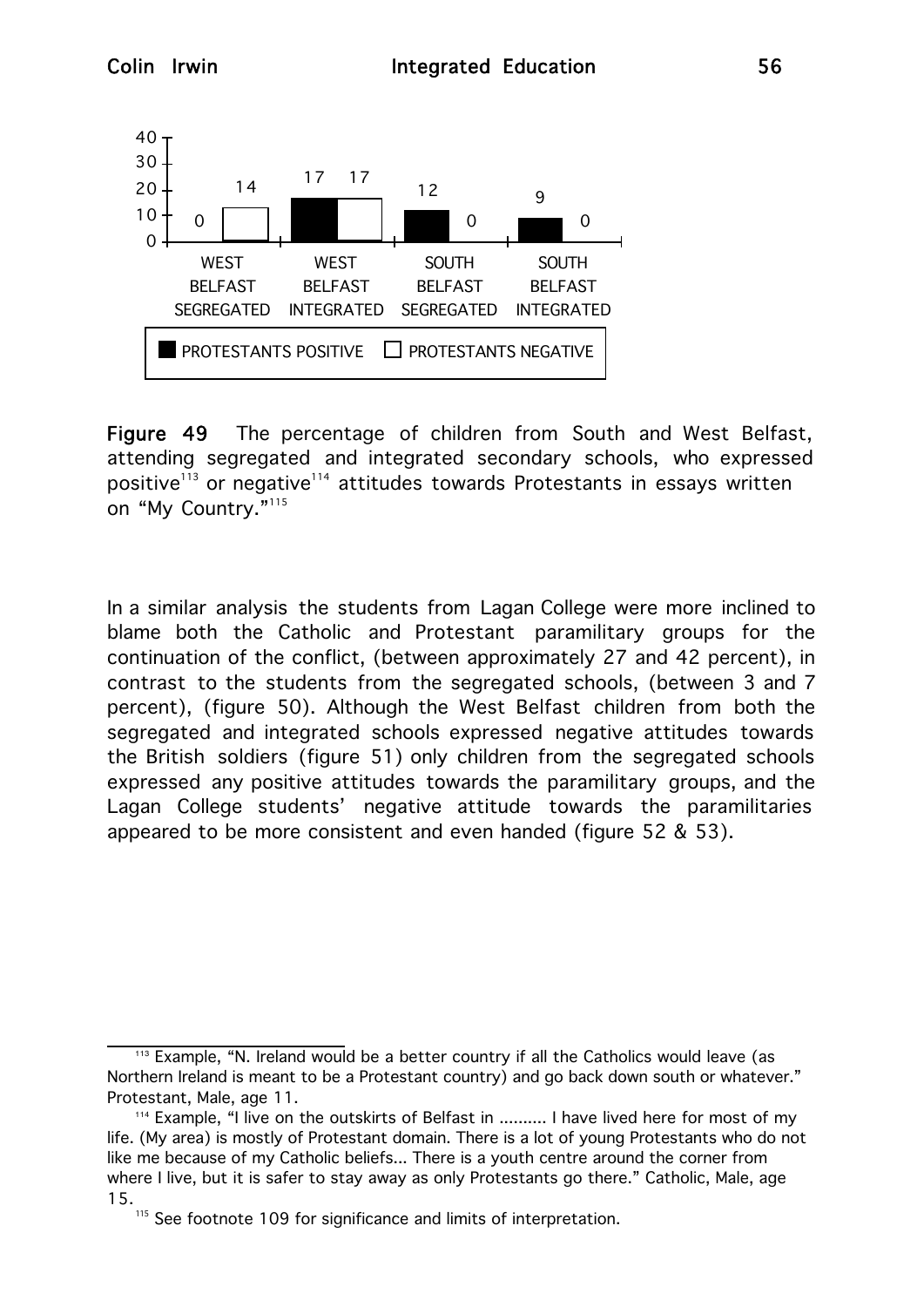

Figure 50 The percentage of children from South and West Belfast, attending segregated and integrated secondary schools, who identified the parties blamed for the conflict as, (a) British Army,<sup>116</sup> (b) British Government,<sup>117</sup> (c) IRA<sup>118</sup> and (d) UDA and UVF,<sup>119</sup> in essays written on "My Country."<sup>120</sup>

 $116$  Example, "In June last year my own brother was murdered. I thought the man that done this would have paid for his wrongness in court, but no, in our land it's British troops, language, TV, papers, food, cloths and law. Now I know he suffers when his day comes God will do what he thinks right." Catholic, Male, age 15.

<sup>&</sup>lt;sup>117</sup> Example, "Officially my country is Northern Ireland but patriotically my country is Ireland, without the Northern in front of it. The predicament I find myself in is all because of the British Government. If the British hadn't been land greedy and afraid of the Spanish My Country would be in a much better state of affairs than it is now." Catholic, Male, age 15.

<sup>&</sup>lt;sup>118</sup> Example, "I don't really like the brits but I would rather have them protect us than the IRA as the IRA are shooting their own people. I hope you will take this into consideration. As I don't like the place I live in and don't want to move, but I would like to see action taken as this is spreading to other areas. Because of this (my estate) has got a very bad name and so has most of the people. Catholic, Female, age 14.

<sup>119</sup> Example, "Catholics: On this side there is the Provos, PIRA, INLA, etc. Protestants: On this side there is the UFF, UVF, UDA, etc. These various groups are playing 'Tit for Tat'." Catholic, Male, age 15.

 $120$  See footnote 109 for significance and limits of interpretation.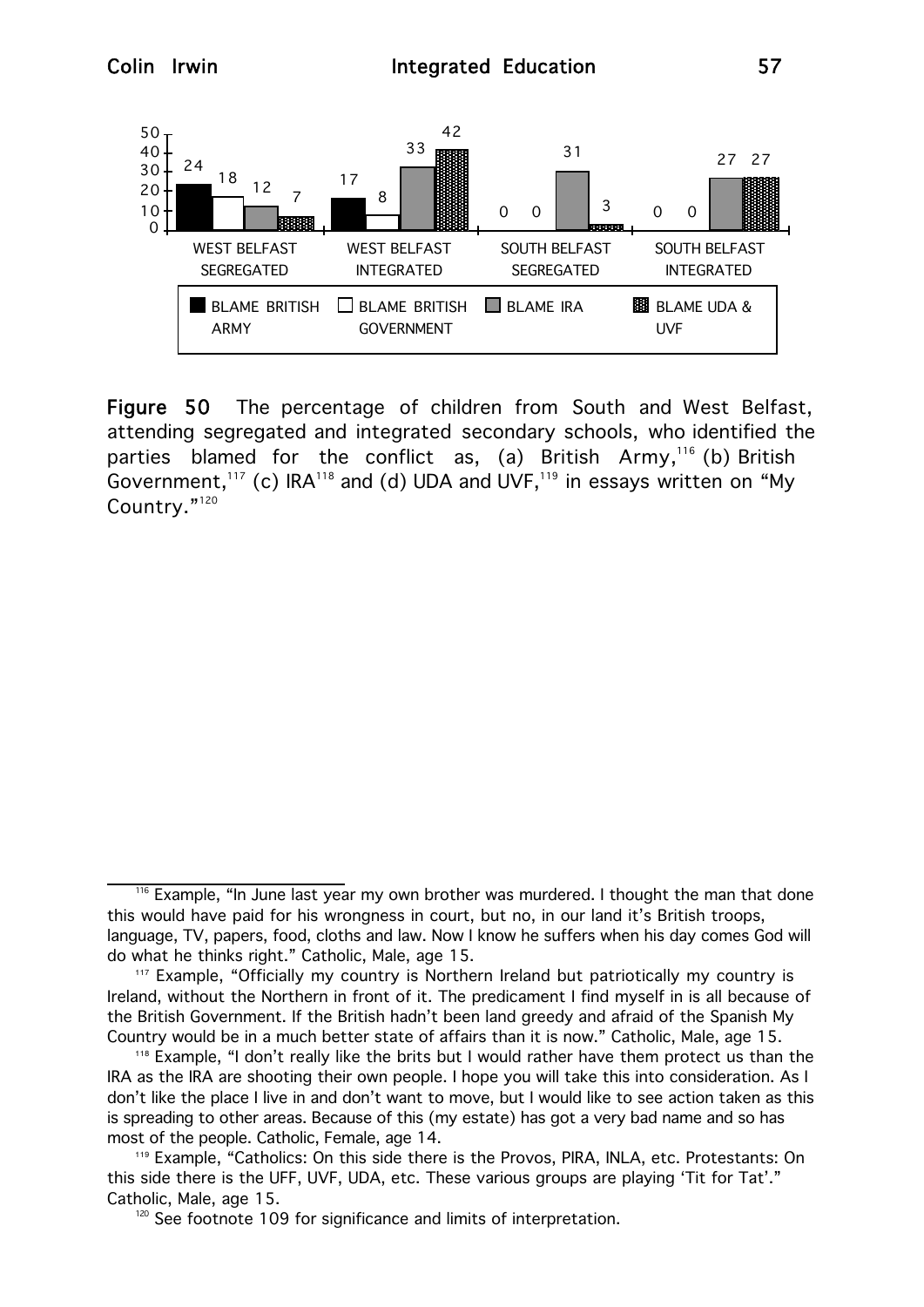

Figure 51 The percentage of children from South and West Belfast, attending segregated and integrated secondary schools, who expressed positive $^{121}$  or negative $^{122}$  attitudes towards the British Army in essays written on "My Country."<sup>123</sup>



Figure 52 The percentage of children from South and West Belfast, attending segregated and integrated secondary schools, who expressed

<sup>&</sup>lt;sup>121</sup> Example, "And all this rubbish that Tom King talks about like, the IRA will be defeated in time is rubbish. The government will have to take action or bring in the SAS." Protestant, Male, age 11.

<sup>&</sup>lt;sup>122</sup> Example, " I was once playing football and a "brit" was lying, taking aim on the moving ball, what a cheek,.... They stand in the gardens of people's houses, sometimes lying down with their big boots. I wish they would get out of Ireland." Catholic, Male, age 13.

 $123$  See footnote 109 for significance and limits of interpretation.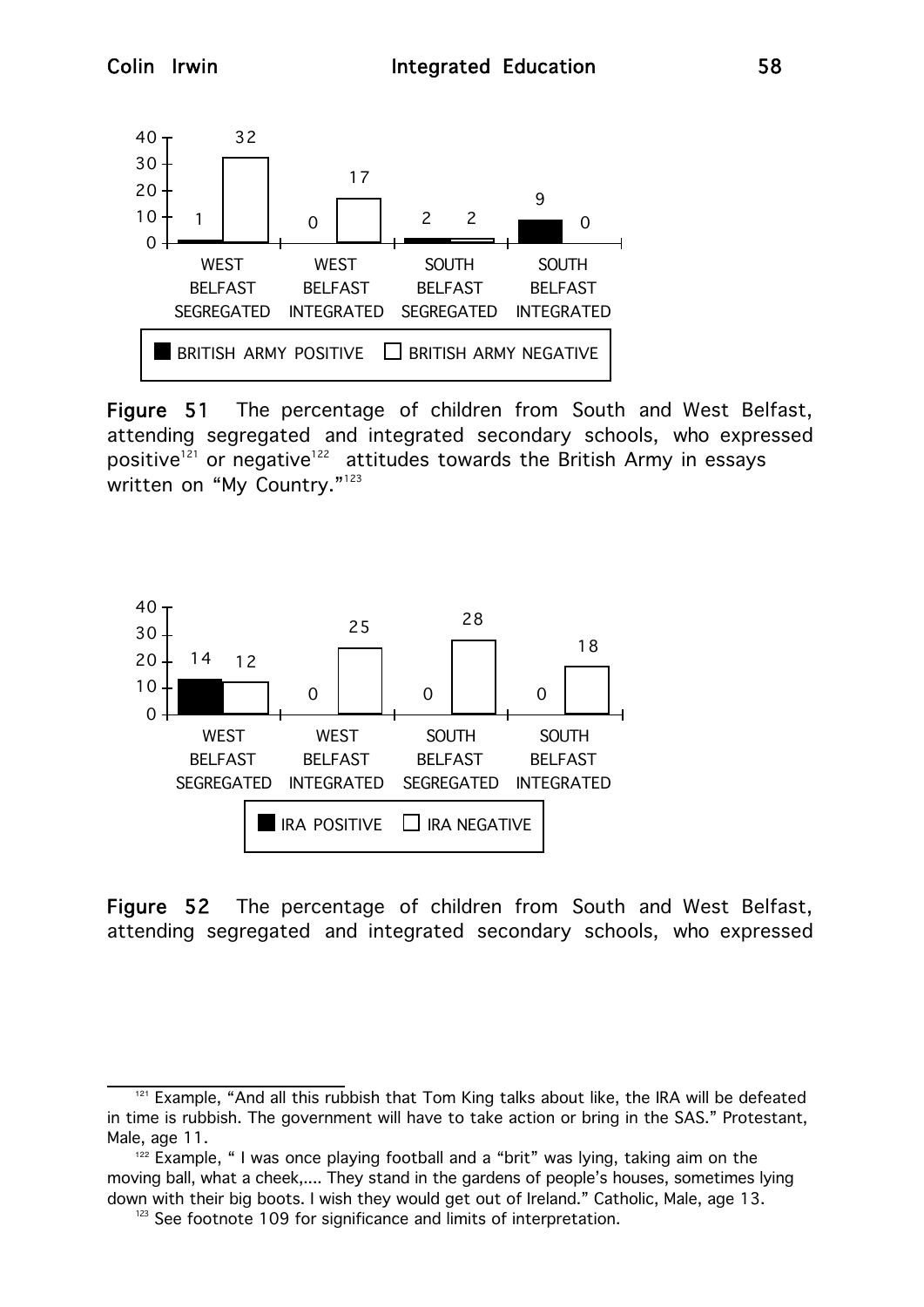positive<sup>124</sup> or negative<sup>125</sup> attitudes towards the IRA in essays written on "My Country."<sup>126</sup>



Figure 53 The percentage of children from South and West Belfast, attending segregated and integrated secondary schools, who expressed positive<sup>127</sup> or negative<sup>128</sup> attitudes towards the UVF in essays written on "My Country."129

The differences in the children's analysis of the causes of the conflict, the attribution of blame, and group attitudes, point to a result that may not come as a surprise. The students at Lagan College more frequently express an interest in a peaceful solution (approximately 35 percent), than the students in the segregated schools (22 percent), (figure 54). However, it should be noted that this positive desire or attitude also corresponds with the students from Lagan College appearing to have a better understanding of the motives of the various groups involved in the conflict,

 $124$  Example, "In general I am proud to call myself Irish. I am just aggravated at the way the English people along with Maggie Thatcher insist that they can rule our country better than us Irish. Tiocfaidh ar La! 'Support our Freedom Fighters.'" Catholic, Male, age 15.

<sup>&</sup>lt;sup>125</sup> Example, "The only thing I really hate is the IRA terrorists because they kill innocent people and they shoot police men just because they are in the armed forces." Protestant, Male, age 11.

 $126$  See footnote 109 for significance and limits of interpretation.

<sup>&</sup>lt;sup>127</sup> Example, "The people of Belfast rely on the armed forces. For twenty years the IRA (Irish Republican Army) in the South have been killing people and planting bombs. Groups like the RUC, UDA, UDR and UVF are trying to stop the killing so Belfast is OK." Protestant, Male, age 11.

<sup>&</sup>lt;sup>128</sup> Example, "If more people learned to live together they would help things along. One of the main problems is the law don't stop it now. So why should they stay? Keep the British army out of our country and it will make things an awful lot easier. IRA, UDA, PIRA, RUC, British Army, Sinn Fein, Garda, UVF, UFF, just leave us alone," Protestant, Male, age 14.

 $129$  See footnote 109 for significance and limits of interpretation.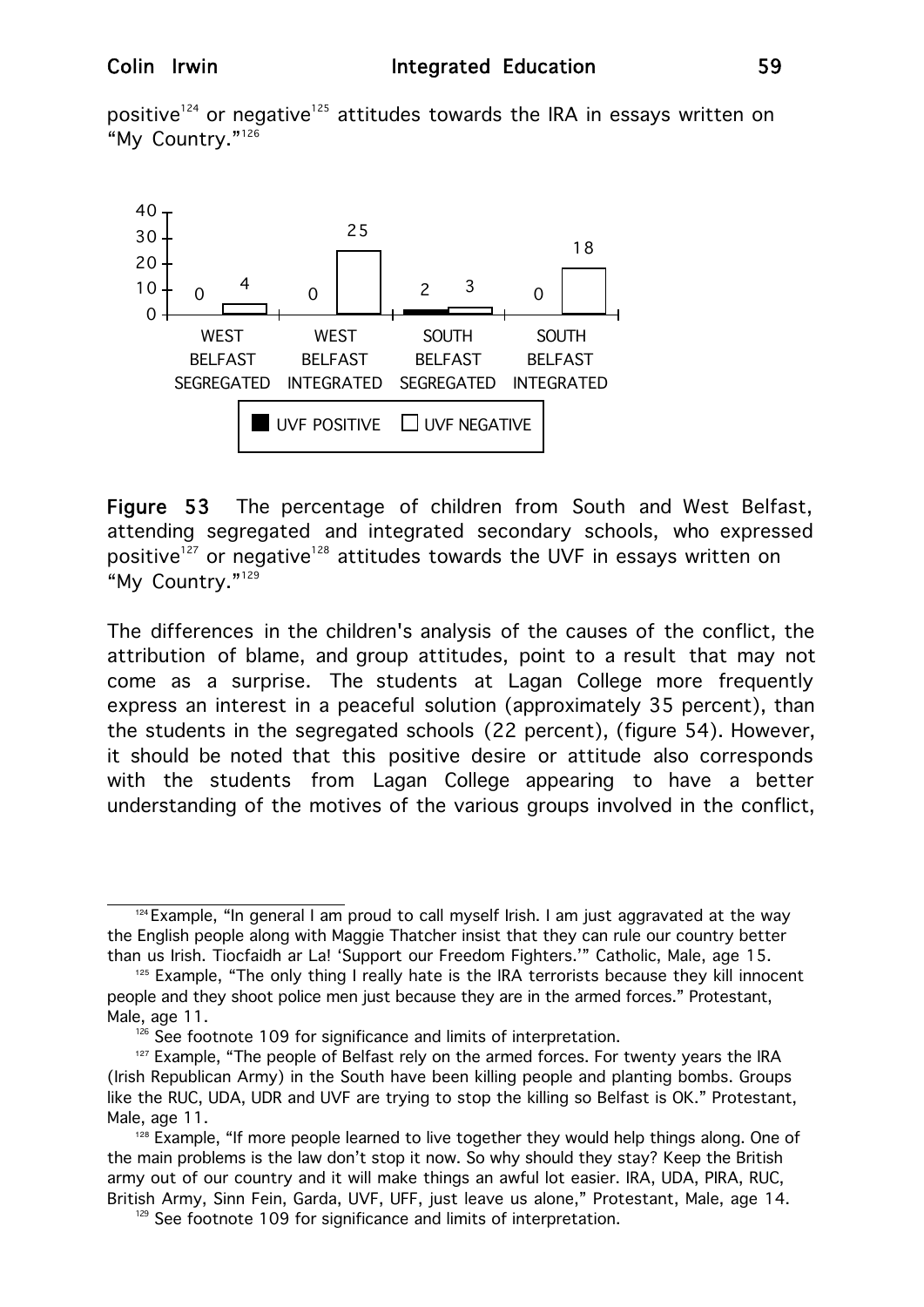both Catholic and Protestant (figure 55).<sup>130</sup>



Figure 54 The percentage of children attending segregated and integrated secondary schools who expressed a desire for a peaceful<sup>131</sup> or confrontational<sup>132</sup> solution to the conflict in essays written on "My Country."<sup>133</sup>

<sup>130</sup> Haviva Bar, of the Israel Institute of Applied Social Research, has noted that the general trend for the Lagan College students to be more sensitive to the issues categorised and presented in these preliminary results is a phenomena she has observed at both Neve Shalom and Givat Gonen in Jerusalem (see this report "Israel and Northern Ireland" for a comparison of friendship patterns between the students of Givat Gonen and Lagan College).

<sup>&</sup>lt;sup>131</sup> Example, "I don't like the awful killings and shootings we have in this country, people getting killed for no good reason except their religion. I think it does not matter if you are a Catholic or a Protestant you should not go around killing each other, I think Belfast would be a more peaceful place if the Catholics and Protestants come together and live together. But no one is willing to do that. Maybe some day, we will live in a more peaceful place without all the revenge killing." Protestant, Female, age 12.

<sup>&</sup>lt;sup>132</sup> Example, "I know Belfast would be a better place if the IRA were shot and all the taigs were shot. If the shooting goes on then I think the SAS should then come and handle the IRA. I think the UDA are doing wrong but I will not go against them. If this country wants to defeat the IRA we will have to take up arms ourselves. Belfast is peaceful to the south and east towards Bangor, but west and north Belfast is the trouble area. No Surrender" Protestant, Male, age 11.

 $133$  See footnote 109 for significance and limits of interpretation.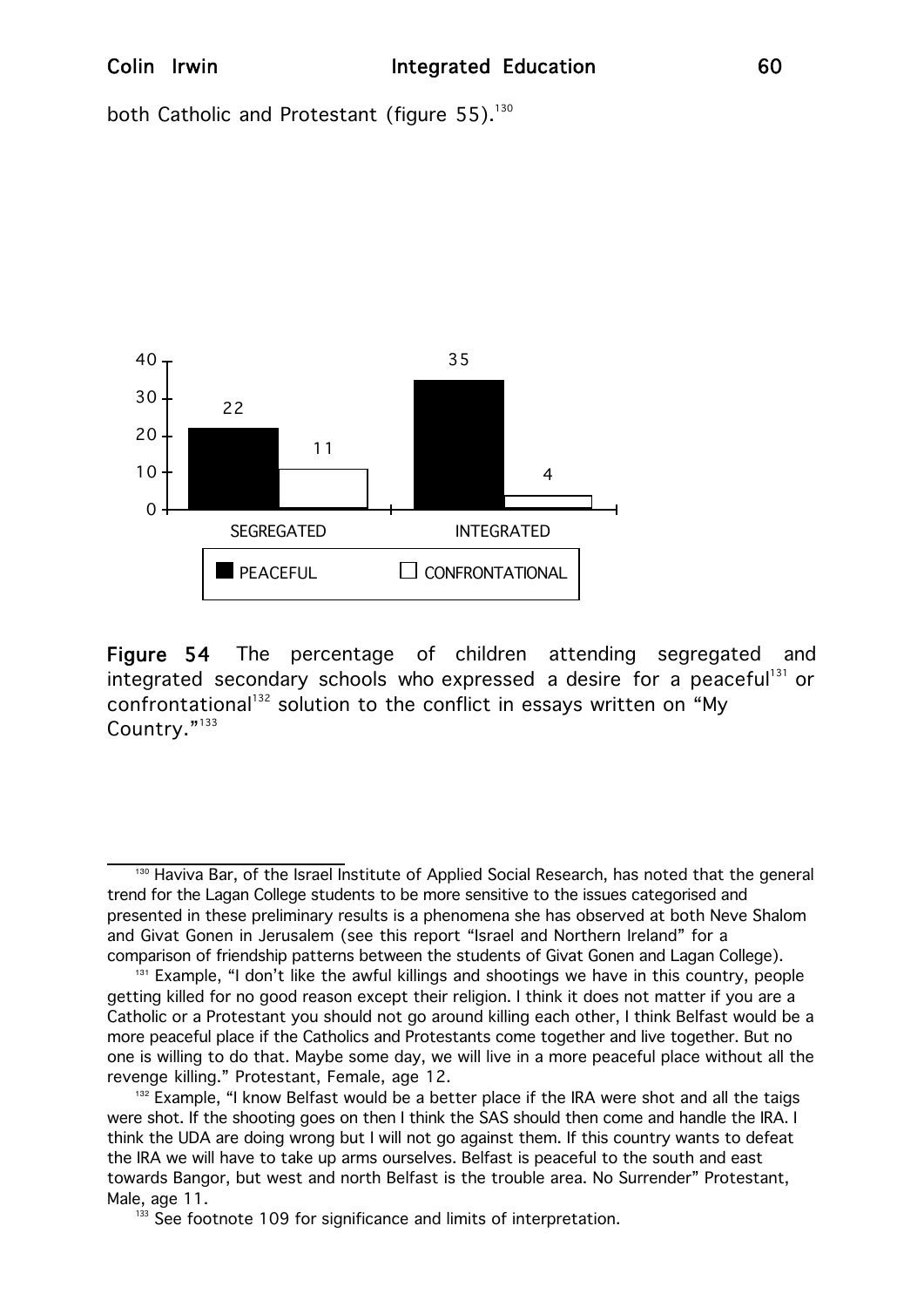

Figure 55 The percentage of children attending segregated and integrated secondary schools who gave an explanation for the motives of their in-group<sup>134</sup> or out-group<sup>135</sup> in essays written on "My Country."<sup>136</sup>

The essays written on "My Country" covered a wide range of topics, that varied considerably by the home community, school, gender and age of the child. For example, "social problems" were mentioned most frequently, and "places visited" least frequently, by the children living in the Catholic ghetto area of West Belfast (figure  $56$ ).<sup>137</sup> Having a strong positive attitude toward their life and social environment was very much a characteristic of the younger children in Belfast (average age 9.4 years). Similarly writing about "places visited" was also a youthful trait, (average age 10.9 years). In contrast to these simple interests of the younger children "attributing blame" in the troubles (average age 13.2 years), and attempting to explain the motives of the in-groups (average age 13 years) and out-groups (average age 13.7 years) was an aspect of discourse limited more to the writings of the secondary school pupils (figure 57).

<sup>&</sup>lt;sup>134</sup> Example, "The people from the South of Ireland would like Ireland to be all one, but where I come from is the North of Ireland and they do not want Ireland to be all one. They would like to stay with the UK, the United Kingdom." Protestant, Male, age 14.

<sup>&</sup>lt;sup>135</sup> Example, "The South of Ireland try to take the land of Northern Ireland and that is why the South of Ireland supporters such as the IRA try to kill the police and the army." Protestant, Male, age 14.

 $136$  See footnote 109 for significance and limits of interpretation.

<sup>&</sup>lt;sup>137</sup> It should be noted that these observations are probably due to a combination of factors that would include social class and rates of unemployment as well as religious denomination (see footnotes 80 and 81).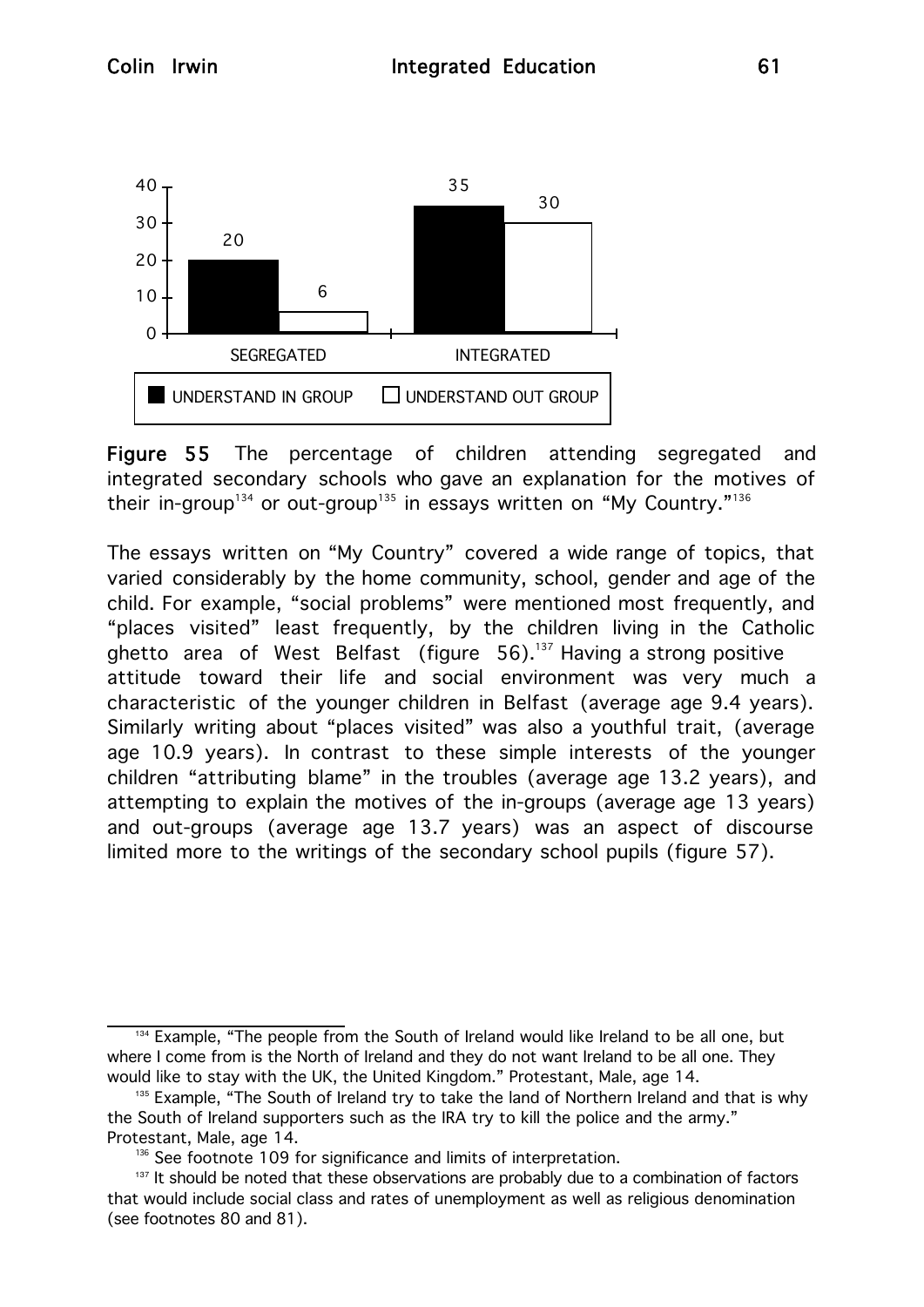

Figure 56 The percentage of children from South and West Belfast, attending segregated and integrated secondary schools who (a) identified social problems,<sup>138</sup> (b) identified places visited<sup>139</sup> and (c) expressed a positive view of their Country<sup>140</sup> in essays written on "My Country."<sup>141</sup>

<sup>&</sup>lt;sup>138</sup> Example, "Also boys drink at all the corners and throw away the cans and they write their names and pop groups and disgusting words all over the walls of houses and on lamp posts. There is even hoods that drive into peoples streets and try and show off in front of every-body. One time when my granny was sitting in her chair that's made for people with bad backs the hoods crashed right into her wall. My granny was thrown of her chair and the chair fell on top of her. I would like all this to stop but how can I, I am only thirteen, but other people can and if they did I would join them." Catholic, Female, age 13.

<sup>&</sup>lt;sup>139</sup> Example, "I like to go to Portrush and Newtownards and Newcastle and Cregagh they are four places I like to go and see. Yesterday I went to Newcastle it was great fun." Protestant, Female, age 8.

<sup>&</sup>lt;sup>140</sup> Example, "I like my country. It is a nice country. I love it and it loves me, It is called Great Britain. It is beautiful." Female, age 8. "The thing I like (about this country) is the people because they are nice and good friends. There is hardly any fights but plenty of shooting." Protestant, Male, age 8.

 $141$  See footnote 109 for significance and limits of interpretation.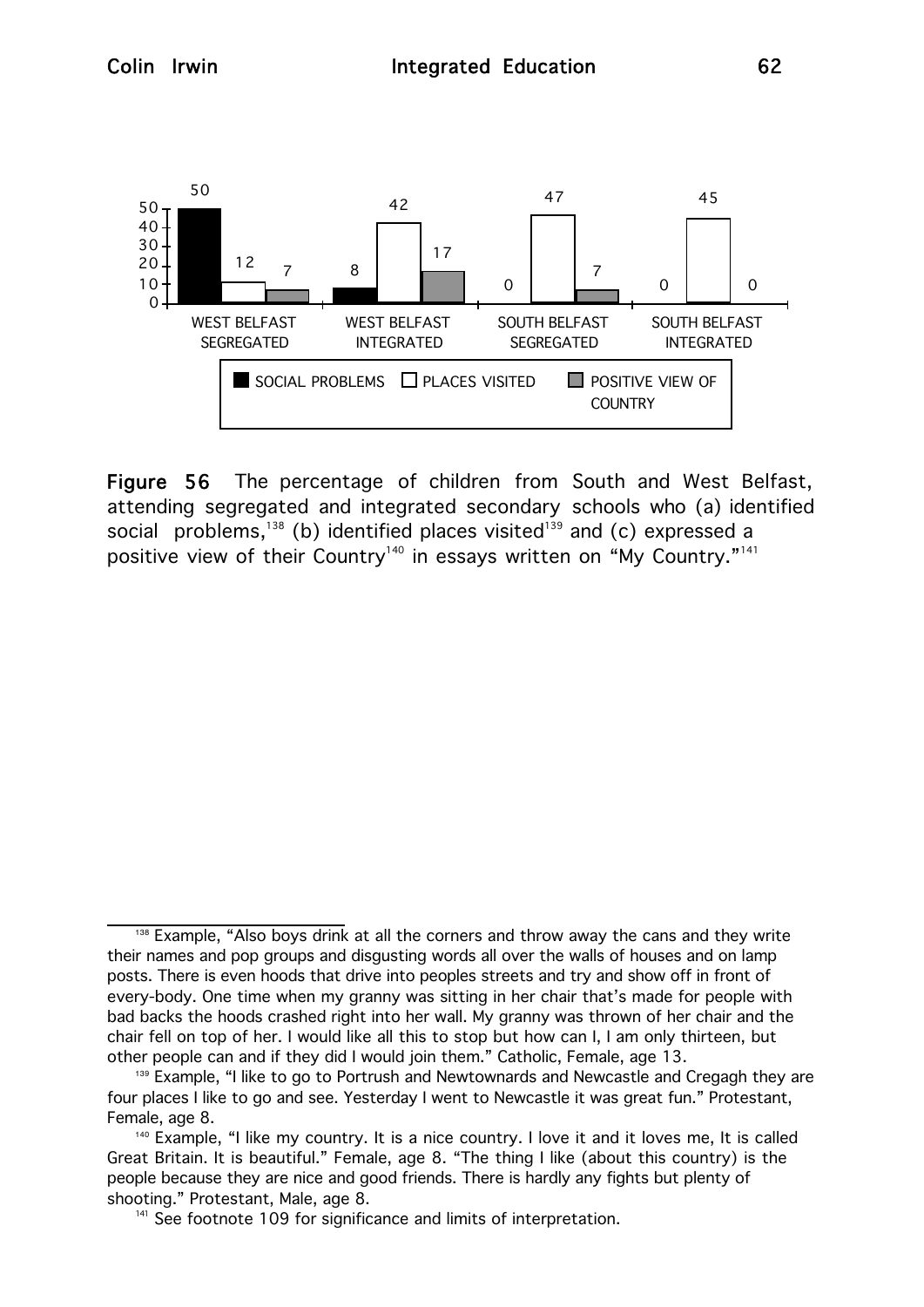

Figure 57 The average age of children from South and West Belfast, attending segregated and integrated secondary schools who (a) were very positive, (b) identified places visited, (c) identified their Country, (d) mentioned the conflict, (e) mentioned social problems, (f) identified their in-group, (g) wanted a peaceful solution, (h) attributed blame, (i) identified their out-group, and (j) wanted a confrontational solution, in essays written on "My Country."<sup>142</sup>



Figure 58 The percentage of children from age 8 to age 15 living in South and West Belfast, attending segregated and integrated secondary schools who (a) identified their Country and (b) identified places visited, in essays written on "My Country."<sup>143</sup>

 $142$  This analysis was based on all of the 223 essays collected in Belfast.

 $143$  This analysis was based on all of the 223 essays collected in Belfast.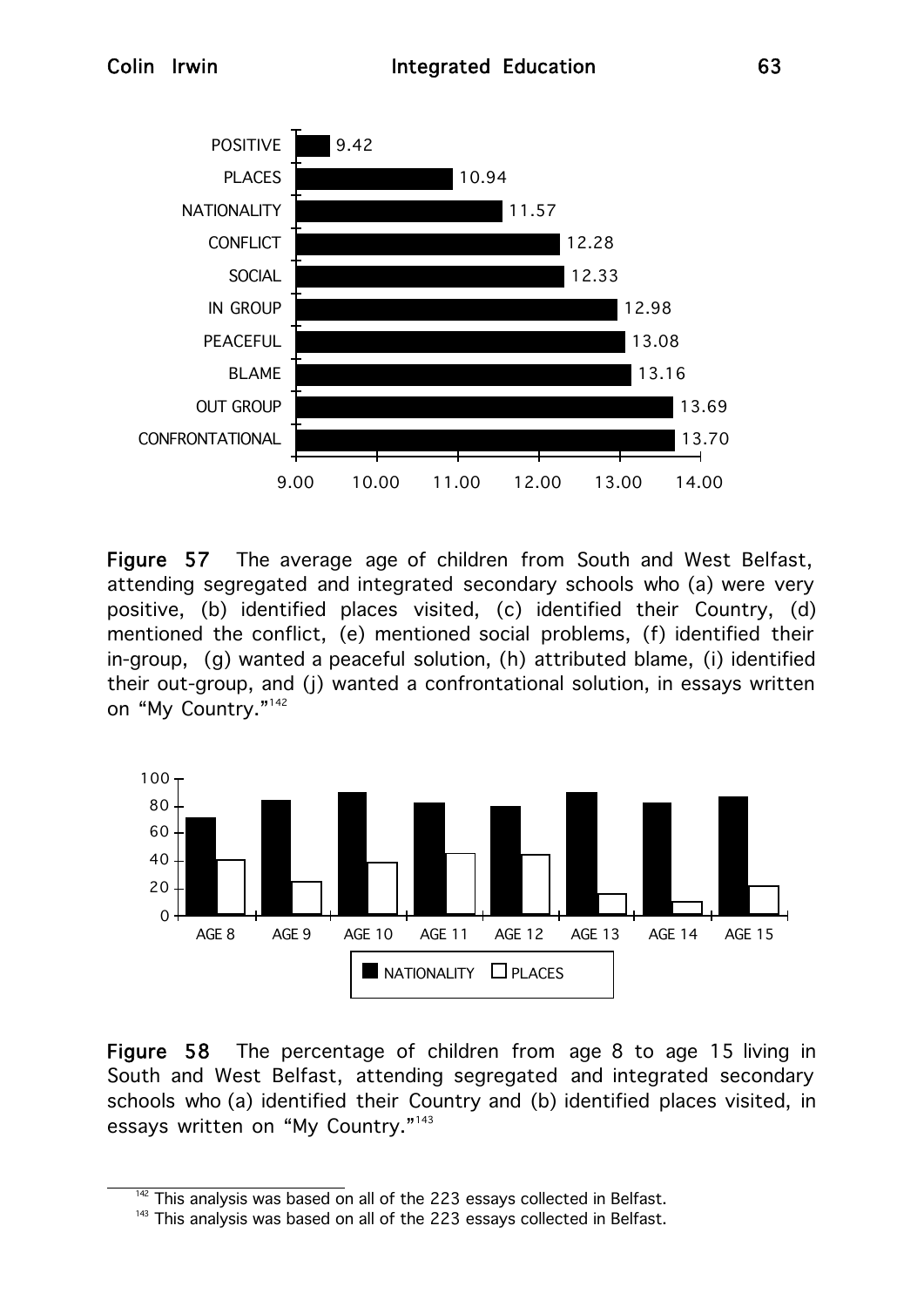When the age of the children mentioning these various topics in their essays is plotted against the frequency with which the topics are referred to, then this sometimes produces a "flat" result. For example, most of the children, in all the age groups from eight to fifteen, identified their nationality (figure 58). This is perhaps to be expected in an essay written on "My Country." However the very positive attitude of the younger children dropped sharply at about age eleven as they increasingly articulated an understanding of the motives of those involved in the troubles (figure 59).



Figure 59 The percentage of children from age 8 to age 15 living in South and West Belfast, attending segregated and integrated secondary schools, who, (a) express an understanding of their in group and (b) express a very positive attitude, in essays written on "My Country."<sup>144</sup>

Clearly cognitive development and the development of identity and attitudes are complex processes that cannot be usefully examined in isolation from each other. As the simplest characteristics of identity can be acquired at an early age, it is not surprising to find that the identity of Lagan College students do not appear to be significantly different from the identity of their peers living in the various Catholic and Protestant districts of Belfast. However, given the age limitations on the development of more advanced cognitive abilities, it is likewise not surprising that the students at Lagan College may have developed a very different analysis of the conflict, and different refinement of their attitudes towards the groups involved, when they are compared with their peers who remained in the segregated school system.

This analysis was based on all of the 223 essays collected in Belfast. It may be important to note that this increase in the understanding of the in-group positively correlates with the cognitive development of a capacity for abstract thought (figure 45).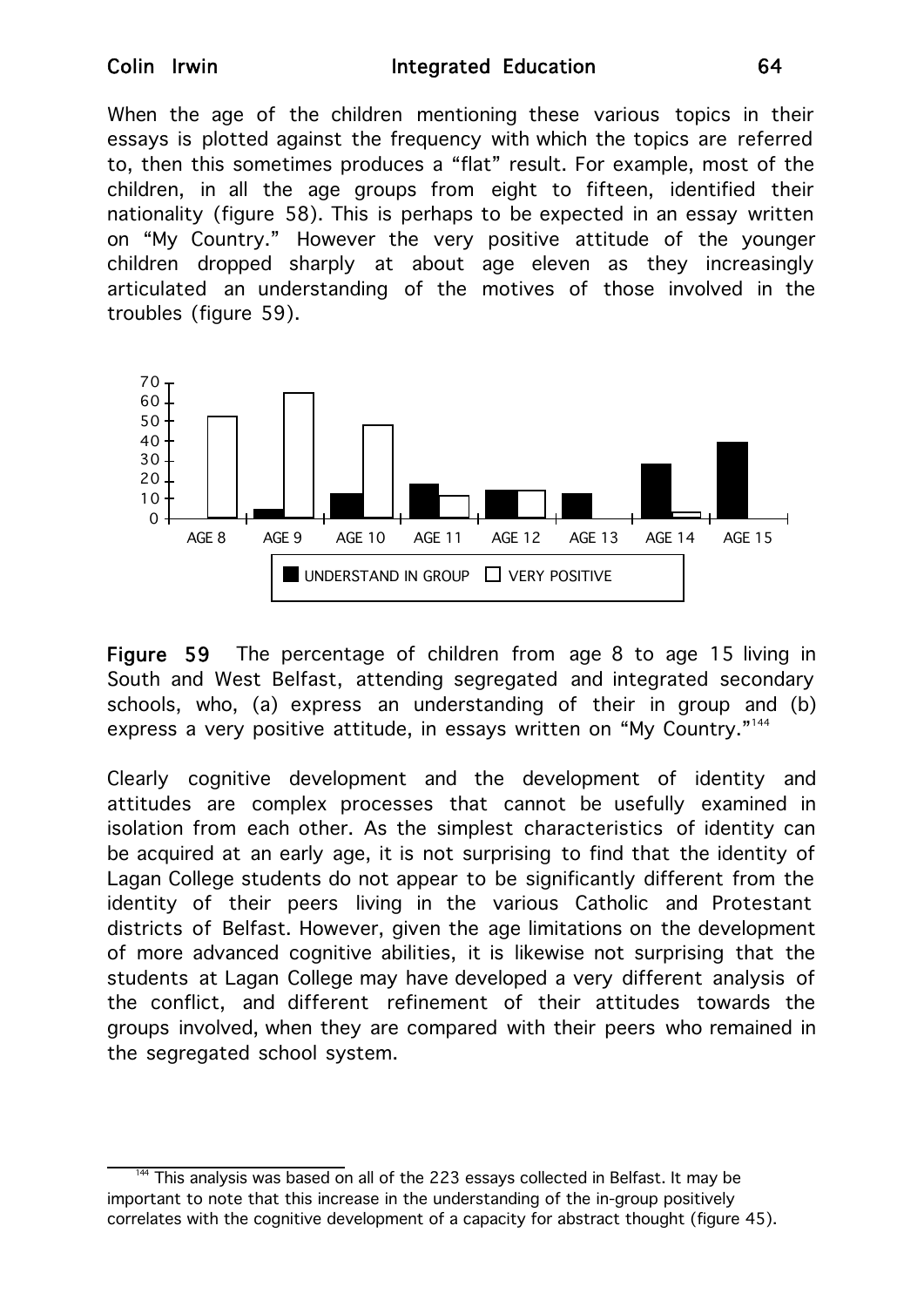The previous sections of this report illustrate how the Catholic and Protestant children at Lagan College make friends across the sectarian divide. In this study our preliminary results suggest that they may also begin to develop a better understanding, and possibly even a less confrontational acceptance, of the politics of their new friends.<sup>145</sup> Piaget concluded that "the main problem is not to determine what must or must not be inculcated in the child; it is to discover how to develop that reciprocity in thought and action which is vital to the attainment of impartiality and affective understanding."<sup>146</sup> Lagan College may well have accomplished a great deal of what Piaget had hoped could be accomplished. However, we see the problem as being more complex than Piaget's representation of it. Our research suggests that "reciprocity in thought" can be achieved by both "hawks"<sup>147</sup> and "doves," in either an antisocial or

<sup>147</sup> Example 1, Female, Catholic aged 13 years and six months. Are there any differences between people living in different parts of Northern Ireland? "Yes, some people are British and some people are Irish." How does that make them different? "They have different politics. The British are mostly Protestant and the Irish are mostly Catholics. The Protestants usually don't vote for Sinn Fein, and Catholics don't usually vote for Unionists." Do you think this has any effect on the way people think? "Yes, because if we were all the same then there wouldn't be any fighting." What do you think? "I will always say I'm Irish even though we are under British rule, because this is our country. I hate the army being in this country, they have no right. The Protestants in this country think differently to us, they want to be British and we don't. That's why we don't get on."

Example 2, Male, Protestant aged 13 years and 5 months. Are there any differences between the different people living in the different parts of Northern Ireland? "Yes, they have different religions, also some belong to paramilitary organisations, some are Protestant and some are Catholic." What do you think of them? "Well, the Protestants and the Catholics are always fighting, and killing each other. The Catholics blow up the British and they kill people, then they say they made a mistake. Like at Enniskillen." Do all Catholics do this? "No, just the ones in the IRA, but a lot of Catholics agree with what they do." Why do they do that? "Because they want the British to get out of Ireland, and for Ireland to be united again." What do you think of them? "I don't like them." What do you think of the people who support the Protestant terrorist organisations? "I think they are wrong as well." What do you think of the security forces? "They are good, we need them."

<sup>&</sup>lt;sup>145</sup> It should be noted that we were not drawn to this preliminary conclusion simply on the basis of our small sample of essays but also on the basis of the Piagetian study in which nearly all of the 31 students interviewed at Lagan College expressed a prosocial inter-group attitude in their "reciprocity of thought." Additionally the limited anecdotal evidence available also lends support to our preliminary claim (for examples see "A Lesson in Banishing Hatred," Newsweek, November 7, 1988, and "Lessons for Ulster at Lagan College," Reader's Digest, December, 1989).

Inspite of some of the failings of Piaget's methods and thesis, noted earlier, we chose to use Piaget's approach in order to allow comparisons to be made between Swiss children and Northern Irish children who, unlike their Swiss counterparts, are living in a society divided by conflict. This was done specifically to explore the relationships that may exist between reciprocity of thought and group attitudes.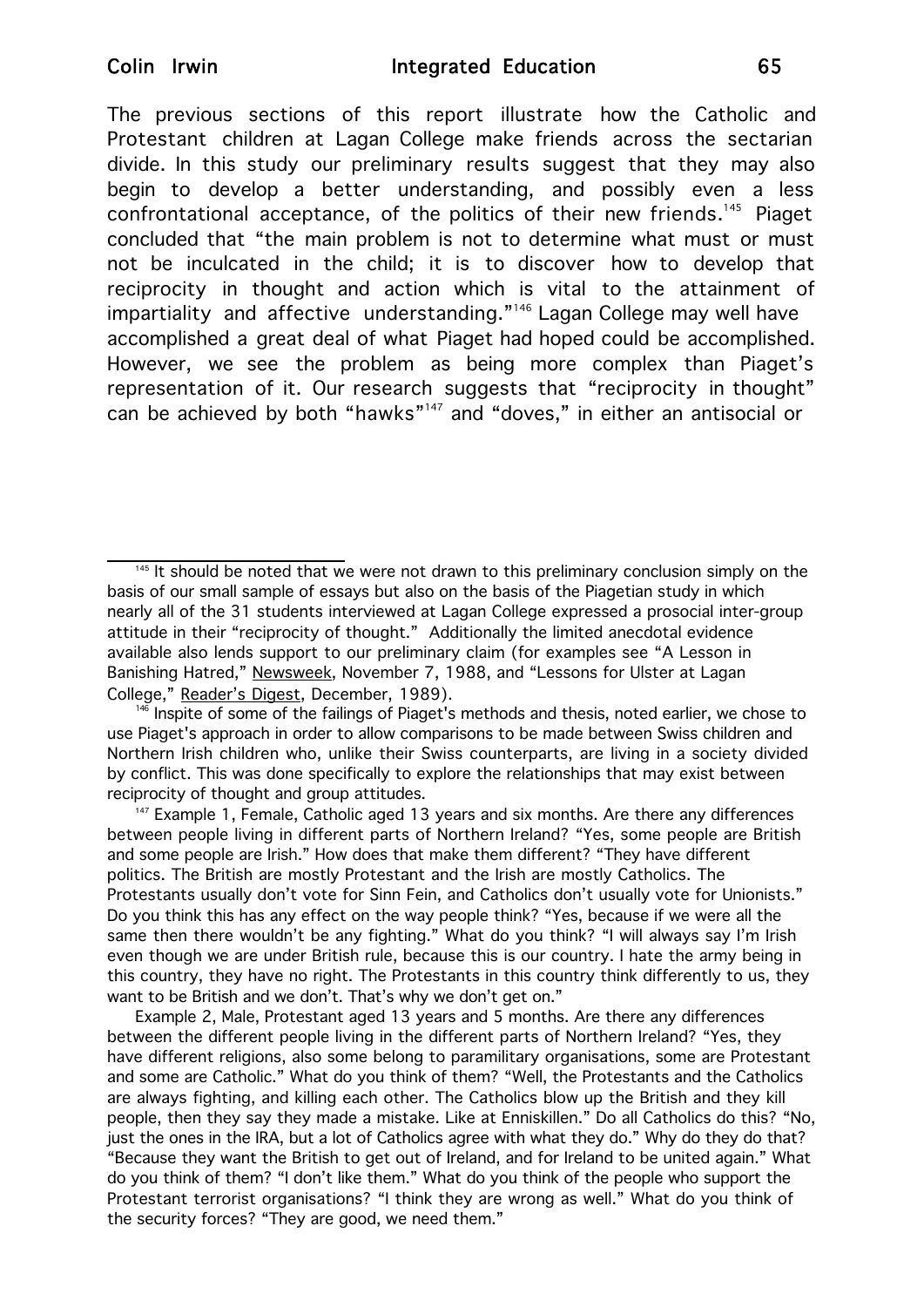prosocial<sup>148</sup> manner. Hawks, unfortunately, come to understand that their enemy, like themselves, hates them and wishes them equal ill. Their cognitive reciprocity remains bound by their sociocentric group attitudes. But the children at Lagan College, unlike their counterparts in segregated schools, attain their capacity for "reciprocity in thought" in the mixed social environment of a Catholic and Protestant integrated school where group stereotypes can be brought into question on an almost daily basis. We will not presume to suggest that integrated secondary education provides the only social and intellectual environment in which prosocial reciprocity can develop.<sup>149</sup> However, our initial research suggests that it may well provide one of the best environments for the realisation of this goal.

<sup>&</sup>lt;sup>148</sup> Example, Lagan College Student. Catholic, Male aged 15. "Are there any differences between people living in different parts of Northern Ireland? "Some people might say they are Irish and some people might say they are British" Why do you think that is? "It's just people living in different parts of town. Like in East Belfast people say they are British and from West Belfast people say they are Irish." Why is that? "It's just whatever way they feel. The way they say people should be running the country" What do you think of people who say they are Irish? "Nothing much. Just go about a normal life" What about people who say they are British? "I don't really mind it's the way they think." Are there any other differences between them? "Not really, just trouble, trouble can divide people. Dividing people so it is." Why do you think there is trouble? "The Irish are trying to get back Northern Ireland and the British are trying to keep it in." Do you think the troubles are justified, do you think there is a good reason for it? "Not really. I think everybody should just be living a normal life. So they should." Do you think that coming to an Integrated School has had any difference on the way you think? "I think it is a good idea bringing Catholics and Protestants together because I used to live in .......... and before I came to this school I thought, you know, different about them. But now that I know them, I don't know why people are fighting. Because it's, there's no point in fighting. Because all people are the same. So they are." However, after a very similar interview another Lagan College student concluded with a slightly different observation about integrated education "It's not that its made any difference. Its helped me not develop opinions. You know I never had opinions. Locally I'm a Catholic. I was at a Catholic Primary school and everybody was just who they are. We got a lot of religious stuff drummed into us, we would go on and all, that sort of stuff. You know when you are young you just listen. But I didn't have any bad opinions on anybody or religions. I suppose if I had gone to a different school I would have formed opinions from listening to other people. But here I didn't form any opinions."

 $149$  For example, one of the children who had developed "prosocial reciprocity," but who attended a segregated secondary school, came from a mixed marriage, and another regularly attended, and had developed friendships at, a cross community youth club.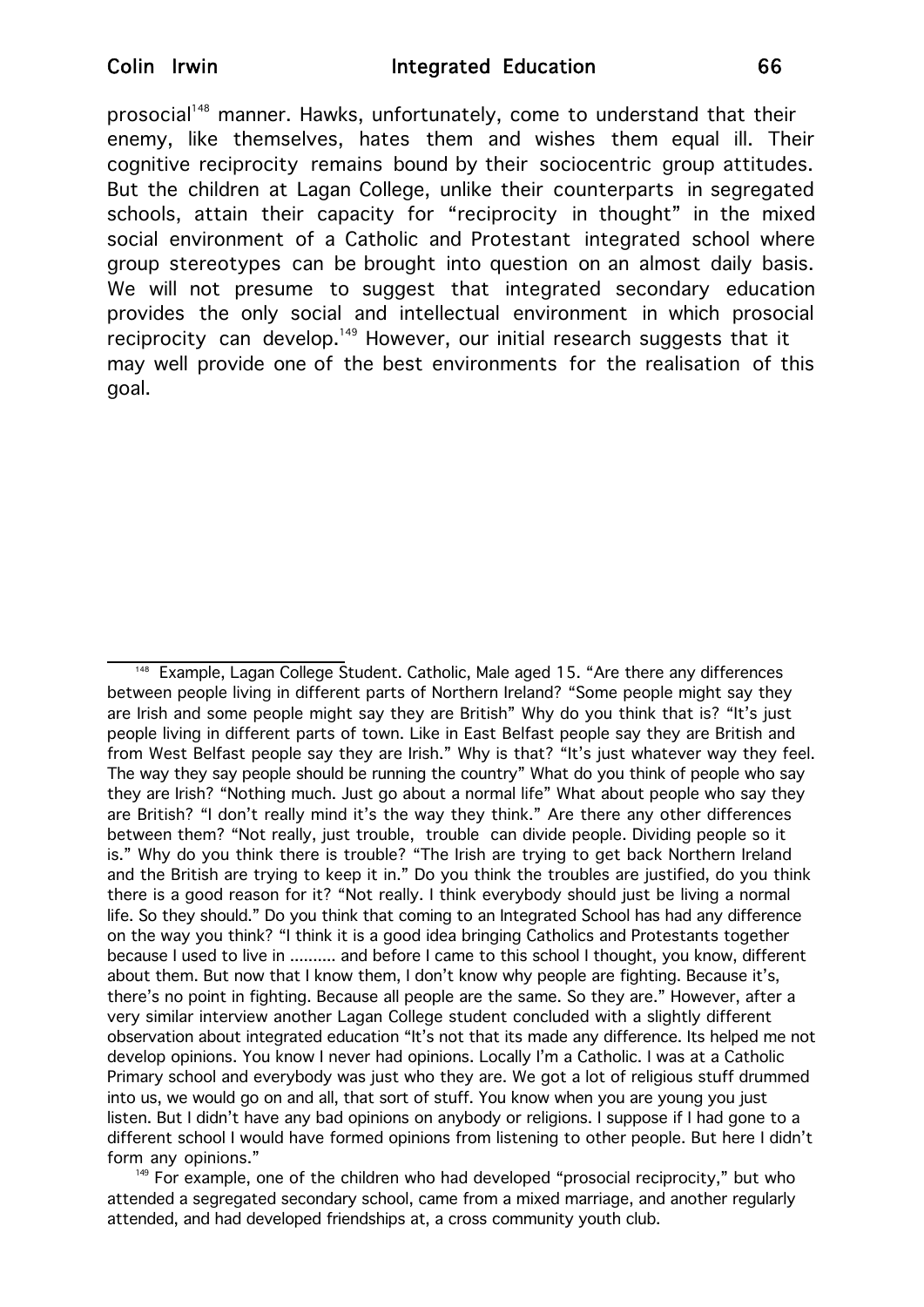### ISRAEL AND NORTHERN IRELAND

### By Colin Irwin and Haviva Bar

The analysis of the data collected on the friendship patterns of the new students at Lagan College, for the established students during their five years of attendance, for the past pupils living in mixed and segregated housing and for the inter-group attitudes of Catholic West Belfast and Protestant South Belfast school children, all suggest that integrated education may be able to make a valuable contribution towards the long term reconciliation of the divided communities of Northern Ireland. However, in an attempt to place this proposition under some further scrutiny it may prove useful to try and draw comparisons between Lagan College and similar efforts made to use integrated education as a force for social change in other countries.

As with Catholics and Protestants in Northern Ireland, small numbers of Arabs attend Israeli schools for various practical and educational reasons. These students represent Christian, Muslim and Druze minorities in predominantly Jewish institutions. The only full time school that makes an attempt to positively bridge the social and sectarian divisions that exist between these communities is the integrated primary school at Neve Shalom.<sup>150</sup> Unfortunately only six Arab and Jewish pupils, between the age of six and nine, attended this primary school in the spring of 1989 when the data for our comparative study was collected.<sup>151</sup> It was therefore quite impossible to use this integrated school as a point of reference with Lagan College.

However, although the government of Israel does not promote integrated education between Arabs and Jews, at least during their school years, it should be remembered that the population of Israel has been substantially created by Jewish immigration. This Jewish population can be divided into numerous groups, organised by both religious sect and ethnic origin. However, it is popularly accepted that one major division does separate Jewish Israelis into two principal groups. Those that migrated to Israel from the Middle East, termed "Eastern" Jews here, and those that migrated from Europe and America, who will be referred to as "Western" Jews.<sup>152</sup> As might be expected, the cultural and educational background of

 $150$  It should be noted that "Neve Shalom" has three components, the childrens' school, the multi-national, multi-lingual community with Muslim, Jewish and Christian residents and The School for Peace. Neve Shalom or Wahat al-Salam means "Oasis of Peace."

<sup>&</sup>lt;sup>151</sup> Several more children, whose parents work and live in the community, were expected to be moved from the kindergarten to the primary school in the following year, and a further five graduates of the school, aged ten to thirteen, were attending secondary schools elsewhere.

<sup>152</sup> "Western" Jews are frequently referred to as "Ashkenazim" and "Eastern" Jews as "Sephardim."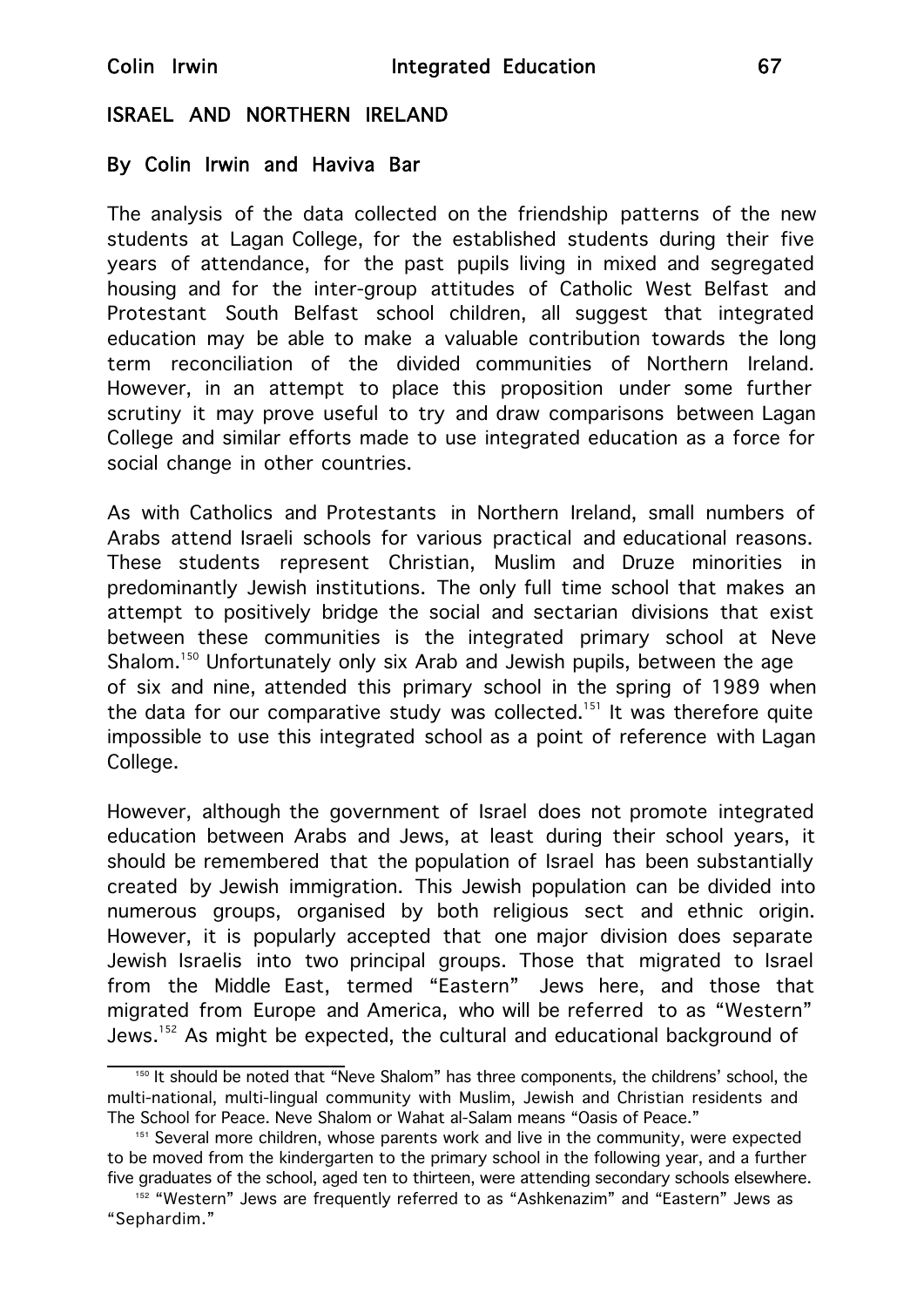Eastern and Western Jews are very different<sup>153</sup> and the Israeli Government actively encourages educational policies that will promote their social integration.

In this context, a school was established in 1982 for "Eastern" and "Western" Jewish boys and girls, aged six to eighteen, in a poor predominantly "Eastern" Jewish district of Jerusalem.<sup>154</sup> During the past nine years the social mapping techniques used here<sup>155</sup> have been employed to monitor and improve the success of the school. The data collected in 1989 for the children aged 11 to 16 was analysed in the same way as the data collected at Lagan College.156 From this analysis it is now possible to make comparisons between the two institutions.

## Givat Gonen Student Population

Givat Gonen, as a school established to serve the families in it's neighbourhood, gives preference to local children and only secondly takes in students from other parts of Jerusalem when vacancies are available. This policy produces an approximately 40:60 ratio in favour of Eastern children in the first year of the elementary school which compares well with the approximately 40:60 ratio of Easterners to Westerners in the local population.157

However, this situation is almost reversed to an approximately 65:34 ratio in favour of Westerners amongst the 11 to 16 year old children (figure 60). This is due to a number of factors. Firstly, if the parents of the poorer local pupils are able to move out of the district, in an effort to improve their socioeconomic circumstances, then they often enrol their children in schools closer to their new homes. Secondly, some students

<sup>&</sup>lt;sup>153</sup> Although some Jewish elements, that make up modern Israeli society, do not fall neatly into the "Eastern" and "Western"/origin and culture dichotomy proposed here strong correlations have been found with respect to these criteria associated with, for example, Easterners and "support of the political right, preference of eastern culture and adherence to ethnic customs" on the one hand and Western or Ashkenazi "support of the political left, support of democratic values and equal attitude towards Israeli Arabs" on the other hand (Shye, S., 1987, Social Integration in Israel: Systematic-Theoretic Analysis and Multiple Scaling Assessments, The Israel Institute of Applied Social Research, Publication No. SS/987/E).

<sup>&</sup>lt;sup>154</sup> This district of Jerusalem is known as Katamon and has a national reputation amongst the Jewish population of Israel as being distressed by poverty and associated social problems.

<sup>&</sup>lt;sup>155</sup> These techniques were developed at The Israel Institute of Applied Social Research (see footnote 28 for acknowledgement and this report "Integrated Education: Making It Work, Recomendations-Teachers and Pupils).

<sup>&</sup>lt;sup>156</sup> Although Givat Gonen is a 12 year school, for children aged six to eighteen, only the junior-high grades were used in our comparison as Lagan College only taught children at the secondary level in a 5 year programme when our data was collected in 1989. This was done to keep the age range of the students compared at the two institutions approximately the same.

<sup>&</sup>lt;sup>157</sup> Haviva Bar fieldnotes.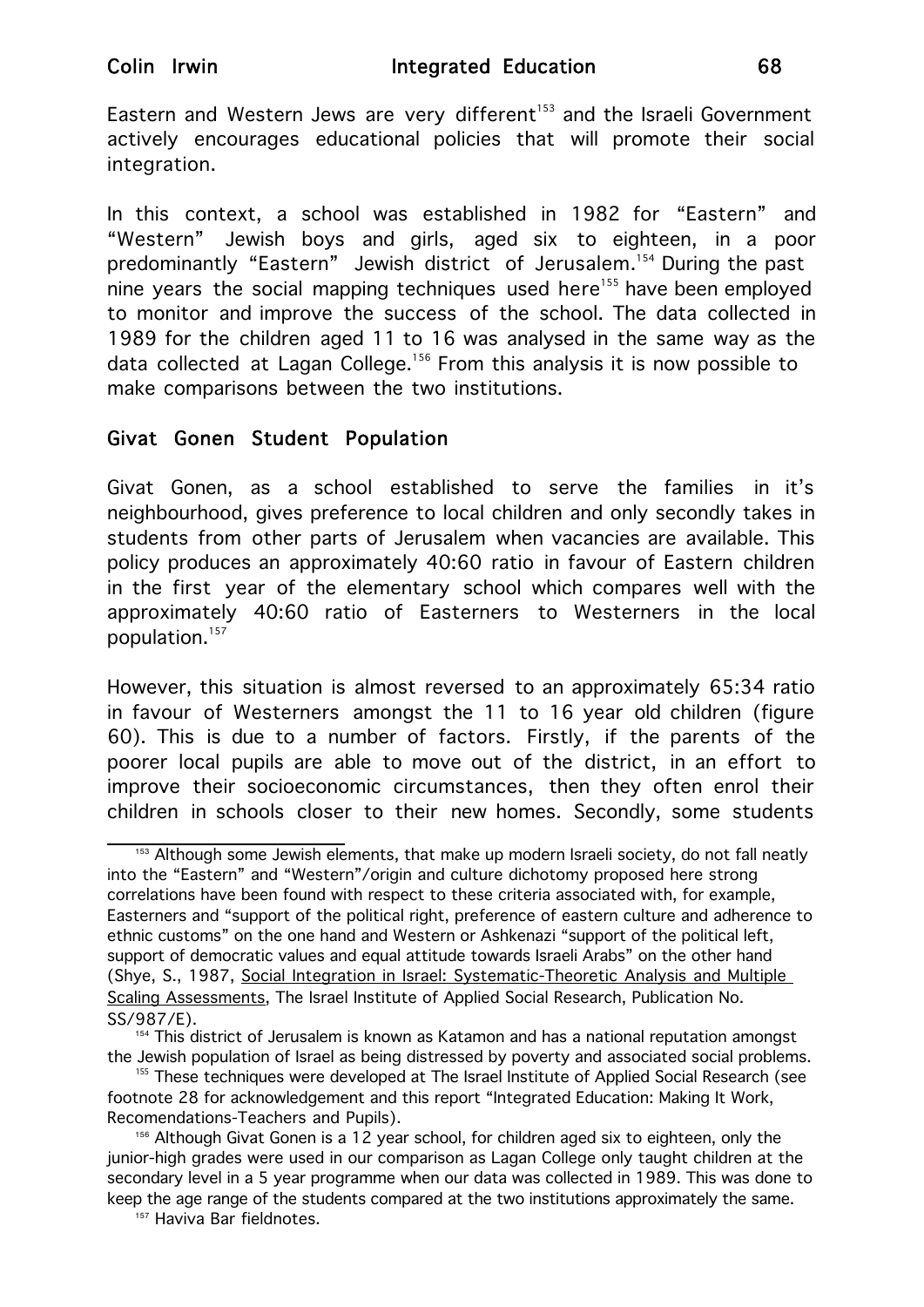drop-out or transfer to other schools because they are academically weak or backward and are not suited to an education at a "regular" school. Finally, increased enrolment of children from other parts of the city combines with this decrease in local enrolment to produce a gradual process of "Westernisation" throughout the 12 years of both the elementary and secondary schooling at Givat Gonen.



Figure 60 The structure of the student population at Givat Gonen defined by region of origin.



Figure 61 The social class structure of the student population at Givat Gonen.

As the Israeli middle class is dominated by Western Jews, and as a substantial proportion of the unskilled workers are Arab, the school at Givat Gonen is strongly middle class due to a combination of these factors and the steady loss of Eastern students. When the same criteria for the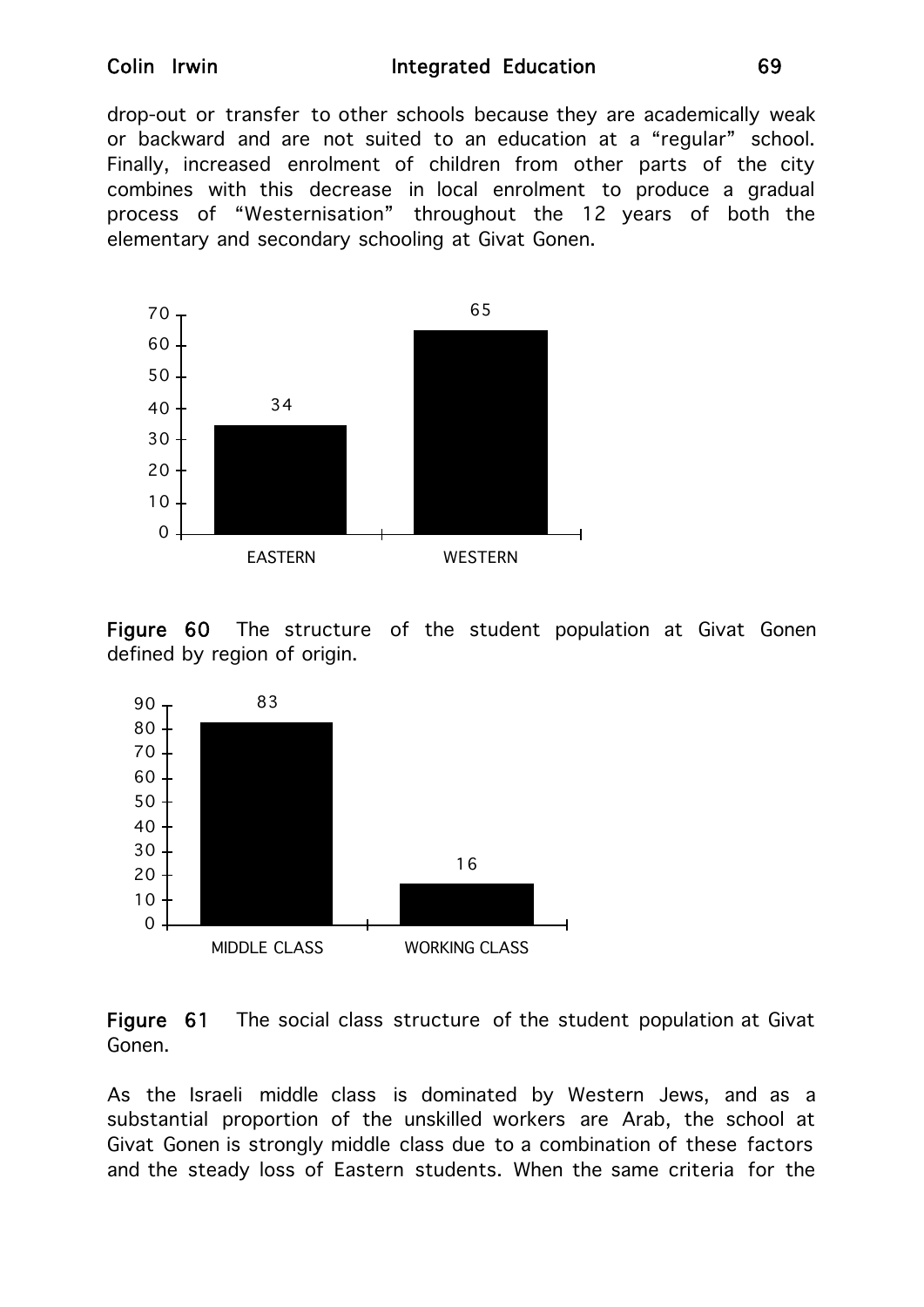definition of social class<sup>158</sup> used at Lagan College are applied to Givat Gonen, the ratio of middle to working class students is 83 to 16 in the 11 to 16 age group (figure 61). The sex ratio, however, is well balanced, with only a slight female bias of 54 girls for every 46 boys (figure 62).



Figure 62 The gender structure of the student population at Givat Gonen.



Figure 63 The combined region of origin, social class and gender structure of the student population at Givat Gonen.

When the characteristics of regional origins, social class and gender are

<sup>&</sup>lt;sup>158</sup> It should be noted that the criteria used to define social class, specifically the occupation of the parents, is only an operational definition created to produce an "index" that will approximate to locally accepted categories of social status adhered to in Northern Ireland and Israel respectively.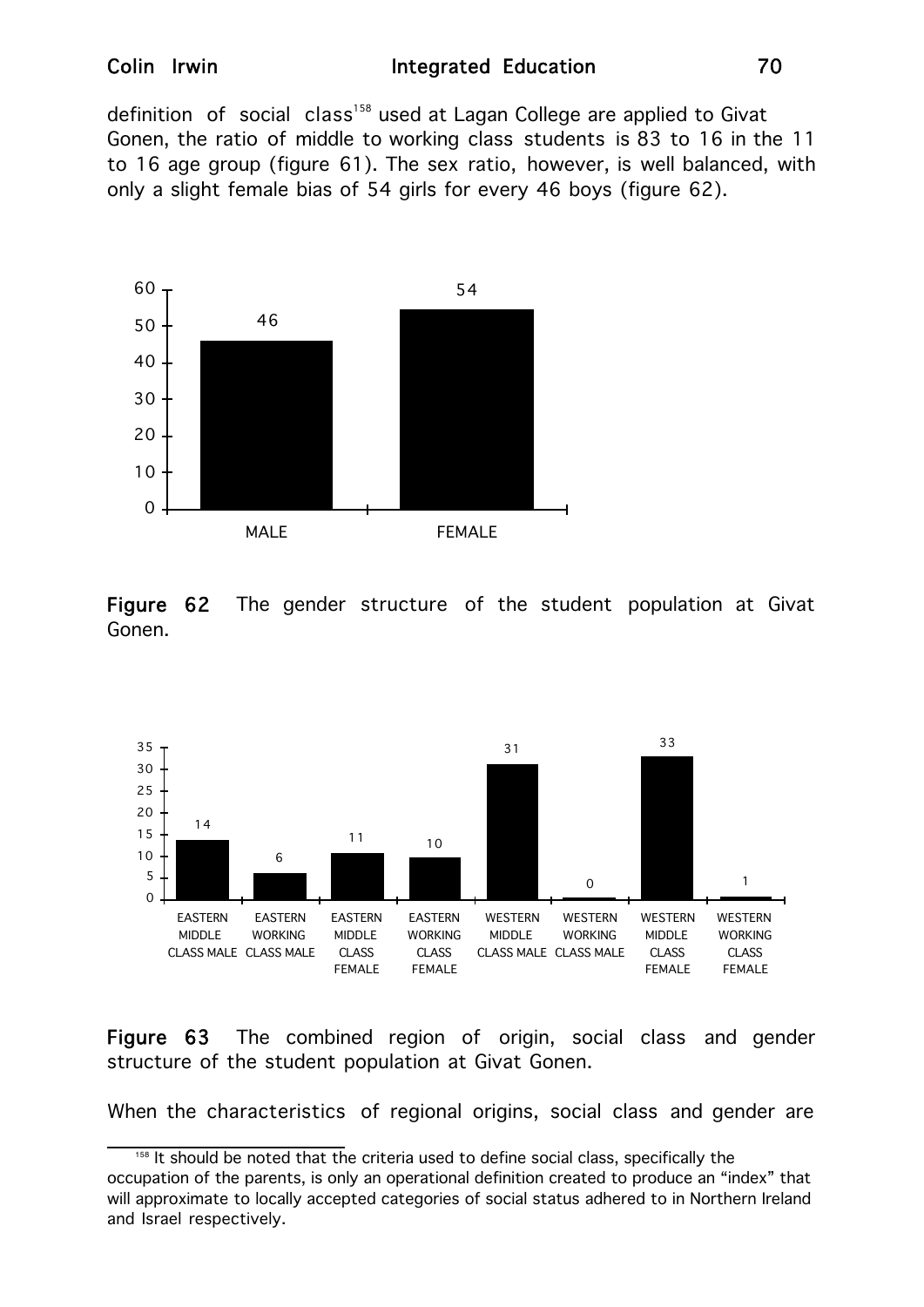combined, the distortions in the student population at Givat Gonen become quite apparent, with almost all the working class students having Eastern origins (figure 63). In part this is a reflection of the wider Israeli society in which most of the Jewish working class are Eastern and most of the Jewish middle class are Western. However it should also be noted that the students at Lagan College are bussed to a socially neutral school location, from every district of Belfast, so that the demographics of the city has little or no impact on the demographics of the school. In contrast to this proactive social policy the demographics of Jerusalem do effect the social structure of the student population at Givat Gonen as the parents must pay the cost of transporting their children to the school. It necessarily follows that nearly all the children at Givat Gonen who are not local come from middle class families.

As a consequence of the different enrolment policy, the location, and the cost of transporting in non-local students, the "social fabric" of the student population at Givat Gonen does not stand in contrast to the social fabric of the wider Jewish society. The sociocultural divisions, characteristic of the Jewish population in Israel, are substantially replicated at Givat Gonen.

## Givat Gonen Friendship Choices

## By Region of Origin

As might be expected, distortions in the balance of the social and cultural characteristics of the school do have an impact on the integration of Eastern and Western students. Although Eastern children seem to make friends, with no significant bias influencing their choice, Western children seem to have more Western friends than chance would predict. However the Western students do make more Eastern friends during their years at Givat Gonen, confirming the process of social integration to be a success, although the results are not quite as striking as those produced at Lagan College (figure 64 & 65).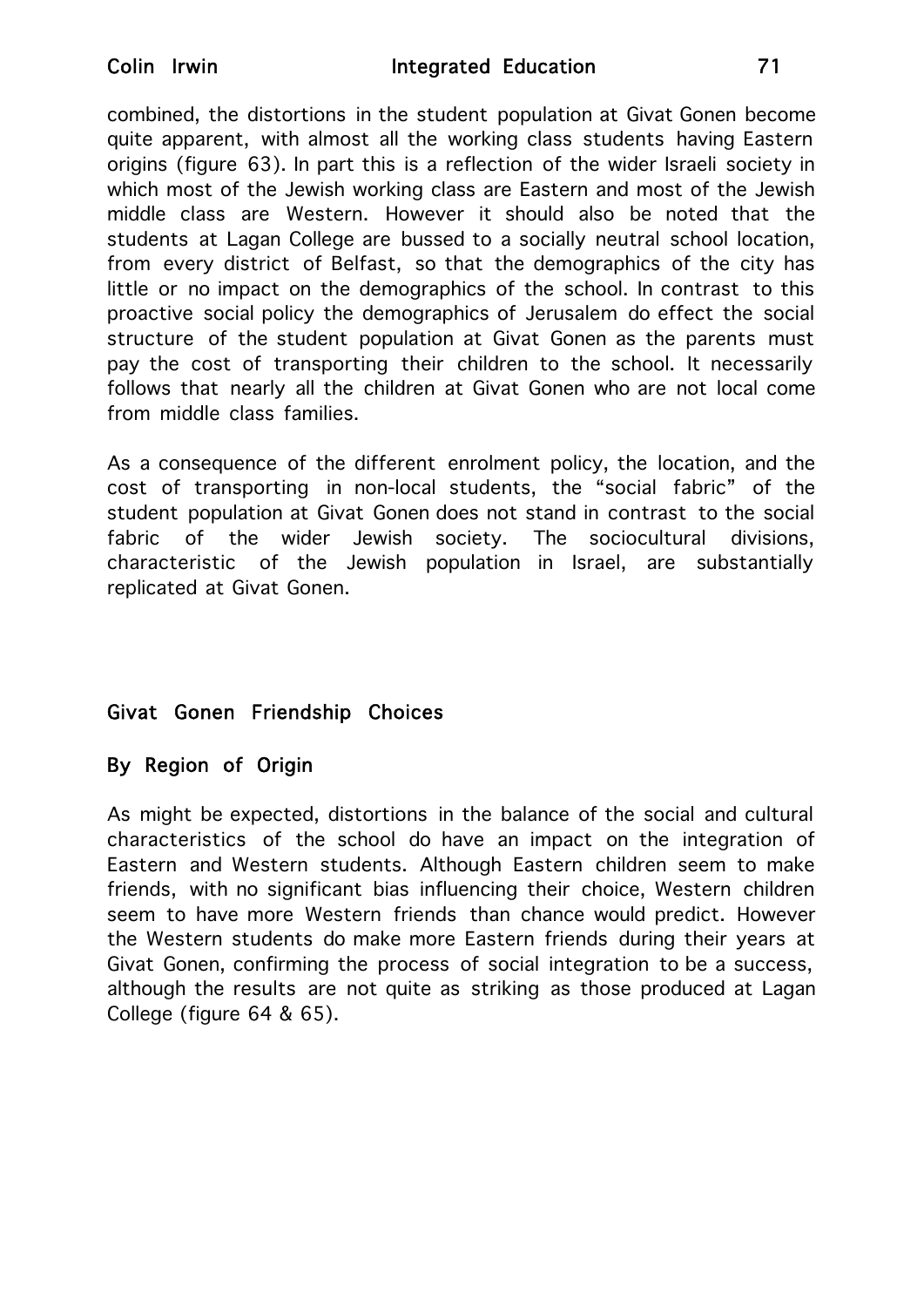

Figure 64 The "average" structure of Givat Gonen for the age group 11 to 16 broken down by region of origin.<sup>159</sup>

YEAR 1 TO 6



Figure 65 Trends in integration between students with different regional origins at Givat Gonen.<sup>160</sup>

<sup>159</sup> It should be noted that the presentation of this data as "Percentage Western Students" is quite arbitrary as the "Percentage Eastern Students" is simply the residual of this data which can be visualised by turning the graph upside down. This arbitrary aspect of the presentation of these results is also true for the "Percentage Middle Class Students" and "Percentage Male Students."

<sup>&</sup>lt;sup>160</sup> See footnote 159.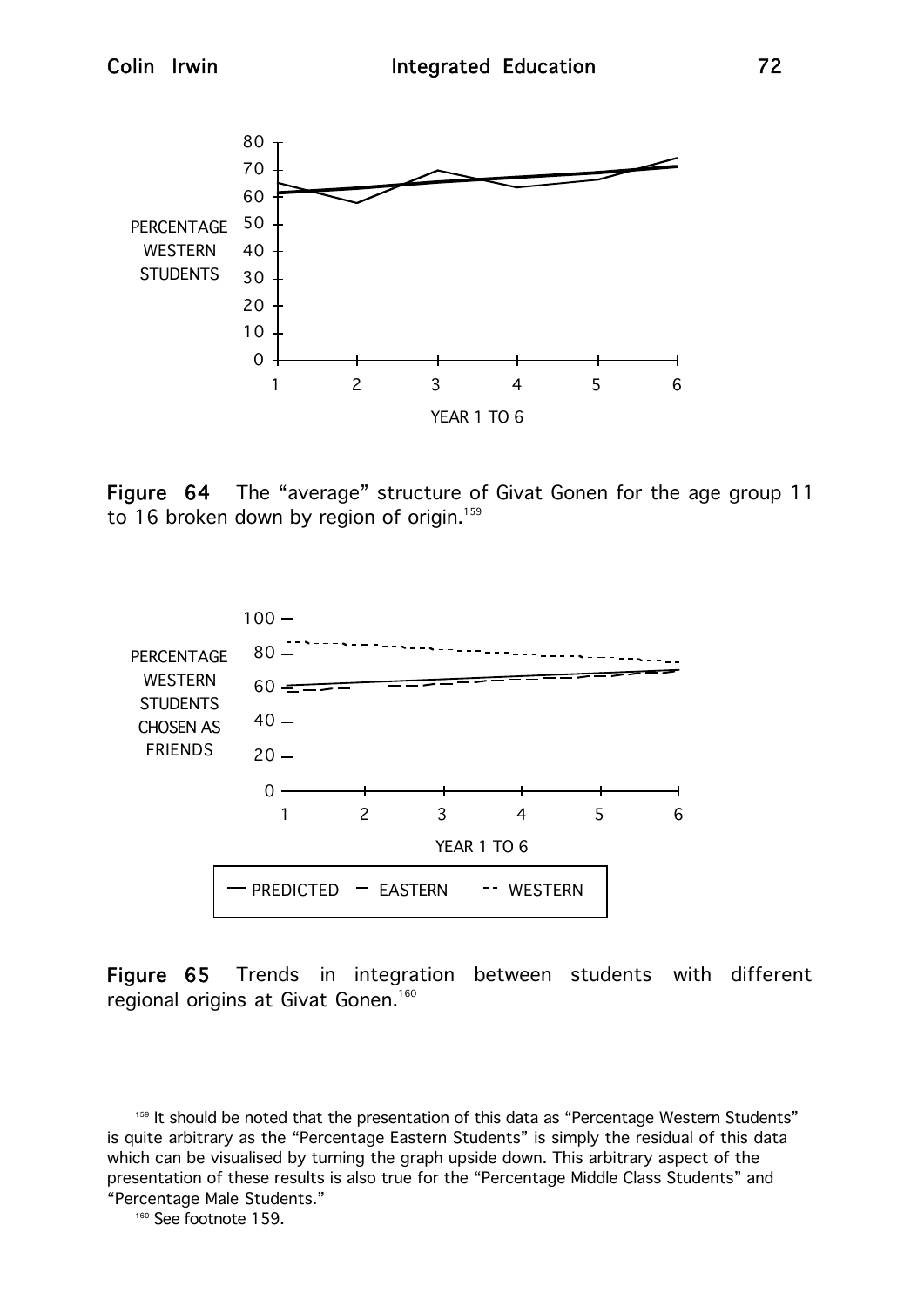### By Social Class

As it has already been established that Western children progressively make more friends with Eastern children (figure 65) and as the Western students are nearly all middle class while the Eastern students account for most of the working class (figure 63) it follows that the middle class children are likely to make more friends amongst the working class children during their years at Givat Gonen. This probability is confirmed by our results (figure 67). However, the working class, who are nearly all Eastern, also appear to be progressively making more working class friends (figure 67). This result suggests that the working class Eastern children at Givat Gonen are becoming more isolated. If this is true then it may also follow that most of the new Eastern friends established by the Western children (figure 65) are from the Eastern middle class and not the Eastern working class. Perhaps the struggle for upward mobility in this poor district of Jerusalem is influencing changes in the friendships of Eastern children in much the same way as their parents' ambitions to move to more prosperous areas of the city.



Figure 66 The "average" social class structure of Givat Gonen for the age group 11 to  $16.^{161}$ 

<sup>161</sup> See footnote 159.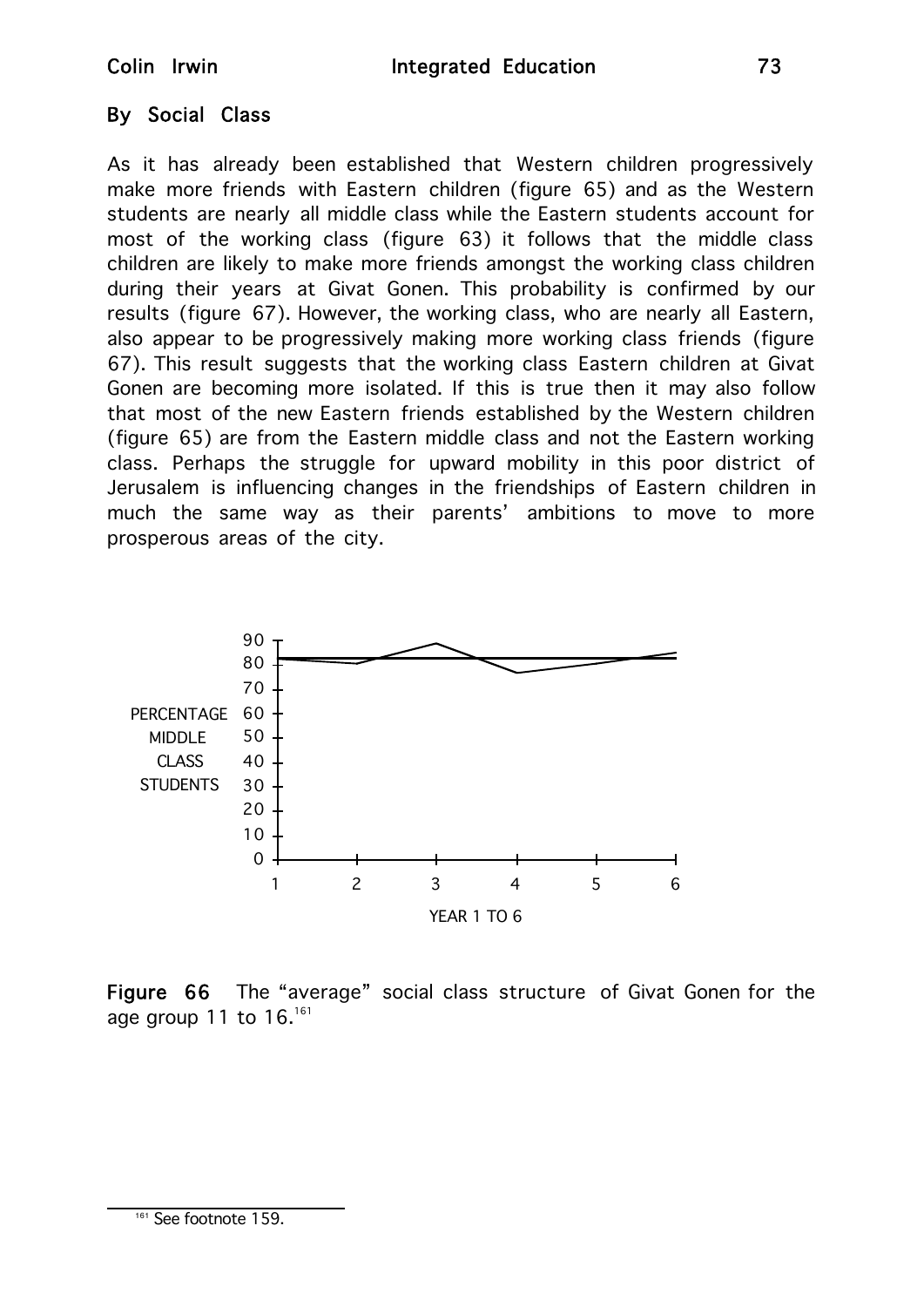

Figure 67 Trends in integration between the social classes at Givat Gonen.<sup>162</sup>

## By Gender

The patterns of friendships created by gender, at both Givat Gonen (figure 69) and Lagan College (figure 29), are remarkably similar. During their years in school, the boys slowly make more friends amongst the girls and the girls slowly make more friends amongst the boys. However the results also indicate that the children at Givat Gonen have more friends of the opposite sex, at an earlier age, than their counterparts at Lagan College. It might be speculated that Israel is a less sexist society than Northern Ireland. But many of the children at Givat Gonen have been at school together since they were six years old, and were not obliged to make a totally new set of friends at age eleven. In the absence of additional data, we are inclined to be persuaded by this explanation, which requires accepting only the simple hypothesis that increased contact increases friendships across social barriers.

<sup>&</sup>lt;sup>162</sup> See footnote 159.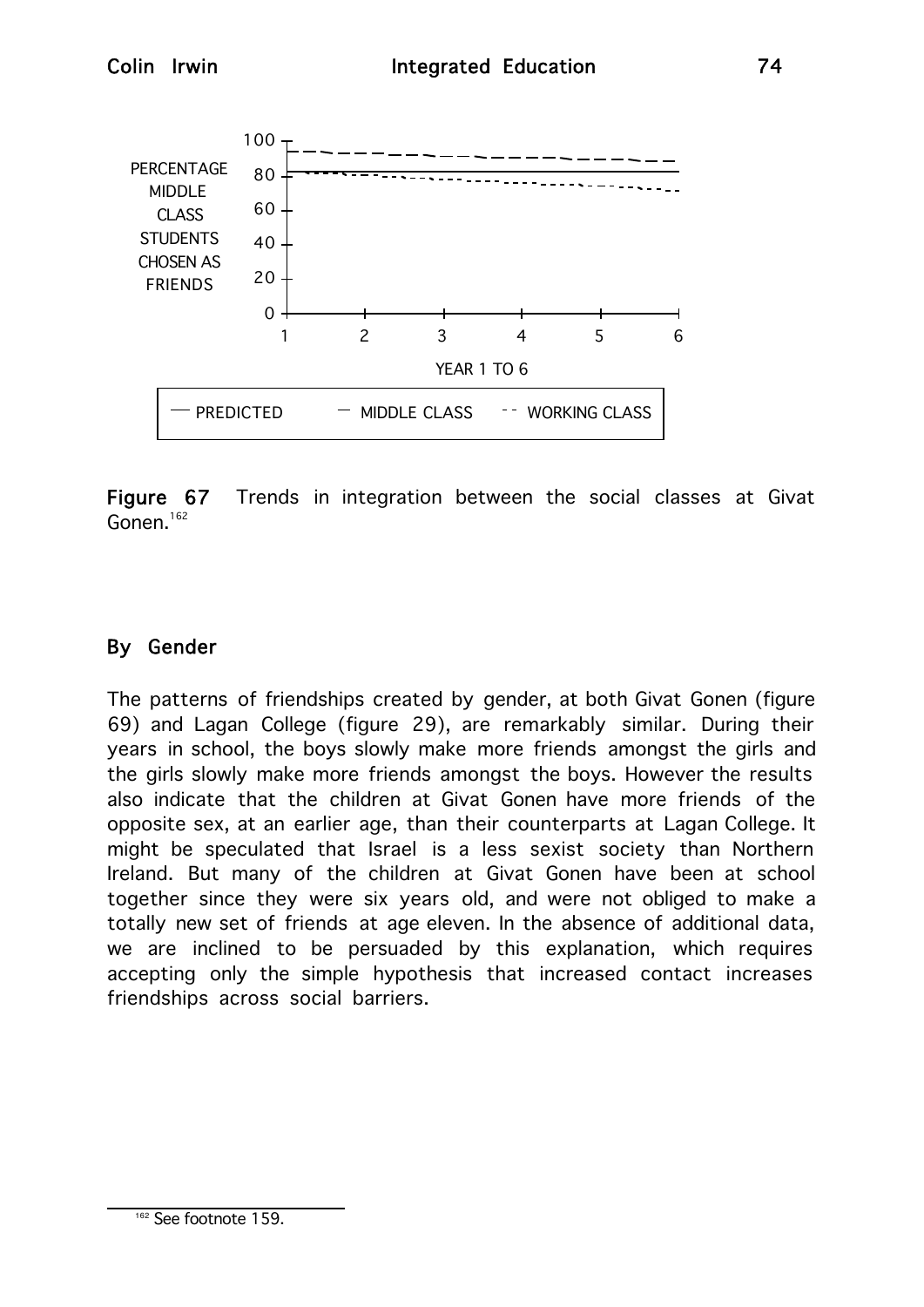50

60





Figure 68 The "average" gender structure of Givat Gonen for the age group 11 to 16.<sup>163</sup>



Figure 69 Trends in the development of friendships between boys and girls at Givat Gonen.<sup>164</sup>

<sup>163</sup> See footnote 159.

<sup>164</sup> See footnote 159.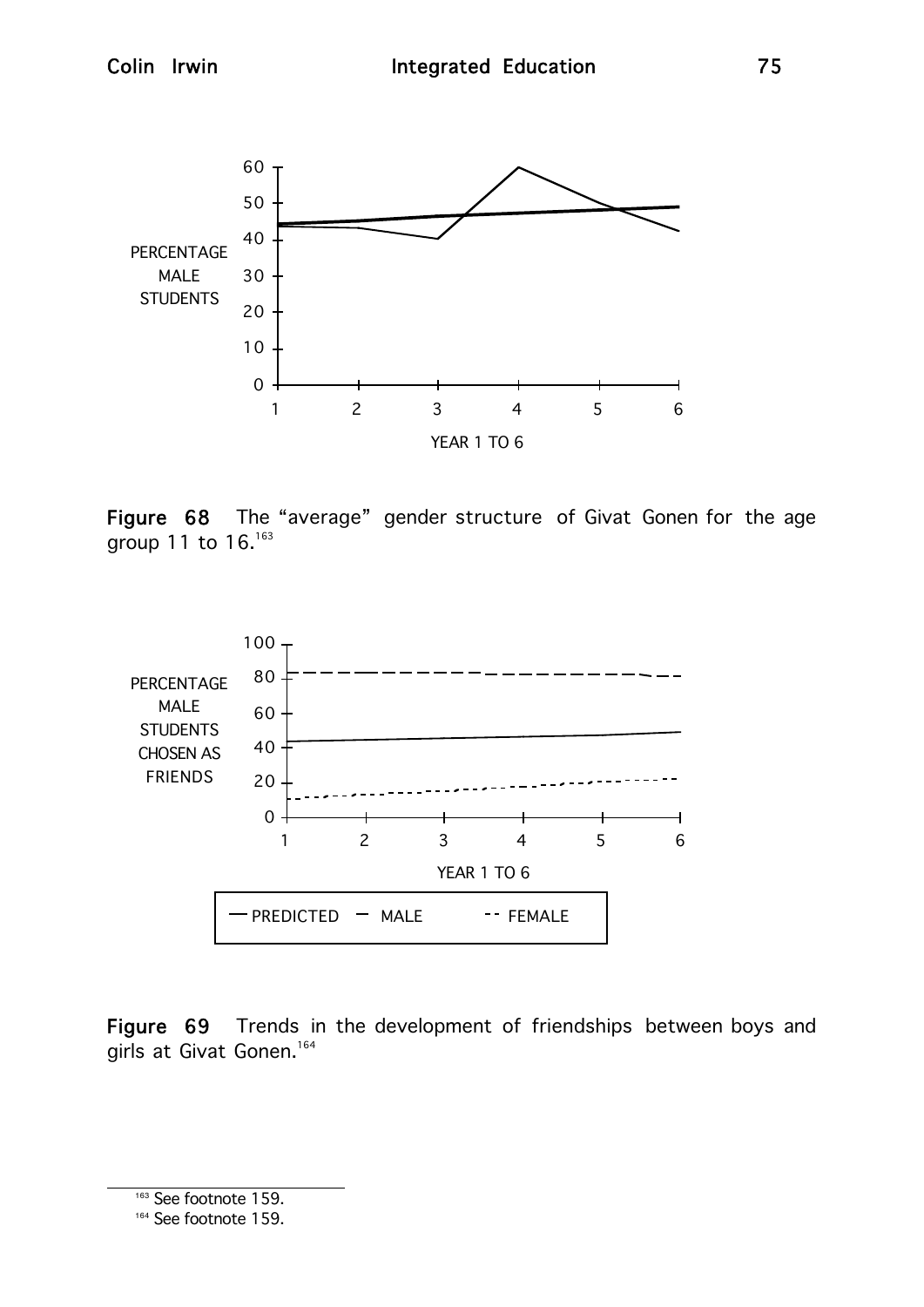#### The Effects of Social Class and Gender on the Integration of Eastern and Western Jews

After corrections have been made for differences in the proportions of male and female Eastern and Western pupils at Givat Gonen, it is possible to compare the degree of social integration achieved by each section of the student population (figure  $70$ ).<sup>165</sup> As previous results suggested, the Eastern middle class make more Western friends then the Eastern working class. However, although the sample size is very small, the Western working class make more Eastern friends than the Western middle class. In contrast to the analysis made for Lagan College (figure 33), these results are not mixed. Social integration across the cultural barriers at Givat Gonen appears to be persistently influenced by social class.<sup>166</sup>



Figure 70 The percentage of western friends chosen by each group of students at Givat Gonen.

#### Comparisons between Givat Gonen and Lagan College

In an effort to further understand why the social integration of Catholics and Protestants at Lagan College is more successful than the social integration of Eastern and Western Jews at Givat Gonen, the friendship choices of all the students sampled at the two institutions were correlated, with their region of origin or religious denomination, social

 $165$  This correction is the same as the one used for the data collected at Lagan College (see this report "The Effects of Social Class and Gender on Sectarian Integration").

<sup>&</sup>lt;sup>166</sup> These results, and the corresponding data analysed and presented in figure 33 for Lagan College, are clearly provocative and warrant a more detailed analysis. However, examining why boys or girls, from the middle class or working class, from the locally more or less successful groups, behave in a more or less open or closed manner in establishing their inter-group social relationships, is beyond the scope of this present study.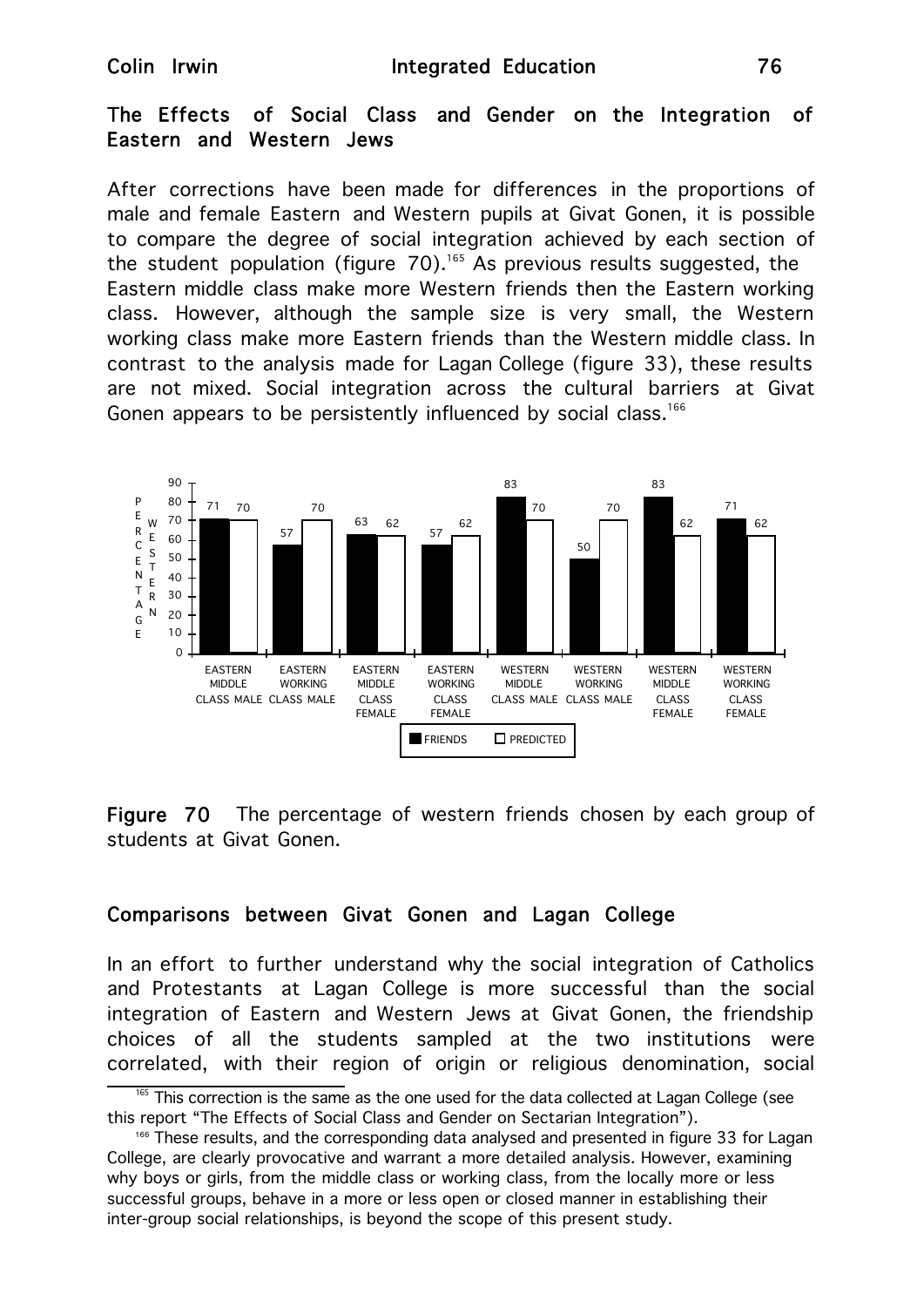class, gender, academic ability or eleven plus exam results, and the form they were in (table 7 & 8).

FINAL GIVAT n=429<sup>167</sup> INTEGRATION % WESTERN % MIDDLE % MALE REGION- SOCIAL SEX ACADEMIC FORM CLASS ORIGIN CLASS INTEGRATION 1 % WESTERN -0.321\* 1 % M. CLASS -0.251\* 0.668\* 1 % MALE -0.020 0.079 0.044 1 REGION-ORIGIN -0.716\* 0.417\* 0.400\* 0.086 1 S. CLASS 0.410\* -0.417\* -0.393\* -0.052 -0.627\* 1 SEX -0.031 0.057 0.028 0.871\* 0.079 -0.07 1 ACADEMIC -0.275\* 0.348\* 0.317\* -0.035 0.446\* -0.463\* -0.056 1 FORM 0.093 -0.034 -0.102 0.049 0.009 -0.006 -0.002 0.001 1

Table 7 Correlation matrix for the principal variables effecting the social integration of "Eastern" and "Western" Jews at Givat Gonen.<sup>168</sup>

| <b>FINAL LAGAN</b> | $n = 461^{169}$     |          |              |          |          |                                     |               |       |                |
|--------------------|---------------------|----------|--------------|----------|----------|-------------------------------------|---------------|-------|----------------|
|                    | INTEGRATION % PROT. |          |              |          |          | % MIDDLE % MALE RELIGION SOCIAL SEX | $FI$ FVFN $+$ |       | <b>FORM</b>    |
|                    |                     |          | <b>CLASS</b> |          |          | <b>CLASS</b>                        |               |       |                |
| <b>INTEGRATION</b> |                     |          |              |          |          |                                     |               |       |                |
| % PROT.            | 0.038               |          |              |          |          |                                     |               |       |                |
| % M. CLASS         | $-0.022$            | 0.028    |              |          |          |                                     |               |       |                |
| % MALE             | $-0.014$            | $-0.056$ | 0.026        |          |          |                                     |               |       |                |
| <b>RELIGION</b>    | $-0.129$            | 0.025    | $-0.091$     | $-0.061$ | 1        |                                     |               |       |                |
| S. CLASS           | 0.086               | 0.055    | $-0.086$     | $-0.005$ | $-0.068$ | 1                                   |               |       |                |
| <b>SEX</b>         | $-0.033$            | $-0.074$ | 0.016        | $0.962*$ | $-0.054$ | $-0.018$                            |               |       |                |
| $ELEVEN +$         | $-0.053$            | 0.037    | 0.021        | $-0.061$ | $-0.017$ | $-0.163$ * $-0.046$                 |               |       |                |
| <b>FORM</b>        | 0.066               | 0.103    | $-0.039$     | 0.008    | 0.041    | $-0.030$                            | 0.008         | 0.168 | $\overline{1}$ |

Table 8 Correlation matrix for the principal variables effecting the social integration of Catholic and Protestant Christians at Lagan College.<sup>170</sup>

When the region of origin, social class and sex of the students at Givat Gonen are compared with the region of origin, social class, and sex of their friends, strong correlations are found between the origins of the students and the origins (coef.=0.417) and social class (coef.=0.4) of their friends, and between the sex of the students, and the sex of their friends (coef.=0.871), (figure 71). When similar comparisons are made for the students at Lagan College, with respect to religious denomination, social class and sex, the only strong correlation is found between the sex of the students, and the sex of their friends (coef.=0.962), (figure 72). These results confirm previous findings. Firstly, boys make friends with boys, and

 $167$  Out of 482 students 53 were dropped from this analysis due to missing data points.

 $168$  As the value of n is similar for both data sets (n=429 and n=461) rough comparisons may be made between the derived correlation coefficients in each matrix.  $*p < 0.001$ .

 $169$  Out of 586 students 125 were dropped from this analysis due to missing data points.

 $170$  As the value of n is similar for both data sets (n=429 and n=461) rough comparisons may be made between the derived correlation coefficients in each matrix. \*p<0.001.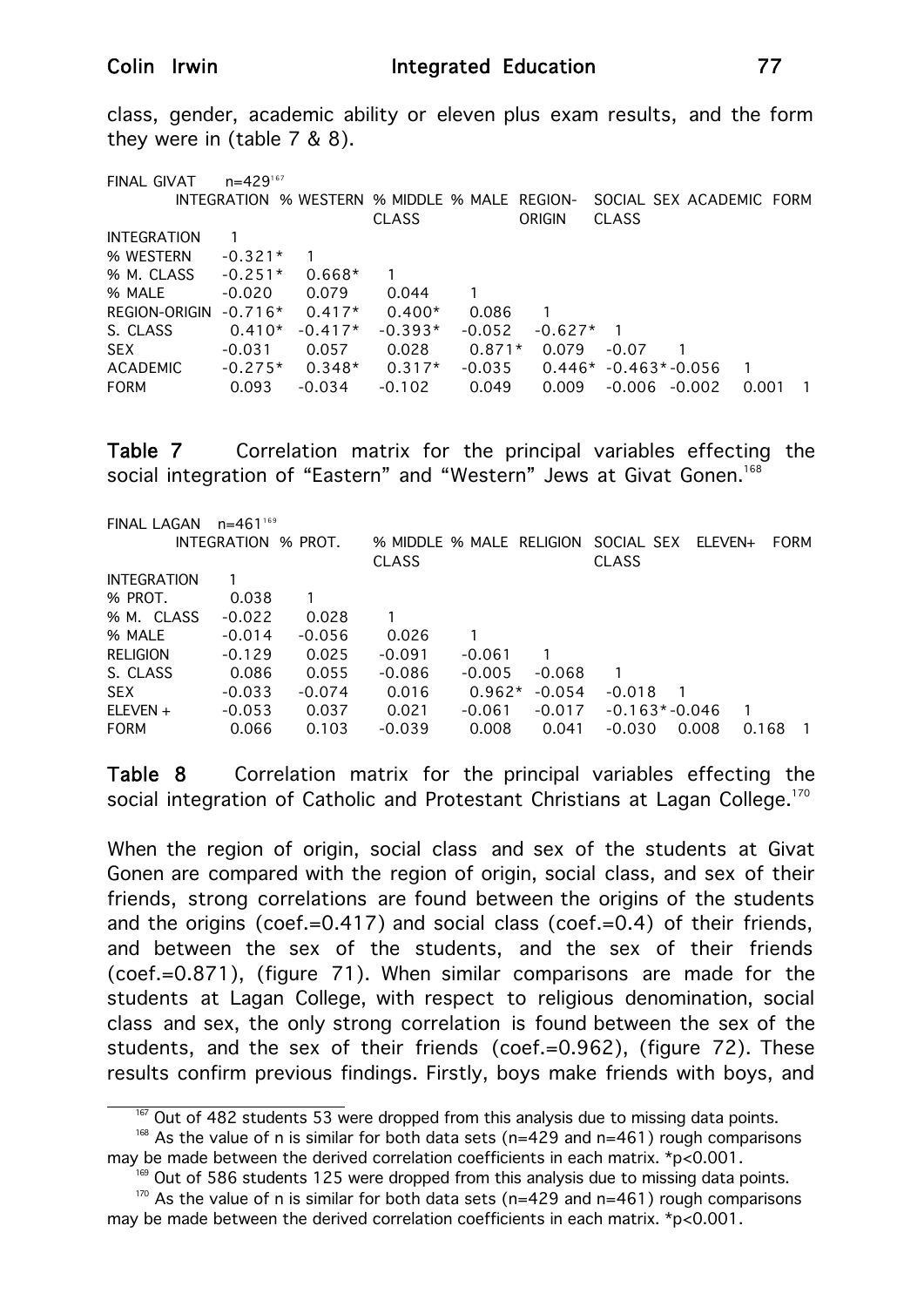#### Colin Irwin **Integrated Education** 78

girls make friends with girls, although the boys and girls at Givat Gonen have a few more friends amongst pupils of the opposite sex than the pupils at Lagan College. Secondly, region of origin and social class have a strong effect on the choice of friendships at Givat Gonen, while religious denomination and social class have relatively little effect on the choice of friends at Lagan College.



Figure 71 Comparison of the relative significance of variables effecting social integration at Givat Gonen in Israel.



Figure 72 Comparison of the relative significance of variables effecting social integration at Lagan College in Northern Ireland.

Givat Gonen was established with the specific objective of promoting friendships between Eastern and Western Jewish children in Israel. Given this objective it is important to know how strongly the variables being examined here correlate with the region of origin of the students being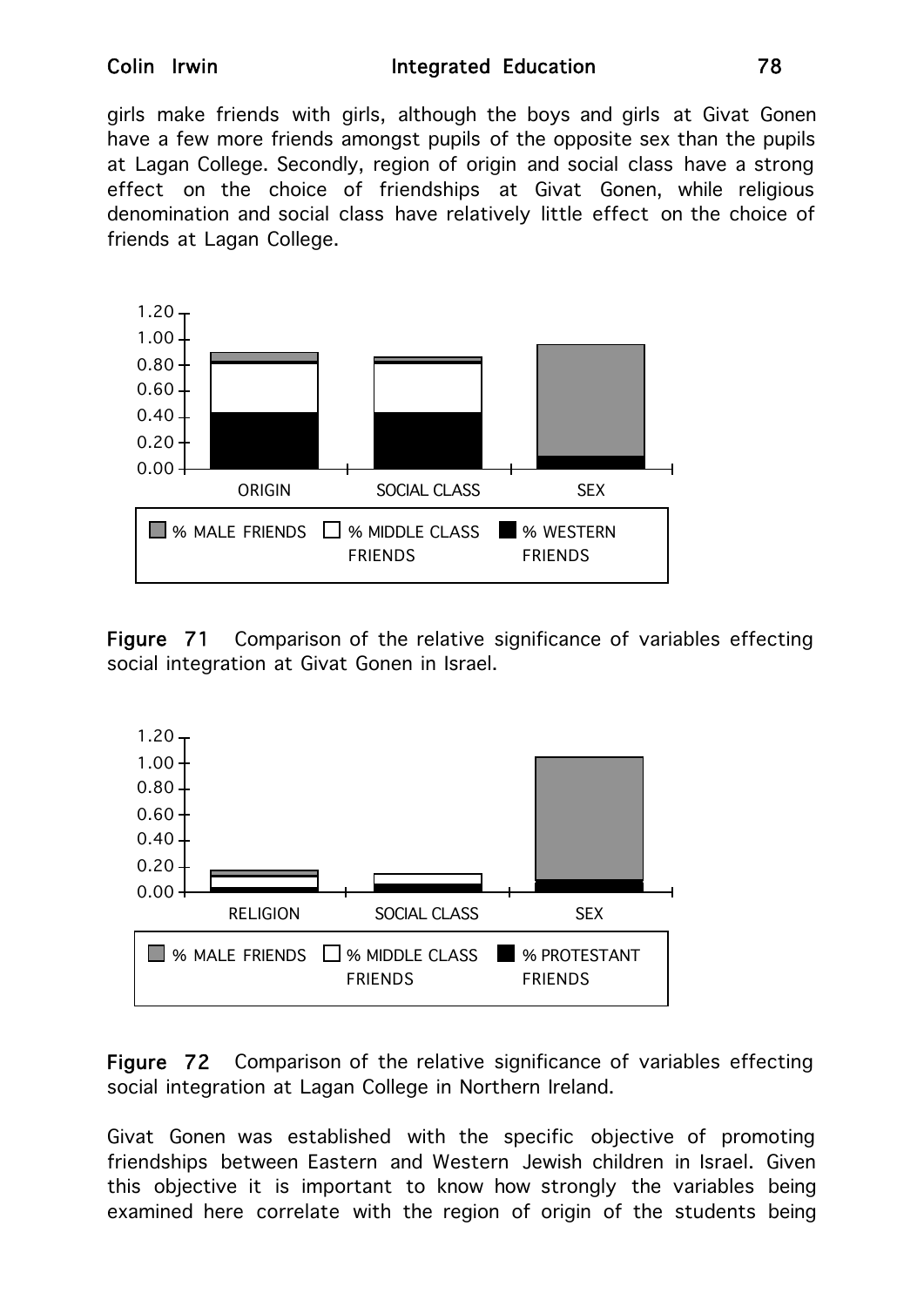chosen as friends. From this perspective we find that a preference for Western friends, or conversely Eastern friends, correlates strongly with social class (coef.=-0.417), region of origin (coef.=0.417) and academic ability (coef.=0.348), (figure 73). In contrast to this result, the correlations between the religion of the friends of students at Lagan College, and social class (coef.=0.055), religion (coef.=0.025) and eleven plus exam results (coef.=0.037), are relatively insignificant (figure 74). This analysis suggests that choosing an Eastern or Western friend at Givat Gonen can be strongly influenced by social class, region of origin and academic ability while choosing a Protestant or Catholic friend at Lagan College is not significantly influenced by equivalent factors characteristic of Northern Ireland.



Figure 73 Comparison of the relative significance of variables effecting the percentage of Western friendships at Givat Gonen in Israel.



Figure 74 Comparison of the relative significance of variables effecting the percentage of Protestant friendships at Lagan College in Northern Ireland.

% PROTESTANT FRIENDS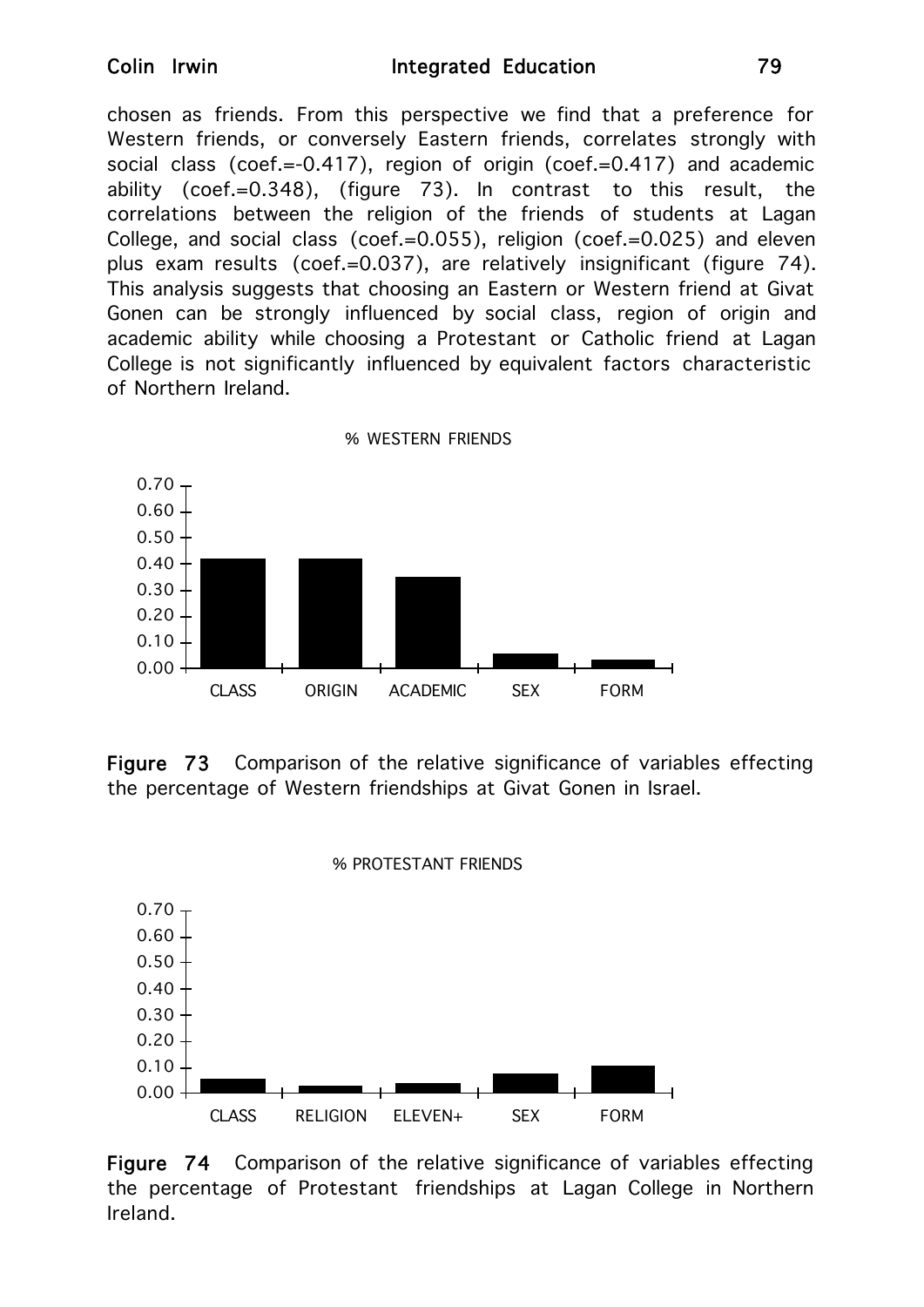#### Colin Irwin **Integrated Education** 80

Although a strong relationship has now been established between the region of origin, social class and academic ability of friends at Givat Gonen, this fact, in isolation, cannot establish cause. In an effort to address this problem, two further observations can be made. Firstly, although region of origin strongly correlates with both social class (coef.=-0.627) and academic ability (coef.=0.446), the correlation with social class is stronger (figure 75). Secondly, at Lagan College, where social integration is more successful, religion does not correlate strongly with either social class (coef.=-0.068) or eleven plus exam results (coef.=-0.017), (figure 76).



Figure 75 Comparison of the relative significance of variables correlating with region of origin at Givat Gonen in Israel.



Figure 76 Comparison of the relative significance of variables correlating with religious denomination at Lagan College in Northern Ireland.

In these various comparisons between Lagan College and Givat Gonen, including the social structure of the schools, the friendship patterns of the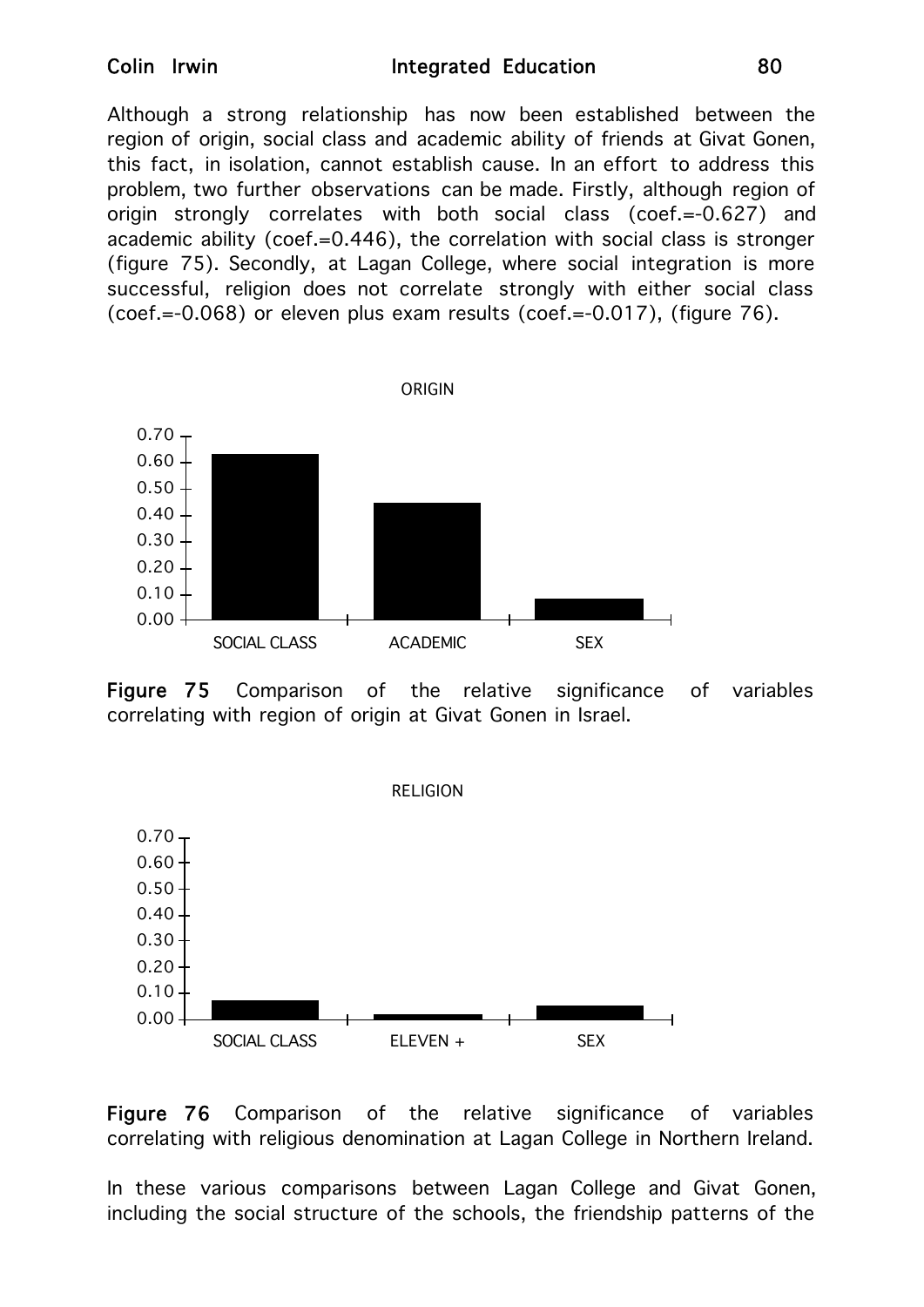students, and the correlations of critical factors, one common element seems to run through all our analysis. The division between Catholic and Protestant Christians at Lagan College is not compounded by divisions in social class<sup>171</sup> and academic ability,<sup>172</sup> while the division between Eastern and Western Jews at Givat Gonen is positively aggravated by differences in social class<sup>173</sup> and academic ability.<sup>174</sup> This situation could have been worse. The divisions between Catholics and Protestants, Easterners and Westerners, could have been compounded by one group being dominated by boys, in opposition to the "other" group being dominated by girls. This difficulty has, for the most part, been avoided. However, the geographical location, the economic restrictions of bussing, and the social and academic characteristics of the wider society, have made a balance in terms of social class and academic ability across what may be termed the "cultural

<sup>&</sup>lt;sup>171</sup> Although proportional representation and equal opportunity employment legislation has been introduced to Northern Ireland the economic and political cleavages that separate the population into distinctive groups still correlate with the divisions created by religious denomination (Rolston, B., 1983, Reformism and Sectarianism: The State of the Union After Civil Rights, in, Northern Ireland: the Background to the Conflict, Ed. J. Darby, Syracuse University Press). For example Catholic rates of unemployment are higher than Protestant rates of unemployment (Harbison, J., 1989, The Social and Economic Context of Growing up in Northern Ireland, in, Growing Up In Northern Ireland, Ed. J. Harbison, Stranmillis College, Belfast). Lagan College appears to have successfully overcome this failing of the wider society with a proactive enrolment policy for the students, a proactive employment policy for the teachers and a proactive appointment policy for the Board of Governors.

<sup>72</sup> Although Lagan College do have to make a positive effort to enrol academically weak and academically strong children from both the Catholic and Protestant communities of Belfast, with some attention to denominational balance, this problem is not frustrated by significant differences in the quality of Catholic and Protestant education in Northern Ireland (Gallagher, A. 1989, The Majority Minority Review: Education and Religion in Northern Ireland, Centre for the Study of Conflict, University of Ulster, Coleraine, Northern Ireland). If the Catholic community and recent changes in government funding policies had not successfully maintained high standards of Catholic education social integration at Lagan College would have been far more difficult to achieve.

<sup>&</sup>lt;sup>173</sup> Like the Catholics and Protestants in Northern Ireland economic opportunities and social class do separate Eastern and Western Israeli Jews into distinctive groups. However, unlike the Catholics in Northern Ireland Jews with Middle Eastern origins are a numerical majority in Israel and are therefore not politically disadvantaged by their democratic institutions. Unlike Lagan College differences in enrolment policies, economic restrictions and the structural characteristics of the wider society combine to frustrate efforts to balance Eastern and Western social class differences at Givat Gonen.

<sup>&</sup>lt;sup>174</sup> Unlike the Catholics in Northern Ireland "Easterners" are consistently less well educated than their "Western" contemporaries (Shye, S., 1987, Social Integration in Israel: Systematic-Theoretic Analysis and Multiple Scaling Assessments, The Israel Institute of Applied Social Research, Publication No. SS/987/E). This is not simply due to differences in the quality of formal education but is compounded by different cultural values associated with education and different levels of linguistic competence associated with the languages spoken and range of vocabulary. Clearly, the educational resources required to deal with this problem are, to say the very least, considerable.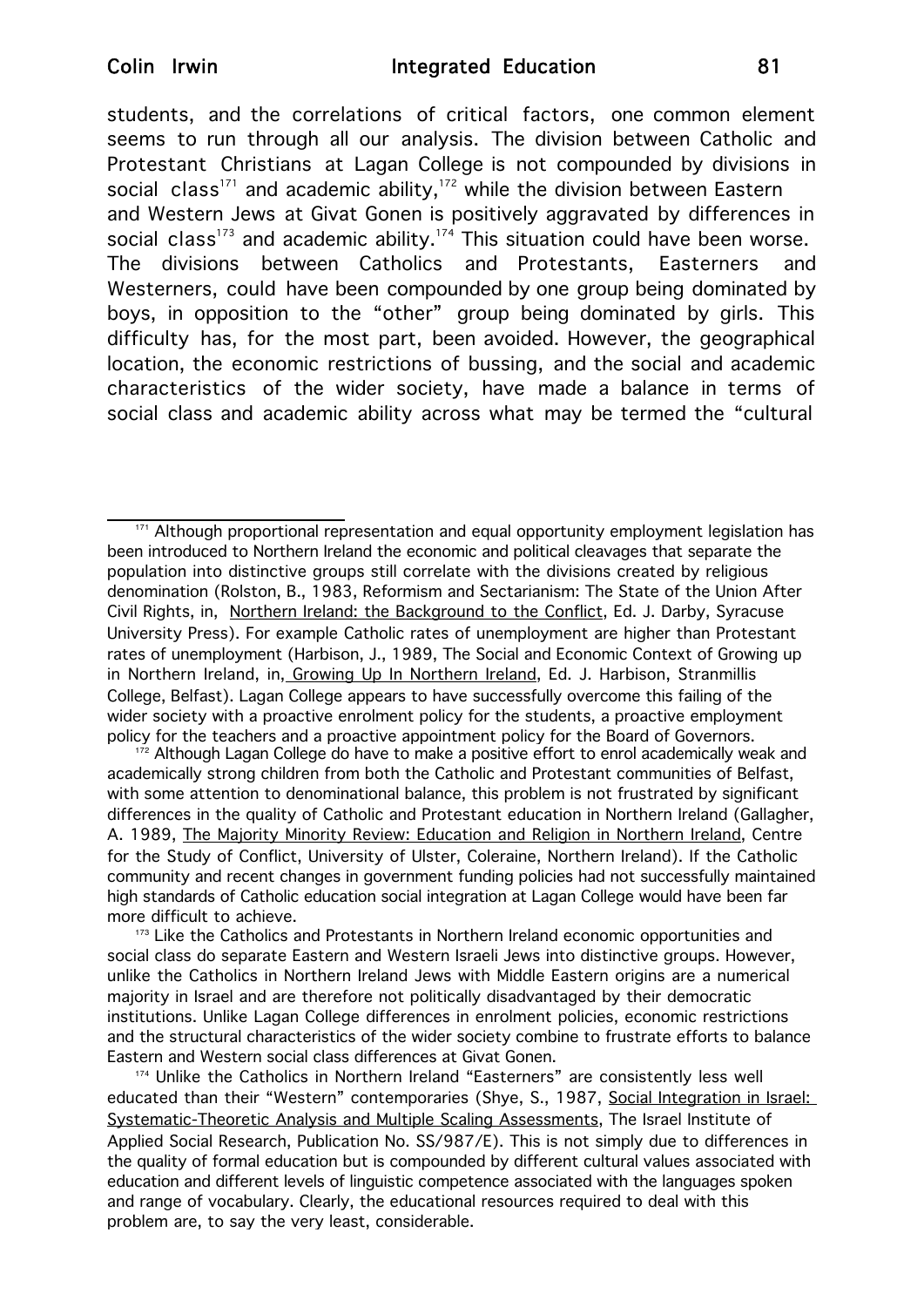divide," an impossible goal to achieve at Givat Gonen in Israel.<sup>175</sup>

Our research indicates that Eastern and Western Jews increasingly make more friends across the cultural barriers that divide them. However, our research also suggests that increased attention to location, and/or the use of bussing, could increase the success of Givat Gonen, by better maintaining the social and cultural balance of their student population. Additionally, the equivalent of the "Head Start" programme, created in the United States of America to benefit disadvantaged minorities, could be introduced to help bring young Eastern students up to the academic standards enjoyed by the majority of Western students.<sup>176</sup>

<sup>&</sup>lt;sup>175</sup> Although the variables examined in our study, region of origin, religious denomination, social class and academic ability, may all contribute to what has been referred to here as the "cultural divide" a more detailed analysis of the performance of this barrier, with respect to integrated education, is beyond the scope of our current research. Any further analysis should attempt to include a closer examination of the complexities of these variables discussed briefly in footnotes 171 to 174 above.

 $176$  It should be noted that both experience and theory predict that divided societies are often the first to promote the uniting benefits of external aggression (see Realistic Group Conflict Theory, 3.22, Page 41, in LeVine, R. A. and Campbell, D. T., 1972, *Ethnocentrism:* Theories of Conflict, Ethnic Attitudes and Group Behavior, New York, John Wiley and Sons.). It follows therefore that although the resolution of conflict in the region is dependent on the reconciliation of Jewish and Arab interests this goal would probably be advanced by a break down of the divisions that also separate Jew and Jew.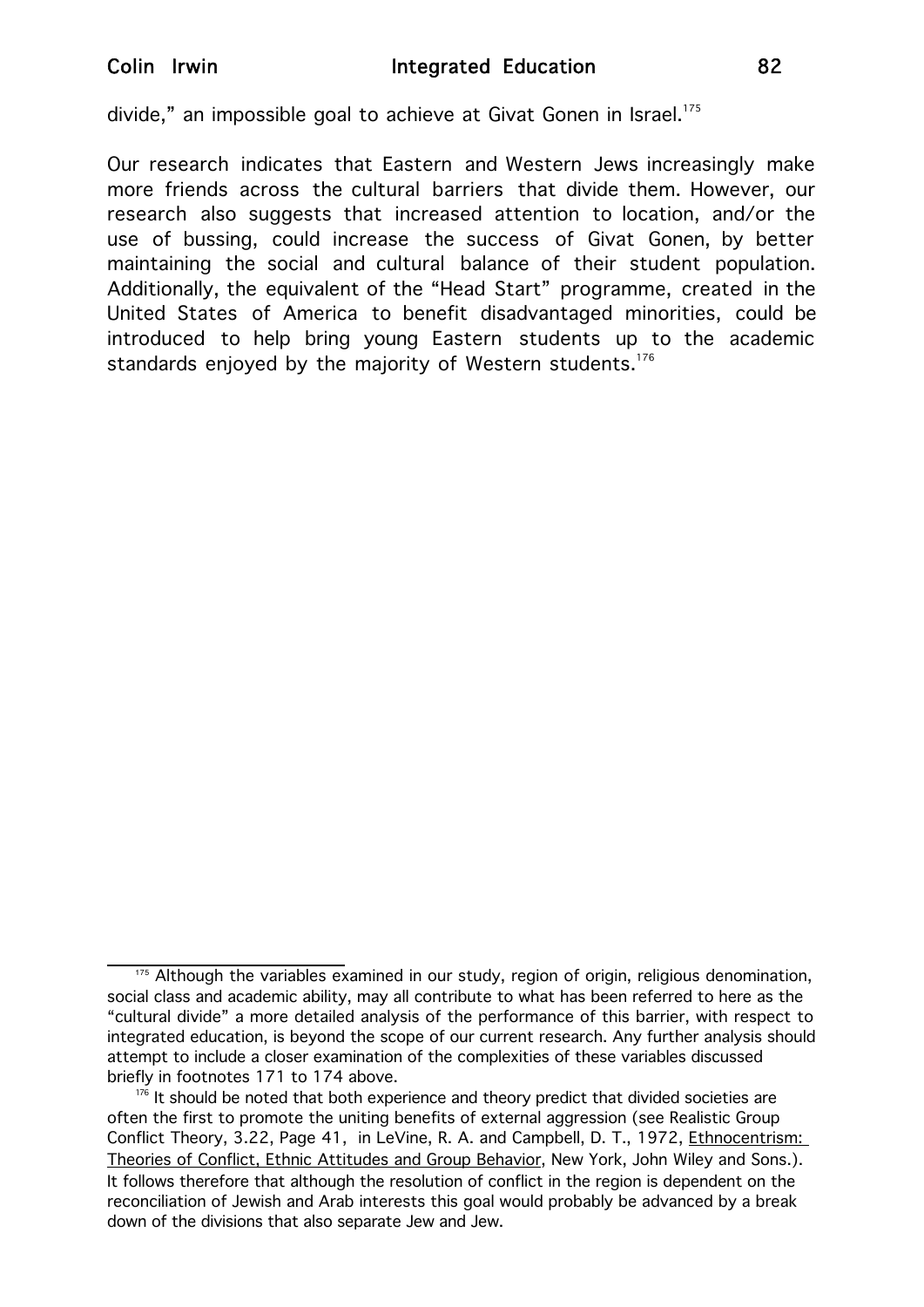### INTEGRATED EDUCATION: FACT AND FICTION

The opponents of integrated education in Northern Ireland hold many beliefs that are not substantiated by the programme of research reviewed here. These fictions range from the authority of popular myths to the more dangerous categories of unsubstantiated claims and research results taken out of context.<sup>177</sup> Here are some examples of these fictions:

1. Lagan College is a middle class school. The analysis of the structure of the student population at Lagan College dispels the view that it is dominated by the children of the middle class. Lagan College students transfer from 149 different schools, of whom 42 percent were recorded as working class, using a definition that shifts any bias in the categorisations used toward the middle class. These results suggest that the parents of Lagan College pupils come from a broad cross section of the greater Belfast community.<sup>178</sup>

2. Lagan College students do not require integrated education. Although the parents who choose to send their children to Lagan College may be making an exceptional decision, the sectarian patterns of friendships, characteristic of the new pupils suggests that they may not be very different to their contemporaries in segregated schools. Only 14 percent of the "out of school" friends of the new students came from the "other" community. $179$ 

3. Integrated housing is more important than integrated schools. As the friendship patterns of children are dominated more by the school they attend than by their parents choice of residence, it follows that integrated education is as equally important, if not more important than integrated housing in the development of good inter-community relations amongst the young. Very few Protestants attend Catholic schools or live in Catholic districts of Belfast. However, the friends of first year Catholic students coming to Lagan College from Protestant schools, were nearly all Protestant, and approximately 72 percent of the friends of Catholic children, from Catholic schools, but living in Protestant neighbourhoods,

<sup>&</sup>lt;sup>177</sup> For a review see Loughran, G., 1987, The Rational of Catholic Education, in Education and Policy in Northern Ireland, Eds. R. D. Osborne, R. J. Cormack and R. L. Miller, Policy Research Institute, The Queen's University of Belfast and The University of Ulster. For a more detailed critique of the principal theoretical objections to integrated education see this report "Integrated Education: A Brief Critical Review."

<sup>&</sup>lt;sup>178</sup> During my two and a half years of research in Northern Ireland I do not believe I have met anyone (other than those associated with Lagan College) who did not believe Lagan College was dominated by the children of the middle class.<br><sup>179</sup> The suggestion that children who go to integrated schools do not require an integrated

education was made by Russell (Russell, J., 1974, Sources of Conflict, The Northern Teacher, 11, 3).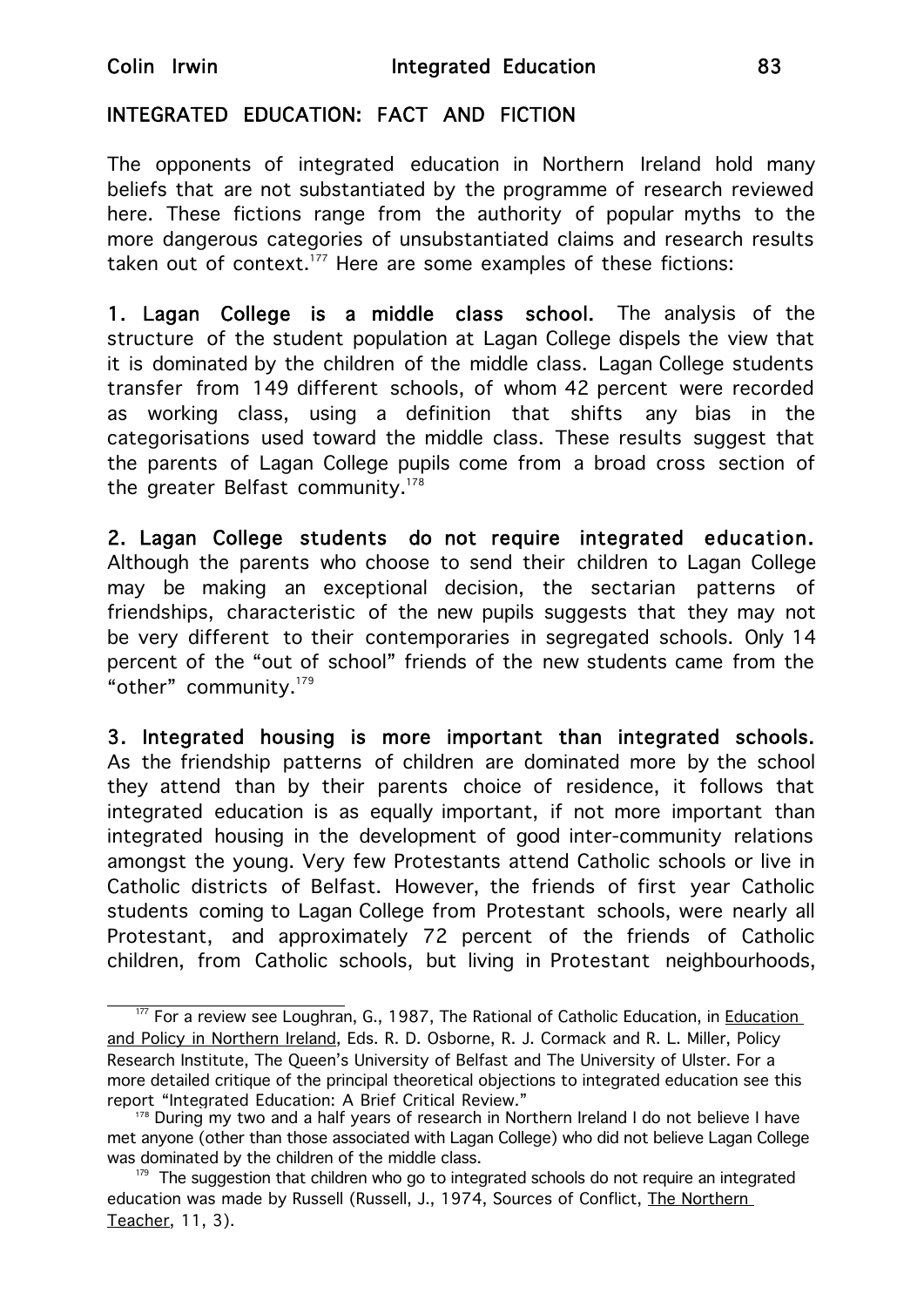were Catholic.<sup>180</sup>

4. Integrated education will directly increase rates of intermarriage. As boys tend to make friends with boys, and girls tend to make friends with girls, it is not surprising to find that on average only 7 percent of the friends of Lagan College students are of the opposite sex. Given this bias in the friendships of children, it seems reasonable to suggest that integrated education will have less effect on the rates of intermarriage in Northern Ireland than integrated places of residence, work and recreation.<sup>181</sup>

5. The middle class do not require integrated education. Although I do not consider the difference to be significant, the working class students at Lagan College consistently made a few more friends across the sectarian divide than the middle class students. Clearly any suggestion that the inter-community relations of the children of the middle class do not require improvement, and that the inter-community relations of the children of the working class is beyond improvement, is very possibly a self-deception.<sup>182</sup>

6. Integrated primary schools are more important then integrated secondary schools. As the primary school of origin appears to have no significant effect on the success of social integration at Lagan College it would be wrong to conclude that an integrated primary school education is more important than an integrated secondary school education. However, it would also be wrong to conclude that the success of Lagan College makes integrated primary schools redundant. The social effects of integrated primary schools have not been studied in this programme of research.<sup>183</sup>

<sup>183</sup> The claim that integrated primary schools are more important than integrated secondary schools has understandably been made the principals of some integrated primary schools. For a study of the effects of an integrated primary school education see Douglas (Douglas, S. E., 1983, Differences in Group Identity and Intergroup Attitudes in Children Attending Integrated or Segregated Schools in Northern Ireland, thesis submitted to Department of Psychology, Queen's University of Belfast.).

 $180$  The suggestion that integrated housing was more important than integrated education was made by Russell (Russell, J., 1974, Sources of Conflict, The Northern Teacher, 11, 3).

<sup>&</sup>lt;sup>181</sup> Although integrated education may not have a significant direct effect on rates of intermarriage an improvement in inter-community relations could and possibly already has as the rates of intermarriage in Northern Ireland have been steadily increasing in recent years from 1.3% in 1943-47 to 9.7% in 1978-82 (see footnote 46 and Compton, P. A. and Coward, J. 1989, Fertility and Family Planning in Northern Ireland, Avebury, Aldershot).

 $182$  The suggestion that the working class require integrated education more than the middle class is implicit in the accusation that Lagan College is a middle class school and the suggestion made by Russell that children who go to integrated schools do not require the experience (Russell, J., 1974, Sources of Conflict, The Northern Teacher, 11, 3).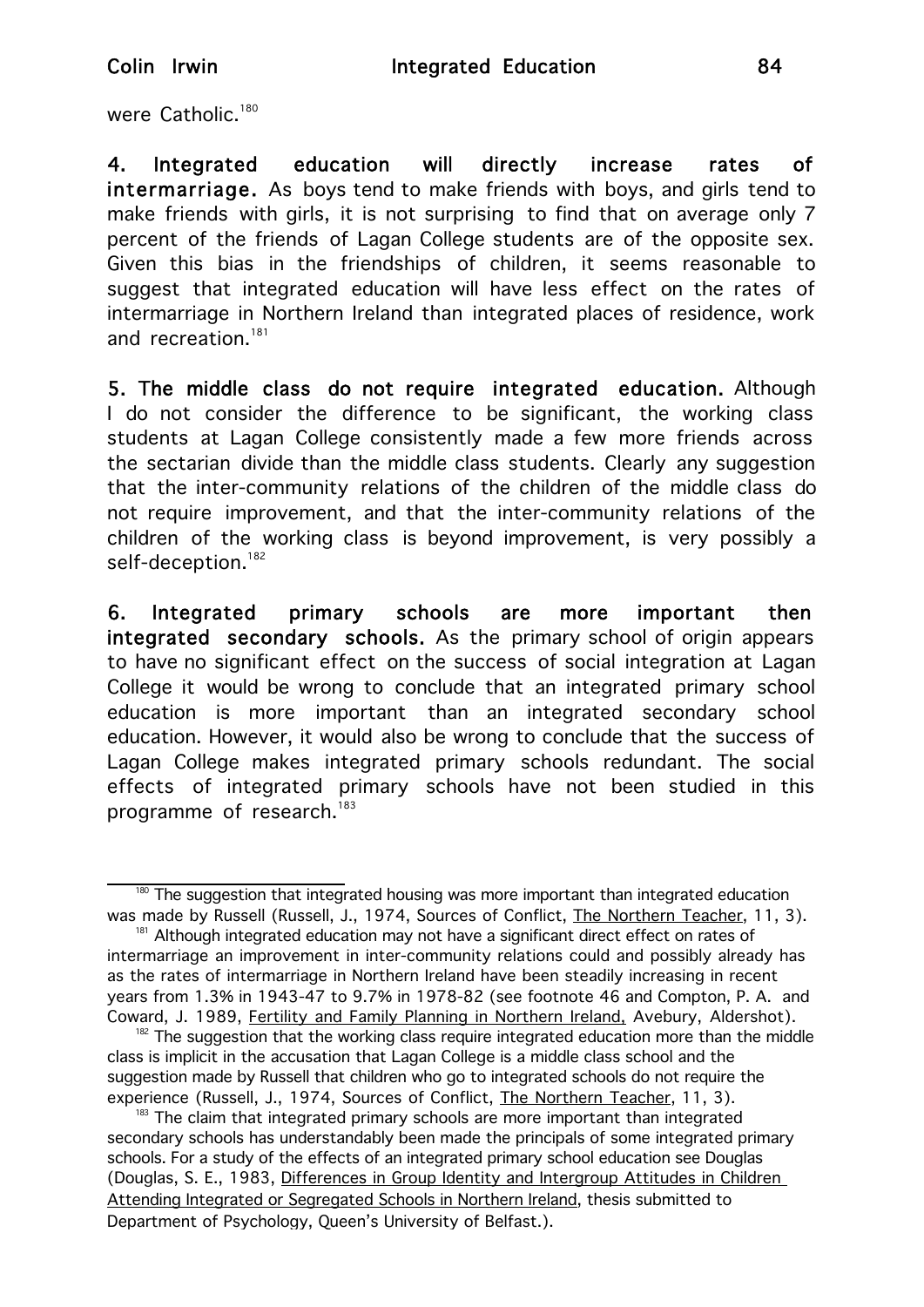7. The social effects of integrated education do not last. Although Lagan College had been established for only eight years, when the data for this report were collected the quality of the friendships of the fifth year students and the friendship patterns of the past pupils provided no evidence that Lagan College did not have a lasting effect on intercommunity social relations. On average, 44 percent of the friends of Lagan College's past pupils were in the "other" community in contrast to 12 percent for Queen's University students of the same age.<sup>184</sup>

8. Integrated education changes the political identities of children. Lagan College students from Catholic West Belfast and Protestant South Belfast develop a better understanding of the "other" community's attitudes and motivations, when compared to their contemporaries who transferred to segregated secondary schools. However their political identity, as predominantly Irish or British, does not change. $185$ 

9. Integrated education can never work because of the differences between Catholics and Protestants in Northern Ireland. In the context of integrated education, the academic, socioeconomic, and cultural barriers that separate Eastern and Western Jews in Israel appear to make the social integration of that divided community more difficult than the integration of Catholic and Protestant Christians in Northern Ireland. Although some cultural differences do exist between the Catholic and Protestant communities of Northern Ireland, they are relatively insignificant and do not present a barrier to the social integration of school children.<sup>186</sup>

The suggestion that integrated education can not have a lasting effect on children's attitudes is made by Douglas in her study of an integrated primary school (Douglas, S. E., 1983, Differences in Group Identity and Intergroup Attitudes in Children Attending Integrated or Segregated Schools in Northern Ireland, thesis submitted to Department of Psychology, Queen's University of Belfast). The research reviewed here concludes that integrated secondary schools are quite a different matter (for further discussion see this report "Intearated Education: A Brief Critical Review.")

Reid (1987) and McEwen (1990) have suggested that integrated education could produce (1), an assimilation of Catholic identity within Protestant identity, or (2), different but equal respect for the treatment of identities, or (3), the creation of a new agreed combined culture and identity. Lagan College seem to have produced (2), different but equal respect for the treatment of identities (McEwen, A., 1990, Segregation and Integration in Northern Ireland's Education System, in Schools Under Scrutiny: The Case of Northern Ireland, Ed. L. Caul, MacMillan Education, London and Reid, J., 1987, Religiously Integrated

Schools: A Parental Perspective, M. Ed. Thesis, School of Education, Queen's U. of Belfast).<br><sup>186</sup> During my two and a half years of research in Northern Ireland quite a few individuals have made the suggestion to me that the differences between Catholics and Protestants represent an insurmountable barrier to the success of integrated education. However, it has been my impression that such persons often believe nothing can be done to resolve or mitigate the "troubles" in either the short or long term.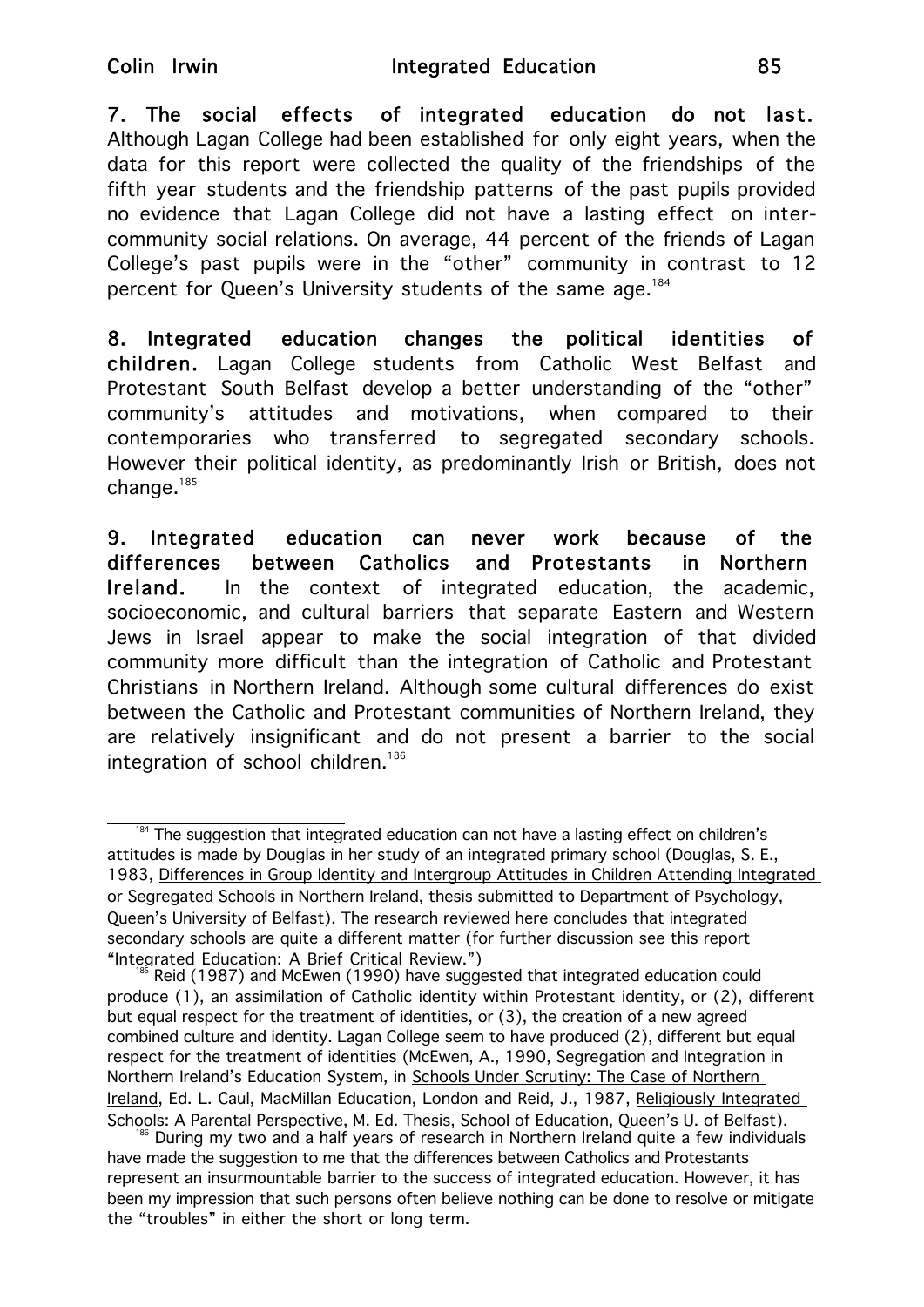10. Integrated education does not work. As with all research in social science, no single study can address all the relevant issues, and answers to questions invariably formulate new directions for inquiry. This programme of research is no exception. For example, studies of integrated primary schools and sixth form colleges, integrated schools in other social settings, and studies of integrated and segregated schools in other countries with different demographics, histories and political structures, would all be welcome. But the separate results of the various studies presented here, the historical record, comparative evidence, and theory, all point to the same conclusion. Integrated secondary education works, and is particularly successful in Northern Ireland. Graduates of Lagan College make lasting friendships in, and acquire a better understanding of, the "other" community, to a degree that is not achieved by their contemporaries in segregated schools.

## INTEGRATED EDUCATION: A BRIEF CRITICAL REVIEW

The principal theoretical objection made against the social effectiveness of integrated education is that formal education can make little difference to the values and behaviour of individuals when compared to the socialising force of a child's community. This would be represented by, for example, the child's family, peer group, neighbourhood, church, youth groups, etc. (Greeley and Rossi, 1966;<sup>187</sup> Salters, 1970;<sup>188</sup> Russell, 1974<sup>189</sup>). However, this thesis is not supported by the study of integrated and segregated schools in Northern Ireland completed by Douglas  $(1983)^{190}$  who concludes that:

"The change in attitudes at the intergroup level found in pupils at an integrated school appear to be lost within 3 months of attending a segregated Secondary school. One reason that could be given to account for this change of attitudes in such a short period of time is that it is due to social conformity. The children who go to the segregated Secondary school from an integrated Primary school may have to conform to a different set of social norms." Douglas, 1983

<sup>&</sup>lt;sup>187</sup> Greeley, A. M. and Rossi, P. H., 1966, The Education of Catholic Americans, Aldine Press, Chicago.

<sup>188</sup> Salters, J., 1970, Attitudes Towards Society in Protestant and Roman Catholic Schoolchildren in Belfast, Unpub., M. Ed. Thesis, Queen's University of Belfast.

<sup>189</sup> Russell, J., 1974, Sources of Conflict, The Northern Teacher, 11, 3

<sup>190</sup> Douglas, S. E., 1983, Differences in Group Identity and Intergroup Attitudes in Children Attending Integrated or Segregated Schools in Northern Ireland, thesis submitted to Department of Psychology, Queen's University of Belfast.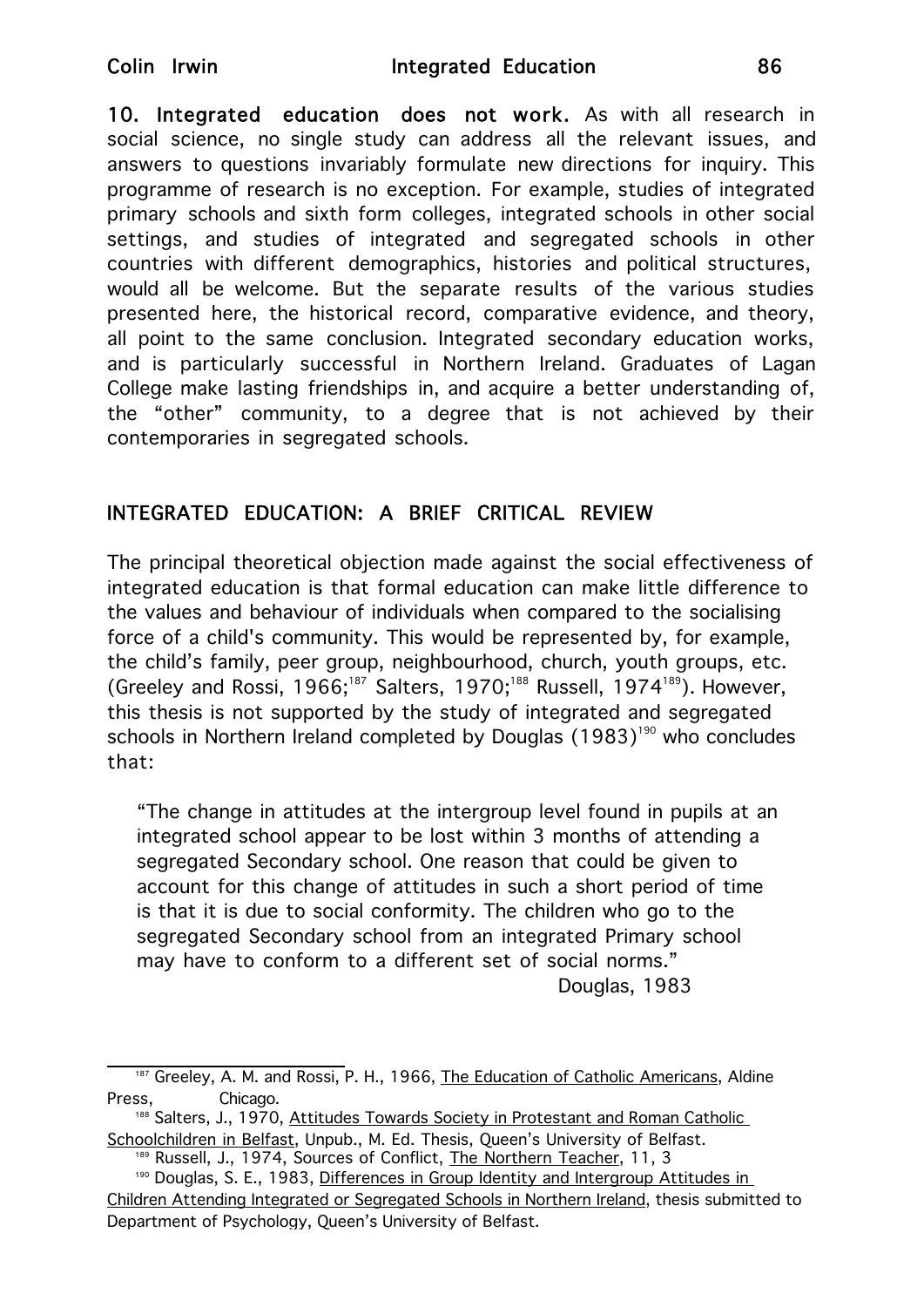This observation, and the research reviewed in this report, may add some support to the thesis that peer groups established in schools have a significant influence on the development of a child's friendships and attitudes. But this observation is not new as Greely and Rossi  $(1966)^{191}$ make the point that:

"Social scientists are ready to concede that a considerable amount of socialisation occurs in the school milieu, but they suggest that it takes place, not as a result of formal instruction in the classroom, but in the informal groups which grow up amongst the students." Greely and Rossi, 1966

Additionally, in their study of the patterns of friendships of Catholic children in American schools, Greeley and Rossi  $(1966)^{192}$  are drawn to the conclusion that children in Catholic schools do make more Catholic friends than children in public schools and that:

"there is, therefore, support for the idea that religious mingling at the high-school level will increase friendship ties across religious lines."

Greely and Rossi, 1966

However Greely and Rossi (1966) go on to conclude that: "No confirmation was found for the notion that Catholic schools are divisive" and for this reason the critics of integrated education in Northern Ireland (see Loughran, 1987, for a review)<sup>193</sup> continue to refer to Greely and Rossi (1966) in support of their case. How is the discrepancy between the conclusions of the research reviewed in this report and the conclusions of Greely and Rossi (1966) to be explained. The answer may lie in an observation made by Salters (1970):<sup>194</sup>

"Strictly speaking, the findings of sociological research are relevant only to the culture in which they are made.<sup>195</sup> That Graham's

<sup>191</sup> Greeley, A. M. and Rossi, P. H., 1966, The Education of Catholic Americans, Aldine Press, Chicago.

<sup>192</sup> Greeley, A. M. and Rossi, P. H., 1966, Ibid.

<sup>193</sup> Loughran, G., 1987, The Rational of Catholic Education, in Education and Policy in Northern Ireland, Eds. R. D. Osborne, R. J. Cormack and R. L. Miller, Policy Research Institute, The Queen's University of Belfast and The University of Ulster.

<sup>&</sup>lt;sup>194</sup> Salters, J., 1970, Attitudes Towards Society in Protestant and Roman Catholic Schoolchildren in Belfast, Unpub., M. Ed. Thesis, Queen's University of Belfast.

 $195$  I do not think this limitation applies to studies that deliberately set out to be comparative in an effort to examine the differences between societies. The comparison made in this report, between Lagan College, Belfast and Givat Gonen, Jerusalem, is an example of such a methodology.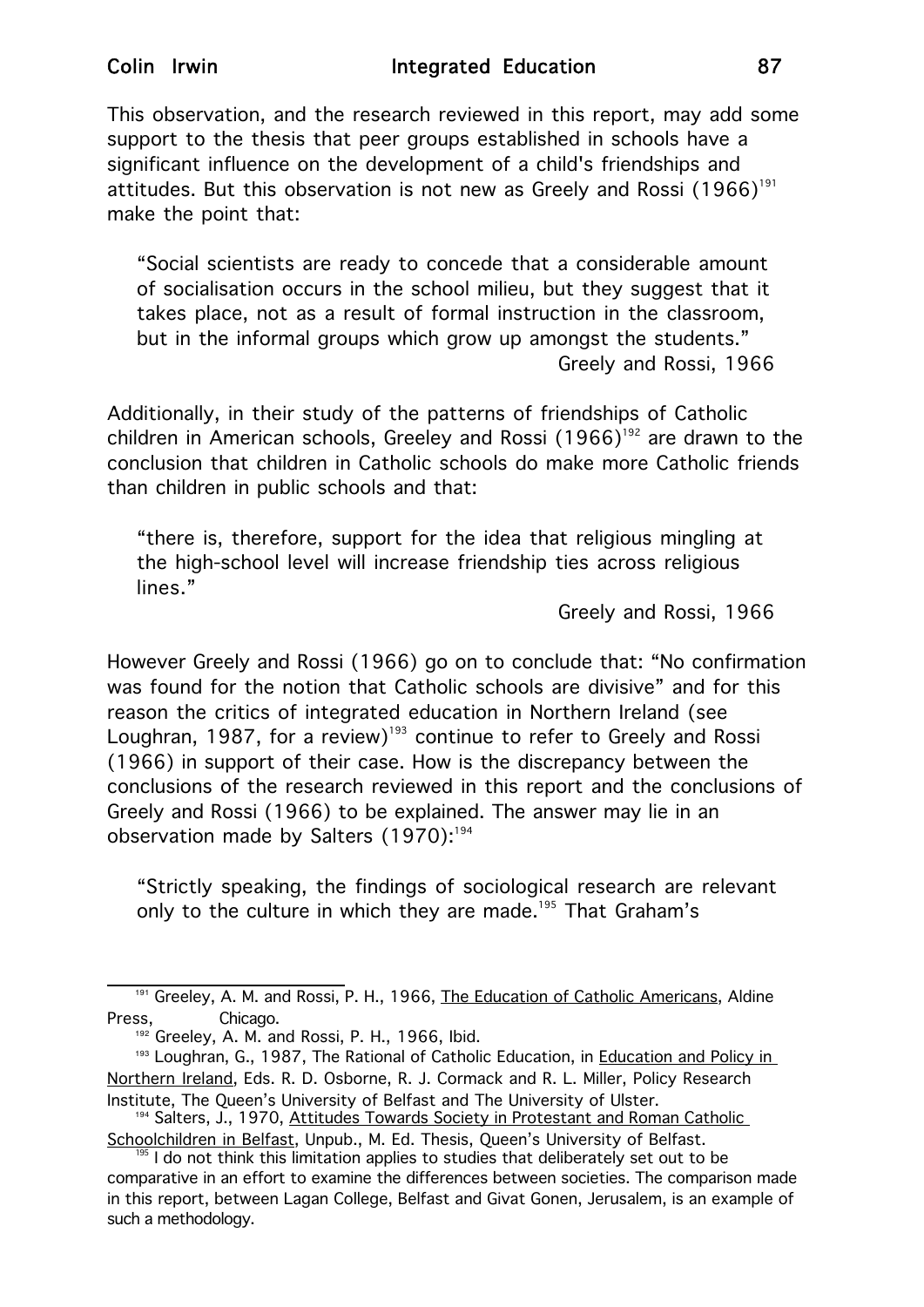$(1968)^{196}$  findings in Northern Ireland run contrary to most of the American studies is a reminder that questions posed by the dual system (of education) in Northern Ireland must be approached by research carried out in this country."

Salters, 1970

Although Salters (1970) then attempts to overcome this problem in his study of "Attitudes Towards Society in Protestant and Roman Catholic School Children in Belfast" his research does not include an analysis of patterns of friendship, which are part of both the programme of research reviewed in this report and the Greely and Rossi  $(1966)^{197}$  research. He also does not make a comparative study of integrated and segregated schools, as has been done here, and by Greely and Rossi (1966) in their comparison of Catholic and mixed public schools in America and by Douglas (1983) in her study of integrated "Mill" schools and segregated schools in Northern Ireland. If either Salters  $(1970)^{198}$  or Russell  $(1974)^{199}$  had done this then they may not have been drawn to the apparently false conclusion that integrated education is of little or no value with respect to the improvement of inter-community relations in the Province of Ulster.

However, even if sociocultural differences, between North America and Northern Ireland, can account for the differences in our respective conclusions, one is still bound to ask what the critical differences between the two societies might be. In his comparative study of community relations in New Brunswick and Northern Ireland Aunger  $(1981)^{200}$  pointed out that many of the social, economic and political divisions fall along the Catholic/Protestant divide in Northern Ireland while they cut across the Catholic/Protestant divide in New Brunswick. The same may be true of North America where the principal lines of social division are not always religious but may be ethnic and racial. In such a situation ethnic and racial differences could actually increase religious mixing when the members of different religious groups come from the same ethnic or racial groups. For example, this may be true of Catholic and Protestant North American Ethnic Irish.

It may also be important to draw attention to some methodological issues that may be relevant to the different interpretations of our separate

<sup>196</sup> Graham, E. J., 1968, Prejudice in Outgroup Attitudes, Department of Psychology, Queen's University of Belfast.

<sup>&</sup>lt;sup>197</sup> Greeley, A. M. and Rossi, P. H., 1966, The Education of Catholic Americans, Aldine Press, Chicago.

<sup>198</sup> Salters, J., 1970, Attitudes Towards Society in Protestant and Roman Catholic Schoolchildren in Belfast, Unpub., M. Ed. Thesis, Queen's University of Belfast.

<sup>199</sup> Russell, J., 1974, Sources of Conflict, The Northern Teacher, 11, 3

<sup>&</sup>lt;sup>200</sup> Aunger, E. A., 1981, In Search of Political Stability: A Comparative Study of New Brunswick and Northern Ireland, McGill-Queen's University Press, Montreal.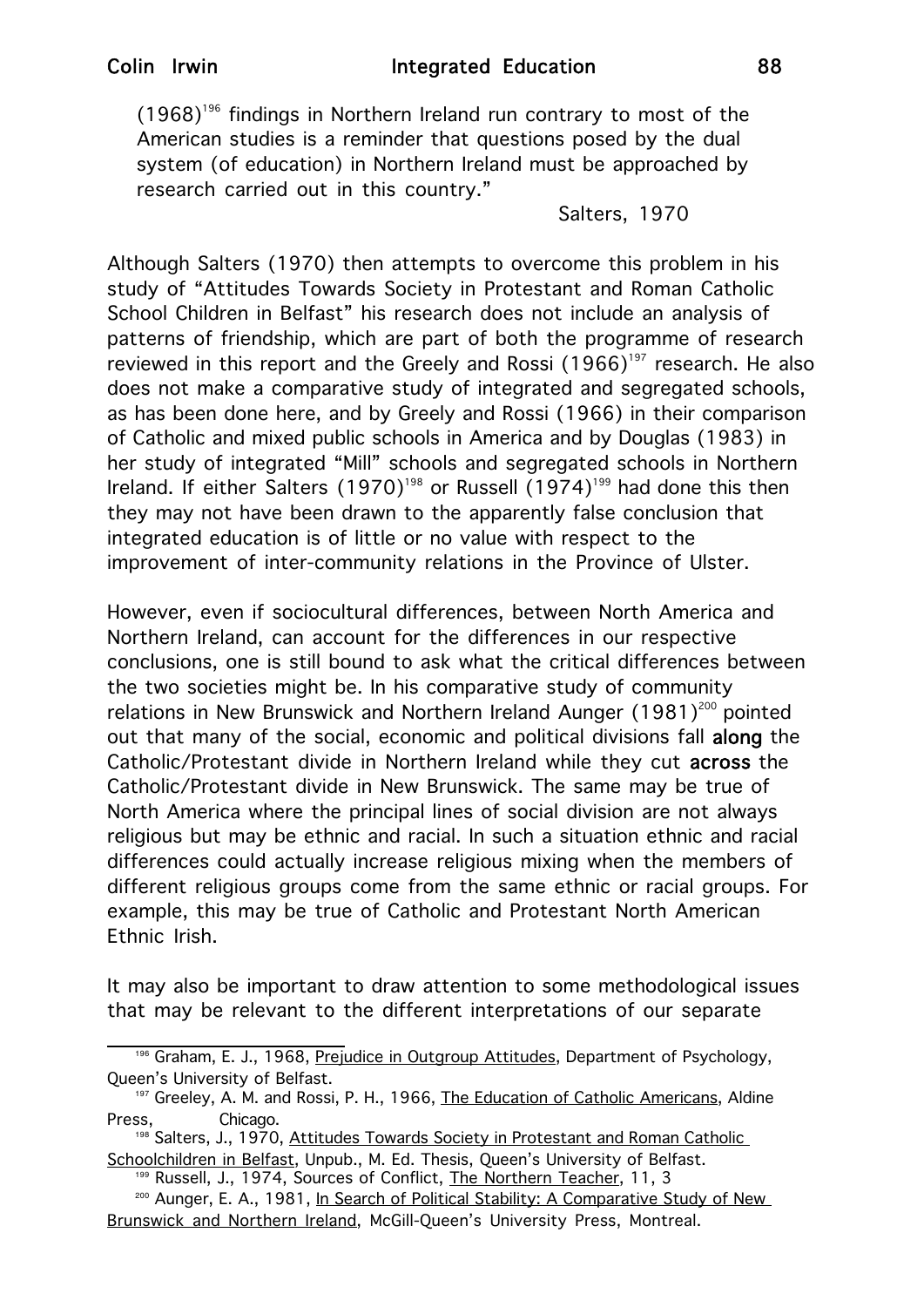results. Firstly, as Greely and Rossi  $(1966)^{201}$  are careful to explain, their comparison between Catholics in Catholic schools and Catholics in public schools may have produced similar results because:

"in many of the immigrant neighbourhoods in large metropolitan areas most of the young people attending public schools were Catholics too."

Greely and Rossi, 1966

This observation highlights a second difficulty with the Greely and Rossi (1966) research, namely, as well as making little effort to allow for the ratio of Catholics to non-Catholics in the mixed schools that they studied they also did not allow for this ratio in either the neighbourhoods where their informants lived or their cities and states as a whole. The interpretation of their results would have been made much easier if they had been placed in such a context that provided a ratio of the "potential" for both Catholic and non-Catholic friends. It is against this "potential" that biases can most accurately be assessed. However, perhaps Greely and Rossi (1966) did not do this because they did not consider it to be important as they held the view that:

"the homogenising forces within an industrial culture (mass media, common life style, frequent interaction in the work environment, breakdown of immigrant ghettos) ought to be strong enough to overcome whatever "divisive" influence a separate school system might have."

Greely and Rossi, 1966

Of course this may be true of North America, but as the studies of increased residential polarisation in Belfast have shown (Darby, J. and Morris, G., 1974;<sup>202</sup> Boal, F. et al., 1976;<sup>203</sup> Boal, F., 1982;<sup>204</sup> Kennedy, L., 1986<sup>205</sup>) these homogenising forces do not exist in Northern Ireland. Perhaps the efficacy of the informal aspects of formal education in divided societies, such as the role of the school in the community and the establishment of peer groups, have been significantly underestimated by

<sup>201</sup> Greeley, A. M. and Rossi, P. H., 1966, The Education of Catholic Americans, Aldine Press, Chicago.

<sup>&</sup>lt;sup>202</sup> Darby, J. and Morris, G. 1974, Intimidation in Housing, Northern Ireland Community Relations Commission, Belfast.

<sup>&</sup>lt;sup>203</sup> Boal, F. et al., 1976, Religious Residential Segregation and Residential Decision Making in the Belfast Urban Area, Final Report to the Social Science Research Council (Available from the National Lending Library, Boston Spa, Yorkshire).

<sup>204</sup> Boal, F., 1982, Segregating and Mixing: Space and Residence in Belfast, in F. Boal and J. Douglas (Eds.) Integration an Division: Geographical Perspectives on the Northern Ireland Problem, Academic Press, London.

<sup>&</sup>lt;sup>205</sup> Kennedy, L., 1986, Two Ulsters: A Case For Repartition, The Queen's University of Belfast.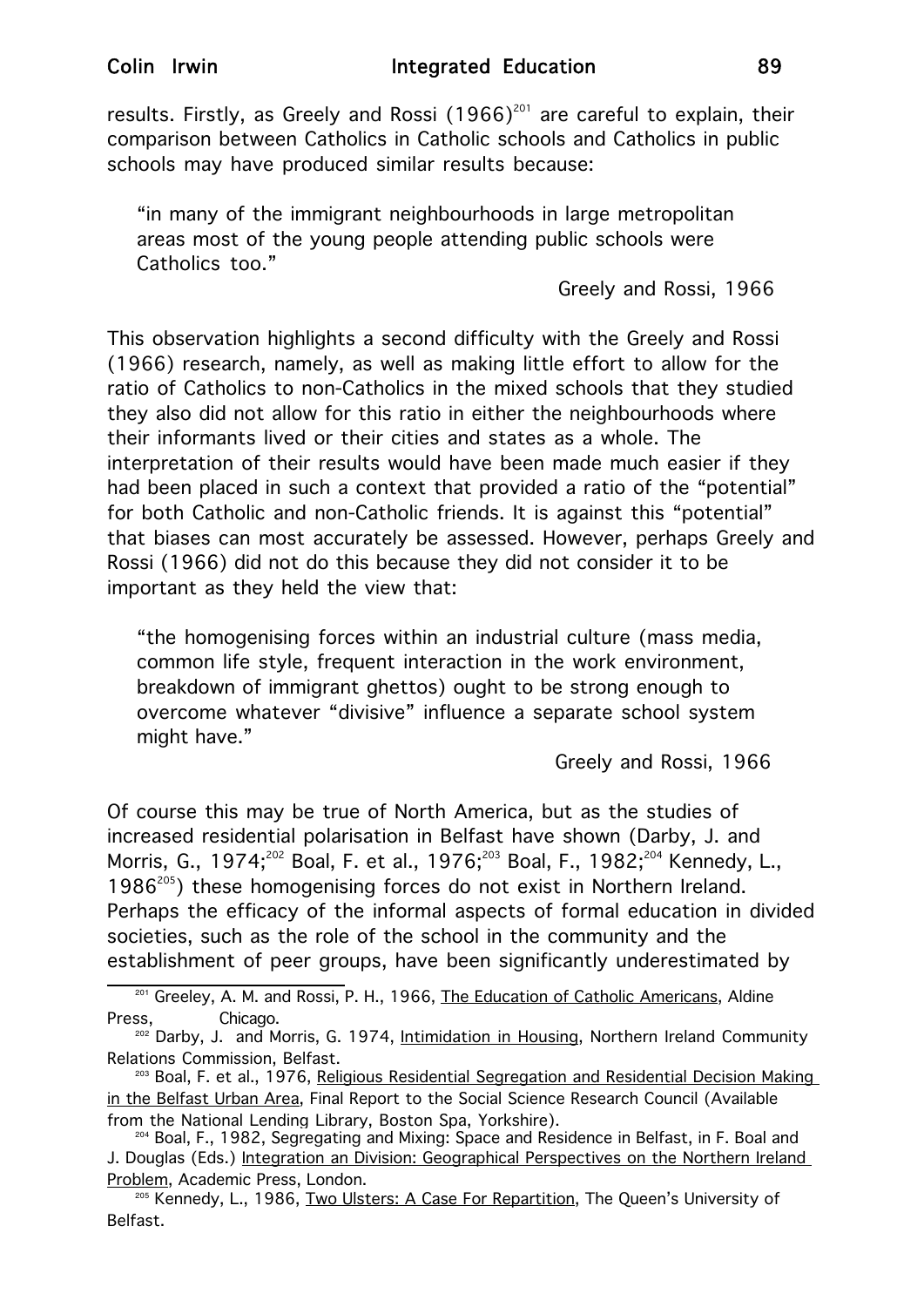the critics of integrated education. If this is true then schools like Lagan College may have the potential to produce a far more positive effect on the improvement of inter-community relations in Northern Ireland than Education for Mutual Understanding (EMU) alone. As the principal focus of EMU is on the more formal aspects of education associated with curricular reform.

Having said this, I would not wish my comments, or the results of the Douglas  $(1983)^{206}$  study, to be regarded as a criticism of EMU or integrated primary schools. Although the research reviewed in this report illustrates the effectiveness of integrated education at the secondary level these findings do not lead to the conclusion that EMU and integrated primary schools are totally ineffective. The only conclusion that can be drawn is that they are, relatively speaking, probably less effective. $207$ 

In this view integrated secondary schools, with carefully balanced classes and staff, coupled with integrated primary schools and a common curricular, are seen as an educational ideal for the improvement of intercommunity relations in divided societies. By way of contrast, a segregated primary and secondary education, without EMU, is seen as the worst of possible educational worlds. In the real world, between the educational ideal and it's antithesis, there can be little doubt that EMU and integrated primary schools have important roles to play. However, I do wish to suggest that the benefits that the children of Northern Ireland may receive from an integrated primary school education, or Education for Mutual Understanding, would be greatly enhanced and significantly extended if those same children were provided with the opportunity and benefits of an education at an integrated secondary school, during the critical years that mark their transition from childhood to young adults.<sup>208</sup>

<sup>206</sup> Douglas, S. E., 1983, Differences in Group Identity and Intergroup Attitudes in Children Attending Integrated or Segregated Schools in Northern Ireland, thesis submitted to Department of Psychology, Queen's University of Belfast.<br><sup>207</sup> Although I have little doubt about the essential truth of this statement with respect to

the education of individuals it should be noted that while the availability of integrated secondary education is limited EMU may have an important role to play so long as it has the potential to reach a wider audience and the contact schemes executed under EMU are positive in character(see footnote number 32).

<sup>&</sup>lt;sup>208</sup> It should be noted that many parents who wish to send their children to integrated secondary schools in Northern Ireland are not able to do so due to the lack of available places at such institutions. For example 252 parents chose Lagan College as the first preference on their 1991 "Transfer Procedure" forms although only 150 places were available.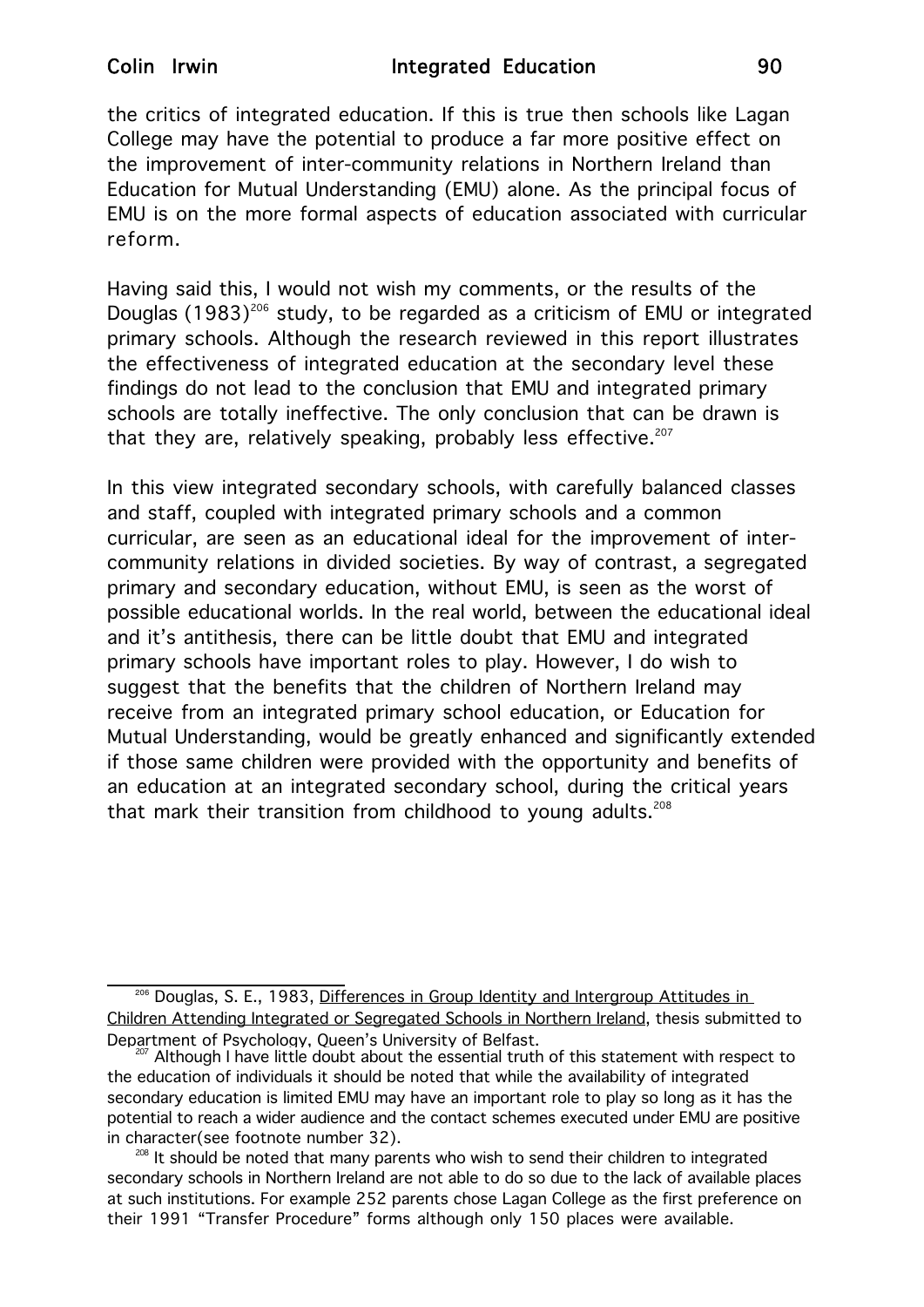#### INTEGRATED EDUCATION: MAKING IT WORK

I believe the body of theory that focuses on the nature, development and context of human group identity and attitudes reviewed at the beginning of this report predicts the inter-community prosocial success of integrated education, and the divisive effects of segregated education. I also believe the results of this programme of research add support to that body of theory and its predictions. Although it would be quite wrong to place the responsibility of reducing the level of conflict in Northern Ireland, or anywhere else, on the education system alone, I do wish to suggest that integrated education plays a very special role in this process, as it can change the character and weave of a community's social fabric, while other political and economic actions can only hope to reshape the social fabric that is given. In this context, I wish to make some recommendations that will help to maximise the effectiveness of integrated education.

#### Recommendations-Social Structure

All the studies of social integration presented here, from the formation of individual friendships around common interests and personalities, to the social, economic and cultural structure of the society in which the integrated school is placed, all point to one simple principle for increasing success. As children make the majority of their school friends in their tutor group, or school class, the opportunity to find a friend in the "other" community must be equal for the members of both communities. Ideally this requires a 50/50 ratio. However, as boys make friends with boys, and girls make friends with girls, and footballers make friends with footballers, and computer hackers make friends with computer hackers, etc., then it follows that in a ideally structured group of students, all these characteristics of the children should be equally divided between the communities that are the focus of social integration. In Northern Ireland these are Catholics and Protestants (figure 77). Of course, in practice, this ideal classroom structure is impossible to achieve, although several steps can be taken to ensure the closest possible match to the ideal.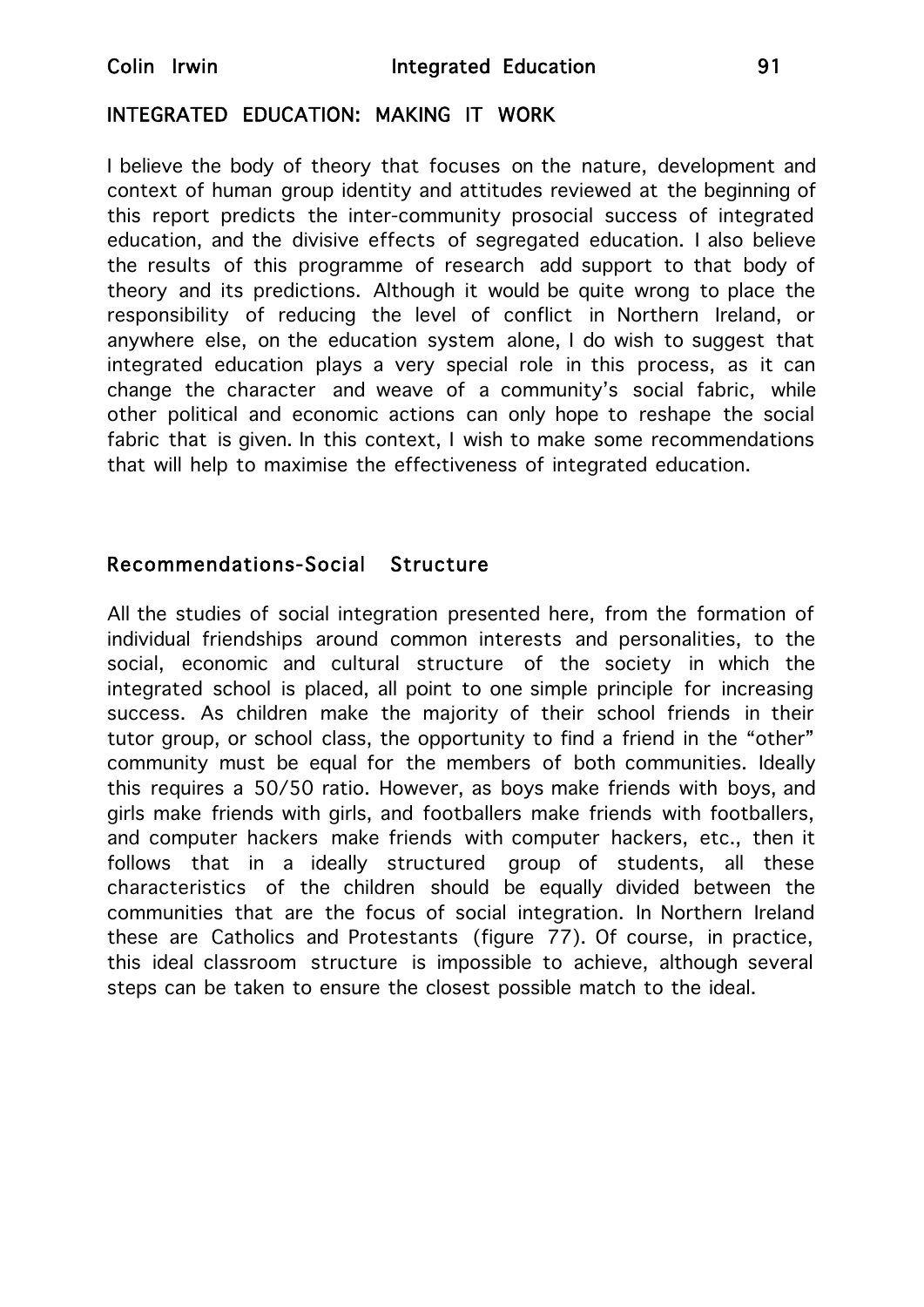

Figure 77 The ideal student population structure for Lagan College tutor groups.

1. Enrolment. The enrolment of the school should be balanced to make sure that, in the case of Northern Ireland, an equal number of Catholics and Protestants are boys, girls, academically weak, academically strong, middle class, working class etc. However, although Lagan College try to maintain an equal balance by all these criteria, and given their success this is to be encouraged, it may not matter too much if the school were all boys or all girls, or all academically weak or all academically strong, or all working class or all middle class, or any combination of these characteristics, providing each aspect of the school population is equally divided between Catholics and Protestants. In practice a perfect balance is impossible to achieve; therefore, in practice, integrated schools should strive to maintain a balance in those aspects of the student population that they do have some control over, while remembering that a balance within each sex should be given the highest priority.

2. Location and Bussing. The possibilities for achieving a balanced enrolment can be improved by placing integrated schools in demographically balanced locations and/or, using bussing, as Lagan College does, to bring students to the school from a wide catchment area.

3. Classroom Balance. Because most friendships are made in the classroom, any balance that is achieved through enrolment should be reflected in, and equally distributed through, each tutor group. This can be achieved by carefully sorting and dividing up each incoming first year into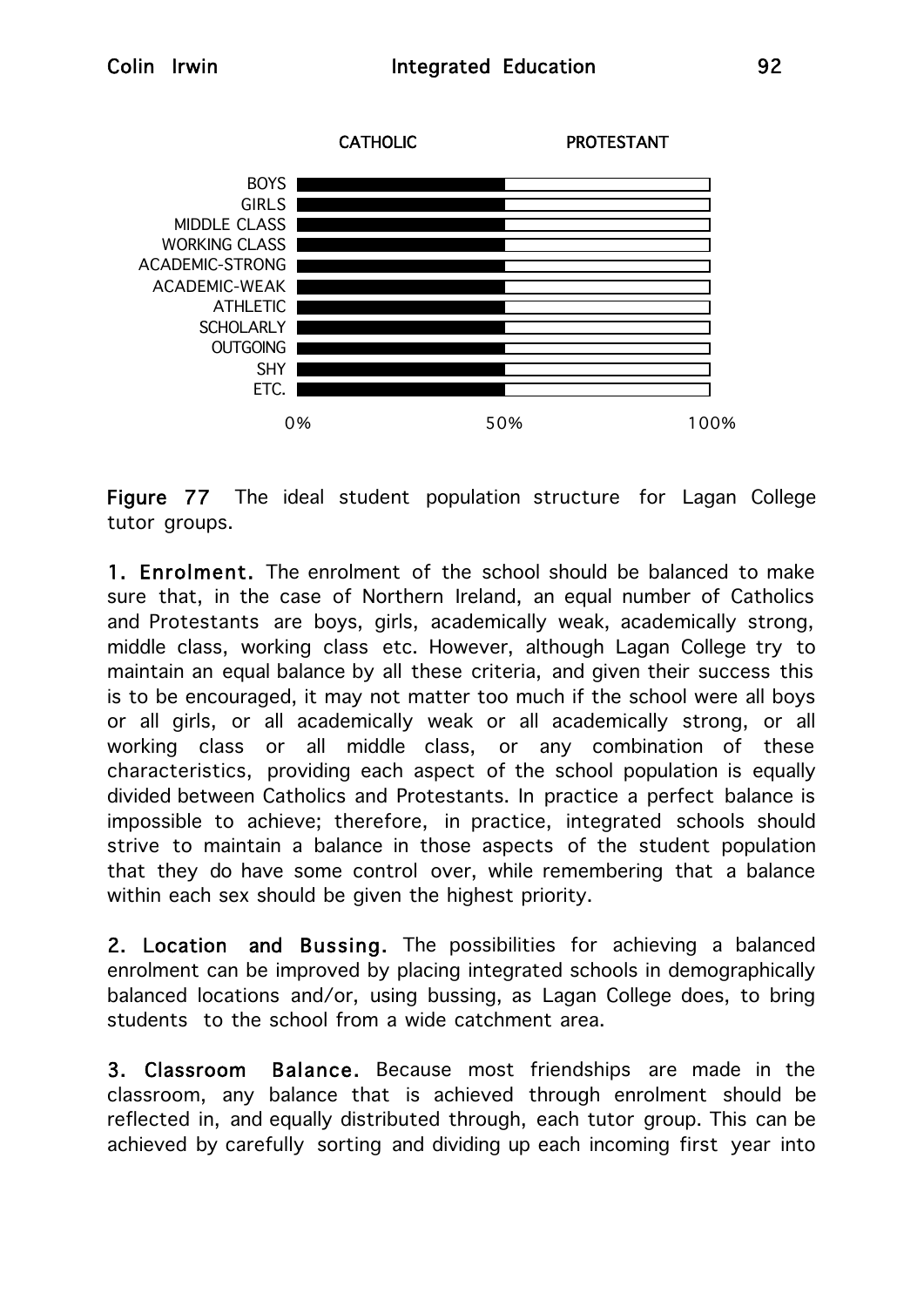balanced classes.<sup>209</sup> Additionally new students who arrive from time to time can be carefully placed to improve balance.

4. Staff Balance. Although I have not made a study of the behaviour and attitudes of the teachers at Lagan College, or elsewhere, balance amongst the staff is probably of no less importance than balance amongst the students. Given the significant contribution teachers make towards the development of their pupils as role models, it must surely be beneficial to have an equal number of Catholics and Protestants, from the Northern Irish community, as members of staff.

### Recommendations-Teachers and Pupils

As perfect social balance is impossible to achieve, and as a lack of balance does not prevent social integration, but only makes it more difficult, it would be pointless to suggest that all integrated schools must maintain a 50/50 ratio of students, from each community, in order to qualify as integrated institutions. Although a 50/50 ratio should always be pursued as an ideal, other steps can be taken to improve social integration when this ideal cannot be met.

1. Teacher Responsibility. Teachers responsible for tutor groups should be aware of the religious background of their pupils and should acquire a knowledge of the interests and social relationships in their class. When this knowledge is pooled with the leaders of the other tutor groups in their year, and their year head in what Lagan College term "Pastoral Groups," it is possible to imaginatively orchestrate improvements in sectarian integration. For example, if a tutor group contained two boys who were very close friends by virtue of their keen interest in football, and if those two boys happened to be Catholic, then, if a new boy of the same age came to the school, and if this boy was also a keen footballer, but happened to be Protestant, then, clearly, introducing this new boy into this tutor group would expand the social possibilities for all three children. However, this can only be done when the religious denomination, interests and social relationships of the children are known.

<sup>&</sup>lt;sup>209</sup> A very simple computer programme has been "written" that can evenly distribute new students throughout a number of classrooms with equal balance. This has been done by placing a list of all the new students in EXCELL along with their sex, religion and school. EXCELL is then instructed to "SORT" the list of students by firstly, sex; secondly, religion and thirdly, school. When this sort is completed EXCELL is instructed to place the first student in the new list in the first class, the second student in the second class, etcetera, until all the students have been assigned to a classroom. This logical process could also be achieved by writing the information about each student on a card and then proceeding to go through the four sorts described above, in the order described above.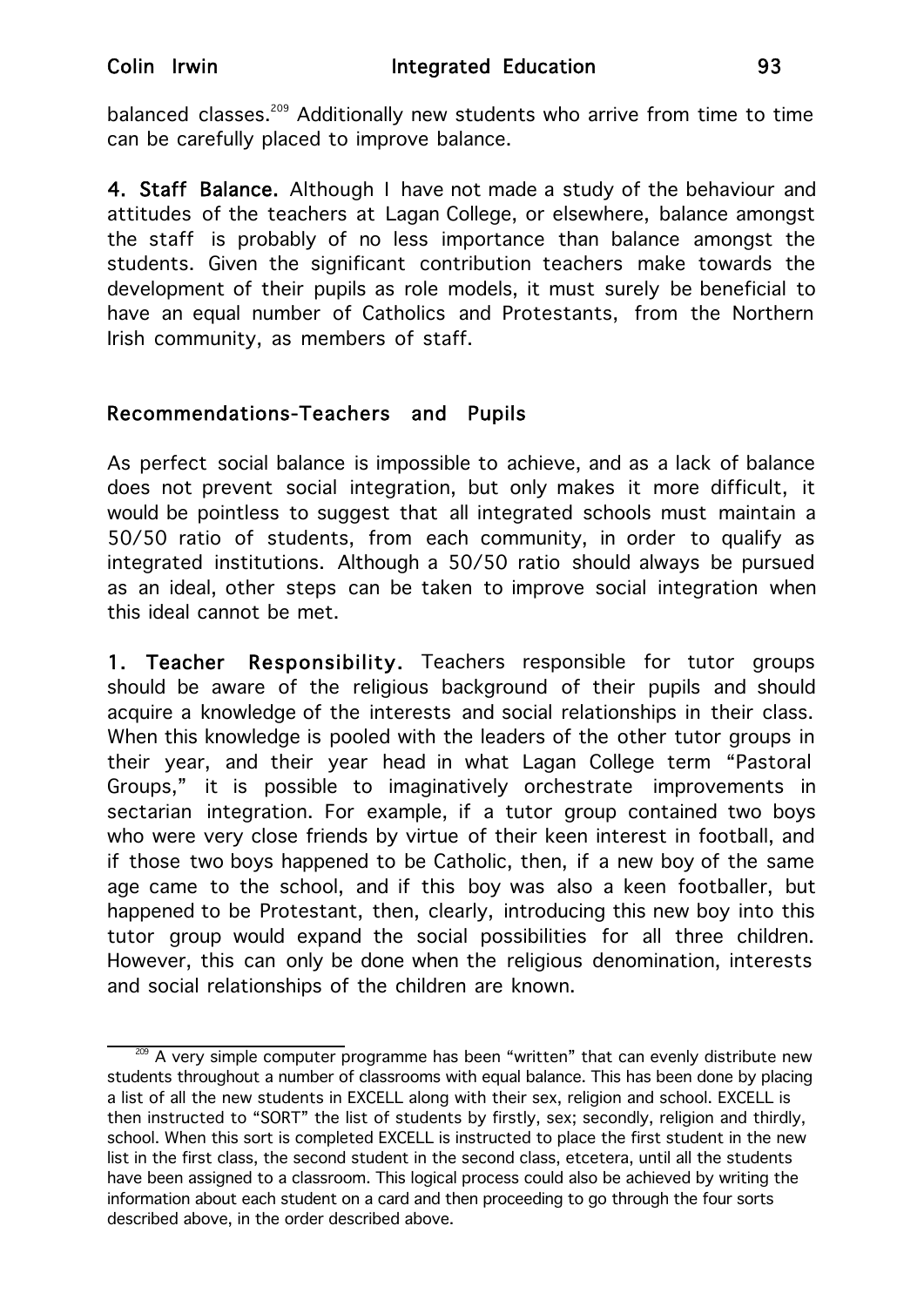2. Teacher Continuity. Therefore, as acquiring this knowledge takes time and as this knowledge is valuable, it should be maximised and retained by having the tutor group leaders stay with their classes for at least the first three years of the student's introduction to the school. The rapid growth of Lagan College has made this difficult in the past. However, there is no reason why this recommendation can not be followed in the future as the size of the school stabilises.

3. Sociometric Mapping. It should be noted that the sociometric mapping of each tutor group proved to be both a useful research and diagnostic tool. Discussions of the maps with the leaders of each tutor group raised the awareness of the teacher to the social relationships of the children in their class and also increased the attention given to the issue of social integration at Lagan College by the whole staff. Given the costs of sociometric mapping, I cannot recommend its general use. However the service should be made available to schools that request it, particularly if the school finds it difficult to meet the recommendations outlined above.<sup>210</sup>

 $210$  This is done at Givat Gonen, with considerable success, for precisely these reasons. It should be noted that the sociometric maps succeed as a diagnostic tool because they complete the sociological picture from the children's point of view, for each group of students. This information allows the teacher to adjust their perceptions of their pupils social relationships; it also serves as an instrument for identifying intervention targets for advancing the social objectives of the school and finally it allows these objectives to be examined by providing feedback to the teacher with respect to each intervention.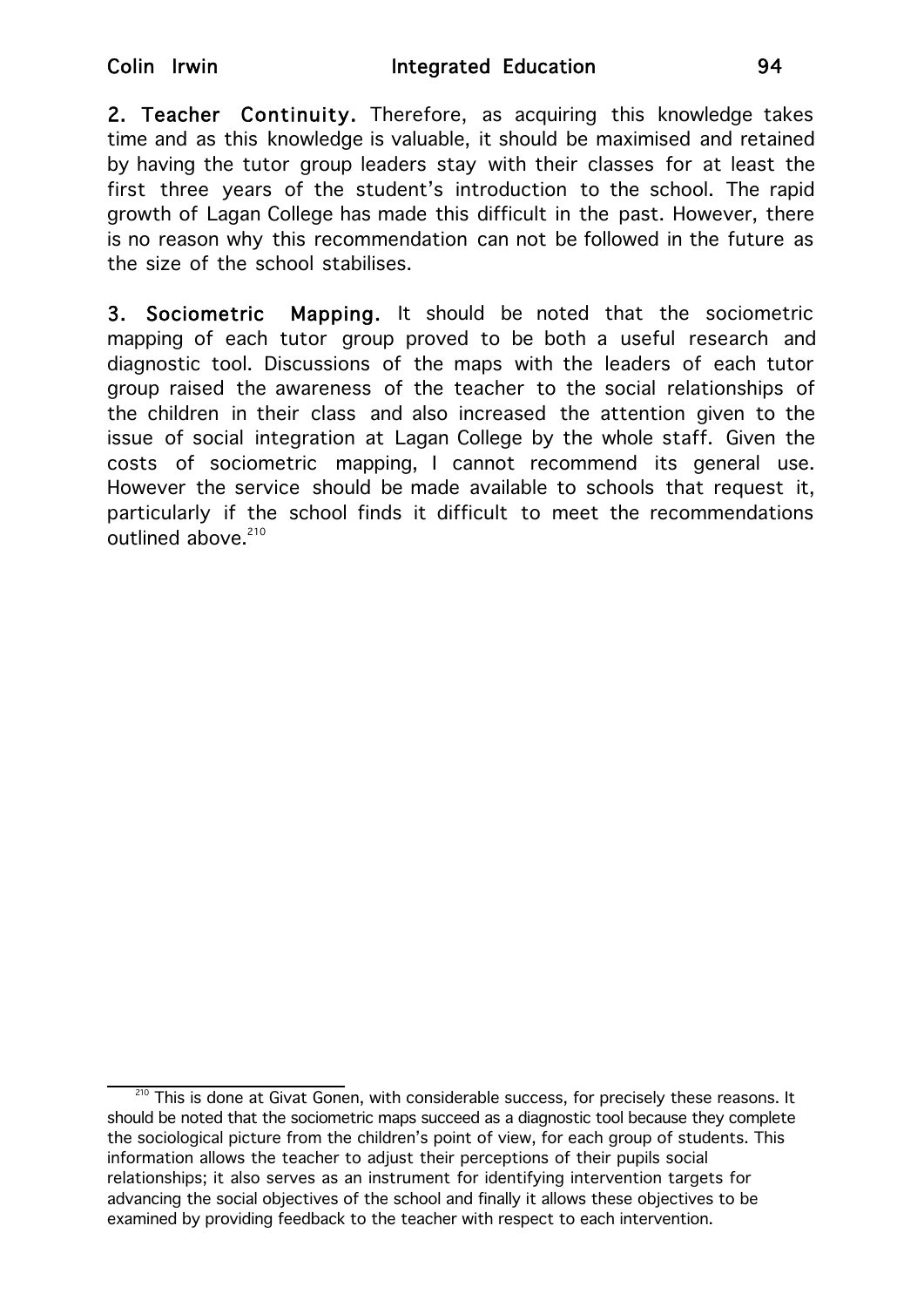#### INTEGRATED EDUCATION: A MORAL ISSUE

Maintaining a balanced student population and monitoring the social progress of the pupils should help to ensure the success of any integrated school. Unfortunately, there is one circumstance under which integrated education can never work: when parents and community leaders choose not to send their children to, or permit the establishment of, integrated schools. This problem is not new, for example, although the 1937 Report of the Royal Commission on Palestine recommended: $211$ 

"An effective policy for bringing the races together would bring them together in actual fact. The boys and girls of each race at the primary stage would have to be taught in separate schools or at least in separate classes, because the language of instruction would have to be their respective vernaculars, but great attention would be given to their mastering English, and at the secondary stage they would be taught side by side in the same schools and through the medium of English only. At this stage an important part of the Curriculum would be devoted to the languages, literature and history of both races. Had it been practicable in Palestine, such a system, adopted at the outset and consistently pursued, might have gone far in a generation to break down the barriers between Jew and Arab and to nourish a sense of common Palestinian citizenship. But it was not practicable. Article 15 (of the 1923 British Mandate) $^{212}$  precluded it."

Similar educational rights established in Britain and Northern Ireland helped to seal the fate of the Catholic and Protestant communities in Ulster. As a consequence, educational compromises similar to the one outlined above, could never be put into practice. However the Education Reform (NI) Order 1989 makes a move to correct these errors by openly encouraging the establishment of integrated schools.

Shortly after the 1967 war, Meron Benvenisti, the then Deputy Mayor of Jerusalem, briefly promoted the idea of Arab and Jewish integrated education in an effort to unite the separate communities of that divided

<sup>&</sup>lt;sup>211</sup> Palestine Royal Commission Report, Presented by the Secretary of State for the Colonies to Parliament by Command of His Majesty, July 1937. His Majesty's Stationary Office, London, 1937.

 $212^{212}$  An agreed text was confirmed by the Council of the League of Nations on July 24, 1922, and it came into operation in September 1923.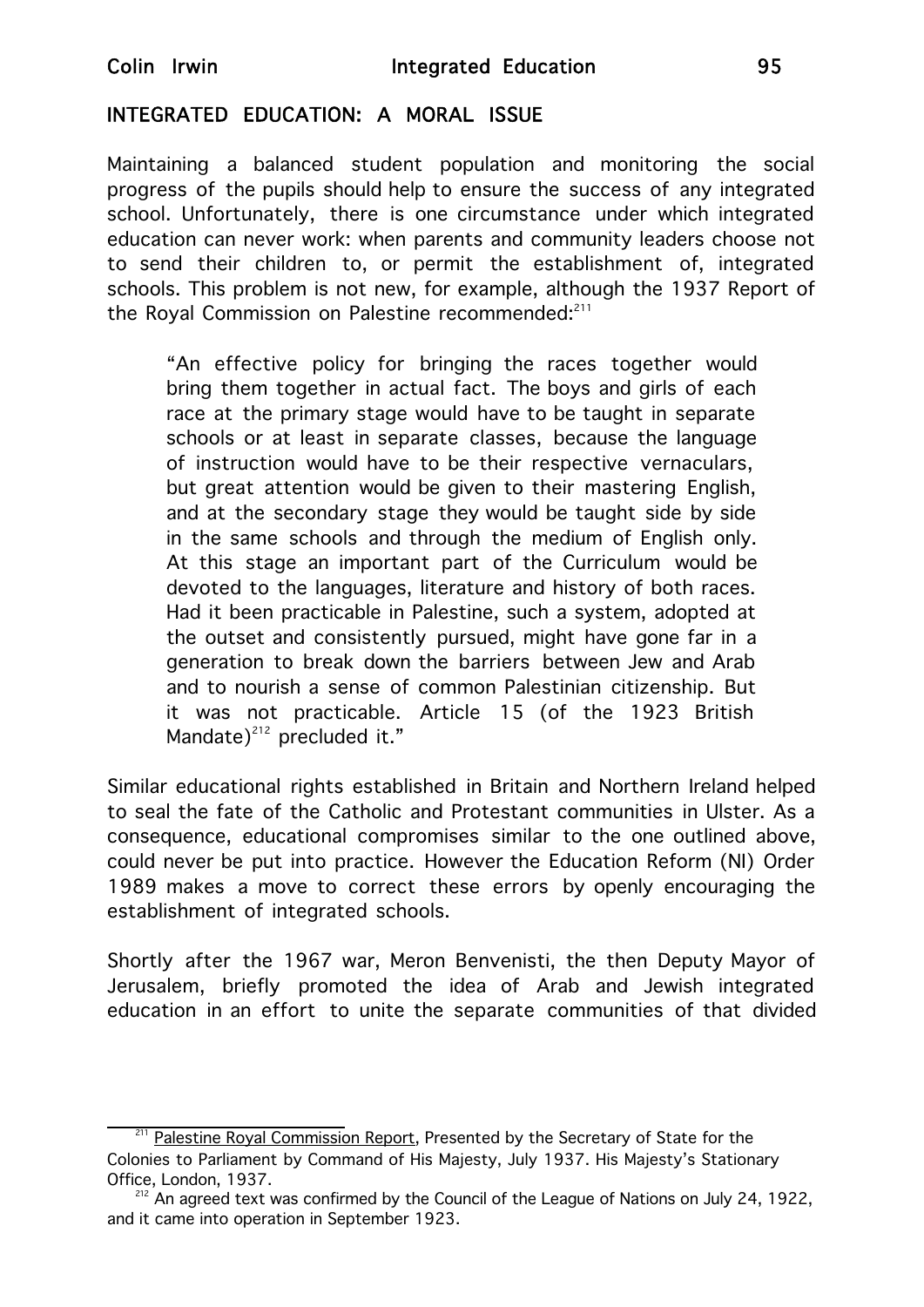city. $^{213}$  The suggestion drew few supporters and probably had little real hope of ever becoming educational policy, as Israel is governed by Israel, in contrast to contemporary Northern Ireland, which is governed externally from Westminster. These points are made to underline the fragility of the legislative foundations upon which integrated education is built. In the context of Northern Irish politics, integrated education is only actively promoted by the minority Alliance and Workers Parties. If political power were returned to the province then official support for integrated education could disappear as quickly as it came.

The 1990 Charter of Paris for a New Europe ensures that:<sup>214</sup>

"The ethnic, cultural, linguistic and religious identity of national minorities will be protected and persons belonging to national minorities have the right freely to express, preserve and develop that identity without any discrimination and in full equality before the law."

The liberal intent of these rights are surely commendable providing they are not eventually extended to explicitly include segregated education in the way that it was protected under Article 15 of the 1923 British Mandate. Clearly charters that protect "national minorities" need to be very carefully worded in order to avoid creating opportunities for various groups to use the socialising power of segregated education to change "national minorities" into "minority nationalisms," with all their potential for social conflict. Conversely the development of legislation and human rights that protect integrated education should be encouraged at every possible opportunity.

Although very few church leaders openly oppose integrated education in Northern Ireland, most church leaders do encourage their members to send their children to segregated sectarian schools. I should emphasise at this point that Lagan College is not a secular school: it is a Christian school that provides religious education and guidance, in both the Roman Catholic and various Protestant traditions. If all other things were equal, if there were no conflict in Northern Ireland, if the Catholic and Protestant communities were not divided, then perhaps nothing more need or should be said. However, all other things are not equal. Protestants and Catholics in Northern Ireland hate and kill each other, and the programme of research

<sup>213</sup> Conversation with Meron Benvenisti, Jerusalem, March 29th, 1989 and Benvenisti, M., 1983, Jerusalem: Study of a Polarized City, Research Paper No. 3, The West Bank Data Base Project, Jerusalem, P. O. Box 14319, Israel. In this paper Benvenisit also notes that in mid-1968 the Jerusalem Municipality conducted a survey of Jewish attitudes in the city which revealed that 55% would not allow their children to attend a mixed Jewish-Arab school.<br><sup>214</sup> "Blueprint for a New Era," The Independent, London, Thursday 22nd. Nov., 1990.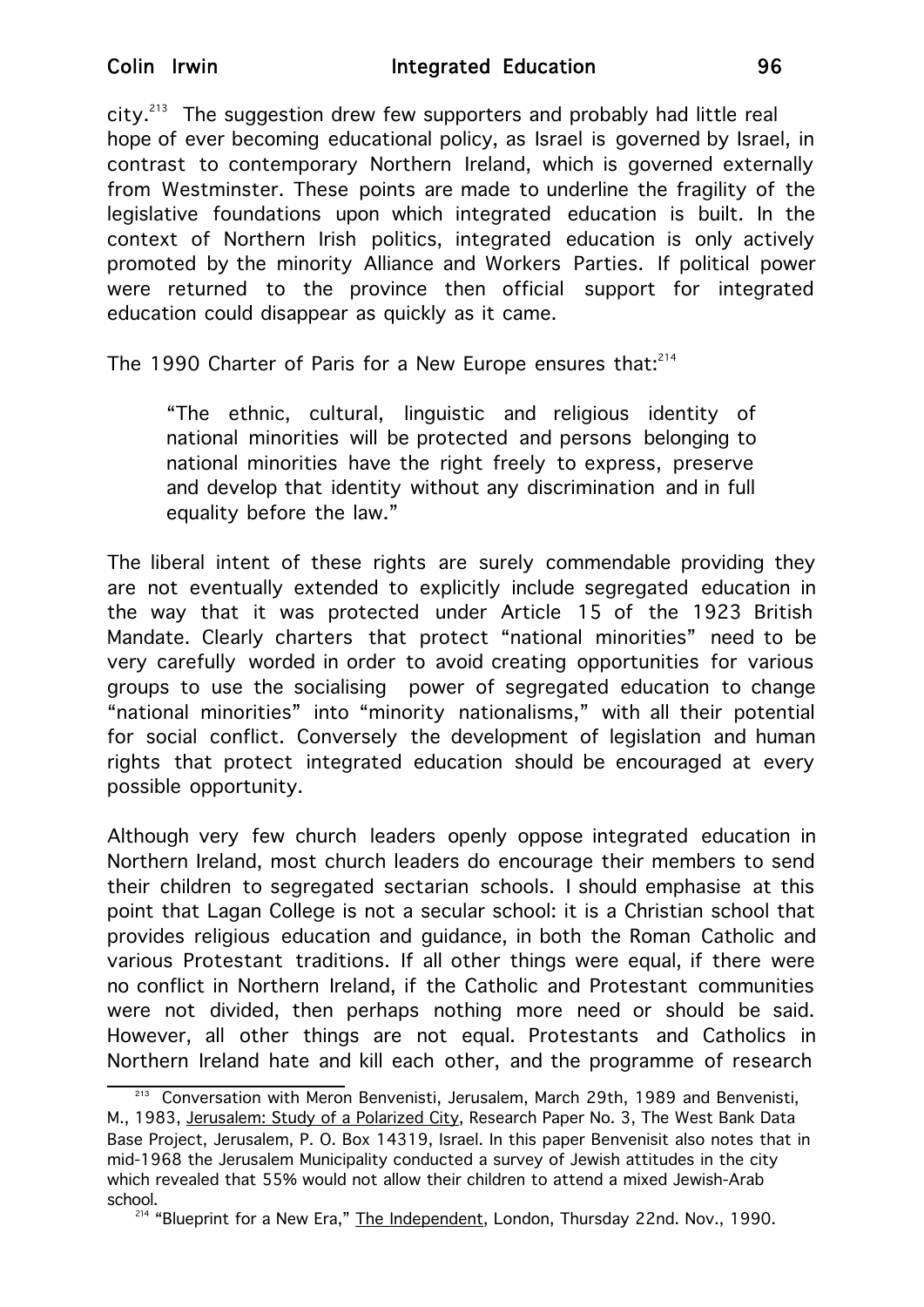reviewed here concludes that segregated education contributes to the polarisation of the two communities while integrated education brings the communities closer together, through increased friendship and mutual understanding.

These facts change the calculus of morality.<sup>215</sup> Because integrated education can reduce the potential for harm the imperatives of sectarian education are brought into question. In Northern Ireland this shift in the balance of principles has been answered with the establishment of a number of integrated schools. Unfortunately these schools lack the official support of the Catholic and Protestant churches. In Israel, the Neve Shalom community and School for Peace, does not receive the full support of the state enjoyed by other new communities and schools. However, it does receive the support of the Church. It was founded in 1972 by a Dominican, Father Bruno, on 100 acres of Church land leased to "him" for this purpose from the adjacent Latrun Monastery.<sup>216</sup> Promotional materials for the Neve Shalom nursery, kindergarten and primary school state that:

"The principles of coexistence and equality are our guide at all-times. Here, in the only bi-national, bi-lingual school of its kind to date, the children absorb these values naturally and are taught about their national and cultural differences, whilst stressing their own individual identities."<sup>217</sup>

As might be expected, Father Bruno has received some criticism from some members of his Church. However, questioning and discussion are both natural and healthy prerequisites for constructive action. The point is, Father Bruno was able to gain the support of his Church,  $218$  and perhaps this is one of the reasons why he has also received nominations for the Nobel Peace Prize. When the President of Israel, who was born in Belfast and grew up in Dublin, visited Neve Shalom, he suggested that if Israel did not adopt the educational policies practised there, Israel would end up like

<sup>218</sup> Fieldnotes based on conversations with Father Bruno, Paris, France, April 18th, 1989.

<sup>&</sup>lt;sup>215</sup> Implicitly, by using the term "calculus of morality," I am suggesting that an application of utilitarian, rule utilitarian or other moral theories could be undertaken with respect to this issue. However, a detailed ethical analysis of the morality of integrated and segregated education by these or other moral theories, in societies subject to social divisions and associated conflict, is beyond the scope of this report.

<sup>&</sup>lt;sup>216</sup> Although the publication "NEVE SHALOM: WAHAT AL-SALAM" (the Coordinators and Representatives of Neve Shalom/Wahat al-Salam at Neve Shalom/Wahat al-Salam, Doar- Na Shimshon, 99761, Israel) gives the founding date as 1972 one of the members of Neve Shalom informed me that Father Bruno attempted to establish an ecumenical community at the present site as early as 1970 (fielednotes based on conversations with Coral Aron, Neve Shalom, Israel, April 6th., 1989).

<sup>&</sup>lt;sup>217</sup> NEVE SHALOM: WAHAT AL-SALAM, published by the Coordinators and Representatives of Neve Shalom/Wahat al-Salam at Neve Shalom/Wahat al-Salam, Doar- Na Shimshon, 99761, Israel.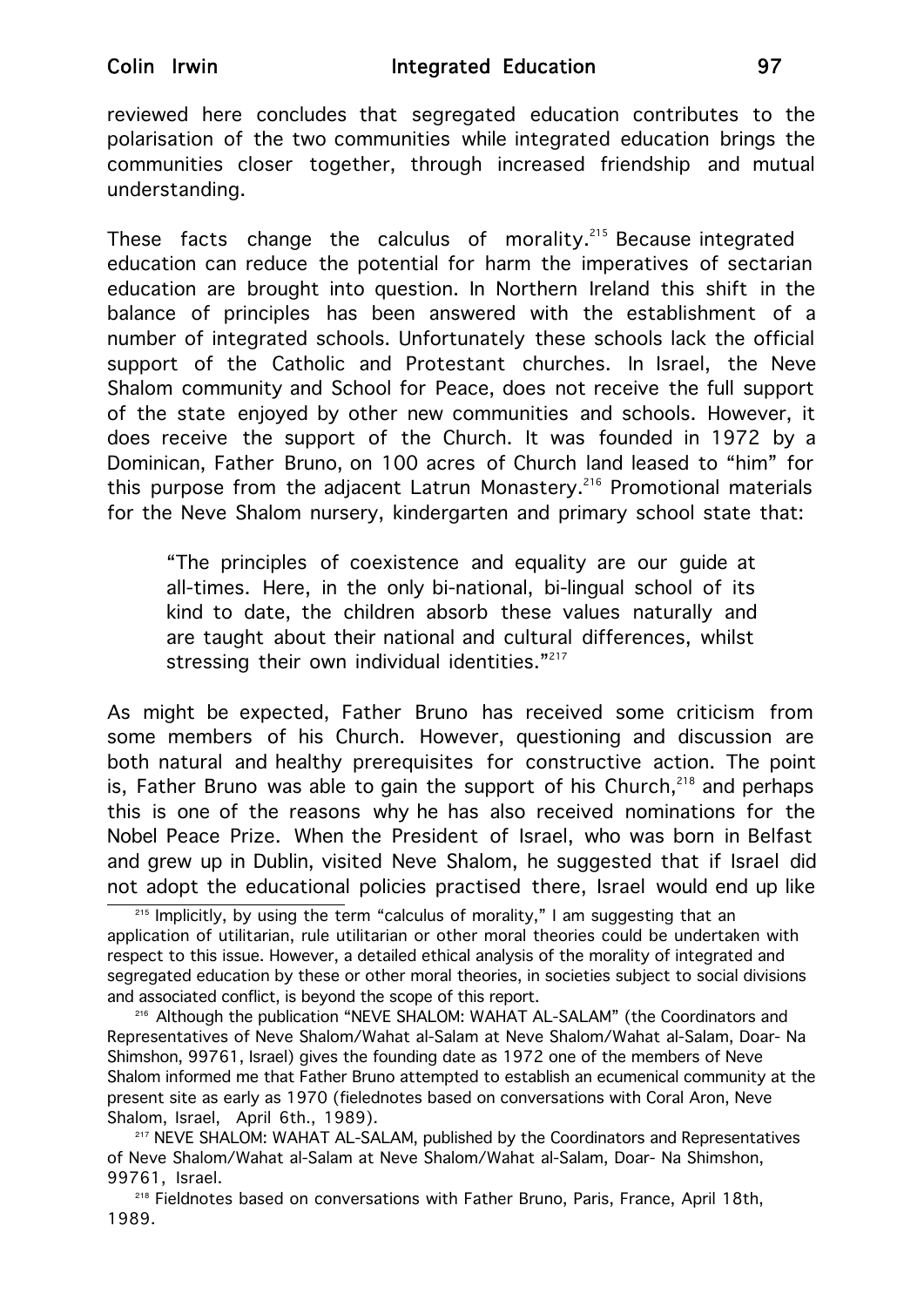Northern Ireland.<sup>219</sup> President Hertzog made these comments before the Palestinian uprising, the Intifada.

We create the societies we desire through our schools. But the societies we dream of, and proclaim as our own ideal, egalitarian, meritocratic, nonracial and non-sectarian, are very rarely mirrored in the learning institutions to which we entrust our children, the future generation. This hypocrisy can create exploitation and hatred of one group by another. In Northern Ireland, and elsewhere in the world, this segregation and bigotry can lead to violence and violent death. We can no longer justify this hypocrisy. The tolerant and just societies that we desire must first be created in our schools, and those who oppose such institutional changes must take much of the responsibility for the social failings of their communities.

One of the major roles of all religious institutions is the mapping out of the "moral high ground" that sets the agenda for human action. Unfortunately many religious institutions succumb to the human weakness of in-group centrism and use this failing of human nature to promote their own interests, and the interests of their members, at the expense of others. This behaviour is not acceptable in the modern world. If they can not change they will lose their moral authority to the secular morality of national and international law, constitutions, treaties, and charters that promote prosocial ethnic, racial, and sectarian relations, and to the moral authority of parents who choose to send their children to integrated schools.

<sup>219</sup> Fieldnotes based on conversations with Father Bruno, Paris, France, April 18th, 1989.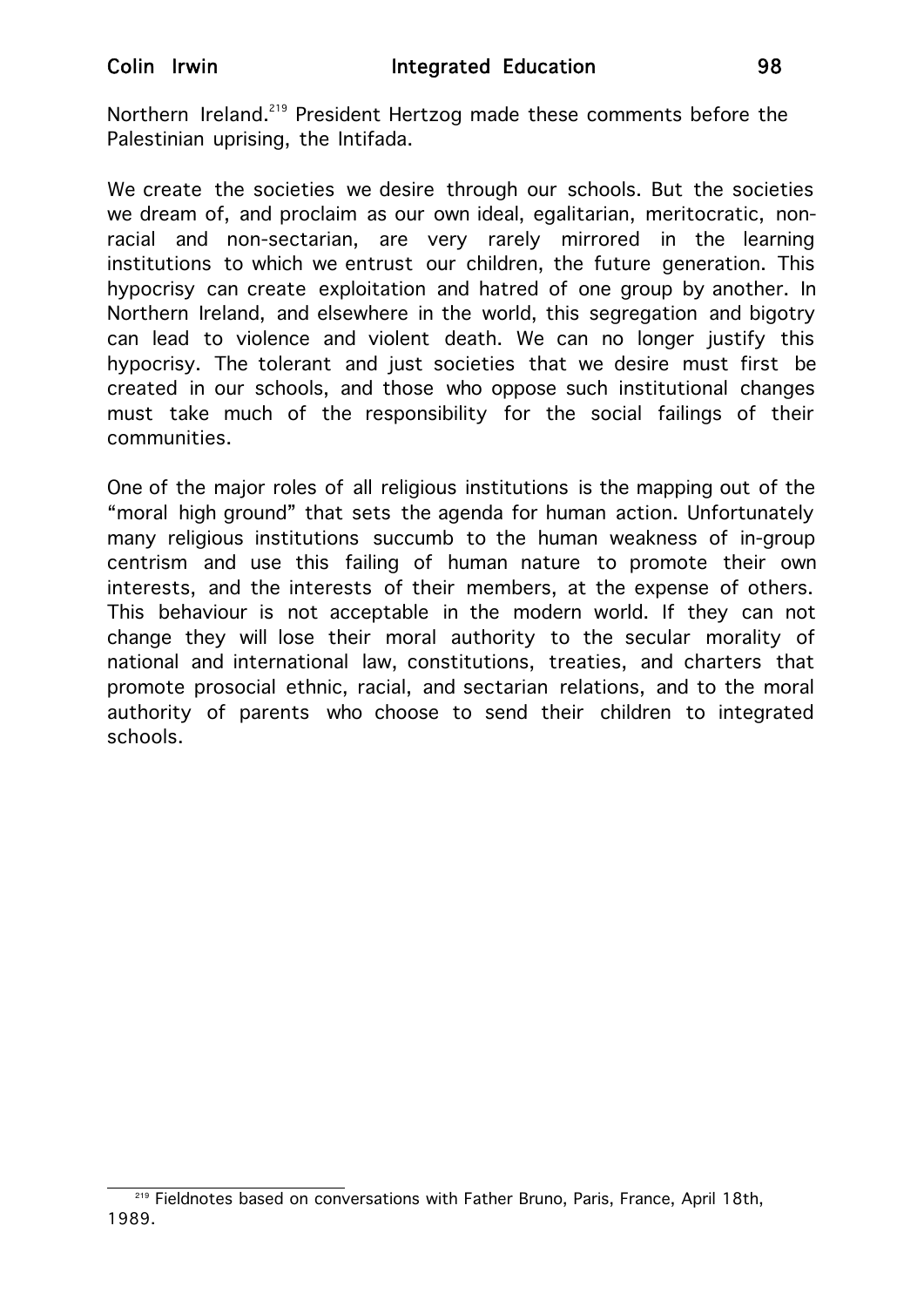# APPENDIX

# QUESTIONNAIRES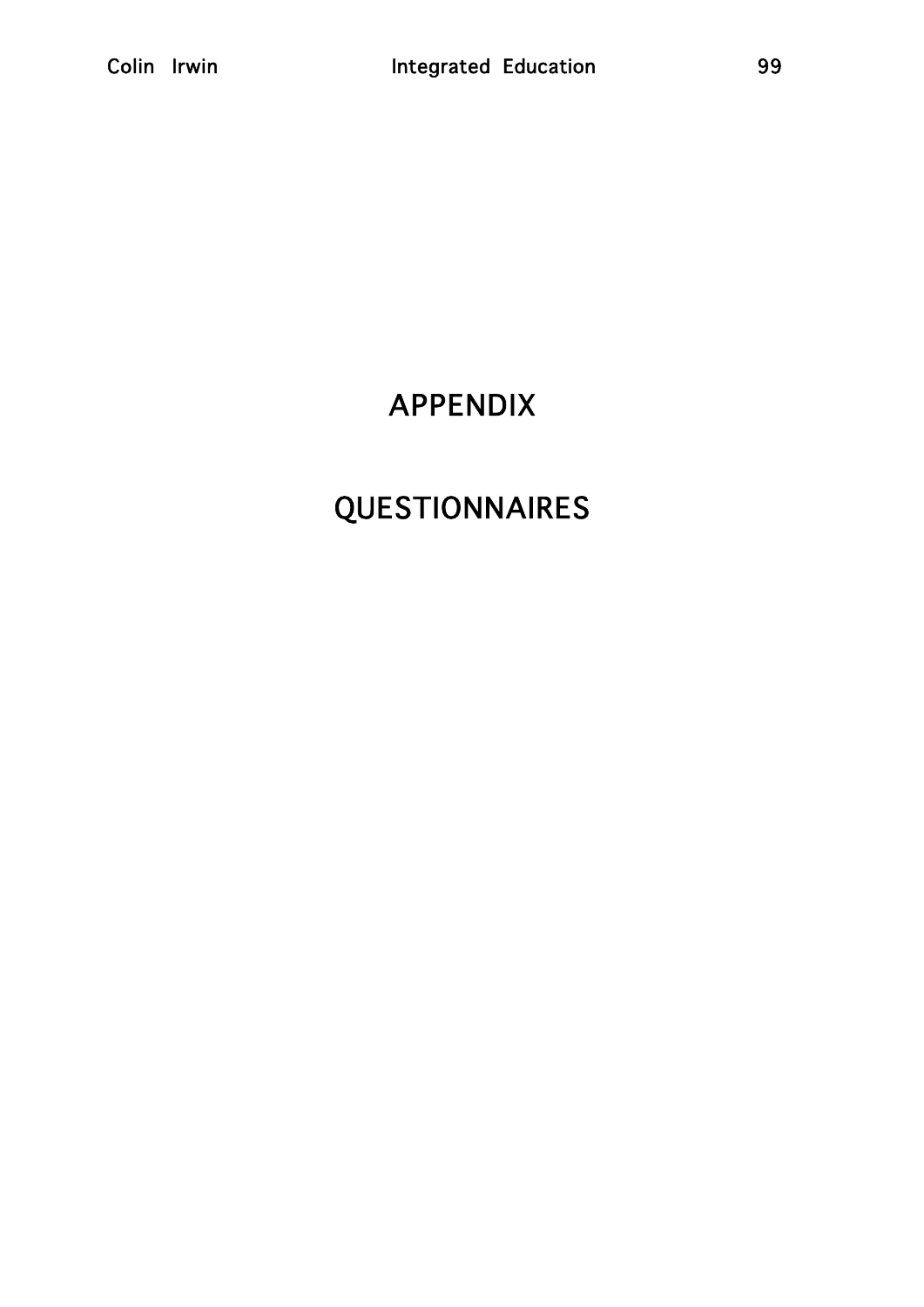#### **LAGAN COLLEGE FIRST YEAR QUESTIONNAIRE**

| <b>TUTOR GROUP</b> |  |
|--------------------|--|
| <b>FULL NAME</b>   |  |

(Please print)

Please list ten friends you play with outside of school. You can list any friends you like, who may or may not go to Lagan College. Next to each of the friends you name please list the school they go to now. If you do not know which school they go to now give the name of the school they were at last year.

**FULL NAME SCHOOL** (Please print) (Please print) \_\_\_\_\_\_\_\_\_\_\_\_\_\_\_\_\_\_\_\_\_ \_\_\_\_\_\_\_\_\_\_\_\_\_\_\_\_\_\_\_\_ \_\_\_\_\_\_\_\_\_\_\_\_\_\_\_\_\_\_\_\_\_ \_\_\_\_\_\_\_\_\_\_\_\_\_\_\_\_\_\_\_\_ \_\_\_\_\_\_\_\_\_\_\_\_\_\_\_\_\_\_\_\_\_ \_\_\_\_\_\_\_\_\_\_\_\_\_\_\_\_\_\_\_\_ \_\_\_\_\_\_\_\_\_\_\_\_\_\_\_\_\_\_\_\_\_ \_\_\_\_\_\_\_\_\_\_\_\_\_\_\_\_\_\_\_\_ \_\_\_\_\_\_\_\_\_\_\_\_\_\_\_\_\_\_\_\_\_ \_\_\_\_\_\_\_\_\_\_\_\_\_\_\_\_\_\_\_\_ \_\_\_\_\_\_\_\_\_\_\_\_\_\_\_\_\_\_\_\_\_ \_\_\_\_\_\_\_\_\_\_\_\_\_\_\_\_\_\_\_\_ \_\_\_\_\_\_\_\_\_\_\_\_\_\_\_\_\_\_\_\_\_ \_\_\_\_\_\_\_\_\_\_\_\_\_\_\_\_\_\_\_\_ \_\_\_\_\_\_\_\_\_\_\_\_\_\_\_\_\_\_\_\_\_ \_\_\_\_\_\_\_\_\_\_\_\_\_\_\_\_\_\_\_\_ \_\_\_\_\_\_\_\_\_\_\_\_\_\_\_\_\_\_\_\_\_ \_\_\_\_\_\_\_\_\_\_\_\_\_\_\_\_\_\_\_\_ \_\_\_\_\_\_\_\_\_\_\_\_\_\_\_\_\_\_\_\_\_ \_\_\_\_\_\_\_\_\_\_\_\_\_\_\_\_\_\_\_\_

Please do the best you can. Thank you.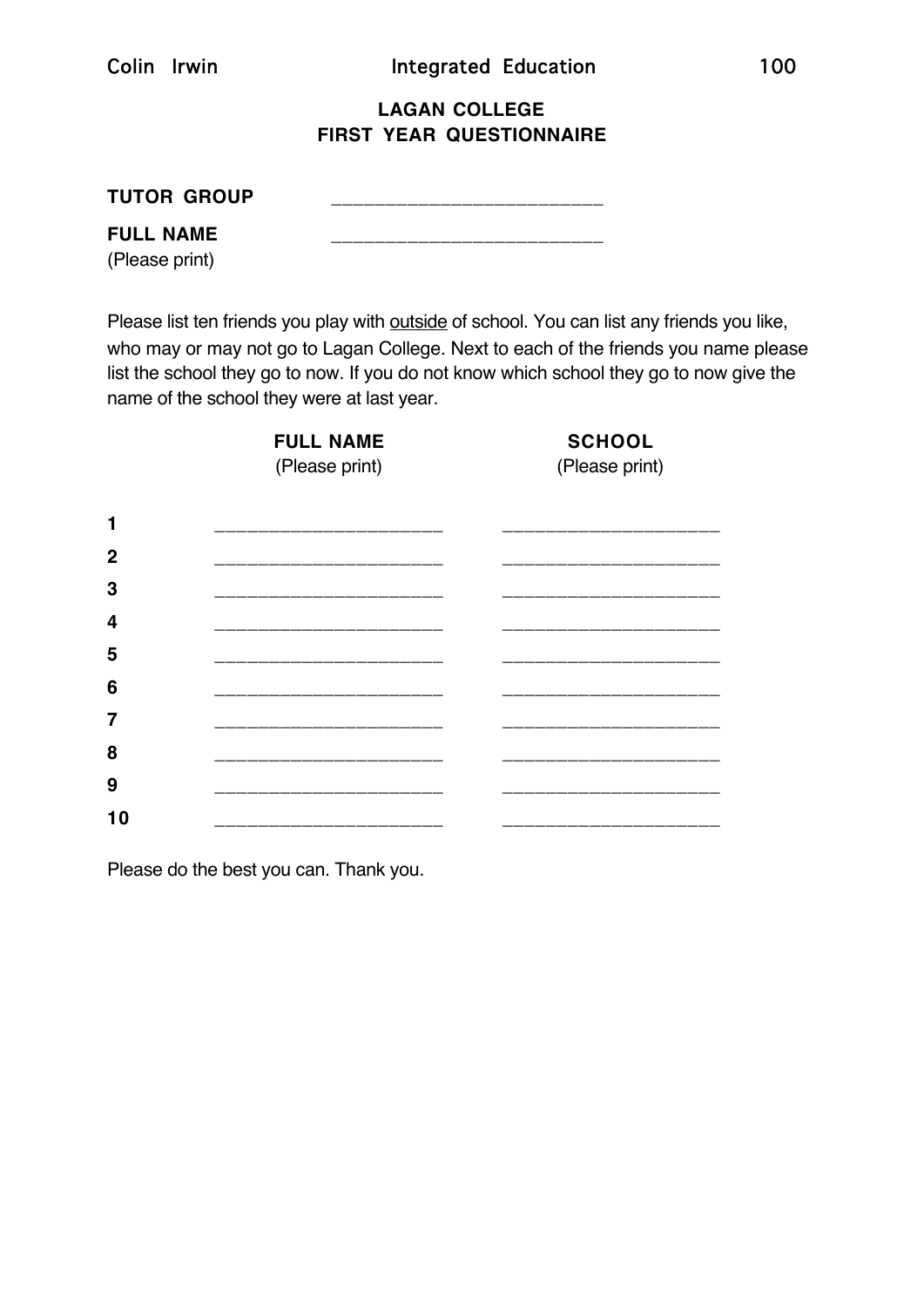|  | Colin |  | Irwin |
|--|-------|--|-------|
|--|-------|--|-------|

# Lagan College Questionnaire

| Who are your three best friends in your tutor group?<br>1                                                                                     |
|-----------------------------------------------------------------------------------------------------------------------------------------------|
|                                                                                                                                               |
| 2<br>Who are three members of your tutor group you would like<br>to have as friends (but who are not yet your friends)?<br>------------------ |
| Who are the members of your tutor group whom you would<br>3<br>most like to invite to your home?<br>_________________                         |
| When your class does group work which three members of<br>4<br>your tutor group would you like to work with?                                  |
| Thank you for your cooperation<br>Name:                                                                                                       |
| Tutor group:                                                                                                                                  |
| Teacher:                                                                                                                                      |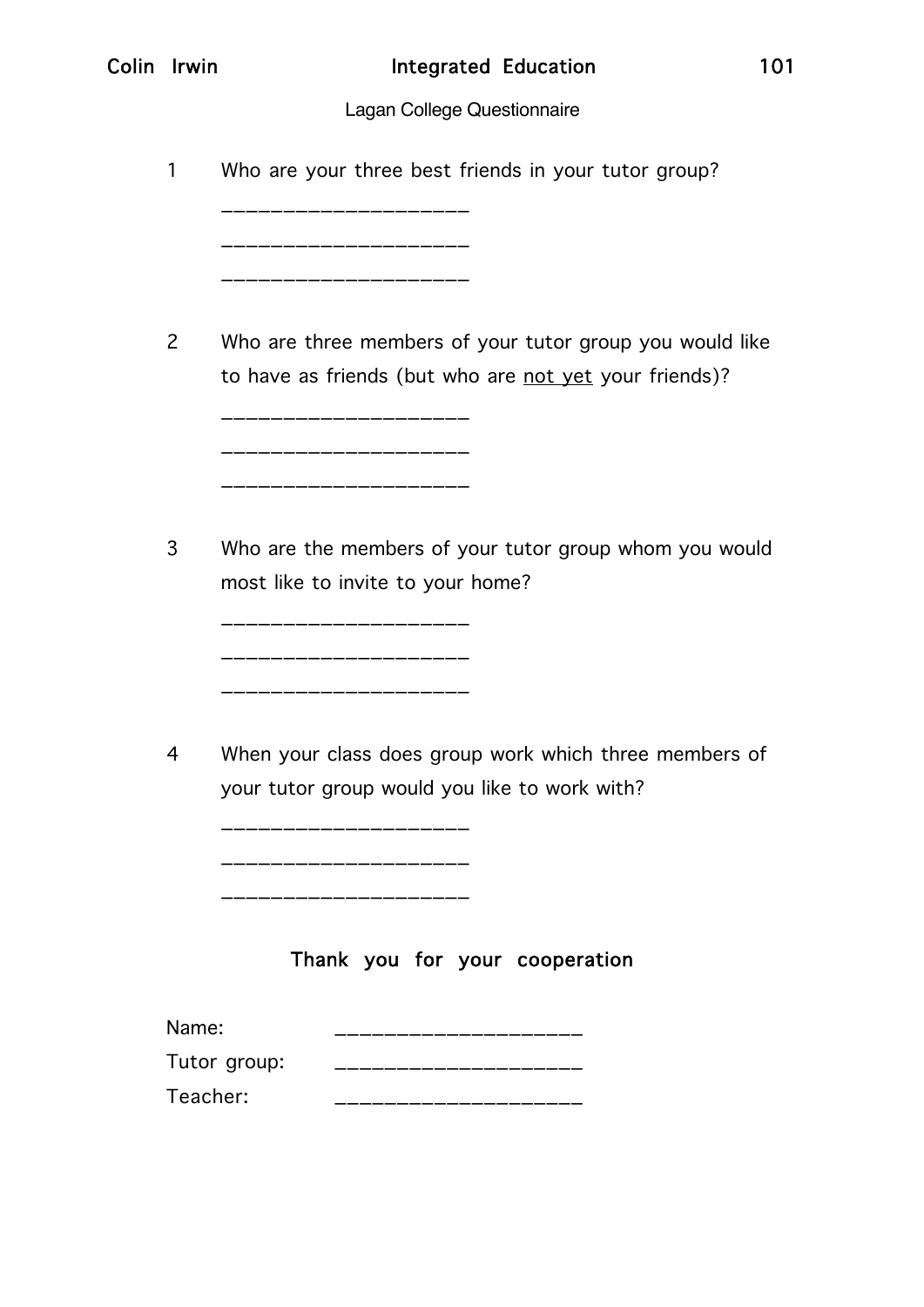# Lagan 5th. Year Questionnaire

From all the people you know in the 5th. Year at Lagan College please list your ten best friends:

|    | <b>First Name</b>   | <b>Family Name</b> |
|----|---------------------|--------------------|
| 1  |                     |                    |
| 2  |                     |                    |
| 3  | ______________      |                    |
| 4  | ------------------- | ____________       |
| 5  |                     |                    |
| 6  | ________________    |                    |
| 7  | _________________   | __________         |
| 8  |                     |                    |
| 9  |                     |                    |
| 10 |                     |                    |

Thank you for your cooperation

|              | <b>First Name</b> | <b>Family Name</b> |
|--------------|-------------------|--------------------|
| Name:        |                   |                    |
|              |                   |                    |
| Tutor group: |                   |                    |